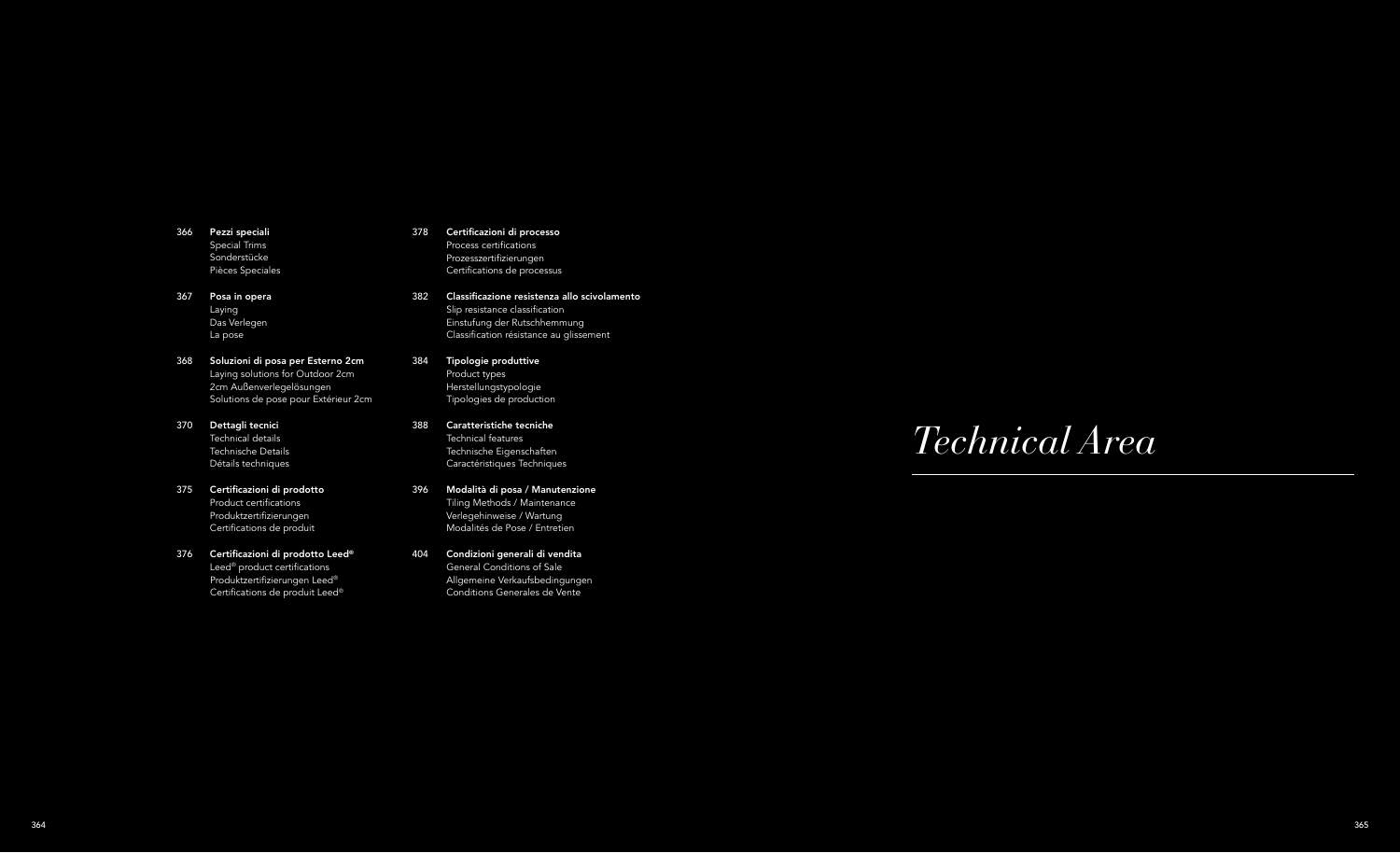

*Posa in opera*



SPECIAL TRIMS - SONDERSTÜCKE - PIÈCES SPECIALES LAYING - DAS VERLEGEN - LA POSE

#### ELEMENTI LINEARI/ANGOLARI \* Step Treads - Florentinerstufen - Nez de marche



ELEMENTI ELLE \* L-shapes trim - Schenkelplatten - Carreaux à rebord



**\***

Per una posa corretta è consigliata la tecnica del "buttering-floating" (doppia spalmatura): riempire bene con malta cementizia/collante il retro dell'elemento e la superficie di posa senza lasciare vuoti.

For correct laying, the "buttering-floating" technique is recommended: fill the back of the element and the laying surface well with cement-based mortar or glue without leaving any gaps.

Für die korrekte Verlegung wird die "Buttering-Floating-Technik" (zweifaches Auftragen) empfohlen: Die Rückseite des Elements und die zu verlegende Fläche gut mit Zementmörtel oder Kleber bestreichen, ohne freie Stellen zu lassen.

Pour une pose correcte, la technique du «buttering-floating» (double encollage) est conseillée: bien remplir de mortier à base de ciment/adhésif le dos de l'élément et la surface de pose sans laisser de vides.

LINEARE/ANGOLARE AD ELLE

BLEND 30x60x5 - 12"x24"x2" CONCRETE 30,2x60,4x5 - 12"x24"x2" MONTPELLIER 30,2x60,4x5 - 12"x24"x2" ELEMENTO A ELLE

CONCRETE 15x30,2x5 - 6"x12"x2" MONTPELLIER 15x30,2x5 - 6"x12"x2"

#### Per una corretta realizzazione si consiglia, nella posa a correre dei formati rettangolari, di non sfalsare il lato lungo (L) più di un quarto (L/4) della lunghezza del pezzo.

Le nostre piastrelle possono essere posate indifferentemente sia secondo il metodo tradizionale ( con malta cementizia ) sia con collanti, anche se noi consigliamo una posa con collanti in quanto si riesce ad ottenere una maggiore aderenza fra il sottofondo e la piastrella. Il metodo tradizionale richiede una certa esperienza considerata la bassa porosità di alcune tipologie produttive. Si raccomanda di effettuare la stuccatura delle fughe solo dopo un certo tempo dalla posa del pavimento e del rivestimento cosí da permettere una perfetta adesione fra piastrella e sottofondo. Le fughe dovranno essere ben pulite in profondità e poi stuccate con prodotti a base cementizia.

#### For suitable results, when random-laying the rectangular tiles, the long edge of one tile (L) should be laid no further than a quarter (L/4) down the edge of the tile next to it.

#### Indicazione di posa per le serie con grado di stonalizzazione V2 - V3 - V4: Per la posa prelevare le piastrelle da piu' scatole e miscelarle Laying indication for the series with shading degree V2 - V3 - V4: When laying, take tiles from several boxes and mix them

The tiles can be layed either with cement mortar or with adhesives. We advise the laying with adhesives since a better adhesion between tile and ground can be obtained. The laying with cement mortar requires a wide experience, especially for the operations which can improve the fixing, considering the low porosity of certain types of tiles. It is recommended to make the clearance grouting after a certain period from the floor laying in order to allow the adhesion between tiles and ground to take place. The clearances should be deeply cleaned and successively grouted with cementbased products.

#### Ein einwandfreies Ergebnis der fortlaufenden Verlegung von rechteckigen Formaten wird nur dann erreicht, wenn die Verschiebung der langen Seite (L) nicht mehr als ein Viertel (L/4) der Stücklänge beträgt.

Unsere Fliesen Können sowohl nach traditioneller Art (Zementmörtel) als auch mit klebern verlegt werden, auch wenn wir eine Klebe-Verlegung zwecks stärkerer Haftung zwischen Fliesen und Untergrund empfelilen. Bei einer Verlegung mit Zementmörtel wird eine größere Erfahrung benötigt, da die Fliesen eine niedere Porosität aufweisen. Das Verfugen soll erst nach einiger Zeit erfolgen, um eine sichere Haftung am Untergrund zu gewährleisten. Die Fugen müssen gründlich gereinigt und einer Zementmasse verfugt werden.

#### Pour une pose à fond perdu correcte des formats rectangulaires, il est recommandé de ne pas décaler le côté long (L) de plus d'un quart (L/4) de la longueur de la pièce.

La pose peut être tant avec une méthode traditionelle (avec mortier de ciment) qu'avec des adhésifs. La pose avec adhésifs est conseillée; elle permet d'obtenir une adhésion majeure entre carreaux et sous-couche. La pose traditionelle demande une grande expérience en tenant compte de la basse porosité de certaines typologies de production (dépoussiérage et coup de presse). Le remplissage des joints devra être effectué après un certain temps de la pose du carrelage pour permettre l'adhésion entre carreau et sous-couche. Les joints doivent être nettoyés en profondeur et ensuite garnis avec des produits à base de ciment.

### Per la posa multiformato si consiglia la fuga di 2/3 mm

For the laying of mixed sizes we recommend a joint of 2/3 mms Bei Mischverband-Verlegung wird eine Fuge von 2/3 mm empfohlen Pour la pose en multiformat il est conseillable un joint de 2/3 mm entre les carreaux.

Verlegeanweisung für die Serien mit Abtönungsgrad V2 - V3 - V4: Fliesen gemischt aus mehreren kartons verlegen Indication de pose pour les séries avec degré de dénuançage V2 - V3 - V4: Pour la pose, prendre les carreaux de plusieurs boites et melanger les

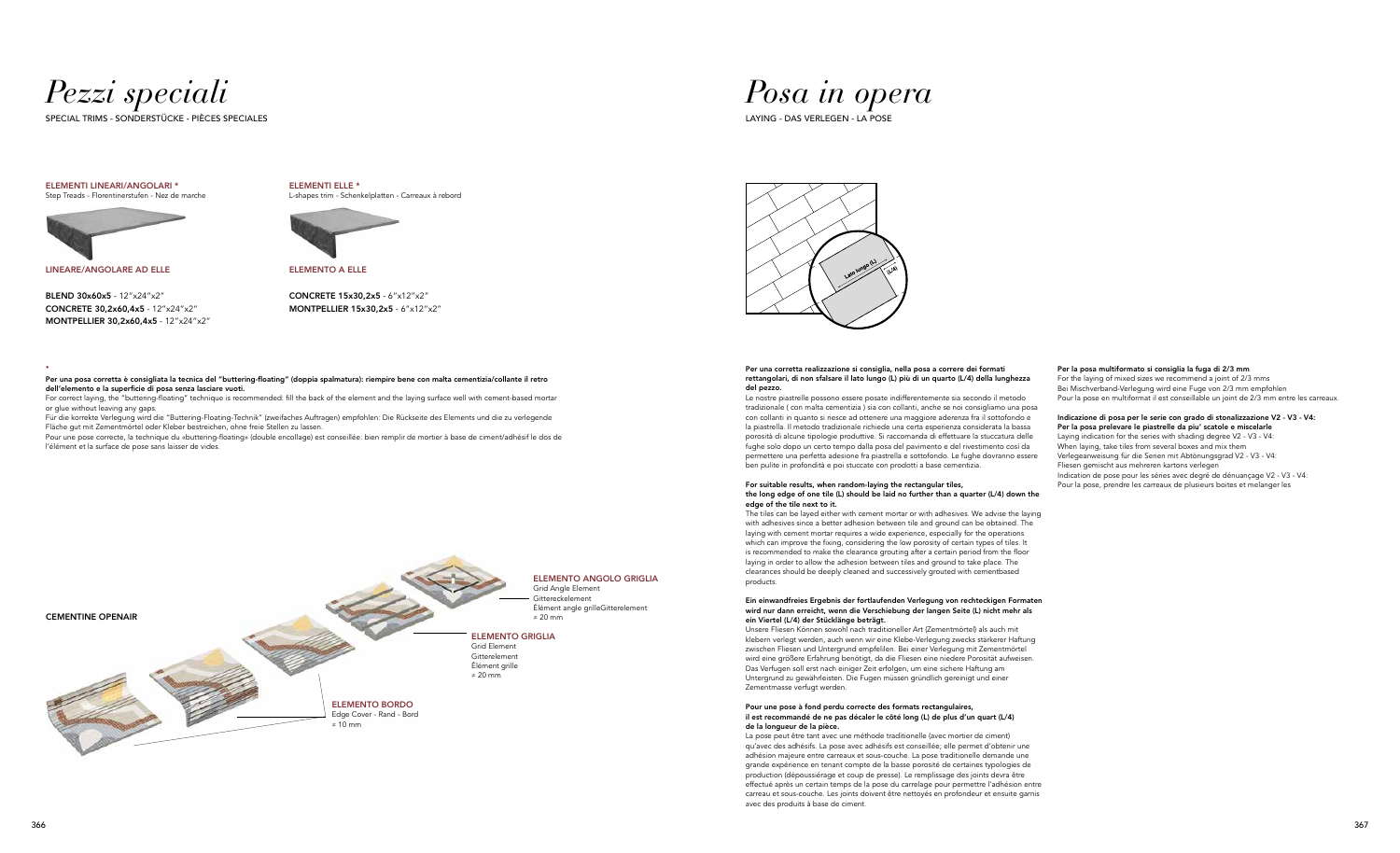# *Soluzioni di posa per Esterno 2cm*

LAYING SOLUTIONS FOR OUTDOOR 2CM - 2CM AUSSENVERLEGELÖSUNGEN - SOLUTIONS DE POSE POUR EXTÉRIEUR 2CM



#### POSA SU GHIAIA O SABBIA

Posa di rapida esecuzione, senza utilizzo di collanti e stucchi. I prodotti possono essere sostituiti in qualsiasi momento senza opere di muratura. Questo tipo di posa, eseguita sopra un substrato realizzato a regola d'arte, può facilitare il drenaggio delle acque attraverso le fughe lasciate libere.

#### Installation on gravel or sand

This fast tiling method does not use adhesives or grouting. The products can be replaced at any time without the need for masonry work. This tiling solution places the tiles on top of a properly finished substrate and can promote surface water drainage through the unfilled gaps.

#### Verlegen auf kies oder sand

For specific technical information on tiling methods, refer to the standards applying in your country and comply with the recommendations of your substrate supplier to ensure optimum results.

Schnelle Verlegung ohne Einsatz von Klebern oder Fugenmassen. Die Produkte können jederzeit ohne Maurerarbeiten ersetzt werden. Diese Art der Verlegung, die auf einem fachmännisch gefertigten Untergrund durchgeführt wird, kann die Ableitung des Wassers durch die freigelassenen Fugen erleichtern.

Für spezifische technische Informationen bezüglich der Verlegemodalität empfehlen wir, auf die landesspezifischen Normen und die Tipps der Lieferanten des Untergrunds Bezug zu nehmen, um einen Fußboden nach allen Regeln der Kunst zu fertigen.

#### Pose sur gravier ou sur sable

Pour des informations techniques spécifiques sur la modalité de pose, il est recommandé de se référer aux normes spécifiques de chaque pays et aux suggestions des fournisseurs du substrat pour réaliser un sol dans les règles de l'art.

Pose rapide, sans utilisation de collants ou d'enduits. Les produits peuvent être remplacés à tout moment sans opérations de maçonnerie. Ce type de pose, effectuée sur un substrat réalisé dans les règles de l'art, peut faciliter

le drainage des eaux à travers les joints laissés libres.



Per informazioni tecniche specifiche sulla modalità di posa si raccomanda di fare riferimento alle normative specifiche di ogni singolo paese e ai suggerimenti dei fornitori del substrato per realizzare una pavimentazione a regola d'arte.

> \* Non applicabile a materiali con BORDO SAGOMATO Not applicable to materials with SHAPED EDGE Nicht an Materialien mit GEFORMTEM RAND anwendbar Ne s'applique pas à des matériaux avec BORD FAÇONNÉ



#### POSA A COLLA SU SOTTOFONDO CEMENTIZIO Posa da effettuare con un'adeguata preparazione del massetto, in funzione della destinazione d'uso. L'elevata resistenza ai carichi di rottura del prodotto rende questa soluzione di posa idonea alle superfici carrabili.

#### Installation by gluing on cement-based substrate

This tiling method requires proper preparation of the slab based on the intended use. The product offers high resistance to breakage loads, making this an ideal solution for areas intended for vehicle traffic.

#### Verlegen als doppelboden

Bei dieser Verlegung muss je nach Gebrauchsbestimmung ein angemessener Estrich vorbereitet werden. Dank der hohen Bruchlastfestigkeit ist diese Verlegelösung für alle befahrbaren Flächen geeignet.

#### Pose avec colle sur fond goudronneux

Pose à effectuer avec une préparation adaptée de la fondation en fonction de la destination d'utilisation. La résistance élevée aux charges de rupture du produit rend cette solution de pose adaptée aux surfaces destinées aux passages pour voitures.

#### POSA SU ERBA

Posa di rapida esecuzione, senza utilizzo di collanti e stucchi. I prodotti possono essere sostituiti in qualsiasi momento senza opere di muratura. Consente di ottenere un camminamento immediatamente calpestabile, ingelivo, antiscivolo, inalterabile a qualsiasi condizione climatica, di facile pulizia e inattaccabile da muffe o muschi.

#### Installation on grass

This fast tiling method does not use adhesives or grouting. The products can be replaced at any time without the need for masonry work. It results in a path that can be walked on straight away, which is frost resistant, non-slip, unaffected by any weather condition, is easy to clean and does not allow mould or moss to grow.

#### Verlegen auf gras

Schnelle Verlegung ohne Einsatz von Klebern oder Fugenmassen. Die Produkte können jederzeit ohne Maurerarbeiten ersetzt werden. Sie ermöglicht, einen sofort betretbaren, frostbeständigen, rutschhemmenden und bei allen Klimabedingungen unveränderlichen Gehweg zu erzielen, der leicht zu reinigen ist und nicht von Schimmel oder Moos angegriffen wird.

#### Pose sur herbe

Pose rapide, sans utilisation de collants ou d'enduits.

Les produits peuvent être remplacés à tout moment sans opérations de maçonnerie. Cette pose permet d'obtenir des sols pouvant immédiatement être piétinés, ingélifs, anti-glisses, inaltérables dans toutes les conditions climatiques, faciles à nettoyer et inattaquables par la moisissure ou les mousses.



### POSA SOPRAELEVATA

La posa può essere realizzata con supporto fisso o variabile per creare l'altezza e la pendenza progettata. Per miglilorare la stabilità della pavimentazione, si deve procedere utilizzando 5 elementi per ogni piastra: 4 agli angoli e 1 al centro. Per il corretto funzionamento di un pavimento sopraelevato può essere indicato in alcune situazioni edili la realizzazione sottostante di un sistema drenante e protettivo di guaina (es: sistemi Schlueter-Troba www.schlueter-systems.com). Non applicabile a materiali con BORDO SAGOMATO

#### Installation on elevated structures

Fixed or adjustable supports are used to achieve the required height and gradient. 5 elements must be used for each slab to ensure optimum stability of the finished floor: 4 at the corners and 1 in the centre. To ensure the best performance of raised flooring, some situations may benefit from a system of drainage with a protective insulating layer underneath (such as Schlueter-Troba systems www.schlueter-systems.com). Not applicable to materials with SHAPED EDGE

#### Verlegen als doppelboden

Die Verlegung kann mit fixen oder variablen Trägern gefertigt werden, um die geplante Höhe und Neigung zu erzielen. Um die Stabilität des Fußbodens zu gewährleisten, muss man unter Verwendung von 5 Elementen pro Platte vorgehen: 4 an den Ecken und 1 in der Mitte. Damit ein Doppelboden richtig funktioniert, kann es in einigen bautechnischen Situationen angebracht sein, darunter ein Ableit- und Schutzsystem zu verwirklichen (z.B.: Schlueter-Troba-Systeme www.schlueter-systems.com). Nicht an Materialien mit GEFORMTEM RAND anwendbar

#### Pose surelevee

La pose peut être réalisée avec un support fixe ou variable afin de créer la hauteur et l'inclinaison prévues. Afin d'améliorer la stabilité du sol, il faut procéder en utilisant 5 éléments pour chaque carreau: 4 aux angles et 1 au centre. Pour le bon fonctionnement d'un sol surélevé, la réalisation en dessous d'un système drainant et protecteur à base de gaine peut être indiquée dans certaines situations (ex: systèmes Schlueter-Troba www.schlueter-systems.com).

Ne s'applique pas à des matériaux avec BORD FAÇONNÉ

|                                         | Supporto fino a 2 cm<br>Support up to 2 cm<br>Träger bis 2 Cm<br>Support jusqu'à 2 cm | Supporto da 2 cm a 10 cm<br>Support from 2 to 10 cm<br>Träger von 2 bis 10 cm<br>Support de 2 à 10 cm    | Supporto da 10 cm a 30 cm<br>Support from 10 to 30 cm<br>Träger von 10 bis 30 cm<br>Support de 10 à 30 cm                                                                       |
|-----------------------------------------|---------------------------------------------------------------------------------------|----------------------------------------------------------------------------------------------------------|---------------------------------------------------------------------------------------------------------------------------------------------------------------------------------|
| 90x90<br>$36''$ $\times 36''$           | 8<br>Supporti - Supports<br>Träger - Supports                                         | Non applicabile<br>Not applicable<br>Nicht anwendbar<br>Non applicable                                   | Non applicabile<br>Not applicable<br>Nicht anwendbar<br>Non applicable                                                                                                          |
| $\star$<br>60,4x90,6<br>$24''$ x $36''$ | 6<br>Supporti - Supports<br>Träger - Supports                                         | Supporti + doppia rete<br>Supports + double mesh<br>Träger + Doppeltes Gitter<br>Supports + double filet | Supporti + doppia rete o foglio di acciaio<br>Supports + double mesh or steel sheet<br>Träger + Doppeltes gitter oder stahlfolie<br>Supports + double filet ou feuille en acier |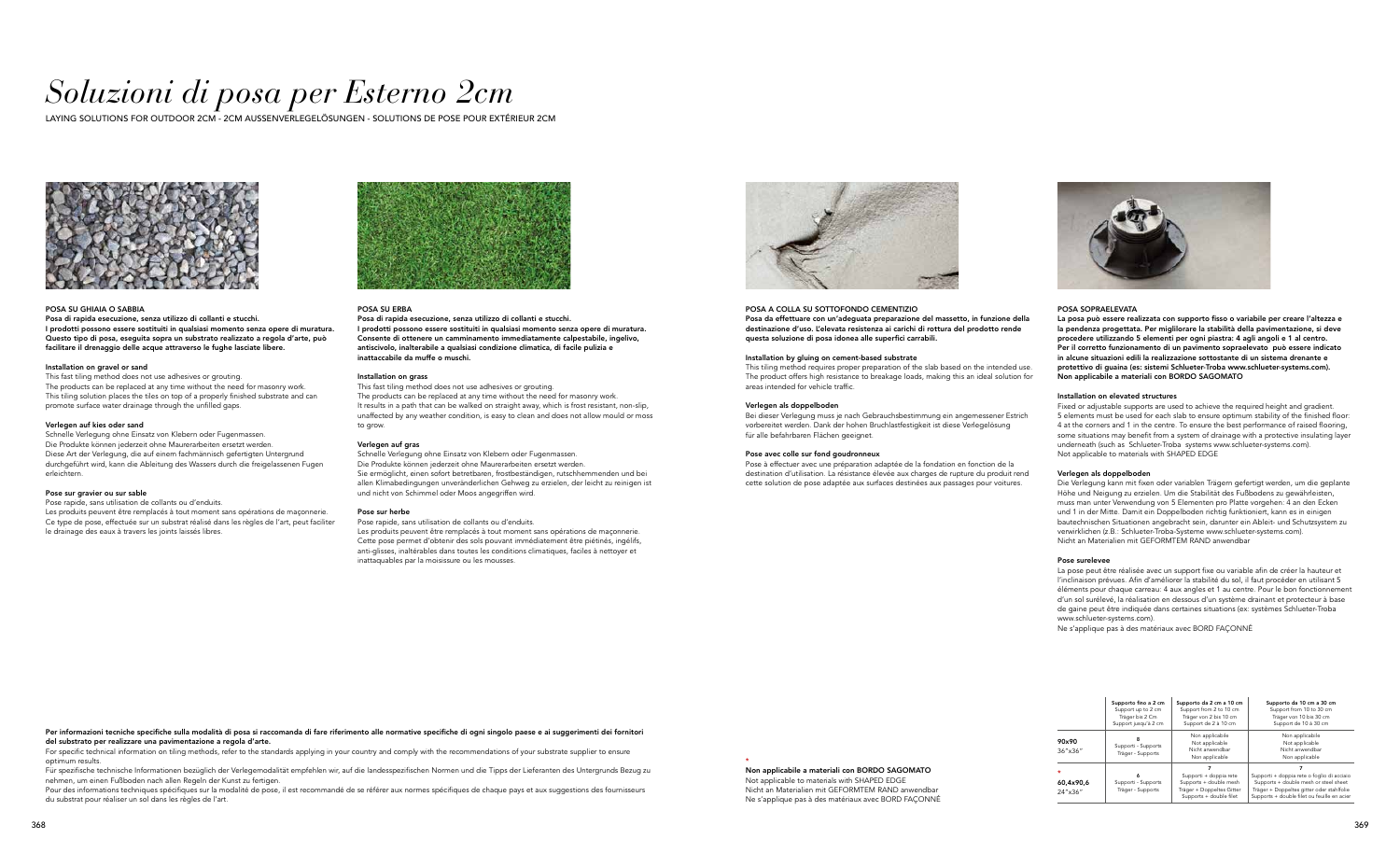## *Dettagli tecnici*

TECHNICAL DETAILS - TECHNISCHE DETAILS - DÉTAILS TECHNIQUES

## **MATTERONTOP**

La produzione ceramica ha oggi raggiunto altissimi livelli di definizione e riproduzione della realtà.

La nostra ricerca vuole spingersi oltre,

valorizzando l'essenza ceramica nella creazione di nuovi prodotti. La temperatura necessaria per la produzione con l'attuale tecnologia digitale impone limiti nella riproduzione di matericità e colore. MATTER ON TOP nasce per superare le limitazioni imposte dal processo produttivo aggiungendo alla ceramica ricchezza materica, struttura, profondità, colore. L'inserimento di un nuovo passaggio nel processo produttivo, perfettamente sincronizzato con il design della piastrella, permette di raggiungere nuovi confini in definizione, colore, struttura superando i precedenti e rinnovando il pregio estetico, eredità della tradizione ceramica. Nuova dimensione, nuova definizione, una nuova tradizione ceramica. MATTER ON TOP ceramica oltre i confini

Ceramic production has today reached impressive levels of definition and ability to mimic reality.

Our research seeks to go further, enhancing the essence of ceramics in the creation of new products.

The temperature required for production with the current digital technology sets limits in terms of reproducing material effects and colour.

MATTER ON TOP has been created to overcome the limits set by the production process, adding extra rich matter, structure, depth and colour to ceramics. The addition of a new step in the production process, perfectly in sync with the design of the tile, allows us to reach new heights in terms of definition, matter, colour and structure, overcoming the previous limits and bringing renewed prestige, the heritage of the ceramic tradition.

A new dimension, new definition, a new ceramic tradition. MATTER ON TOP ceramics beyond limits

Die Keramikproduktion hat heute extrem hohe Niveaus bei der Definition und Reproduktion der Wirklichkeit erreicht.

Unsere Forschung möchte noch weiter gehen, indem sie bei der Schaffung neuer Produkte das Wesen der Keramik zur Geltung bringt.

Die für die Produktion mit der aktuellen digitalen Technologie notwendige Temperatur beschränkt die Möglichkeiten bei der Reproduktion der Beschaffenheit und Farbe eines Materials.

MATTER ON TOP ist entstanden, um die durch den Produktionsprozess bedingten Beschränkungen zu überwinden und die materische Beschaffenheit, Struktur, Tiefe und Farbe der Keramik zu bereichern.

Die Aufnahme eines neuen Schritts in den Produktionsprozess, der perfekt mit dem Design der Fliese synchronisiert ist, eröffnet neue Horizonte bei der Definition, Farbe und Struktur, um die vorigen unter Erneuerung des ästhetischen Wertes – ein Erbe der Keramiktradition – zu überschreiten.

Neue Dimension, neue Definition, eine neue Keramiktradition.

MATTER ON TOP Keramik, die über ihre Grenzen hinaus geht

La production céramique a désormais atteint de très hauts niveaux de définition et de reproduction de la réalité.

Notre recherche veut se surpasser en valorisant l'essence céramique dans la création de nouveaux produits.

La température nécessaire pour la production à partir de la technologie numérique actuelle impose des limites concernant la reproduction de la matière et de la couleur.

MATTER ON TOP naît pour dépasser les limitations imposées par le processus de production tout en ajoutant à la céramique richesse matiériste, structure, profondeur et couleur. L'insertion d'un nouveau passage dans le processus de production, parfaitement synchronisé avec le design du carreau, permet d'atteindre de nouvelles frontières en matière de définition, de couleurs et de structure, en dépassant les précédentes et en renouvelant le prestige esthétique, héritage de la tradition céramique.

Nouvelle dimension, nouvelle définition, une nouvelle tradition céramique. MATTER ON TOP céramique au-delà des frontières

Der antibakterielle Schutz revolutioniert das Konzept der Sauberkeit und Hygiene, um Ihnen zu helfen, sorgenfreier in den Räumen zu leben.

Die Philosophie von Fioranese schließt sich der Weiterentwicklung des aktuellen Wohnens an: Heute haben wir mehr denn je den Bedarf, in sauberen und sicheren Umgebunden zu leben, die Hygiene spielt eine immer größere Rolle und wird unverzichtbar. In dieser Hinsicht definiert Fioranese die Idee eines bewussten Wohnens, bei der das Wohlbefinden an erster Stelle steht, neu. SICURA ist die neue Produktlinie, die dank einer innovativen, in die Keramikoberflächen integrierten antibakteriellen Technologie erzielt wird. SICURA bietet eine wichtige Hilfe, um das Wachstum und die Verbreitung der schädlichen Bakterien, die sich in den Räumen ausbreiten können, zu bekämpfen. Die an die Oberflächen angewandte Technologie trägt in Kombination mit einer korrekten Wartung zur Verbesserung der gründlichen Reinigung und Hygiene bei, ohne die ästhetische Qualität zu beeinträchtigen. Die bei der Linie SICURA angewandte ANTIBAKTERIELLE Technologie beruht in erster Linie auf der Verwendung eines speziellen Biozidzusatzes auf der Basis von Silberionen, der in den Produktionsprozess des Sortiments integriert ist und den Keramikoberflächen rund um die Uhr eine antibakterielle Wirkung verleiht, die in der Lage ist, die Vermehrung der Bakterien bis zu 99,9 % zu senken: Dieser Zusatz auf der Basis von Silberionen wirkt auch der Bildung von unangenehmen Gerüchen aufgrund des Bakterienwachstums entgegen. Die antibakterielle Wirkung der Produkte SICURA ist während der gesamten Lebensdauer des Produkts aktiv, sie müssen nicht der UV-Strahlung ausgesetzt werden, um aktiviert zu werden.

La protection antibactérienne qui révolutionne le concept de nettoyage et d'hygiène pour nous aider à mieux vivre nos espaces.

La philosophie de Fioranese suit l'évolution de l'habitat contemporain: aujourd'hui plus que jamais le besoin se fait sentir de vivre dans des pièces propres et sûres, l'hygiène prend une importance décisive et devient quelque chose d'essentiel à laquelle on ne peut renoncer. Dans cette perspective Fioranese redéfinit l'idée d'un habitat conscient où le bien-être est au premier rang.

SICURA est la nouvelle ligne de produits obtenus avec une nouvelle technologie antibactérienne innovante intégrée dans les surfaces céramiques. SICURA offre une aide importante pour lutter contre la croissance et la reproduction des bactéries préjudiciables à la santé, qui peuvent se propager dans les pièces.

La technologie appliquée aux surfaces, combinée à entretien correct, contribue à en améliorer le niveau de propreté et d'hygiène en profondeur, sans en altérer la qualité esthétique.

La technologie ANTIBACTÉRIENNE adoptée par la ligne SICURA est centrée sur l'utilisation d'un additif biocide spécial à base d'ions argent, intégré dans le processus de production, qui confère une action antibactérienne aux surfaces céramiques active 24 heures sur 24, en mesure d'inhiber jusqu'à 99,9% la prolifération des bactéries: la présence de ces additifs à base d'ions argent est efficace aussi contre la formation de mauvaises odeurs dues à la croissance bactérienne. La capacité antibactérienne des produits SICURA est toujours active pour toute la vie utile du produit et ne nécessite pas une exposition aux rayons UV pour être activée.

#### Nuovo Spessore 9mm

L'attenzione di FIORANESE per ambiente e sostenibilità, unita ad un investimento costante in ricerca e sviluppo, ci ha indotto a portare lo spessore di alcune collezioni a 9mm, mantenendo inalterate le eccellenti performance meccaniche e di durevolezza rispetto a un 10mm. L'obbiettivo di FIORANESE è ridurre l'impatto ambientale attraverso l'ottimizzazione dei consumi di materie prime, di energia elettrica e termica utilizzate per la produzione e attraverso l'aumento delle capacità di carico nei

trasporti (circa un 10% in più rispetto a un 10mm).

New 9mm thickness The attention FIORANESE pays to the environment and sustainability, together with our on-going investments in research and development, have led us to reduce the thickness of some collections to 9mm, while maintaining the same excellent mechanical performance and durability as the 10mm tiles.

FIORANESE's aim is to reduce environmental impact by optimising the consumption of the raw materials and the electrical and thermal energy used for production, and by increasing the load capacity in transport (by about 10% compared to 10mm tiles).

#### Neue Plattenstärke 9 mm

Die umweltfreundliche und nachhaltige Einstellung hat FIORANESE veranlasst, die Stärke einiger Kollektionen auch dank der ständigen Investitionen in die Forschung und Entwicklung unter Beibehaltung der ausgezeichneten mechanischen Leistungen und der Haltbarkeit im Vergleich zu dem mit 10 mm Stärke auf 9 mm herabzusetzen. FIORANESE hat sich das Ziel gesetzt, die Umweltbelastung dank der Optimierung des Verbrauchs der Rohstoffe, der elektrischen und Wärmeenergie, die für die Produktion verwendet werden, und anhand einer größeren Ladefähigkeit beim Transport (ungefähr 10 % mehr als bei einem 10 mm starken Produkt) zu reduzieren.

#### Nouvelle épaisseur 9 mm

L'attention de FIORANESE envers l'environnement et la durabilité, alliée à un investissement constant dans la recherche et le développement, nous a conduits à réduire l'épaisseur de plusieurs collections en passant de 10 mm à 9 mm, tout en maintenant inaltérées leurs excellentes performances mécaniques et de durabilité. L'objectif de FIORANESE est de réduire l'impact environnemental à travers, d'une part, l'optimisation des consommations de matières premières et d'énergie électrique et thermique utilisées pour la production et, d'autre part, l'augmentation des capacités de chargement dans les transports (environ 10% en plus par rapport à une épaisseur de 10mm).

## **sicura**

La protezione antibatterica che rivoluziona il concetto di pulizia e igiene per aiutarci a vivere meglio i nostri spazi.

La filosofia di Fioranese segue l'evoluzione dell'abitare contemporaneo: oggi più che mai si sente la necessità di vivere in ambienti puliti e sicuri, l'igiene assume un'importanza rilevante e diventa qualcosa di imprescindibile a cui non si può più rinunciare. In questa prospettiva Fioranese ridefinisce l'idea di un abitare consapevole in cui il benessere è al primo posto.

SICURA è la nuova linea di prodotti ottenuti con un'innovativa tecnologia antibatterica integrata nelle superfici ceramiche. SICURA offre un importante aiuto per contrastare la crescita e la riproduzione di batteri dannosi, che si possono propagare negli ambienti.

La tecnologia applicata alle superfici, abbinata a una corretta manutenzione, contribuisce a migliorarne il livello di pulizia e di igiene in profondità, senza alterarne la qualità estetica.

La tecnologia ANTIBATTERICA adottata dalla linea SICURA è incentrata sull'uso di uno speciale additivo biocida a base di ioni d'argento, integrato nel processo produttivo, che conferisce un'azione antibatterica alle superfici ceramiche attiva 24 ore su 24, in grado di inibire la proliferazione dei batteri fino al 99.9%: la presenza di questi additivi a base di ioni d'argento è efficace anche contro la formazione di cattivi odori dovuti alla crescita batterica. La proprietà antibatterica dei prodotti SICURA è sempre attiva per tutta la vita utile del prodotto e non necessita dell'esposizione ai raggi UV per essere attivata.

Antibacterial protection that revolutionises the concept of cleanliness and hygiene to enhance our living spaces.

Fioranese's philosophy follows the evolution of contemporary living: today, more than ever, people feel the need to live in clean and safe environments. Hygiene is becoming increasingly important and now plays a significant role in our daily lives. With this in mind, Fioranese is redefining the idea of conscious living where priority is given to wellbeing.

SICURA is the new line of products made using innovative antibacterial technology integrated into ceramic surfaces. SICURA is an important aid in combating the growth and reproduction of harmful bacteria that can spread in environments. The technology applied to the surfaces, combined with proper maintenance, helps to ensure the highest level of cleanliness and ygiene, without altering the aesthetic quality.

The ANTIBACTERIAL technology adopted by the SICURA line features the use of a special biocidal additive based on silver ions, integrated into the production process.

This provides ceramic surfaces with a 24-hour antibacterial action, capable of inhibiting the proliferation of bacteria by up to 99.9%. These silver ion-based additives is also effective against the formation of unpleasant odours due to bacterial growth. The antibacterial properties of the SICURA products are active throughout the product's lifetime and do not require exposure to UV light to be activated.

SICURA is limited to the product itself and is not designed to protect users or others against disease-causing microorganisms or foodborne illnesses. SICURA technology is not a substitute for normal cleaning and hygiene practices. Antibacterial claims apply to EU regions only and may not be legally allowed in other countries or regions.

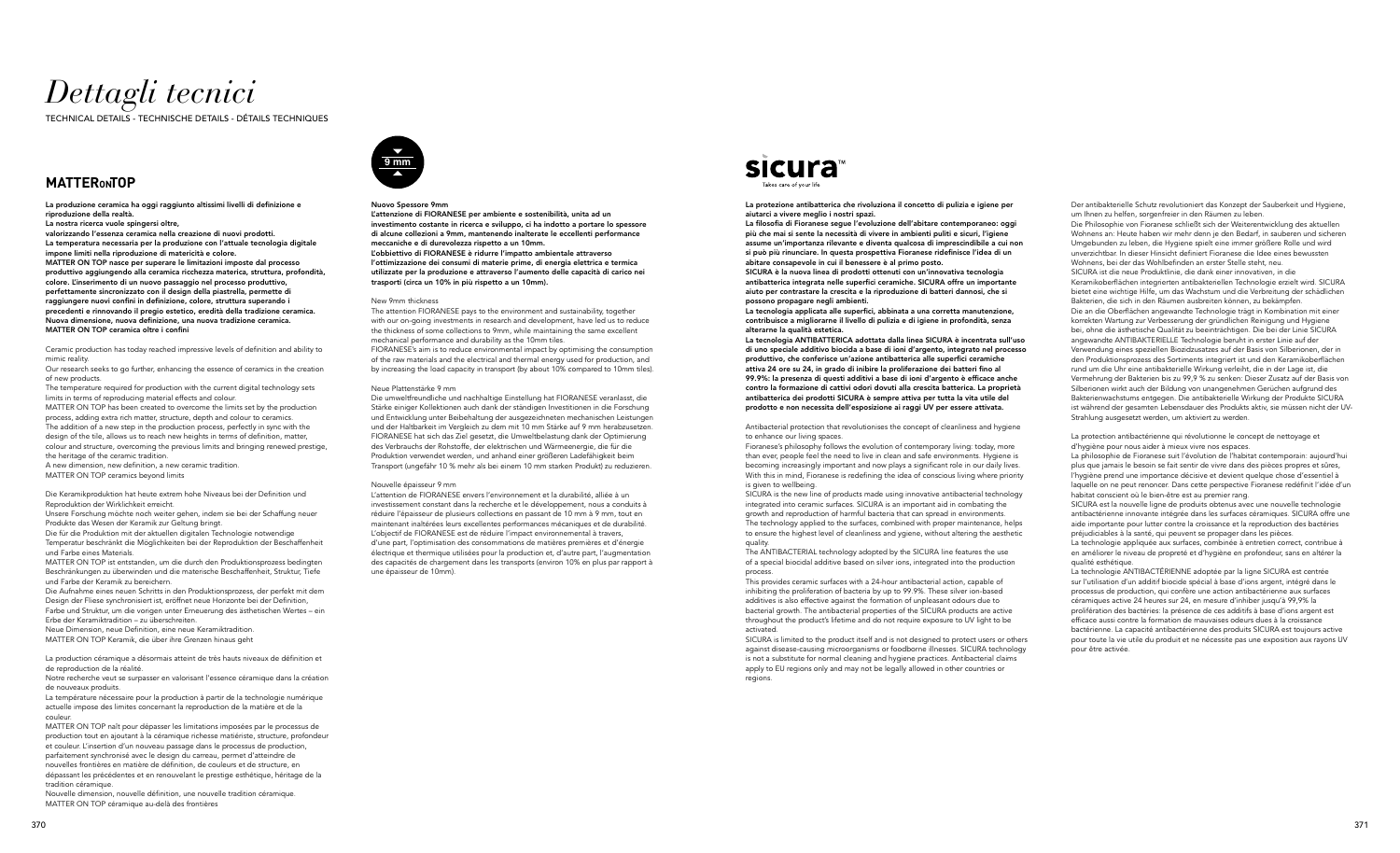## *Dettagli tecnici*

TECHNICAL DETAILS - TECHNISCHE DETAILS - DÉTAILS TECHNIQUES

### $\blacksquare_{\vee}$

### **Residenziale**

### Piastrelle indicate per abitazioni residenziali

Tiles for dwelling houses Fliesen für den Wohnbereich Carreaux pour habitations résidentielles

### **Traffico leggero**

### Luoghi pubblici e commerciali a traffico leggero.

Piastrelle indicate per rivestimenti di pavimenti in aree soggette a calpestio da traffico ordinario con sporco abrasivo come ad esempio ingressi, hotel, negozi ed aree vendita.

#### Low-traffic public and commercial areas.

Tiles suitable for floor coverings in areas subject to normal foot traffic wear with abrasive dirt, such as entrances, hotels, shops, and sales areas.

#### Öffentliche und gewerbliche Bereiche mit geringer Begehungsfrequenz.

Für Bodenbeläge in Bereichen mit gewöhnlicher Begehungsfrequenz und Schleifschmutz - wie etwa in Eingangsbereichen, Hotels, Geschäften und Verkaufsbereichen - geeignete Fliesen.

#### Lieux publics et commerciaux à piétinement léger.

Carreaux recommandés pour le revêtement de sols d'endroits soumis à un trafic ordinaire avec présence de saleté abrasive, comme par exemple les entrées, les hôtels, les magasins et les espaces de vente.

### **Traffico pesante**

### Luoghi pubblici e commerciali a traffico pesante.

Piastrelle indicate per rivestimenti di pavimenti soggetti a traffico pedonale intenso per periodi di tempo prolungati con sporco abrasivo, come ad esempio centri commerciali, sale di aeroporti, ingressi di hotel, passaggi pedonali pubblici.

#### Heavy-traffic public and commercial areas.

Tiles suitable for floor coverings subject to heavy foot traffic over prolonged periods of time with abrasive dirt, such as shopping centres, airport terminals, hotel entrances, public pedestrian passages.

#### Öffentliche und gewerbliche Bereiche mit starker Begehungsfrequenz.

Für Bodenbeläge in Bereichen mit intensiver Begehungsfrequenz für längere Zeiträume mit Schleifschmutz - wie etwa in Einkaufszentren, Flughafenhallen, Eingangsbereichen in Hotels, Fußgänger- und Einkaufspassagen - geeignete Fliesen.

#### Lieux publics et commerciaux à piétinement intense.

Carreaux recommandés pour le revêtement de sols d'endroits soumis à un piétinement intense pour des périodes prolongées, avec présence de saleté abrasive, comme par exemple les centres commerciaux, les halls d'aéroports et d'hôtels et les zones publique piétonnes.

### **R**

Caratteristiche antisdrucciolo

(DIN EN 16165:2021 Annex B / DIN 51130):

è una norma tedesca che misura la determinazione della resistenza allo scivolamento per pavimentazioni di ambienti di lavoro e zone operative con superfici sdrucciolevoli. Il metodo adottato è il calpestio su un piano ad inclinazione variabile. La classificazione per le caratteristiche antidrucciolo prevede 5 gruppi: R9, R10, R11, R12, R13.

Anti-Slip properties

(DIN EN 16165:2021 Annex B / DIN 51130):

this is a German standard that measures the slip resistance of floor coverings for workrooms and fields of activities with slip danger. The testing method involves treading on a ramp inclined at various angles. The classification system for antislip properties is

divided into 5 ratings: R9, R10, R11, R12, R13.

#### Rutschhemmungseigenschaften (DIN EN 16165:2021 Annex B / DIN 51130):

es handelt sich hierbei um eine deutsche Norm, die die Rutschhemmung für Bodenbeläge in Arbeitsräumen und Arbeitsbereichen mit Rutschgefahr festlegt. Der Rutschhemmungsgrad wird mit dem Begehverfahren gemessen, wobei eine Prüfperson auf einer verstellbaren schiefen Ebene das Material begeht. Die Klassifizierung der Rutschhemmung sieht 5 Gruppen vor: R9, R10, R11, R12, R13.

#### Proprietes antiderapantes

#### (DIN EN 16165:2021 Annex B / DIN 51130):

il s'agit d'une norme allemande visant à déterminer la résistance au glissement des sols dans des secteurs professionnels et des espaces de travail à surfaces glissantes. La méthode d'essai consiste à piétiner un plan à inclinaison variable. La classification tenant compte des propriétés antidérapantes prévoit 5 groupes : R9, R10, R11, R12, R13.

### **DCOF** ANSI A326.3-2021

#### DCOF - Coefficiente di attrito dinamico

ANSI A137.1 e la successiva versione A326.3 sono norme valide per gli U.S.A. che determinano un coefficiente di attrito dinamico in condizioni di superficie bagnata e asciutta.

In base alla destinazione d'uso sono previsti requisiti diversi:

| Dry $\geq 0.42$ |
|-----------------|
| Wet > 0.42      |
| Wet > 0.50      |
| Wet > 0.55      |
| Wet > 0.55      |
|                 |

#### DCOF - Dynamic coefficient of friction

ANSI A137.1 and the subsequent version A326.3 are valid for the USA, and determine a dynamic coefficient of friction on wet and dry surface conditions.

Depending on use, different requisites are established:

| Interior dry:      | Dry $\geq 0.42$ |
|--------------------|-----------------|
| Interior wet:      | Wet > 0.42      |
| Interior wet plus: | Wet > 0.50      |
| Exterior wet:      | Wet > 0.55      |
| Oils/greases:      | Wet > 0.55      |

### DCOF - Dynamischer Reibungskoeffizient

ANSI A137.1 und die folgende Version A326.3 sind Normen, die für die U.S.A. gelten und der Festlegung eines dynamischen Reibungskoeffizients bei nasser und trockener Oberfläche dienen.

Je nach Verwendungszweck sind verschiedene Anforderungen vorgehen:

| Innenbereiche, trocken:<br>Innenbereiche, nass: | Trocken $\geq 0.42$<br>Nass $\geq 0.42$ |
|-------------------------------------------------|-----------------------------------------|
| Innenbereiche, nass plus:                       | Nass $\geq 0.50$                        |
| Außenbereiche, nass:                            | Nass $\geq 0.55$                        |
| Öle/Fette:                                      | Nass $\geq 0.55$                        |

Tiles with moderate shade and aspect variation Fliesen mit gemäßigt unterschiedlichen Tonalitäten und Muster Carreaux avec faible différence de nuance et structure

### $\mathbf{L}_{\text{V2}}$

#### DCOF - Coefficient de friction dynamique

ANSI A137.1 et la version suivante A326.3 sont les normes valables aux U.S.A., qui déterminent un coefficient de friction dynamique dans des conditions de surface humide et sèche.

En fonction de la destination d'utilisation, des critères différents sont requis:

| Intérieur sec:         | Sécheresse $\geq 0.42$ |
|------------------------|------------------------|
| Intérieur humide:      | Humidité $> 0.42$      |
| Intérieur très humide: | Humidité $\geq 0.50$   |
| Extérieur humide:      | Humidité ≥ 0.55        |
| Huiles/graisses:       | Humidité $\geq 0.55$   |
|                        |                        |

### **A+B / A+B+C**

#### Caratteristiche antisdrucciolo su bagnato (DIN EN 16165:2021 Annex A / DIN 51097):

è una norma tedesca che prevede la determinazione delle proprietà anti-scivolo in zone bagnate. Il metodo adotatto è il camminamento a piedi nudi su un piano ad inclinazione variabile dove viena fatta scorrere dell'acqua. La classificazione per le caratteristiche antidrucciolo su bagnato prevede 3 gruppi: A, B (A+B), C (A+B+C).

#### Anti-Slip properties on wet surfaces (DIN EN 16165:2021 Annex A / DIN 51097):

this is a German standard for measuring anti-slip properties in wet areas. The testing method involves treading barefoot on a ramp inclined at various angles with water running over it. The classification system for antislip properties is divided into 3 ratings: A, B (A+B), C (A+B+C).

#### Rutschhemmungseigenschaften auf Nassem Boden (DIN EN 16165:2021 Annex A / DIN 51097):

es handelt sich um eine deutsche Norm, die die Rutschhemmungseigenschaften in nassen Bereichen festlegt. Der Rutschhemmungsgrad wird mit dem Begehverfahren gemessen, wobei eine Prüfperson auf einer verstellbaren schiefen Ebene, über die Wasser fließt, barfuß das Material begeht. Die Klassifizierung der Rutschhemmung auf nassen Böden sieht 3 Gruppen vor: A, B (A+B), C (A+B+C).

#### Proprietes antiderapantes en zone mouillee (DIN EN 16165:2021 Annex A / DIN 51097):

il s'agit d'une norme allemande visant à déterminer les propriétés d'antiglissance en zones mouillées. La méthode d'essai consiste à piétiner pieds nus un plan mouillé à inclinaison variable sur lequel on fait couler de l'eau. La classification tenant compte des propriétés antidérapantes prévoit 3 groupes : A, B (A+B), C (A+B+C).

#### La superficie è ottenuta con tecnica HD (High Definition) di Ceramica Fioranese, risultato di una sequenza di processi e tecnologie all'avanguardia; l'applicazione di grafiche digitali ad altissima definizione, con elevate performances estetiche e tecnologiche, è in grado di generare un effetto tridimensionale. La tecnologia Fioranese consente di ottenere piastrelle con facce diverse l'una dall'altra fino ad un centinaio per colore.

The surface is obtained using HD (High Definition) technology by Ceramica Fioranese, the fruit of a sequence of cutting-edge technological processes; the application of ultra-high definition digital graphics, able to guarantee superb technological performance and a beautiful appearance, creates a three-dimensional effect. Fioranese technology makes it possible to obtain tiles all with different faces, up to a hundred or so per colour.

Die Oberfläche wird mit der HD-Technik (High Definition) von Ceramica Fioranese erzielt und ist das Ergebnis einer Abfolge an fortschrittlichen Prozessen und Technologien. Die Anwendung von digitalen Grafiken mit extrem hoher Auflösung ist gemeinsam mit hohen ästhetischen und technologischen Leistungen imstande, einen dreidimensionalen Effekt zu erzeugen. Die Technologie von Fioranese ermöglicht hunderte von verschiedenen Facetten pro Farbe.

La surface est obtenue par l'emploi de la technique HD (Haute Définition) de Ceramica Fioranese, qui consiste en une séquence de processus et de technologies de pointe; l'application de graphismes numériques haute définition, esthétiquement et technologiquement très performanciels, permet de créer des effets en 3D. La technologie Fioranese permet de donner aux carreaux jusqu'à une centaine de faces différentes par couleur.

#### Ceramica Fioranese sceglie l'ecosostenibilità: la maggior parte dei nostri prodotti contiene materiale riciclato fino al 40%.

Ceramica Fioranese chooses environmental sustainability: most of our product contains up to 40% recycled material.

Ceramica Fioranese swählt die ökologische Nachhaltigkeit: Der überwiegende Anteil unserer Produkte enthält Material, das bis zu 40% recycelt wird. Fioranese choisit l'éco-durabilité : la plupart de nos produits contient jusqu'à 40 % de matériau recyclé, avec la certification externe Certiquality.

## DIGITAL<br>HD**ETT**

#### Piastrelle con lieve variazione di tono e disegno

Tiles with slight shade and aspect variation Fliesen mit leicht unterschiedlichen Tonalitäten und Muster Carreaux avec faible différence de nuance et structure

## **Fil** v4

Piastrelle a tono uniforme Tiles with uniform shade appearance Fliesen mit einheitliche Tonalitäten Carreaux avec nuance uniforme

## $\mathbf{V}_3$

#### Piastrelle con variazione random di tono e disegno

Tiles with random shade and aspect variation Fliesen mit züfallig unterschiedlichen Tonalitäten und Muster Carreaux avec différence aléatoire de nuance et structure

## FIO.eco

### Piastrelle con media variazione di tono e disegno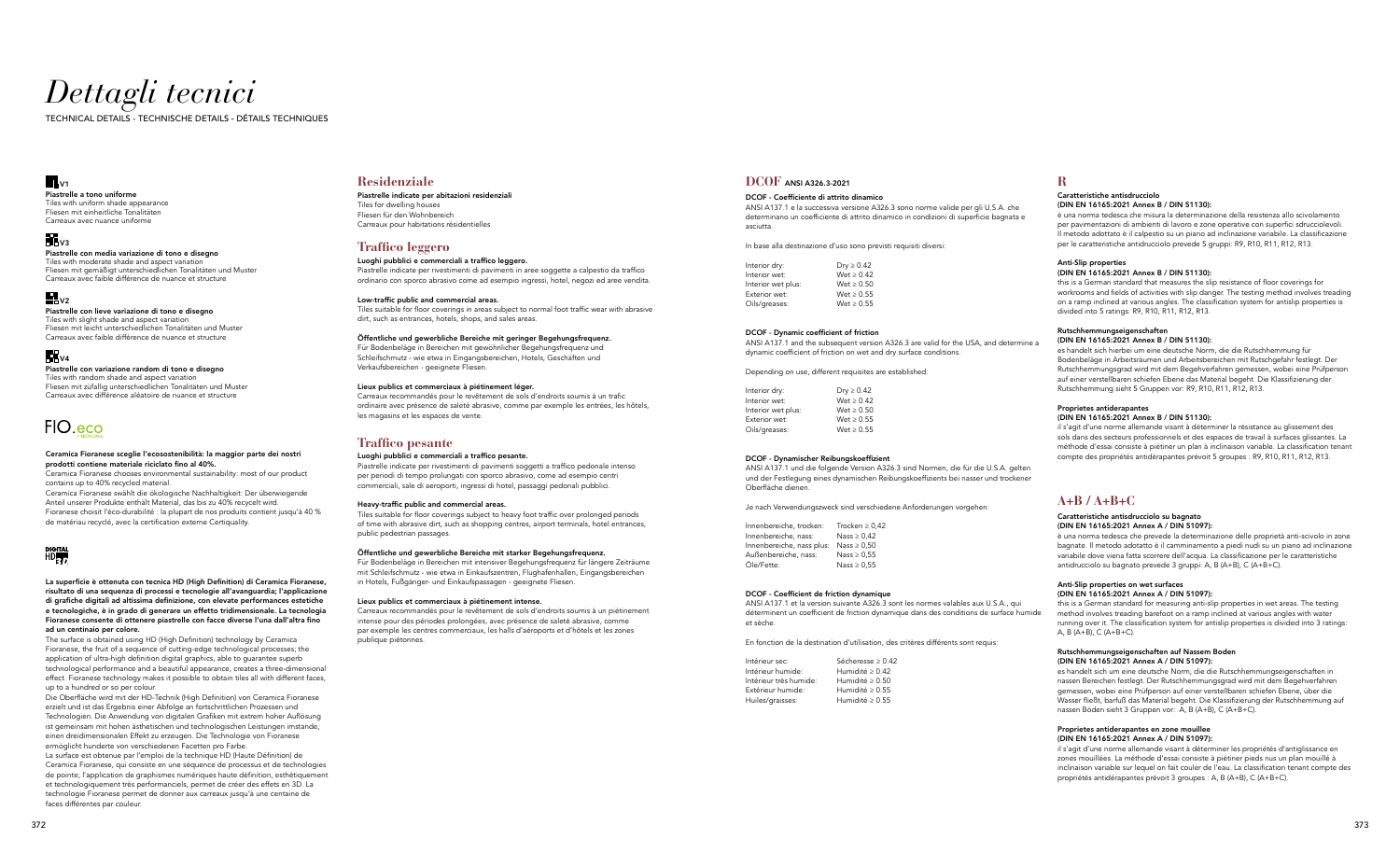## *Dettagli tecnici*

TECHNICAL DETAILS - TECHNISCHE DETAILS - DÉTAILS TECHNIQUES

## **B.C.R.A.**

#### Coefficiente di attrito (metodo B.C.R.A.):

É un metodo di derivazione inglese che misura il coefficiente di attrito dinamico. Tale coefficiente di attrito è misurato determinando l'attrito dinamico tra il campione ed un elemento scivolante in movimento a velocità costante sulla superficie delle piastrelle in condizioni asciutte e bagnate.

Gli indici di coefficiente di attrito sono i seguenti:<br>  $P < 19$  SCIVOLOSITÀ PERICOLOS  $\mu$  < 19 SCIVOLOSITÀ PERICOLOSA<br>0.20 <  $\mu$  < 0.39 SCIVOLOSITÀ ECCESSIVA  $0.20 < \mu < 0.39$ <br>  $0.40 < \mu < 0.74$ <br>  $0.74$ <br>  $0.77$ RITRITO SODDISFACENTE 0.40 < < 0.74 ATTRITO SODDISFACENTE > 0.75 ATTRITO ECCELLENTE N.B. Classificazione per l'idoneità al superamento e all'eliminazione delle barriere

architettoniche (D.M. del 14/06/1989 n°236 della Repubblica Italiana): il coefficiente deve essere > 0,40.

### Coefficient of friction (B.C.R.A. method):

This testing method for measuring the dynamic coefficient of friction originated in the UK. The coefficient of friction is determined by measuring the dynamic friction between the sample and an element moving at a constant speed across the surface of the tiles in dry and wet conditions.

The scale of coefficient of friction values is as follows:

| 14 < 19                                                                                 | DANGEROUSLY SLIPPERY             |  |  |
|-----------------------------------------------------------------------------------------|----------------------------------|--|--|
| $0.20 < \mu < 0.39$                                                                     | <b>EXCESSIVELY SLIPPERY</b>      |  |  |
| $0.40 < \mathsf{U} < 0.74$                                                              | SATISFACTORY FRICTION            |  |  |
| P > 0.75                                                                                | <b>GIVING EXCELLENT FRICTION</b> |  |  |
| N.B. The co-efficient must be > 0.40 in order to be approved for building accessibility |                                  |  |  |
| standards (D M no 236 of 14/06/1989 of the Italian Republic)                            |                                  |  |  |

#### Reibungskoeffizient (B.C.R.A.- verfahren):

Hierbei handelt es sich um ein englisches Verfahren, das den dynamischen Reibungskoeffizienten misst. Dieser Reibungskoeffizient wird gemessen, indem die dynamische Reibung zwischen dem Probestück und einem Gleitelement, das sich mit gleichmäßiger Geschwindigkeit auf den Fliesen unter trockenen und nassen Bedingungen bewegt, bestimmt wird.

Folgende Indizes für den Reibungskoeffizienten liegen vor: < 19 GEFÄHRLICHE GLÄTTE 0.20 < < 0.39 ÜBERMÄSSIGE GLÄTTE  $0.40 < \mu < 0.74$  ZUFRIEDENSTELLENDE REIBUNG  $U > 0.75$  SEHR GUTE REIBUNG Wichtig: Klassifizierung für die Eignung zur Überwindung und Beseitigung

architektonischer Barrieren (Ministerialerlass der italienischen Republik Nr. 236 vom 14.06.1989) - der Koeffizientwert muss unter 0,40 liegen.

#### Coefficient de frottement (methode B.C.R.A.):

Cette méthode anglaise permet de mesurer le coefficient de frottement dynamique entre l'échantillon et un élément glissant en mouvement à vitesse constante sur la surface du carrelage sec et mouillé.

|                                                                          | Les indices de coefficient de frottement sont les suivants :                                                                                                                                                                    |  |
|--------------------------------------------------------------------------|---------------------------------------------------------------------------------------------------------------------------------------------------------------------------------------------------------------------------------|--|
| H < 19                                                                   | <b>GLISSEMENT DANGEREUX</b>                                                                                                                                                                                                     |  |
| $0.20 < \mu < 0.39$                                                      | <b>GLISSEMENT EXCESSIF</b>                                                                                                                                                                                                      |  |
| $0.40 < \mu < 0.74$                                                      | FROTTEMENT SATISFAISANT                                                                                                                                                                                                         |  |
| P > 0.75                                                                 | FROTTEMENT EXCELLENT                                                                                                                                                                                                            |  |
| N.B. Classification attestant que le produit possède les conditions requ |                                                                                                                                                                                                                                 |  |
|                                                                          | $\sim$ . The contract of the contract of the contract of the contract of the contract of the contract of the contract of the contract of the contract of the contract of the contract of the contract of the contract of the co |  |

franchissement et la suppression des barrières architectoniques (D.M. de la République Italienne n°236 du 14/06/1989) ; le coefficient doit être > 0,40.

ises pour le

### **PEI**

### UNI EN ISO 10545-7

Determinazione della resistenza all'abrasione superficiale per piastrelle smaltate. Il metodo di prova determina la resistenza all'abrasione dello smalto mediante rotazione di una carica abrasiva sulla superficie e valuta l'usura in base al confronto visivo di campioni di prova abrasi e piastrelle non abrase.

La classificazione è la seguente: Differenza visibile a 100 giri: classe 0 Differenza visibile a 150 giri:classe 1 Differenza visibile a 600 giri:classe 2 Differenza visibile a 750, 1500 giri: classe 3 Differenza visibile a 2100, 6000, 12000 giri:classe 4 Nessuna differenza visibile a12000 giri e superare la resistenza alle macchie: classe 5

#### UNI EN ISO 10545-7

#### Determination of resistance to surface abrasion for glazed tiles.

The test method determines the abrasion resistance of the glaze by applying a rotating abrasive load onto the surface and classifies wear by visually comparing samples that have undergone the abrasion test with those that have not.

Resistenza allo scivolamento (standards bs 7976-2:2002 pendulum testers) Questa norma inglese "Pendulum Testers" edita nel 2002 e suddivisa in tre parti (Specification - Method of operation - Method of calibration) , prevede la misura della resistenza allo scivolamento attraverso l'impiego di un dispositivo a pendolo: l'elemento scivolante rivestito con gomma e collegato al braccio di un pendolo descritto nella parte 1 della norma, viene fatto "strisciare" sulla superficie da provare dopo averlo lasciato cadere da un'altezza predefinita; la sua corsa viene tanto più rallentata, quanto più elevato è l'attrito offerto dalla superficie. In altre parole: alla posizione iniziale è associato un valore di energia potenziale, che in assenza di ostacoli permetterebbe all'elemento scivolante di risalire dalla parte opposta fino ad un'altezza uguale a quella di partenza. Il passaggio sulla superficie di prova assorbe parte dell'energia e l'elemento scivolante risale fino ad un'altezza inferiore; su una scala opportunamente graduata vengono letti i valori del cosiddetto TLV (Test Pendulum Value) tanto più elevati quanto minore è la scivolosità del campione provato. Il risultato viene diviso in tre classi di scivolosità: High slip potential 0-24 Moderate slip potential 25-35 Low slip potential  $36 +$ 

The classification system is as follows: Visible difference at 100 rotations: class 0 Visible difference at 150 rotations: class 1 Visible difference at 600 rotations: class 2 Visible difference at750, 1500 rotations: class 3 Visible difference at 2100, 6000, 12000 rotations: class 4 No visible difference at 12000 rotations and passing stain resistance test: class 5

#### UNI EN ISO 10545-7

#### Bestimmung des widerstandes gegen oberflächenverschleiss für glasierte fliesen

Das Prüfverfahren bestimmt die Verschleißbeständigkeit der Glasur durch die schnelle Rotation einer Abrieblast auf der Oberfläche und bewertet den Verschleiß durch Sichtvergleich der Abrieb unterworfenen Prüfstücke mit solchen, die nicht geprüft wurden.

The British standard "Pendulum Testers" edited in 2002, is divided into three parts (Specification - Method of operation - Method of calibration), and aims to measure slip potential using a pendulum device: the sliding element lined with rubber and connected to the arm of the pendulum described in part 1 of the standard is made to "slide" along the surface being tested after having been dropped from a set height; the greater the friction offered by the surface, the slower it moves. In other words: the initial position is associated to a potential energy value, which in the absence of any obstacles would allow the sliding element to climb from the opposite side to a height equal to the starting height. The passage along the tested surface absorbs part of the energy and the sliding element climbs to a lesser height; the so-called TLV (Test Pendulum Value) is read on a graded scale: the greater the value, the lower the slip potential of the tested sample. The result is divided into three slip potential classes: High slip potential 0-24 Moderate slip potential 25-35 Low slip potential  $36 +$ 

Die Fliesen werden entsprechend ihres Widerstandes gegen Oberflächenverschleiß in folgende Klassen eingeteilt: Sichtbarer Unterschied bei 100 Rotationen: Klasse 0 Sichtbarer Unterschied bei 150 Rotationen: Klasse 1 Sichtbarer Unterschied bei 600 Rotationen: Klasse 2 Sichtbarer Unterschied bei 750, 1500 Rotationen: Klasse 3 Sichtbarer Unterschied bei 2100, 6000, 12000 Rotationen: Klasse 4 Kein sichtbarer Unterschied bei 12000 Rotationen und Überwindung der Beständigkeit gegen Fleckenbildner: Klasse 5

### UNI EN ISO 10545-7

#### Determination de la resistance a l'abrasion de surface pour les carreaux et dalles emailles

La méthode consiste à frotter rapidement une charge abrasive sur la surface afin de déterminer la résistance à l'abrasion de l'émail et permet d'évaluer l'usure par comparaison visuelle avec des échantillons d'essai abrasés et des carreaux non abrasés.

La classification est la suivante Différence visible à 100 tours : classe 0 Différence visible à 150 tours : classe 1 Différence visible à 600 tours : classe 2 Différence visible à 750, 1500 tours : classe 3 Différence visible à 2100, 6000, 12000 tours : classe 4 Aucune différence visible à 12000 tours et résultats positifs au test de résistance aux taches : classe 5

Der britische Standard "Pendulum Tester" aus dem Jahr 2002 enthält drei Abschnitte (Spezifikation - Arbeitsweise - Verfahren zur Kalibrierung) und sieht die Messung der Rutschhemmung unter Verwendung einer Pendelvorrichtung vor: das Rutschelement ist mit Gummi beschichtet und wird an dem Arm eines Pendels befestigt, das in Teil 1 der Norm beschrieben ist. Es wird dann über die zu prüfende Oberfläche geführt, nachdem es aus einer festgelegten Höhe fallen gelassen wird, der Hub wird um so langsamer, desto höher die Reibung ist, die die Oberfläche bietet. Mit anderen Worten: Die Anfangsposition ist mit einem potenziellen Energiewert assoziiert, der in Abwesenheit von Hindernissen dem Rutschelement ein Rückrutschen von der gegenüberliegenden Seite bis zur Ausgangshöhe erlauben würde. Der Durchgang auf der Testoberfläche absorbiert einen Teil der Energie und das Rutschelement kehrt auf eine geringere Höhe zurück. Auf einer entsprechend abgestuften Skala werden die Werte des sogenannten TLV (Pendeltestwert) abgelesen, um so höher der Wert desto geringer ist die Gleitfähigkeit der geprüften Probe. Das Ergebnis wird dann in drei Rutschhemmungsklassen unterteilt: Hohe Rutschgefahr 0-24

*Certificazioni di prodotto*

PRODUCT CERTIFICATIONS - PRODUKTZERTIFIZIERUNGEN - CERTIFICATIONS DE PRODUIT



Il marchio CE è un marchio che garantisce i requisiti di sicurezza del prodotto. Il nuovo regolamento sui Prodotti da Costruzione n. 305/2011, entrato in vigore il 1 luglio 2013, introduce la dichiarazione di performance DOP (Declaration Of Performance). Tutte le piastrelle Fioranese sono conformi ai requisiti CE. Si possono scaricare le Dop relative ai nostri prodotti e le schede accompagnatorie del prodotto sul sito www.fioranese.it nell'area Download.

The CE mark guarantees the safety requisites of a product. The new Construction Products Regulation n. 305/2011 came into force on July 1st 2013 and introduced the DOP (Declaration Of Performance). All Fioranese tiles comply with CE requisites. The DOP for our products and the datasheets that accompany the product can be downloaded from the Download area on the www.fioranese.it website.

Die CE-Kennzeichnung ist eine Marke, die gewährleistet, dass das Produkt die Sicherheitsanforderungen erfüllt. Mit der neuen Bauprodukteverordnung Nr. 305/2011, die am 1. Juli 2013 in Kraft getreten ist, wird die Leistungserklärung DOP (Declaration Of Performance) eingeführt. Alle Fliesen von Fioranese erfüllen die CE-Anforderungen. Die Dop unserer Produkte und die Begleitdatenblätter des Produkts können auf der Website www.fioranese.it im Download-Bereich heruntergeladen werden.

La marque CE garantit que le produit est conforme aux conditions de sécurité requises. Depuis le 1er juillet 2013, le règlement 305/2011 a instauré l'obligation pour un produit de construction d'établir une déclaration de performance et de marquer CE les produits conformes à cette déclaration. Tous les carreaux Fioranese sont conformes aux critères CE requis. Il est possible de télécharger les déclarations de performances relatives à nos produits et les fiches du produit qui les accompagnent, en allant sur www.fioranese.it section « téléchargements ».

### **PENDULUM**

#### Slip potential (standards bs 7976-2:2002 pendulum testers)

#### Rutschhemmung (britischer standard bs 7976-2:2002 pendulum testers)

Mäßige Rutschgefahr 25-35 Geringe Rutschgefahr 36 +

### Résistance au glissement (standards bs 7976-2:2002 pendulum testers)

Cette norme anglaise "Pendulum Testers", éditée en 2002 et subdivisée en trois parties (Specification - Method of operation - Method of calibration), prévoit la mesure de la résistance au glissement à travers l'utilisation d'un dispositif à balancier: l'élément glissant revêtu de caoutchouc et relié au bras d'un balancier décrit dans la partie 1 de la norme est laissé "glisser" sur la surface à essayer après avoir été laissé tomber d'une hauteur préétablie. Sa course est d'autant plus ralentie que le frottement de la surface est élevée. En d'autres termes, à la position initiale est associée une valeur d'énergie potentielle qui, en absence d'obstacles, permettrait à l'élément glissant de remonter par la partie opposée jusqu'à une hauteur identique à celle de départ. Le passage sur la surface d'essai absorbe une partie de l'énergie et l'élément glissant remonte jusqu'à une hauteur inférieure. Sur une échelle graduée de manière adaptée sont lues les valeurs du TLV (Test Pendulum Value): plus celles-ci seront élevées, moins la glissance de l'échantillon testé sera importante. Le résultat est subdivisé en trois classes de glissance: High slip potential 0-24

Moderate slip potential 25-35 Low slip potential 36 +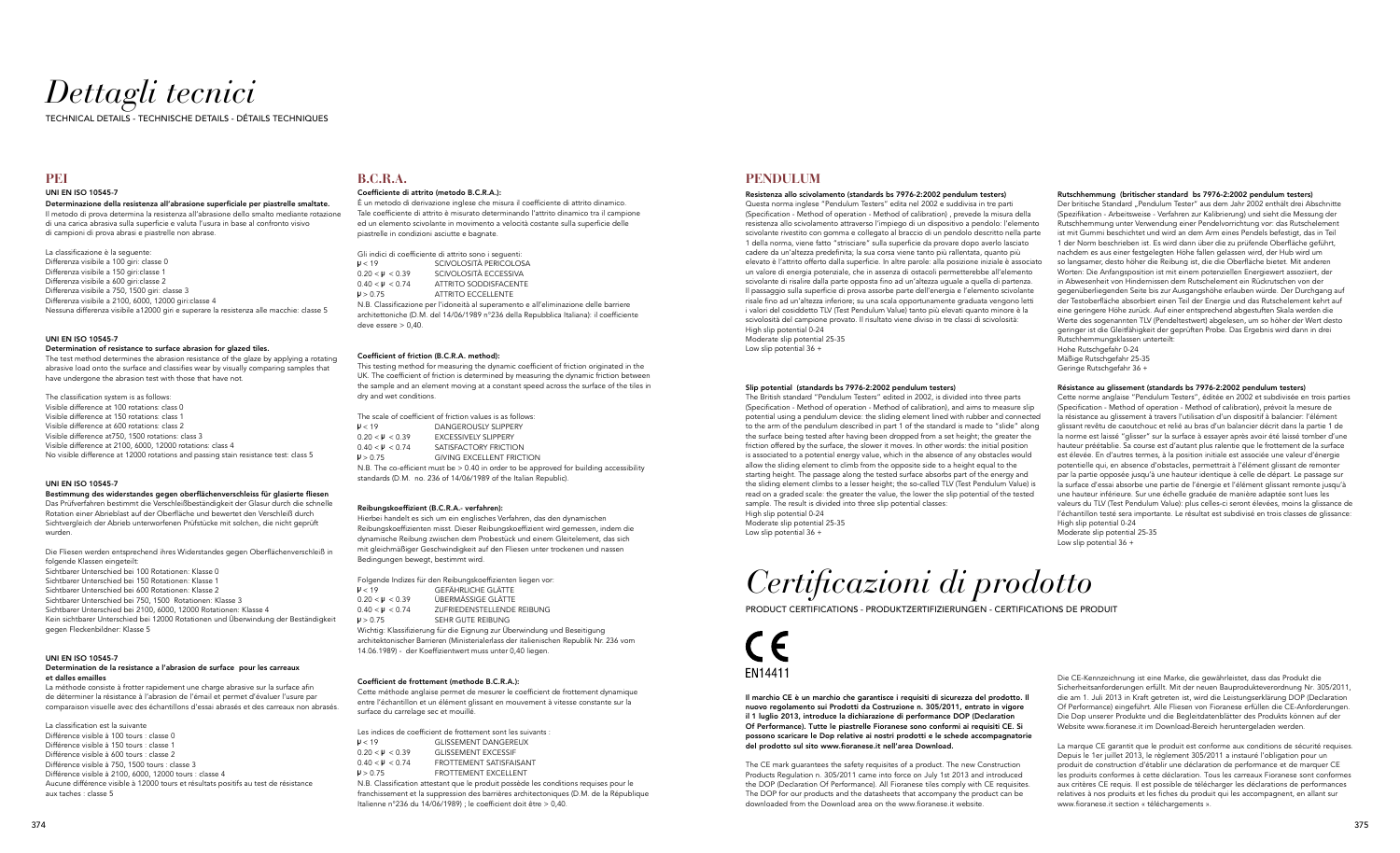## *Certificazioni di prodotto Leed ®*

LEED® PRODUCT CERTIFICATIONS - PRODUKTZERTIFIZIERUNGEN LEED® - CERTIFICATIONS DE PRODUIT LEED®

Ceramica Fioranese è membro dell' U.S. Green Building Council (USGBC), l'associazione americana che si occupa di implementare e regolamentare la costruzione di edifici sostenibili attraverso la certificazione LEED® (Leadership in Energy and Environmental Design). I nostri prodotti, per le loro caratteristiche tecnico-strutturali, possono contribuire al raggiungimento del punteggio di un edificio secondo i parametri LEED®, e a tal fine sono stati certificati dall'ente esterno CERTIQUALITY.

I nostri prodotti rispondono ai requisiti LEED® per l'elevato contenuto di materiale riciclabile.

Ceramica Fioranese est membre de l'U.S. Green Building Council (USGBC), l'association américaine qui s'occupe de mettre en œuvre et de réglementer la construction d'édifices durables à travers la certification LEED® (Leadership in Energy and Environmental Design).

I nostri prodotti hanno ottenuto l'EPD (Environmental Product Declaration) di settore che è una dichiarazione ambientale certificata di prodotto, che fornisce dati ambientali sul ciclo di vita dei prodotti in accordo con lo standard internazionale ISO 14025, conforme ai requisiti LEED®. L'indice di rifrazione alla luce del supporto in gres porcellanato garantisce il massimo isolamento termico e un'ottima performance energetica. Facili da pulire e igienici, i nostri prodotti contribuiscono a migliorare la qualità e la sicurezza degli ambienti all'interno degli edifici. I requisiti eco-sostenibili non interferiscono con l'estetica del prodotto: il nostro gres porcellanato è sempre all'avanguardia nel design e nell'innovazione tecnologica.

#### Siti sostenibili – Riduzione dell'effetto isola di calore

In base al tipo di colore e al loro impiego, i prodotti di Ceramica Fioranese, grazie ai loro elevati SRI (Solar Reflectance Index), possono contribuire a ridurre l'effetto isola di calore (differenza di gradiente termico tra aree urbane e extraurbane) e quindi ridurre gli effetti sul microclima e sull'habitat umano e della fauna selvatica.

Materiali e risorse – Dichiarazione e ottimizzazione dei prodotti da costruzione I prodotti di Ceramica Fioranese possono contribuire a migliorare il rating LEED®, in termini di materiali e risorse.

#### Materiali basso emissivi

I prodotti di Ceramica Fioranese non emettono VOC (Volatile Organic Compounds).

Nos produits, grâce à leurs caractéristiques technico-structurelles, peuvent contribuer à l'obtention des points d'un édifice conforme aux paramètres LEED® et, dans ce but, ont été certifiés par l'organisme externe CERTIQUALITY. Nos produits remplissent les conditions requises LEED® en raison de leur contenu élevé en matériau recyclable. Nos produits ont obtenu l'EPD (Environmental Product Declaration) de secteur qui est une déclaration environnementale certifiée de produit, qui fournit des données environnementales sur le cycle de vie des produits en accord avec le standard international ISO 14025, conforme aux conditions requises LEED®.

L'indice de réfraction à la lumière du support en grès cérame garantit l'isolation thermique maximale et une excellente performance énergétique. Simples à nettoyer et hygiéniques, nos produits contribuent à améliorer la qualité et la sécurité des environnements à l'intérieur des édifices. Les conditions éco-durables requises n'interfèrent pas avec l'esthétique du produit : notre grès cérame est toujours à l'avant-garde en matière de design et d'innovation technologique.

Sites durables – Réduction de l'effet îlot de chaleur

En fonction du type de couleur et de leur utilisation, les produits de Ceramica Fioranese, grâce à leurs SRI élevés (indice de réflectance solaire), peuvent contribuer à réduire l'effet îlot de chaleur (différence de gradients thermique entre zones urbaines et extra urbaines) et, par conséquent, réduire les effets sur le microclimat et sur l'habitat humain et de la faune sauvage.

Matériaux et ressources – Déclaration et optimisation des produits de construction Les produits de Ceramica Fioranese peuvent contribuer à améliorer le rating LEED®, en termes de matériaux et de ressources.

Matériaux à faibles émissions

Les produits de Ceramica Fioranese n'émettent pas de COV (Composés Organiques Volatils).

Ceramica Fioranese is a member of the U.S. Green Building Council (USGBC), the American association that takes care of implementing and regulating the construction of sustainable buildings through LEED® certification (Leadership in Energy and Environmental Design).

As a result of their technical and structural characteristics, our products can help buildings obtain a score based on LEED® parameters, and have been duly certified by the external certification body CERTIQUALITY.

Our products are compliant with LEED® requisites thanks to their high recyclable material content.

Our products have obtained the EPD (Environmental Product Declaration) for the sector, which provides environmental details on the life cycle of products, in accordance with the international standard ISO 14025, compliant with LEED® requisites.

The light refractive index of the porcelain stoneware support guarantees maximum heat insulation and excellent energy performance.

Hygienic and easy to clean, our products help improve the quality and safety of building interiors.

The eco-sustainable requisites do not affect the appearance of the product, and our porcelain stoneware is always on the leading edge of design and technological innovation.

#### Sustainable sites – Reduction of the heat island effect

Depending on the type of colour and use, the high SRI (Solar Reflectance Index) of Ceramica Fioranese products can help reduce the heat island effect (the difference in the thermal gradient between urban and extra-urban areas) and its effects on the microclimate, human habitat and wildlife.

Materials and resources – Declaration and optimisation of construction products Ceramica Fioranese products can help improve LEED® rating in terms of materials and resources.

#### Low-emission materials Ceramica Fioranese products do not emit VOC (Volatile Organic Compounds).

Ceramica Fioranese ist Mitglied des U.S. Green Building Council (USGBC), einer gemeinnützigen Organisation in den USA, die sich für nachhaltige und umweltfreundliche Energiekonzepte in Gebäuden einsetzt und die LEED®- Zertifizierung (Leadership in Energy and Environmental Design) umsetzt und regelt. Unsere Produkte können aufgrund ihrer technischen und strukturellen Eigenschaften zur Sammlung von Punkten nach den LEED® - Parametern beitragen. Zu diesem Zweck wurden sie von der unabhängigen externen Stelle CERTIQUALITY zertifiziert. Unsere Produkte erfüllen die Anforderungen der LEED®-Zertifizierung unter anderem aufgrund des hohen Gehalts an recycelbaren Materials.

Unsere Produkte haben die EPD (Environmental Product Declaration) der Industrie erhalten, eine zertifizierte Umweltprodukterklärung, die Umweltdaten über den Lebenszyklus von Produkten gemäß der internationalen Norm ISO 14025 und den LEED-Anforderungen liefert®.

Die Brechungszahl des Scherbens aus Feinsteinzeug gewährleistet eine maximale Wärmedämmung und eine optimale Energieeffizienz. Unsere pflegleichten und hygienischen Produkte tragen dazu bei, die Qualität und Sicherheit der Räume in den Gebäuden zu verbessern.

Die Umweltverträglichkeit beeinträchtigt die ästhetische Qualität des Produkts nicht: Unser Feinsteinzeug wartet stets mit avantgardistischem Design und technologischer Innovation auf.

#### Nachhaltigkeit – Senkung des Wärmeinseleffekts

Je nach Farbtyp und Verwendungszweck können die Produkte von Ceramica Fioranese dank ihres hohen SRI (Solar Reflectance Index) dazu beitragen, den Wärmeinseln-Effekt (Unterschied im Temperaturgradienten zwischen Stadt- und Vorstadtgebieten) zu reduzieren und damit die Auswirkungen auf das Mikroklima sowie auf den menschlichen Lebensraum und die Tierwelt zu reduzieren.

Materialien und Ressourcen – Deklaration und Optimierung von Bauprodukten Ceramica Fioranese-Produkte können dazu beitragen, die LEED®-Bewertung in Bezug auf Material und Ressourcen zu verbessern

Materialien mit geringem Emissionsgrad Produkte von Ceramica Fioranese emittieren keine VOC (Volatile Organic Compounds).

| ANFORDERUNGEN | Punkte (Credits) |
|---------------|------------------|
|---------------|------------------|

PRODUKTE, DIE KEINE VOCS ENTHALTEN



| <b>REQUISITI</b>                         | Crediti |
|------------------------------------------|---------|
| <b>PAVIMENTAZIONE ESTERNA SR &gt; 33</b> | 1 punto |
| TETTI A BASSA PENDENZA SRI > 82          | 1 punto |
| TETTI AD ALTA PENDENZA SRI > 39          | 1 punto |

| CONDITIONS REQUISES                        | Crédits |
|--------------------------------------------|---------|
| SOL EXTERNE SR $>$ 33                      | 1 point |
| TOITS À FAIBLE INCLINAISON RÉDUITE SRI> 82 | 1 point |
| TOITS À FORTE INCLINAISON SRI> 39          | 1 point |

| <b>REQUISITES</b>          | Credits |
|----------------------------|---------|
| OUTDOOR PAVING SR $>$ 33   | 1 point |
| LOW SLOPE ROOFS SRI $> 82$ | 1 point |
| HIGH SLOPE ROOFS SRI > 39  | 1 point |

| ANFORDERUNGEN                                                             | Punkte (Credits) |  |
|---------------------------------------------------------------------------|------------------|--|
| BODENBELÄGE IN AUSSENBEREICHEN SRL > 33                                   | 1 Punkt          |  |
| GERINGE DACHNEIGUNG SRL > 82                                              | 1 Punkt          |  |
| HOHE DACHNEIGUNG SRI > 39                                                 | 1 Punkt          |  |
| Materialien und Ressourcen - Deklaration und Optimierung von Bauprodukten |                  |  |

| <b>REQUISITI</b>                | Crediti |
|---------------------------------|---------|
| PRODOTTI CHE NON CONTENGONO VOC | punto   |

| <b>CONDITIONS REQUISES</b>             |  |
|----------------------------------------|--|
| PRODUITS QUI NE CONTIENNENT PAS DE COV |  |

| .                                |  |
|----------------------------------|--|
| <b>REQUISITES</b>                |  |
| PRODUCTS THAT DO NOT CONTAIN VOC |  |

| <b>REQUISITI</b>                                                                                                                             | Crediti     |
|----------------------------------------------------------------------------------------------------------------------------------------------|-------------|
| <b>EPD DI SETTORE</b>                                                                                                                        | $1/2$ punto |
| PROVENIENZA DELLE MATERIE PRIME<br>CONTENUTO DI RICICLATO                                                                                    | 1 punto     |
| COMPONENTI - PRODOTTI FINALI E MATERIALI CHE NON CONTENGONO<br>SOSTANZE CLASSIFICATE COME MOLTO PERICOLOSE SECONDO I<br><b>CRITERI REACH</b> | 1 punto     |

| <b>CONDITIONS REQUISES</b>                                                                                                                         | Crédits     |
|----------------------------------------------------------------------------------------------------------------------------------------------------|-------------|
| <b>EPD DE SECTEUR</b>                                                                                                                              | $1/2$ point |
| PROVENANCE DES MATIÈRES PREMIÈRES<br>CONTENU EN MATÉRIAU RECYCLÉ                                                                                   | 1 point     |
| COMPOSANTS - PRODUITS FINAUX ET MATÉRIAUX OUI NE CONTIENNENT<br>PAS DE SUBSTANCES CLASSIFIÉES COMME TRÈS DANGEREUSES SUIVANT<br>LES CRITÈRES REACH | 1 punto     |

| <b>REQUISITES</b>                                                                                                                                  | Credits    |
|----------------------------------------------------------------------------------------------------------------------------------------------------|------------|
| <b>SECTOR EPD</b>                                                                                                                                  | 1/2 points |
| ORIGIN OF RAW MATERIALS<br>RECYCLED CONTENT                                                                                                        | 1 point    |
| COMPONENTS – END PRODUCTS AND MATERIALS THAT DO NOT CONTAIN<br>SUBSTANCES CLASSIFIED AS OF VERY HIGH CONCERN ACCORDING TO<br><b>REACH CRITERIA</b> | point      |

| ANFORDERUNGEN                                                                                                                                   | Punkte (Credits) |
|-------------------------------------------------------------------------------------------------------------------------------------------------|------------------|
| EDP FÜR DIE BRANCHE                                                                                                                             | 1/2 Punkt        |
| HERKUNFT DER ROHSTOFFE<br><b>GEHALT AN RECYCELTEM MATERIAL</b>                                                                                  | 1 Punkt          |
| KOMPONENTEN – ENDPRODUKTE UND MATERIALIEN. DIE KEINE STOFFE<br>ENTHALTEN. DIE NACH DEN REACH-KRITERIEN ALS SEHR GEFÄHRLICH<br>EINGESTUFT WURDEN | 1 Punkt          |
|                                                                                                                                                 |                  |

|    | Punkte (Credits) |
|----|------------------|
|    | 1/2 Punkt        |
|    | 1 Punkt          |
| FF | 1 Punkt          |

| Punkte (Credits) |  |
|------------------|--|
| 1 Punkt          |  |







PRODOTTO CONFORME AI REQUISITI LEED® (LEADERSHIP IN ENERGY AND ENVIRONMENTAL DESIGN) PRODUCT COMPLIANT WITH LEED® REQUIREMENTS (LEADERSHIP IN ENERGY AND ENVIRONMENTAL DESIGN) DAS ERZEUGNIS ENTSPRICHT DEN LEED®-ANFORDERUNGEN (LEADERSHIP IN ENERGY AND ENVIRONMENTAL DESIGN) PRODUIT CONFORME AUX CRITÈRES LEED® (LEADERSHIP IN ENERGY AND ENVIRONMENTAL DESIGN)

> Elevato contenuto di materiale riciclato High content of recycled material Hoher Anteil an Recycelten Rohstoffen Haute teneur en matériaux recyclés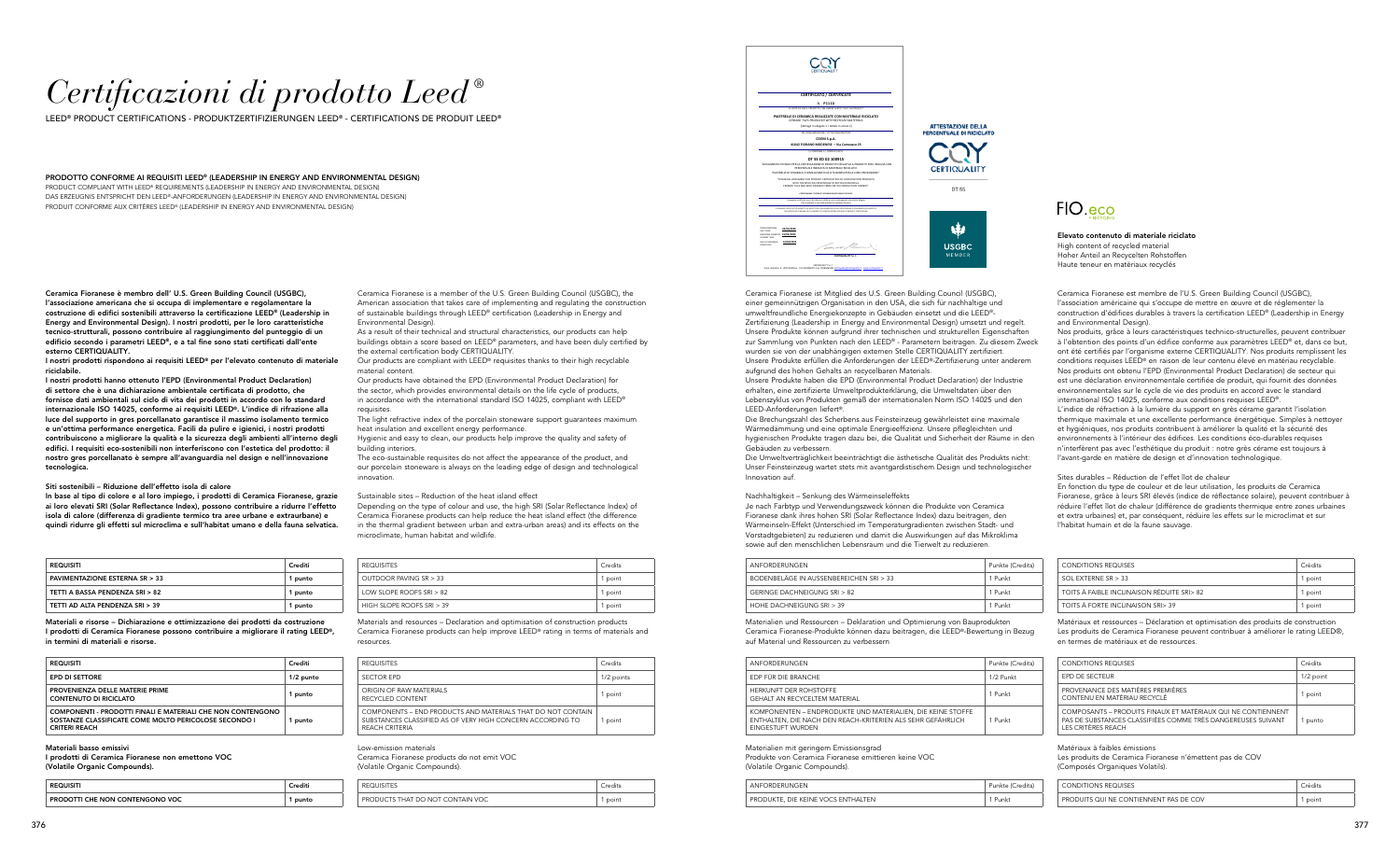# *Certificazioni di processo*

PROCESS CERTIFICATIONS - PROZESSZERTIFIZIERUNGEN - CERTIFICATIONS DE PROCESSUS



UNLEN ISO 9001-2015

#### CERTIFICAZIONE ISO: 9001:2015

La filosofia aziendale di Qualità globale al servizio del Cliente è sempre stato un nostro impegno costante: nel 2003 le nostre piastrelle hanno ha ottenuto la prima Certificazione al SISTEMA DI QUALITA' UNI EN ISO 9001:2000, dal 2010 siamo passati ad UNI EN ISO 9001:2008 e dal 2017 ad UNI EN ISO 9001:2015. ISO 9001:2015 è la nuova edizione che si focalizza ancora di più sulla soddisfazione del cliente e sul miglioramento delle prestazioni complessive dell'organizzazione basandosi su due approcci:

- approccio per processi
- approccio basato sul rischio.

#### ISO 9001:2015 CERTIFICATION

We have always been dedicated to global Quality at the service of our Customers. In 2003 our tiles got their first UNI EN ISO 9001:2000 QUALITY SYSTEM certification. We obtained UNI EN ISO 9001:2008 in 2010, and UNI EN ISO 9001:2015 in 2017. ISO 9001:2015 is the new edition, focused more than ever on customer satisfaction and the improvement of the organisation's overall performance, based on two approaches: – process-based

– and risk-based.

#### ZERTIFIZIERUNG NACH ISO: 9001:2015

Seit jeher setzen wir uns für die Firmenphilosophie der allgemeinen Qualität im Dienst des Kunden ein: 2003 haben unsere Fliesen die erste Zertifizierung des QUALITÄTSMANAGEMENTSYSTEMS nach UNI EN ISO 9001:2000 erhalten, 2010 sind wir auf UNI EN ISO 9001:2008 und seit 2017 auf UNI EN ISO 9001:2015 umgestiegen. ISO 9001:2015 ist die neue Ausgabe, die noch stärker auf die Kundenzufriedenheit und die Verbesserung der Gesamtleistungen der Organisation auf der Grundlage zweier Ansätze konzentriert ist:

- Ansatz nach Prozessen
- Ansatz auf der Grundlage des Risikos.

#### CERTIFICATION ISO: 9001:2015

La philosophie de l'entreprise, qui repose sur la Qualité globale au service du client, a toujours été, pour nous, un engagement constant: en 2003, nos carreaux ont obtenu la première Certification au SYSTÈME DE QUALITÉ UNI EN ISO 9001:2000. À partir de 2010 nous sommes passés à UNI EN ISO 9001:2008 et à partir de 2017 à UNI EN ISO 9001:2015.

ISO 9001:2015 est la nouvelle édition qui se focalise encore davantage sur la satisfaction du client et sur l'amélioration des prestations globales de l'organisation en se basant sur deux approches:

- approche basée sur les processus
- approche basée sur le risque.



## **GESTIONE CERTIFICATI CERTIQUALITY**

**SISTEMI DI** 

UNI EN ISO 9001:2015 UNLEN ISO 14001-2015 UNI ISO 45001:2018

Dal 2015 COEM S.p.A. vanta il riconoscimento di eccellenza gestionale ottenuto da Certiquality per il raggiungimento dei traguardi di certificazione dei sistemi di Gestione della Qualità, Ambiente e Sicurezza conformi alle norme ISO 9001, ISO 14001, BS OHSAS. Eccellenza Gestionale che si è rinnovata nel 2020, per la conformità al nuovo standard di riferimento internazionale

per la Salute e Sicurezza sul Lavoro, UNI ISO 45001:2018, e si mantiene ad elevati livelli di performance attraverso sorveglianze periodiche su tutti i sistemi, nell'ottica del miglioramento continuo.

Since 2015 COEM S.p.A.'s management excellence has been acknowledged by Certiquality as having obtained the certification requisites for its Quality, Environmental and Safety Management systems, compliant with the standards ISO 9001, ISO 14001, BS OHSAS. This Management Excellence was confirmed in October 2020, in view of compliance with the new international benchmark standard for Occupational Health and Safety, UNI ISO 45001:2018, and its high levels of performance are maintained thanks to regular monitoring of all the systems, with a view to on-going improvement.

Seit 2015 verfügt COEM S.p.A. über die Auszeichnung ihres hervorragenden Managements, die ihr von Certiquality für das Erreichen der Zertifizierungsziele der Qualitäts-, Umwelt- und Sicherheitsmanagementsysteme entsprechend den Normen ISO 9001, ISO 14001, BS OHSAS verliehen wurde. Ein hervorragendes Management, das im Jahr 2020 dank der Übereinstimmung mit dem neuen internationalen Bezugsstandard für die Gesundheit und Sicherheit am Arbeitsplatz, UNI ISO 45001:2018, bestätigt wurde und anhand von periodischen Überwachungen an allen Systemen mit dem Ziel einer ständigen Verbesserung hohe Leistungsniveaus aufrecht erhält.

Depuis 2015, COEM S.p.A. vante la reconnaissance d'excellence en matière de gestion obtenue de la part de Certiquality pour l'obtention des certifications des systèmes de gestion de la qualité, de l'environnement et de la sécurité conformes aux normes ISO 9001, ISO 14001 et BS OHSAS. Une excellence en matière de gestion qui s'est renouvelée en 2020 pour la conformité au nouveau standard de référence internationale pour la santé et la sécurité sur le lieu de travail, UNI ISO 45001:2018, et qui se maintient à des niveaux élevés de performance à travers des surveillances périodiques concernant tous les systèmes, dans l'optique d'une amélioration continuelle.



#### CERTIFICAZIONE AMBIENTALE ISO 14001:2015 - EMAS

Ceramica Fioranese non è un'azienda che colora di verde i propri prodotti per una questione di immagine. A testimonianza di ciò è il fatto che sin dal 1999 profonda è stata l'attenzione alle tematiche ambientali e di risparmio energetico. Già da allora Il nostro è un processo produttivo sostenibile poiché a "circuito chiuso", cioè ricicla la totalità di materie prime ed acqua nel ciclo produttivo, e recupera l'energia per diminuire i consumi e le emissioni di CO2. Oggi con orgoglio possiamo dire che tutti i nostri stabilimenti - nessuno escluso - sono certificati ISO 14001:2015 ed EMAS, acronimo di Eco-Management and Audit Scheme, la più selettiva certificazione ambientale di processo a livello europeo. EMAS è uno strumento volontario creato dalla CEE con lo scopo prioritario di contribuire alla realizzazione di uno sviluppo economico sostenibile, ponendo in rilievo il ruolo e le responsabilità delle imprese. Tutto questo giunge dunque a coronamento di un percorso maturato in anni di lavoro, nella consapevolezza che non si tratta di un traguardo, ma di un passo verso uno sviluppo sempre più sostenibile.

#### ENVIRONMENTAL CERTIFICATION ISO 14001:2015 - EMAS

Ceramica Fioranese is not colouring its products green just for the added appeal this may bring its image. It was actually already focusing on issues relating to the environment and energy saving in 1999. Our production process was already sustainable then because it is a "closed loop", meaning all of the raw materials and water used in the production cycle are recycled and waste heat is recovered, reducing consumption and CO2 emissions. Today, we can proudly say that all our production premises – with no exceptions – are ISO 14001:2015 and EMAS certified, initials that stand for Eco-Management and Audit Scheme, the most selective process environmental certification in Europe. EMAS is an elective tool created by the EEC whose main purpose is to help create sustainable development of the economy by putting the focus on the role and responsibilities of business. This all comes as the ultimate accolade for decisions taken in many years of business, even though we are well aware that we have not crossed the finishing line yet, but have taken another step towards increasingly sustainable development.

#### UMWELTZERTIFIZIERUNG ISO 14001:2015 - EMAS

Ceramica Fioranese ist keine Firma, die ihre Produkte aus Imagegründen als umweltfreundlich darstellt. Ein Beweis dafür ist, dass bereits seit 1999 die höchste Aufmerksamkeit auf Umweltthemen und Energieeinsparung gelegt wird. Damals wie heute waren unsere Produktionsverfahren wie aufgrund des geschlossenen Kreislaufs nachhaltig, d.h. alle Rohstoffe und Wasser wurden recycelt und wieder in den Produktionskreislauf eingeführt, die Energie wird zurückgewonnen, um den Energieverbrauch und die CO2-Emissionen zu reduzieren. Heute können wir mit Stolz sagen, dass alle unsere Betriebsstätten - ohne Ausnahme - nach ISO 14001:2015 und EMAS zertifiziert sind. EMAS steht für Eco-Management and Audit Scheme, die kritischste Umweltzertifizierung auf europäischer Ebene. EMAS ist ein freiwilliges Instrument, das von der EWG mit dem vorrangigen Ziel geschaffen wurde, einen Beitrag zur Verwirklichung einer nachhaltigen wirtschaftlichen Entwicklung zu leisten, wobei die Rolle und Verantwortung der Unternehmen betont wird. Der gesamte Prozess erreicht nun in jahrelanger Arbeit einen Höhepunkt, wohl wissend, dass dieser nicht etwa das Ziel darstellt, sondern nur einen Schritt in Richtung einer nachhaltigeren Entwicklung.

#### CERTIFICATION ENVIRONNEMENTALE ISO 14001:2015 - EMAS

Ceramica Fioranese n'est pas le genre d'entreprise à hisser le pavillon vert sur ses produits juste pour soigner son image de marque. Son implication à l'égard des thèmes de l'environnement et des économies d'énergies en est la preuve puisque depuis 1999, la fabrication de ses produits est le fruit d'un procédé durable car accompli en "circuit fermé", dans le sens où la totalité des matières premières et de l'eau est réemployée dans le cycle de fabrication. Quant à l'énergie, elle est récupérée dans le but de diminuer la consommation et les émissions de CO2. Nous sommes orgueilleux aujourd'hui de pouvoir dire que toutes nos usines - sans exception - sont certifiées ISO 14001:2015 et EMAS, acronyme d'Eco-Management and Audit Scheme (système communautaire de management environnemental et d'audit), le système de certification environnementale le plus sélectif d'Europe. EMAS est un instrument volontaire créé par la CEE dans le but prioritaire de contribuer à la réalisation d'un développement économique durable, mettant en relief le rôle et les responsabilités des entreprises. L'attribution de cette certification est par conséquent le couronnement d'un parcours entrepris sur plusieurs années de travail, gardant toujours à l'esprit qu'il ne s'agit pas là d'une ligne d'arrivée, mais d'un pas fait en direction d'un développement de plus en plus durable.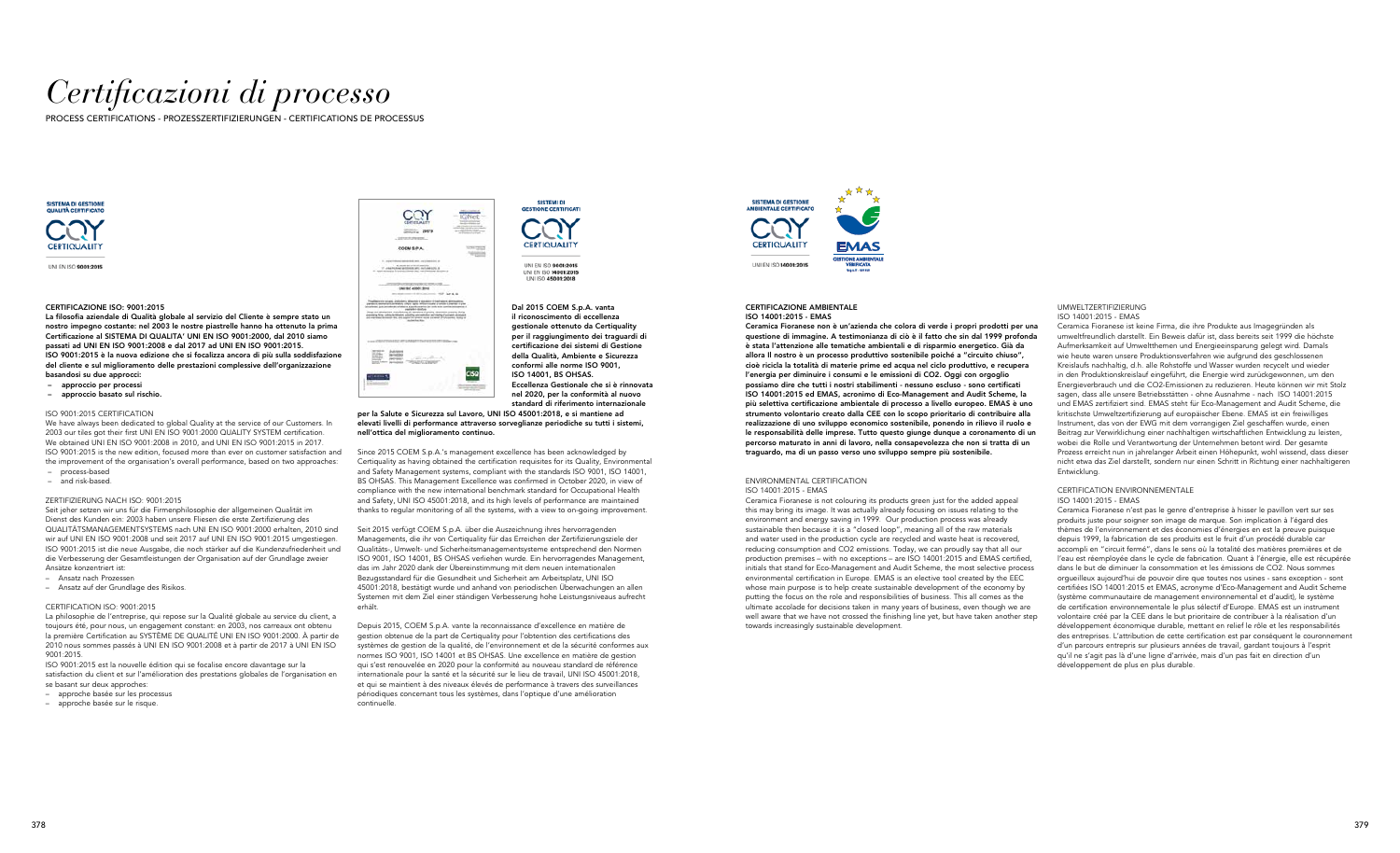# *Certificazioni di processo*

PROCESS CERTIFICATIONS - PROZESSZERTIFIZIERUNGEN - CERTIFICATIONS DE PROCESSUS



UNLISO 45001:2018

#### CERTIFICAZIONE FIORANESE

#### A NUOVO STANDARD INTERNAZIONALE ISO.

Dal 2015 COEM S.p.A. implementa, mantiene e certifica un Sistema di Gestione conforme al principale riferimento nel mondo in termini di Salute e Sicurezza sul Lavoro, dapprima certificandolo secondo lo standard britannico e, ad ora (ottobre 2020), secondo il più alto riferimento normativo internazionale disponibile e recepito sul territorio nazionale, ovvero UNI ISO 45001:2018 (prima norma internazionale che definisce gli standard minimi di buona pratica per la protezione dei lavoratori in tutto il mondo).

La norma, sviluppata con il contributo di esperti di oltre 70 paesi del mondo, fornisce un quadro internazionale che tiene conto dell'interazione tra l'azienda e il suo business.

Proprio per il suo carattere di non-obbligatorietà, il modello di organizzazione aziendale definito conformemente allo standard ISO, è caratterizzato dalla volontà di assumersi l'impegno di soddisfare requisiti sempre più stringenti rispetto agli obblighi di legge.

In particolare, il Sistema di Gestione include non solo la struttura organizzativa, le attività di pianificazione – gestione - controllo secondo lo schema PDCA(1), le responsabilità, le prassi, le procedure, i processi e le risorse, bensì la determinazione ad un più alto livello dei rischi e soprattutto delle opportunità che ne derivano. Ciò è reso possibile da un'accurata analisi del contesto in cui COEM S.p.A. opera e dalla valutazione periodica di tutti i fattori (interni ed esterni) nonché delle loro esigenze in termini di Salute e Sicurezza sul Lavoro. Infine, l'applicazione di tale norma, mediante l'approccio sistemico alla Gestione della Salute e Sicurezza sul Lavoro, permette lo sviluppo e la concretizzazione di una Politica fondata sulla Responsabilità della Leadership e su Coinvolgimento-Consapevolezza-Competenza dei Lavoratori quali ingredienti fondamentali all'accrescimento culturale di tutte le risorse dell'organizzazione, incremento delle performance aziendali e del miglioramento continuo.

Specifically, the Management System includes not only the organisational structure, the planning/management/control activities according to the PDCA<sup>(1)</sup> approach,

(1) acronimo dall'inglese Plan–Do–Check–Act, in italiano "Pianificare - Fare - Verificare - Agire", è un metodo di gestione iterativo in quattro fasi utilizzato per il controllo e il miglioramento continuo dei processi e dei prodotti.

#### FIORANESE CERTIFICATION OF COMPLIANCE WITH THE NEW INTERNATIONAL ISO STANDARD

Since 2015, COEM S.p.A. has been implementing, maintaining and certifying a Management System compliant with the main international benchmark in terms of Occupational Health and Safety, obtaining certification of compliance first with the British standard, and now (October 2020) with the highest-level international standard available, UNI ISO 45001:2018 (the first international regulation that sets out the minimum standards of good practice for the protection of workers worldwide). The standard, developed with the contribution of experts from over 70 countries worldwide, provides an international framework that takes account of the interaction between the company and its business.

Precisely because it is not mandatory, business organisation models defined as ISO compliant voluntarily undertake to satisfy increasing strict requisites compared to the obligations established by law.

(1) Abkürzung für das englische Plan-Do-Check-Act, auf Deutsch "Planen - Tun - Überprüfen -Umsetzen", es handelt sich um eine iterative vierphasige Managementmethode, die für die Kontrolle und ständige Verbesserung der Prozesse und Produkte verwendet wird.

responsibilities, practices, procedures, processes and resources, but also the determination, at a higher level, of the risks and above all the responsibilities deriving from them. This is possible thanks to a careful analysis of the context in which COEM S.p.A. operates and a regular assessment of all the internal and external factors and their requirements in terms of Occupational Health and Safety.

> En raison justement de son caractère non-obligatoire, le modèle d'organisation de l'entreprise défini conformément au standard ISO, est caractérisé par sa volonté de s'engager à satisfaire des conditions de plus en plus strictes par rapport aux obligations juridiques.

Finally, the application of the standard, through a systemic approach to Occupational Health and Safety Management, allows for the development and implementation of a Policy founded on the Responsibility of the Leadership and the Involvement-Awareness-Competence of the workers as the fundamental ingredients for the cultural growth of all the organisation's resources and to boost company performance and ongoing improvement.

(1) Plan–Do–Check–Act: an iterative four-phrase management model for the continuous verification and improvement of processes and products.

### ZERTIFIZIERUNG VON FIORANESE

"Ceramic tiling systems - Sustainability for ceramic tiles and installation materials - Part 1: Specifications and vocabulary for ceramic tiles".

NACH DEM NEUEN INTERNATIONALEN ISO-STANDARD Seit 2015 implementiert, erhält und zertifiziert COEM S.p.A. ein Managementsystem im Einklang mit den wichtigsten Bezugsnormen in der Welt in Sachen Gesundheit und Sicherheit am Arbeitsplatz, das zuerst nach dem britischen Standard und ab sofort (Oktober 2020) nach dem höchsten verfügbaren internationalen und auf nationaler Ebene umgesetzten Normsystem, das heißt UNI ISO 45001:2018 (die erste internationale Norm, die Mindeststandards der guten Praxis zum Schutz der Arbeitnehmer in der ganzen Welt festlegt) zertifiziert wurde. Die mit dem Beitrag von Fachleuten aus mehr als 70 Ländern in der ganzen Welt ausgearbeitete Norm liefert einen internationalen Rahmen unter Berücksichtigung der Interaktion zwischen dem Unternehmen und seiner Geschäftstätigkeit. Aufgrund seines Merkmals der Freiwilligkeit zeichnet sich das entsprechend dem ISO-Standard festgelegte Betriebsorganisationsmodell durch den Willen aus, die Verantwortung dafür zu übernehmen, immer strengere Voraussetzungen im Vergleich

zu den gesetzlichen Verpflichtungen zu erfüllen.

Insbesondere umfasst das Managementsystem nicht nur die Organisationsstruktur, die Planungs-, Verwaltungs- und Kontrolltätigkeiten nach dem Schema PDCA(1), die Verantwortungen, Verfahren, Prozeduren, Prozesse und Ressourcen, sondern auch die Entschlossenheit zu einem höheren Risikoniveau und vor allem einem höheren Niveau an Gelegenheiten, die sich dadurch ergeben. Dies ist dank einer sorgfältigen Analyse des Umfelds, in dem COEM S.p.A. tätig ist, und der periodischen Überprüfung aller (internen und externen) Faktoren sowie ihrer Bedürfnisse in Sachen Gesundheit und Sicherheit am Arbeitsplatz möglich.

Schließlich ermöglicht die Anwendung dieser Norm anhand eines systematischen Ansatzes an das Management der Gesundheit und Sicherheit am Arbeitsplatz die Entwicklung und konkrete Umsetzung einer Politik, die auf der Verantwortung der Führung und der Einbeziehung/dem Bewusstsein/der Kompetenz der Arbeitnehmer als grundlegendem Bestandteil für das kulturelle Wachstum aller Ressourcen der Organisation und eine Steigerung der Unternehmensleistungen und der ständigen Verbesserung beruht.

#### CERTIFICATION FIORANESE

#### AU NOUVEAU STANDARD INTERNATIONAL ISO

Depuis 2015, COEM S.p.A. met en œuvre, maintient et certifie un système de gestion conforme à la principale référence dans le monde en termes de santé et de sécurité sur le lieu de travail, en le certifiant tout d'abord selon le standard britannique et, à présent (octobre 2020), selon la plus grande référence normative internationale disponible et transposée sur le territoire national, à savoir UNI ISO 45001:2018 (première norme internationale qui définit les standards minimum de bonne pratique pour la protection des travailleurs dans le monde entier).

La norme, développée avec la contribution d'experts en provenance de plus de 70 pays du monde entier, fournit un cadre international qui tient compte de l'interaction entre l'entreprise et son business.

Notamment, le système de gestion inclut non seulement la structure organisationnelle, les activités de planification, de gestion et de contrôle selon le schéma PDCA(1), les responsabilités, les pratiques, les procédures, les processus et les ressources, mais aussi la détermination à un plus haut niveau des risques et surtout des opportunités qui en dérivent. Cela est rendu possible par une analyse soignée du contexte dans lequel COEM S.p.A. opère et par l'évaluation périodique de tous les facteurs (internes et externes) et de leurs exigences en termes de santé et de sécurité sur le lieu de travail. Enfin, l'application de ladite norme, à travers l'approche systémique de la gestion de la santé et de la sécurité sur le lieu de travail, permet le développement et la concrétisation d'une politique fondée sur la responsabilité de la Direction et sur l'implication, la conscience et la compétence des travailleurs comme ingrédients fondamentaux pour l'accroissement culturel de toutes les ressources de l'organisation et l'augmentation des performances de l'entreprise et de l'amélioration continuelle.

(1) Acronyme de l'anglais Plan–Do–Check–Act, en français "Planifier - Développer - Contrôler - Ajuster" : méthode de gestion interactive en quatre phases utilisée pour le contrôle et l'amélioration continuelle des processus et des produits.

"Ceramic tiling systems - Sustainability for ceramic tiles and installation materials - Part 1: Specifications and vocabulary for ceramic tiles".

La nuova norma si compone di 38 criteri e definisce un sistema per la valutazione della sostenibilità delle piastrelle di ceramica durante tutto il loro ciclo di vita, utilizzando indicatori qualitativi e quantitativi per le prestazioni ambientali e per la responsabilità sociale ed economica relativa alla progettazione, produzione, installazione e utilizzo del prodotto. I prodotti Fioranese sono conformi alla norma ISO 17889-1 sulla sostenibilità delle piastrelle ceramiche.

The new standard is composed of 38 criteria, and defines a system for the assessment of the sustainability of ceramic tiles throughout their life cycle, using quality and quantity indicators for environmental performance and for social and economic responsibility regarding the design, production, installation and use of the product. Fioranese products are compliant with the ISO 17889-1 standard on the sustainability of ceramic tiles.

"Systeme von keramischen Fliesen und Platten - Dauerhaftigkeit von keramischen Fliesen und Platten und Installationsmaterialien - Teil 1: Anforderung an keramische Fliesen und Platten".

Die neue Norm besteht aus 38 Kriterien und legt ein System für die Beurteilung der Nachhaltigkeit von keramischen Fliesen während ihres gesamten Lebenszyklus unter Verwendung von qualitativen und quantitativen Indikatoren für die Umweltleistungen und die soziale und wirtschaftliche Verantwortung bezüglich der Planung, Produktion, Installation und Verwendung des Produkts fest. Die Produkte von Fioranese entsprechen der Norm ISO 17889-1 zur Nachhaltigkeit der keramischen Fliesen.

«Ceramic tiling systems - Sustainability for ceramic tiles and installation materials - Part 1: Specifications and vocabulary for ceramic tiles»

(Systèmes de revêtement céramique - Durabilité des carreaux céramiques et des matériaux de construction - Partie 1: spécifications concernant les carreaux céramiques) La nouvelle norme se compose de 38 critères et définit un système pour l'évaluation de la durabilité des carreaux céramiques durant tout leur cycle de vie, en utilisant des indicateurs qualitatifs et quantitatifs pour les performances environnementales et pour la responsabilité sociale et économique relative à la conception, la production, l'installation et l'utilisation du produit. Les produits Fioranese sont conformes à la norme ISO 17889-1 sur la durabilité des carreaux céramiques.

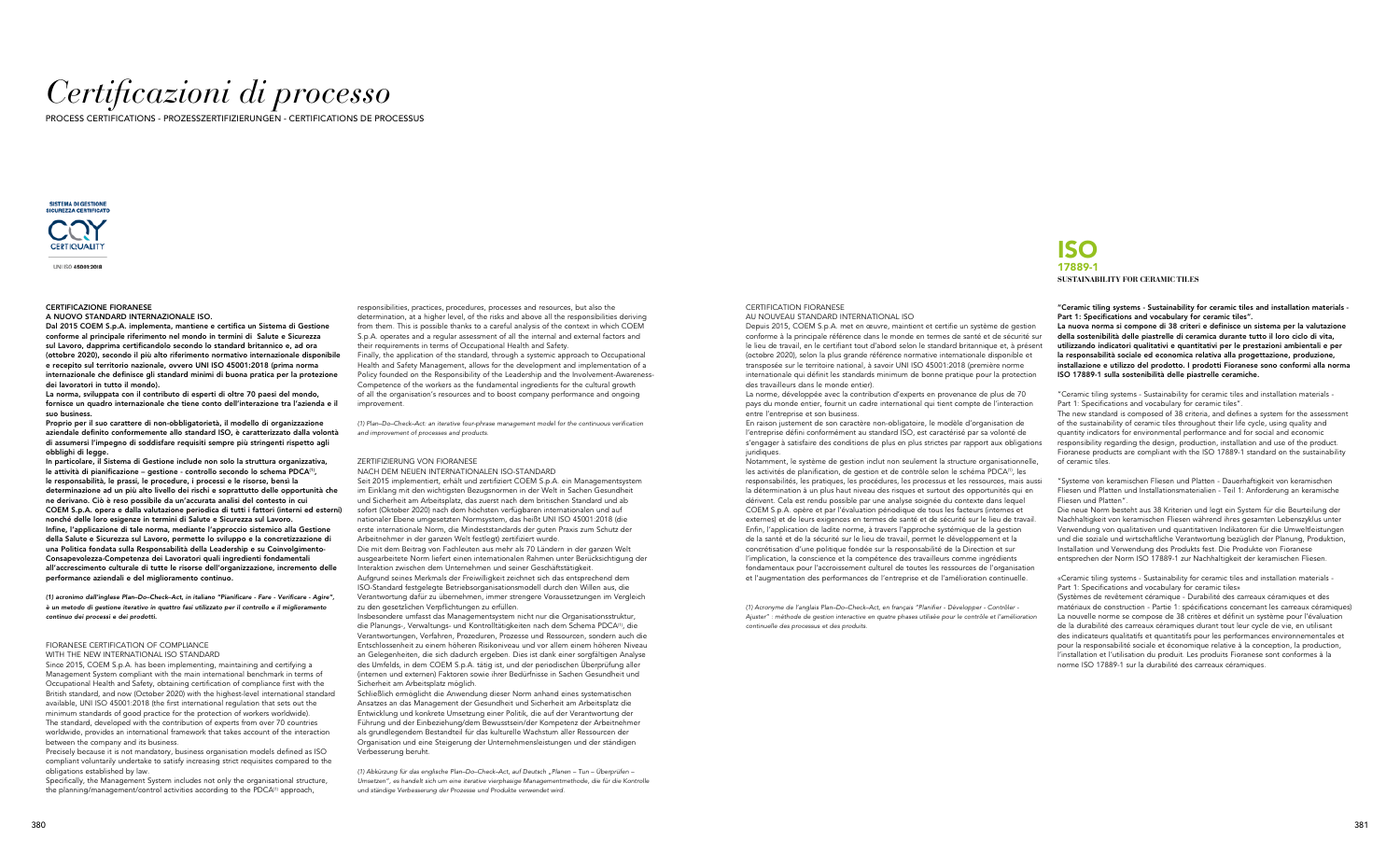# *Classificazione resistenza allo scivolamento*

SLIP RESISTANCE CLASSIFICATION - EINSTUFUNG DER RUTSCHHEMMUNG - CLASSIFICATION RÉSISTANCE AU GLISSEMENT

### **R9**

| DIN 51130 ( $6^{\circ} \le \alpha \le 10^{\circ}$ ) |                                                         |
|-----------------------------------------------------|---------------------------------------------------------|
| Serie<br>Series - Serie<br>Série                    | Finitura<br>Finish - Oberflächen Ausführung<br>Finition |
| <b>BLEND</b>                                        |                                                         |
| <b>CEMENTINE 20</b>                                 |                                                         |
| <b>CEMENTINE B&amp;W</b>                            |                                                         |
| <b>CEMENTINE BOHO</b>                               |                                                         |
| <b>CEMENTINE EVO</b>                                | Naturale - Matte                                        |
| <b>CEMENTINE RETRO</b>                              |                                                         |
| <b>FIO.CLOROFILLA</b>                               |                                                         |
| <b>KINTSUGI</b>                                     |                                                         |
| <b>MARMOREA</b>                                     |                                                         |
| <b>MARMOREA 2</b>                                   | Matt - Matte                                            |
| <b>MARMOREA INTENSA</b>                             |                                                         |
| <b>MARMOREA INTENSA 20</b>                          |                                                         |
| <b>MASHUP NEW BLEND</b>                             | Naturale - Matte                                        |
| <b>PIETRAVIVA</b>                                   |                                                         |
| <b>PIETRAVIVA</b>                                   | <b>Silk</b>                                             |
| <b>PRESTIGE</b>                                     | Matt - Matte                                            |
| <b>SCHEGGE</b>                                      | Naturale - Matte                                        |
| <b>SOUND OF MARBLES</b>                             | Matt - Matte                                            |

| <b>R10</b>                         | $A + B$                                                 |
|------------------------------------|---------------------------------------------------------|
| DIN 51130 (10°< $\alpha \le 19$ °) | DIN 51097 (18° $\leq \alpha$ < 24°)                     |
| Serie<br>Series - Serie<br>Série   | Finitura<br>Finish - Oberflächen Ausführung<br>Finition |
| <b>FRAMMENTA</b>                   | Naturale - Matte                                        |
| <b>MONTPELLIER</b>                 |                                                         |

The slip resistance values, static or dynamic coefficient of friction indicated in the catalogue are purely indicative and are not binding. Any specific needs must be confirmed by us at the time of order and in any case before laying.

| <b>R11</b>                                         | $A + B$                                                 |
|----------------------------------------------------|---------------------------------------------------------|
| DIN 51130 (19°< $\alpha \le 27$ °)                 | DIN 51097 (18° $\le \alpha < 24$ °)                     |
| Serie<br>Series - Serie<br>Série                   | Finitura<br>Finish - Oberflächen Ausführung<br>Finition |
| <b>ESSENTIAL</b>                                   | Esterno R11 - Outdoor R11                               |
| <b>FRAMMENTA</b><br><b>FRAMMENTA 2CM</b>           |                                                         |
| <b>GRANUM</b><br><b>GRANUM 2CM</b>                 |                                                         |
| I COCCI 2CM                                        | Esterno - Outdoor                                       |
| <b>MASHUP DOLOMIA</b><br><b>MASHUP DOLOMIA 2CM</b> |                                                         |
| <b>MONTPELLIER</b><br><b>MONTPELLIER 2CM</b>       |                                                         |
| <b>PIETRAVIVA</b><br>PIETRAVIVA 2CM                |                                                         |

| <b>R11</b>                         | $A+B+C$                                                 |
|------------------------------------|---------------------------------------------------------|
| DIN 51130 (19°< $\alpha \le 27$ °) | DIN 51097 ( $\alpha \ge 24^{\circ}$ )                   |
| Serie<br>Series - Serie<br>Série   | Finitura<br>Finish - Oberflächen Ausführung<br>Finition |
| <b>CEMENTINE OPENAIR</b>           |                                                         |
| <b>CONCRETE</b>                    | Esterno - Outdoor                                       |
| <b>HERITAGE</b>                    |                                                         |
| <b>MANOIR</b>                      |                                                         |

| <b>R10</b>                                                          |                                                         |
|---------------------------------------------------------------------|---------------------------------------------------------|
| DIN 51130 (10°< $\alpha$ ≤ 19°)<br>Serie<br>Series - Serie<br>Série | Finitura<br>Finish - Oberflächen Ausführung<br>Finition |
| <b>CEMENTINE COCCI</b>                                              |                                                         |
| <b>CONCRETE</b>                                                     |                                                         |
| DOT                                                                 |                                                         |
| <b>ESSENTIAL</b>                                                    |                                                         |
| FIO.LIQUIDA 20x20                                                   |                                                         |
| <b>FRAKÉ</b>                                                        |                                                         |
| <b>FIO.GHIAIA</b>                                                   |                                                         |
| <b>GRANUM</b>                                                       | Naturale - Matte                                        |
| <b>HERITAGE</b>                                                     |                                                         |
| <b>I COCCI</b>                                                      |                                                         |
| I VARIEGATI                                                         |                                                         |
| <b>LEGNOVIVO</b>                                                    |                                                         |
| <b>MANOIR</b>                                                       |                                                         |
| <b>MASHUP DOLOMIA</b>                                               |                                                         |
| <b>SFRIDO</b>                                                       |                                                         |
|                                                                     |                                                         |

I valori di resistenza allo scivolamento, coefficiente di attrito statico o dinamico, riportati sul catalogo sono da ritenersi puramente indicativi e non vincolanti. Ogni eventuale specifica necessità dovrà essere da noi confermata al momento dell'ordine e comunque sempre prima della posa.

Die Rutschhemmungswerte sowie der statische und dynamische Reibungskoeffizient, die im Katalog genannt sind, sind reine Richtwerte und nicht bindend. Für alle diesbezüglichen Anforderungen muss bei der Bestellung und in jedem Fall vor dem Verlegen um Bestätigung angefragt werden.

Les valeurs de résistance au glissement, coefficient de frottement statique ou dynamique indiquées dans le catalogue doivent être considérées comme étant purement indicatives et non contraignantes.

Nous devrons confirmer chaque éventuelle nécessité spécifique au moment de la commande et, dans tous les cas, toujours avant la pose.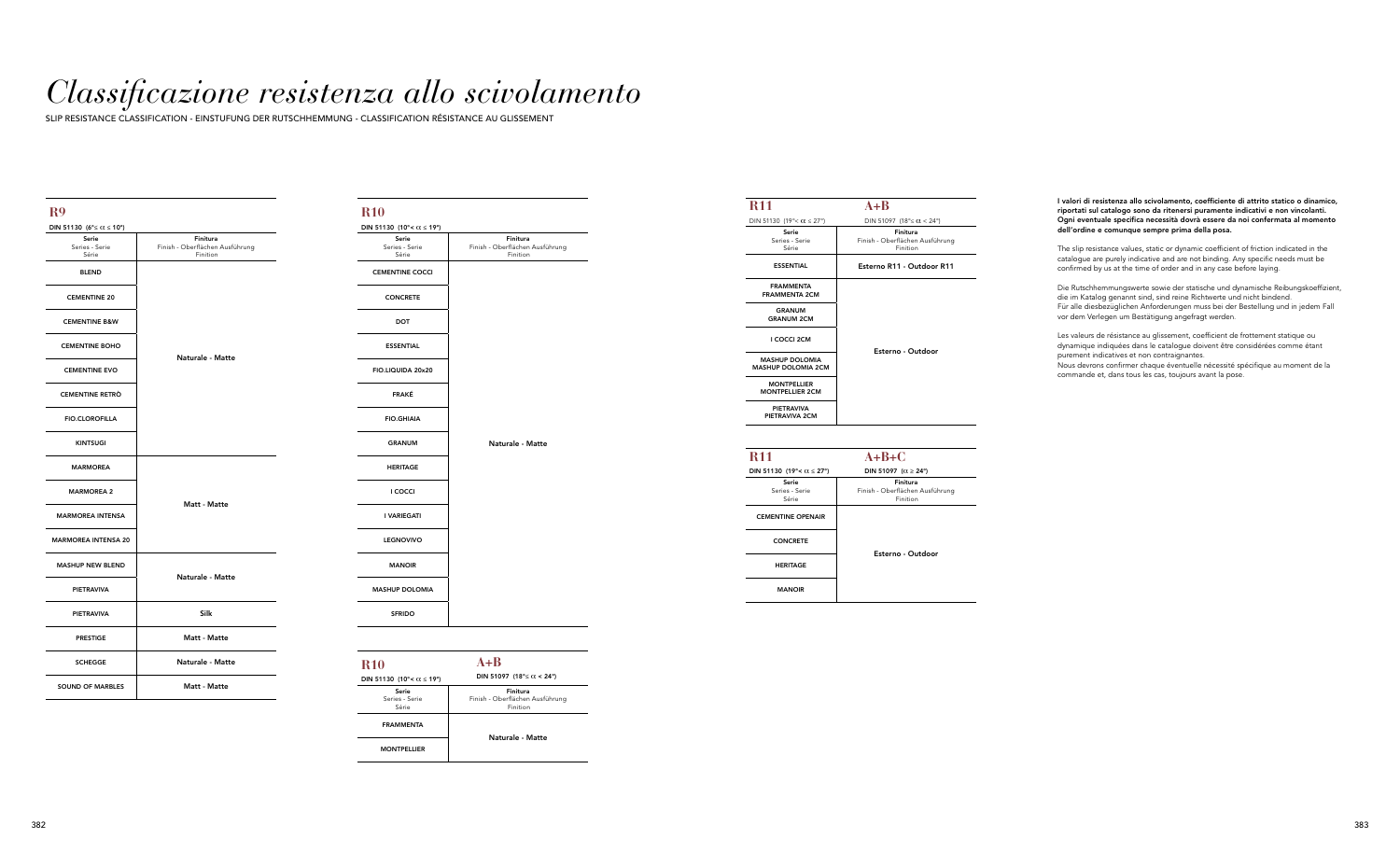# *Tipologie produttive*

PRODUCT TYPES - HERSTELLUNGSTYPOLOGIE - TIPOLOGIES DE PRODUCTION

# ,<br>CLOROFILLA SLABS - LIQUIDA SLABS - GHIAIA SLABS

#### LASTRE DECORATE MEDIANTE LA NUOVA TECNOLOGIA DI STAMPA DIGITALE A FREDDO.

Le lastre sono decorate con una nuova tecnologia digitale a freddo, e sono destinate esclusivamente al rivestimento di pareti interne. Piccole imperfezioni sono da considerarsi caratteristica del prodotto. Questa tecnologia permette di raggiungere alti livelli di definizione e profondità dei colori, rendendo la resistenza superficiale all'abrasione, ai graffi, agli agenti chimici e alle macchie meno performante rispetto al gres porcellanato tradizionale.

Per questo motivo è necessario attenersi alle istruzioni riportate:

• Nella movimentazione evitare il contatto con materiali abrasivi e lo strofinamento con altre lastre o con il piano di lavoro. Non appoggiare sulla superficie utensili o materiali che potrebbero danneggiare il prodotto.

• È necessario garantire una protezione superficiale della lastra durante tutte le

fasi di posa e stuccatura. Per fare ciò è possibile applicare scotch di carta. • Non utilizzare in fase di posa sistemi meccanici livellanti poiché la rimozione di essi potrebbe danneggiare la superficie.

• Consigliamo l'uso di soli sigillanti cementizi e spatole in materiale plastico, avendo cura di pulire i residui prima dell'indurimento dello stucco con acqua e spugna non abrasiva, evitando di danneggiare la superficie della lastra.

• Non utilizzare stucchi a grana grossa che potrebbero graffiare e danneggiare la superficie. Si consiglia di eseguire sempre un test preventivo su una porzione di materiale non posato.

• Tagli, fori e scassi devono essere eseguiti incidendo il retro della lastra. Verificare che il piano di appoggio sia perfettamente pulito e privo di ogni asperità che possa danneggiare il materiale.

• A seguito di tagli/fori/scassi smussare i bordi tagliati con una spugna abrasiva (in caso di taglio con movimenti verticali dall'alto verso il basso), per consentire alla pellicola protettiva che protegge la grafica del prodotto di aderire nuovamente al supporto nella zona tagliata, evitando ad umidità e agenti esterni di insediarsi tra lo strato protettivo e la grafica.

• Following the cuts/holes/openings, smooth the cut edges with an abrasive sponge (for cuts, with a downward vertical movement), to allow the protective film over the product graphics to adhere to the support again in the area that has been cut, thus preventing humidity and external agents from getting in between the protective layer and the graphics

• Utilizzare detergenti neutri e/o acqua, pulendo con straccio in microfibra o spugna morbida. Non utilizzare solventi (alcol o simili), detergenti sgrassanti o alcalini e detergenti acidi. Non usare paste e spugne e spazzole abrasive. Eseguire sempre una prova preventiva del detergente su un'area nascosta per evitare problemi sulla superficie.

SLABS DECORATED USING THE NEW COLD DIGITAL PRINTING TECHNOLOGY. The slabs are decorated with a new cold digital printing technology, and are destined exclusively for indoor walls.

Small imperfections are to be considered a characteristic of the product. This technology makes it possible to achieve high levels of definition and depth of colour. This makes surfaces less resistant to abrasion, scratches, chemical agents and stains than traditional porcelain stoneware.

For this reason, the instructions below must be followed:

• When handling, avoid contact with abrasive materials and rubbing with other slabs or work surfaces. Do not place on the surface utensils or materials that could damage the product.

• It is necessary to ensure the surface of the slab is protected during all the laying and grouting stages. Paper adhesive tape can be applied for this.

• During laying, do not use mechanical levelling systems, because removing them could damage the surface.

• We recommend using only cement sealants and spatulas in plastic material, taking care to remove any residue before the grout sets, using water and a non-abrasive brush, avoiding damage to the surface of the slab.

• Do not use coarse-grained grouts that could scratch and damage the surface. A test should always be carried out first on a portion of non-laid material.

• Cuts and holes and openings must be made by making an incision on the back of the slab. Check that the surface the slab is placed on is perfectly clean and with no rough parts that could damage the material.

• Use neutral and/or water-based detergents, cleaning with a microfibre cloth or soft sponge. Do not use solvents (alcohol or the like), degreasing or alkaline detergents and acid detergents. Do not use abrasive pastes, sponges or brushes. Always carry out a test beforehand on a hidden area to avoid problems on the surface.

MIT DER NEUEN KALT-DIGITALDRUCKTECHNIK DEKORIERTE PLATTEN. Die Platten wurden mit einer neuen Kalt-Digitaldrucktechnik dekoriert und sind ausschließlich für die Verkleidung von Wänden in Innenräumen vorgesehen. Kleine Unregelmäßigkeiten sind als produktspezifisch anzusehen. Diese Technologie ermöglicht ein hohes Maß an Farbgenauigkeit und Farbtiefe, wodurch die Oberflächenbeständigkeit gegen Abrieb, Kratzer, chemische Mittel und Flecken geringer ist als bei herkömmlichem Feinsteinzeug.

Aus diesem Grund sind die gegebenen Anweisungen zu befolgen:

• Vermeiden Sie bei der Handhabung den Kontakt mit abrasiven Materialien und das Scheuern und Reiben an anderen Platten oder der Arbeitsfläche. Legen Sie keine Werkzeuge oder Materialien, die das Produkt beschädigen könnten, auf die Oberfläche.

• Die Oberfläche der Platte muss während der Verlegung und Verfugung ständig geschützt werden. Dazu können Sie Krepp-Klebeband verwenden.

• Verwenden Sie während Verlegung keine mechanischen Nivelliersysteme, da deren Entfernung die Oberfläche beschädigen kann.

• Wir empfehlen, nur zementhaltige Fugenmassen und Kunststoffspachtel zu verwenden, wobei darauf zu achten ist, dass die Rückstände vor dem Aushärten des Fugenmörtels mit Wasser und einem nicht abrasiven Schwamm gereinigt werden, um eine Beschädigung der Oberfläche der Platte zu vermeiden.

• Verwenden Sie keine grobkörnigen Fugenmassen, die Kratzer und Beschädigungen der Oberfläche verursachen könnten. Es ist ratsam, immer einen vorherigen Test an einem Teil des nicht verlegten Materials durchzuführen.

• Schnitte, Bohrungen und Fräsungen müssen in die Rückseite der Platte eingebracht werden. Überprüfen Sie, ob die Auflagefläche einwandfrei sauber und frei von Unebenheiten ist, die das Material beschädigen könnten.

• Nach dem Schneiden/Bohren/Fräsen runden Sie die Schnittkanten mit einem Schleifschwamm ab (beim Schneiden mit vertikalen Bewegungen von oben nach unten), damit die Schutzfolie, die die Grafiken schützt, im Schnittbereich wieder auf der Platte haftet und sich Feuchtigkeit und Fremdkörper nicht zwischen der Schutzfolie und der Grafik absetzen können.

 • Verwenden Sie neutrale Reinigungsmittel und/oder Wasser und reinigen Sie diese mit einem Mikrofasertuch oder einem weichen Schwamm. Verwenden Sie keine Lösungsmittel (Alkohol oder dergleichen), entfettende oder alkalische Reinigungsmittel oder saure Reinigungsmittel. Verwenden Sie keine Pasten und Schwämme sowie Schleifbürsten. Führen Sie immer einen vorherigen Test mit dem jeweiligen Reinigungsmittel an einer verdeckten Stelle durch, um Probleme auf der Oberfläche zu vermeiden.

PLAQUES DÉCORÉES AVEC LA NOUVELLE TECHNOLOGIE D'IMPRESSION NUMÉRIQUE À FROID.

Les plaques sont décorées avec une nouvelle technologie numérique à froid et sont destinées au revêtement de murs internes.

Les petites imperfections doivent être considérées comme une caractéristique du produit. Cette technologie permet d'atteindre de hauts niveaux de définition et de profondeur des couleurs, en rendant ainsi la résistance superficielle à l'abrasion, aux rayures, aux agents chimiques et aux taches moins performante par rapport au grès cérame traditionnel.

Pour cette raison, il est nécessaire de suivre les instructions indiquées ci-après:

• En phase de transport, éviter le contact avec des matériaux abrasifs et le frottement avec d'autres plaques ou avec le plan de travail. Ne pas poser sur la surface des outils ou des matériaux qui pourraient endommager le produit.

• Il est nécessaire de garantir une protection superficielle de la plaque durant toutes les phases de pose et de jointoiement. Pour ce faire, il est possible d'appliquer du scotch en papier.

• En phase de pose, ne pas utiliser des systèmes mécaniques de mise à niveau car le retrait de ces derniers pourrait endommager la surface.

• Nous conseillons l'utilisation exclusive de colles cimentaires et de brosses en plastique, en prenant soin de nettoyer avec de l'eau et une éponge non abrasive les résidus avant le durcissement du mortier et en évitant d'endommager la surface de la plaque.

• Ne pas utiliser de mortiers à gros grain qui pourraient rayer et endommager la surface. Nous conseillons de toujours effectuer un essai préalable sur une portion de matériau pas encore posé.

• Les coupes, les trous et les logements doivent être réalisés en incisant le dos de la plaque. Vérifier que le plan d'appui est parfaitement propre et dépourvu d'aspérités pouvant endommager le matériau.

• Suite à des coupes/trous/logements, émousser les bords coupés avec une éponge abrasive (en cas de coupe avec des mouvements verticaux de haut en bas), pour permettre à la pellicule qui protège le graphisme du produit d'adhérer de nouveau au support dans la zone coupée, évitant ainsi à l'humidité et aux agents externes de se loger entre la couche protectrice et le graphisme.

• Utiliser des détergents neutres et/ou de l'eau en nettoyant avec un chiffon en microfibre ou avec une éponge douce. Ne pas utiliser de solvants (alcool ou autres), de détergents dégraissants ou alcalins et de détergents acides. Ne pas utiliser de pâtes, d'éponges et de brosses abrasives. Toujours effectuer un essai préalable du détergent sur une zone cachée afin d'éviter les problèmes sur la surface.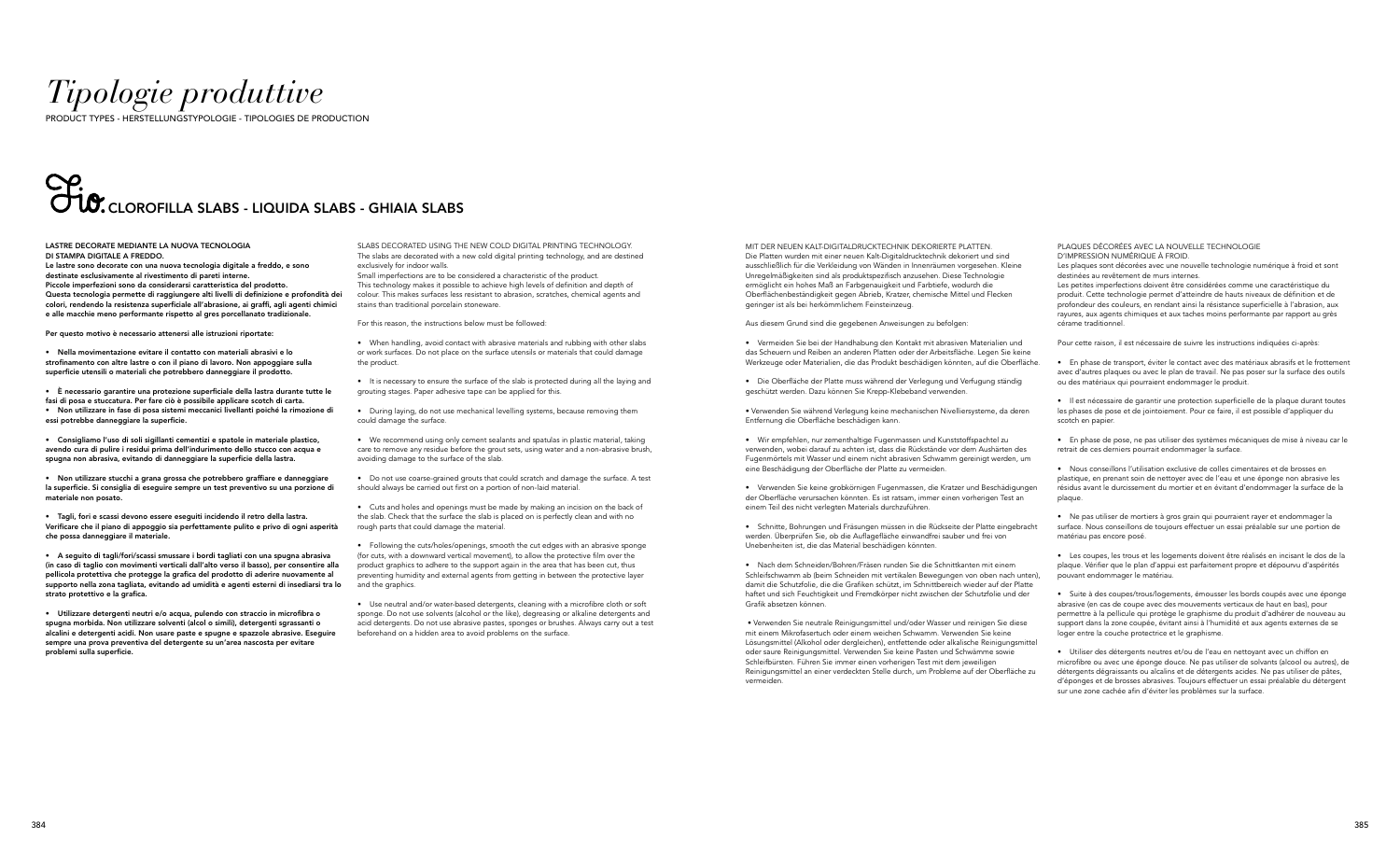## *Tipologie produttive*

PES - HERSTELLUNGSTYPOLOGIE - TIPOLOGIES DE PRODUCTION

#### GRES PORCELLANATO BODY-COLOR

Si tratta di una tecnologia che colora l'impasto del supporto in gres porcellanato, adattandolo al colore che si esprime in superficie: Fioranese può avvalersi di questa tecnologia, che contraddistingue i prodotti di fascia alta. Questa tecnologia richiede naturalmente un importante investimento nell'impiantistica ed una maggiore ricchezza nei componenti della materia prima, conferendo al prodotto un valore aggiunto sia dal punto di vista estetico che qualitativo.

This is a technology that colours the porcelain stoneware body, adapting it to the colour of the surface: Fioranese uses this technology to the specific advantage of its top range products. Of course this technology requires large investments in plant engineering and highly selected raw materials, adding value to the product in terms of both appearance and quality.

Hierbei handelt es sich um eine Technologie, bei der die Scherbenmasse aus Feinsteinzeug in der Farbe der Oberfläche eingefärbt wird: Fioranese verwendet diese Technologie, die die Produkte höherer Qualitätsstufen kennzeichnet. Es ist offensichtlich, dass diese Technologie umfangreiche Investitionen in die Produktionsanlagen und wertvollere Rohstoffe erforderlich macht, denn sie verleiht dem Produkt einen sowohl ästhetisch als auch qualitativ höheren Wert.

Cette technologie permet de colorer la pâte du support en grès cérame et de l'adapter à la couleur exprimée en surface: Fioranese bénéficie de cette technologie qui distingue les produits haut de gamme. Cette technologie requiert évidemment un investissement conséquent dans l'étude et la réalisation d'équipements industriels et des matières premières plus riches, conférant ainsi au produit davantage de valeur sur le plan esthétique et qualitatif.

## *<u>auberes</u>*

#### GRES ++

Il meglio della tecnica e dell'estetica si fondono insieme per realizzare gres++: solo materie prime selezionatissime e processi produttivi altamente tecnologici, riconosciuti come eccellenti dall'ente esterno Certiquality. Impasti colorati a tutta massa, ottenuti dalle migliori materie prime, permettono di realizzare un materiale in perfetta attinenza con la superficie, in grado di far risaltare la resa estetica, ottenendo una migliore e più intensa colorazione. Un innovativo sistema applicativo, permette di ottenere un prodotto dal design eccellente ad altissima definizione, in grado di resistere all'usura, agli agenti chimici e facilmente pulibile, idoneo quindi anche agli ambienti più sollecitati. Forni e impianti ad alta efficienza, in grado di ottenere un materiale altamente sinterizzato, a bassissimo assorbimento e ignifugo: tutto questo rispettando l'ambiente e ottimizzando i consumi energetici. Le elevatissime performance meccaniche di gres++, sono il risultato di un sistema di formatura e compattazione ottenuto con altissimi carichi di pressatura a secco: un gres a tutto spessore che incarna quanto di più resistente la tecnologia ceramica abbia espresso fino ad oggi.

A porcelain stoneware created with extra-pure raw materials, carefully selected to guarantee excellent technical and aesthetic performance. Full-body-coloured to perfectly match the surface. The innovative application system is able to create a particular three-dimensional effect, allowing the light to penetrate deep into the veins, further enhancing the beauty of the product.

Top technical and style qualities combine to create gres++: only carefully selected materials and high-tech manufacturing processes, whose excellence has been certified by the external body Certiquality. Full-body-coloured tile bodies, obtained from the finest raw materials to create a material able to perfectly match the surface, enhancing the appearance and offering a more intense, appealing colour. An innovative application system makes it possible to obtain an extra-high-definition product with an outstanding design, able to stand up to wear and tear and chemical agents and easy to clean, making it suitable even for high-traffic areas. High-efficiency kilns and systems, able to obtain highly sintered, extra-low-absorption, fire-resistant material that is also environmentally sustainable and energy efficient. The excellent mechanical performance of gres++ is the result of a shaping and compacting system obtained with extra-high dry pressing loads: a stoneware with an even thickness that is the most resistant solution ceramic technology has come up with so far.

Das Beste in Sachen Technik und Ästhetik verschmelzen miteinander und bringen gemeinsam gres++ hervor: Nur sorgfältig ausgewählte Materialien und Produktionsprozesse, die vom externen Prüfinstitut Certiquality als hervorragend anerkannt wurden. Durchgefärbte Massen, die mit den besten Rohstoffen erzielt werden, um ein perfekt auf die Oberfläche abgestimmtes Material hervorzubringen, welches in der Lage ist, die ästhetische Wirkung zur Geltung zu bringen und eine bessere, intensivere Färbung zu erzielen. Ein innovatives Anwendungssystem ermöglicht außerdem die Fertigung eines Produkts mit ausgezeichnetem Design und hoher Auflösung, das verschleiß- und chemikalienbeständig sowie reinigungsfreundlich ist und sich somit auch für stark beanspruchte Umgebungen eignet. Hocheffizienzöfen und -anlagen, die in der Lage sind, ein hoch gesintertes, feuerfestes Material mit extrem niedriger Wasseraufnahme hervorzubringen, das auf umweltfreundliche Weise unter Optimierung des Energieverbrauchs erzeugt wird. Die hohen mechanischen Leistungen von gres++ sind das Ergebnis eines Formungs- und Verdichtungssystems, das mit extrem hohen Trockenpressungslasten erzielt wird: Ein Feinsteinzeug, das die bis zum heutigen Tag widerstandsfähigste Ausdrucksform der Keramiktechnologie darstellt.

Le meilleur de la technique et de l'esthétique s'allient pour réaliser gres++: des matières premières sélectionnées avec un très grand soin uniquement et des processus de production très technologiques, reconnus comme excellents d'après l'organisme externe Certiquality. Des pâtes colorées pleine masse, obtenues à partir des meilleures matières premières, permettent de réaliser un matériau en parfaite harmonie avec la surface, en mesure d'exalter le résultat esthétique, et en obtenant une coloration plus belle et plus intense. Un système d'application novateur permet d'obtenir un produit au design excellent à très haute définition, en mesure de résister à l'usure, aux agents chimiques et facilement nettoyable, adapté aussi aux environnements les plus sollicités. Des fours et des installations à haute efficacité, en mesure d'obtenir un matériau hautement fritté, à absorption très basse et ignifuge: tout cela en respectant l'environnement et en optimisant les consommations énergétiques. Les très hautes performances mécaniques de gres++ sont le résultat d'un système de moulage et de compactage obtenu à partir de très hautes charges de pressage à sec: un grès pleine épaisseur qui incarne la plus grande résistance jamais exprimée par la technologie céramique jusqu'à aujourd'hui.

#### GRES PORCELLANATO +

È un gres porcellanato realizzato con materie prime purissime, accuratamente selezionate con elevate performance estetiche e tecniche. L'impasto è colorato in massa, per una perfetta attinenza con la superficie. L'innovativo sistema applicativo è in grado di generare un particolare effetto tridimensionale, permettendo alla luce di penetrare nella profondità della venatura, facendo risaltare ancora di più la bellezza del prodotto.

Es handelt sich um ein mit reinsten, sorgfältig ausgewählten Materialien gefertigtes Feinsteinzeug mit hohen ästhetischen und technischen Leistungen. Die Masse ist durchgefärbt, damit sie perfekt auf die Oberfläche abgestimmt wird. Das innovative System ist in der Lage, einen besonderen dreidimensionalen Effekt zu schaffen, dank dessen das Licht in die Tiefe der Äderung eindringen kann und so die Schönheit des Produkts noch besser zur Geltung bringt.

Il s'agit d'un grès cérame réalisé à partir de matières premières très pures, sélectionnées avec minutie, aux performances esthétiques et techniques élevées. La pâte est colorée pleine masse pour être en parfaite harmonie avec la surface. Le système d'application novateur est en mesure de créer un effet tridimensionnel particulier, en permettant à la lumière de pénétrer dans la profondeur de la veinure, faisant alors ressortir davantage la beauté du produit.

Ceramica Fioranese, particolarmente sensibile alle tematiche ecologiche ha raggiunto un'importante innovazione nell'ambito della tutela ambientale: nel 2000 nasce il marchio Ecogres® che identifica una serie di tipologie prodotto ottenute anche con il recupero delle acque e dei materiali di scarto del ciclo produttivo. I prodotti Ecogres®, grazie alle elevate performance ambientali, possono essere utilizzati in tutti i progetti di architettura sostenibile, in conformità con gli standard Leed. Ecogres® è un porcellanato che mantiene altissime qualità fisico-meccaniche rispettando l'ambiente in cui viviamo: un'ulteriore dimostrazione dell'impegno aziendale, giorno dopo giorno, verso un traguardo di qualità e competitività totale.

Ceramica Fioranese pays especially close attention to ecological issues, and has achieved an important innovation with regard to safeguarding the environment: the Ecogres® label, established in 2000, which identifies a series of product types obtained partly by recycling water and waste material from the manufacturing process. Thanks to their excellent environmental performance, Ecogres® products can be used in all kinds of sustainable architecture projects, in compliance with Leed standards. Ecogres® is a porcelain stoneware that maintains excellent physical and mechanical characteristics, while respecting the environment we live in, offering a further demonstration of the company's daily commitment to achieving total quality and an impressive competitive edge.

Ceramica Fioranese ist Umweltbelangen gegenüber stets sehr aufmerksam und hat in den letzten Jahren eine wichtige Innovation im Bereich des Umweltschutzes erreicht. Im Jahr 2000 wurde die Marke Ecogres® ins Leben gerufen. Sie kennzeichnet eine Reihe von Produkttypen, bei deren Herstellung die Rückgewinnung von Wasser und Abfallstoffen aus dem Produktionskreislauf erfolgt. Ecogres® Produkte können aufgrund ihrer hohen Umweltverträglichkeit in allen nachhaltigen Architekturprojekten nach Leed-Standards eingesetzt werden. Ecogres® ist ein Feinsteinzeug mit ausgezeichneten physikalischen und mechanischen Eigenschaften, das unsere Umwelt respektiert: ein weiterer Beweis unseres Engagements, Tag für Tag ausgezeichnete Qualität und völlige Wettbewerbsfähigkeit zu erreichen.

Ceramica Fioranese, particulièrement sensible aux thématiques écologiques, a développé une innovation importante dans le cadre de la protection de l'environnement : la marque Ecogres® voit le jour en l'an 2000 et identifie une série de typologies de produit obtenues, entre autres, à partir de la récupération des eaux et des matériaux de rebut issus du cycle de production. Les produits Ecogres®, grâce aux performances environnementales, peuvent être utilisés dans tous les projets d'architecture durable, conformément aux standards Leed. Ecogres® est un grès cérame qui conserve des qualités physiques et mécaniques très élevées tout en respectant l'environnement dans lequel nous vivons : une énième démonstration de l'engagement de l'entreprise, jour après jour, vers un objectif de qualité et de compétitivité totale.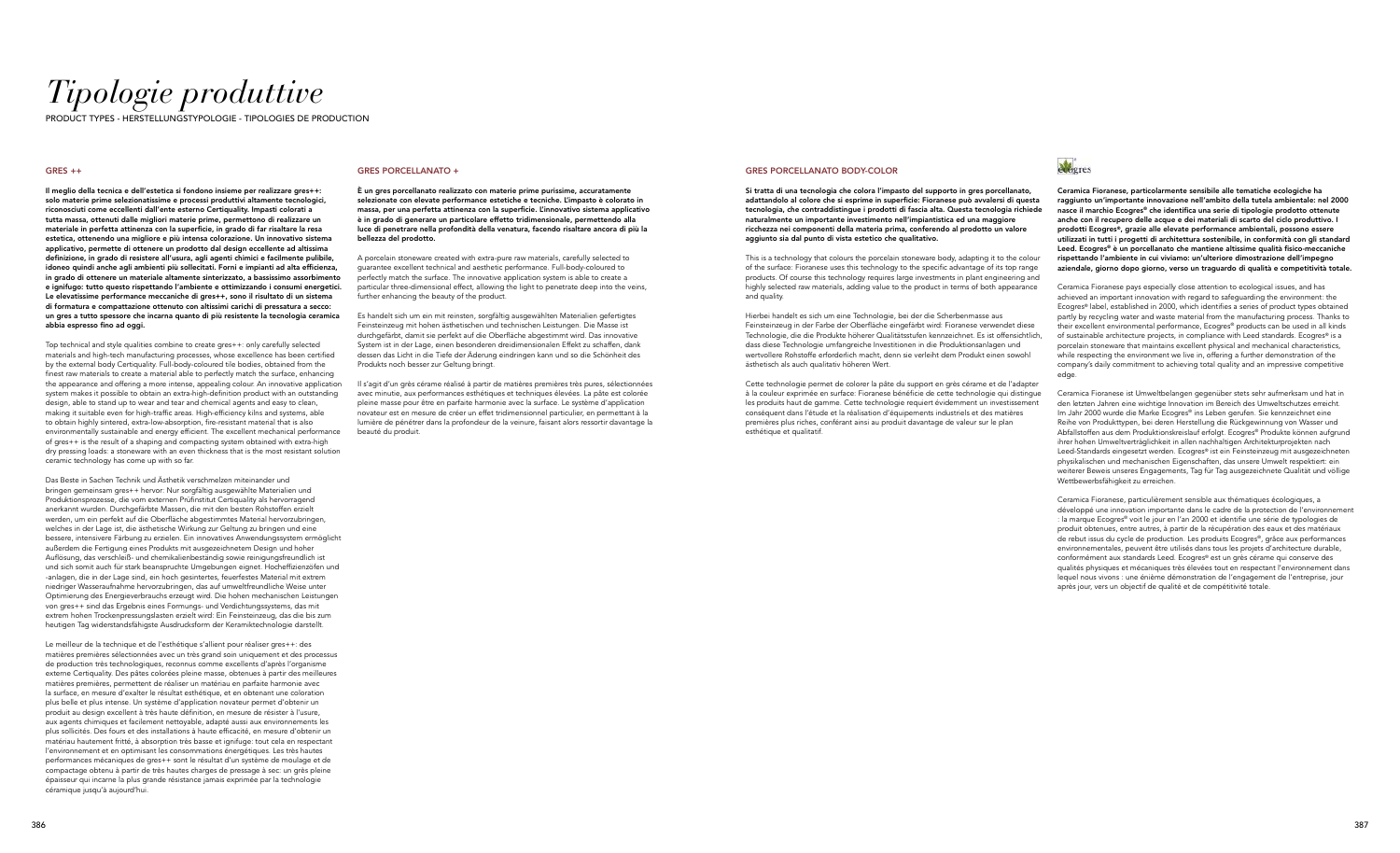## *Caratteristiche tecniche*

TECHNICAL FEATURES - TECHNISCHE EIGENSCHAFTEN - CARACTÉRISTIQUES TECHNIQUES

#### EN 14411:2012 ALLEGATO G GRUPPO BIa GL

### Tutti i materiali Fioranese appartenenti a questa categoria sono conformi ai requisiti di norma.

All Fioranese materials in this category comply with statutory requirements.

Alle Materialien von Fioranese, die zu dieser Kategorie gehören, erfüllen die gesetzlichen Voraussetzungen.

Tous les matériaux Fioranese qui appartiennent à cette catégorie sont conformes aux critères normatifs.

|          | <b>CARATTERISTICA TECNICA</b><br>TECHNICAL FEATURE<br>TECHNISCHE EIGENSCHAFT<br>CARACTERISTIQUE TECHNIQUE                                                                                                                                                                                                                | <b>METODO DI PROVA</b><br><b>TEST METHOD</b><br>PRÜFUNGSMETHODE<br>METHODE D'ESSAI | <b>REQUISITO NORMA</b><br>REQUIRED STANDARDS<br><b>NORMVORGABE</b><br>VALEUR PRESCRITE SELON LA NORME                                                                                                                                                      |                            |
|----------|--------------------------------------------------------------------------------------------------------------------------------------------------------------------------------------------------------------------------------------------------------------------------------------------------------------------------|------------------------------------------------------------------------------------|------------------------------------------------------------------------------------------------------------------------------------------------------------------------------------------------------------------------------------------------------------|----------------------------|
|          |                                                                                                                                                                                                                                                                                                                          |                                                                                    | Lunghezza e larghezza / Length and width<br>Länge und Breite / Longueur et largeur                                                                                                                                                                         | $±0,6% / ±2.0$ mm          |
|          |                                                                                                                                                                                                                                                                                                                          |                                                                                    | Spessore / Thickness / Stärke / Epaisseur                                                                                                                                                                                                                  | $±5\% / ±0.5$ mm           |
|          | Dimensioni e Aspetto                                                                                                                                                                                                                                                                                                     |                                                                                    | Rettilineità spigoli / Straightness of sides<br>Kantengeradheit / Rectitude des âretes                                                                                                                                                                     | $\pm 0.5\%$ / $\pm 1.5$ mm |
|          | Sizes and look of the tile<br>Abmessungen und Aussehen der Fliese<br>Dimensions et Aspect du carreau                                                                                                                                                                                                                     | ISO 10545-2                                                                        | Ortogonalità / Rectangularity<br>Rechtwinkligkeit / Angularité                                                                                                                                                                                             | $\pm 0.5\%$ / $\pm 2.0$ mm |
|          |                                                                                                                                                                                                                                                                                                                          |                                                                                    | Planarità / Surface flatness / Ebenheit / Planéité                                                                                                                                                                                                         | $±0,5\% / ±2.0$ mm         |
|          |                                                                                                                                                                                                                                                                                                                          |                                                                                    | Qualità della superficie: il 95% delle piastrelle esenti da difetti<br>Surface quality: 95% of tiles with no defaults<br>Qualitätsanforderungen für die Oberfläche: 95% der Fliesen ohne Schaden<br>Qualité de la surface: 95% des carreaux sans défauts   |                            |
| $-111$   | Assorbimento d'acqua<br>Water absorption<br>Wasseraufnahme<br>Absorption d'eau                                                                                                                                                                                                                                           | ISO 10545-3                                                                        | $\leq 0.5$ %<br>(Massimo valore singolo / Maximum single value<br>Maximaler Einzelwert / Valeur individuelle maximale: 0,6 %)                                                                                                                              |                            |
|          | Resistenza alla flessione media<br>Average bending strength<br>Mittlere Biegefestigkeit<br>Résistance à la flexion moyenne                                                                                                                                                                                               | ISO 10545-4                                                                        | 35 $N/mm2 min.$<br>(Valore singolo / Single value<br>Einzelwert / Valeur individuelle: 32 N/mm <sup>2</sup> min.)                                                                                                                                          |                            |
|          | Sforzo di rottura<br>Breaking strength<br>Bruchlast<br>Force de rupture                                                                                                                                                                                                                                                  | ISO 10545-4                                                                        | Spessore / Thickness / Stärke / Epaisseur<br>$\geq$ 7,5 mm: 1300 N min.<br>< 7,5 mm: 700 N min.                                                                                                                                                            |                            |
| <u>ହ</u> | Resistenza all'abrasione superficiale<br>Resistance to surface abrasion<br>Oberflächenabriebfestigkeit<br>Résistance à l'abrasion de surface                                                                                                                                                                             | ISO 10545-7                                                                        | Riportare la classe di abrasione (PEI) e il numero di cicli superati<br>State the PEI rate and covered cycles<br>Abriebklasse PEI und Anzahl der erfolgreich durchgeführten Zyklen angeben<br>Mentionner le classement PEI et le nombre de cycles dépassés |                            |
|          | Resistenza al Cavillo<br>Crazing resistance<br>Haarrißbeständigkeit<br>Résistance au tressaillage                                                                                                                                                                                                                        | ISO 10545-11                                                                       | Richiesta - Required<br>Notwendig - Requise                                                                                                                                                                                                                |                            |
| 豢        | Resistenza al gelo<br>Frost resistance<br>Frostbeständigkeit<br>Résistance au gel                                                                                                                                                                                                                                        | ISO 10545-12                                                                       | Richiesta - Required<br>Notwendig - Requise                                                                                                                                                                                                                |                            |
| Щ٦<br>Æ  | Resistenza agli agenti chimici (Uso domestico e additivi per piscina)<br>Chemical resistance (Domestic use and swimming pool chemicals)<br>Beständigkeit gegen Chemikalien<br>(Gebrauch im Wohnbereich und Chemikalien für Schwimmbad)<br>Résistance à l'attaque chimique<br>(Usage domestique et additifs pour piscine) | ISO 10545-13                                                                       | GB min - Min. GB<br>GB mind. - Min GB                                                                                                                                                                                                                      |                            |
| ⊷        | Resistenza alle macchie<br>Stain resistance<br>Flechkenunempfindlichkeit<br>Résistance aux taches                                                                                                                                                                                                                        | ISO 10545-14                                                                       | Classe 3 min. - Min. Class 3<br>Mind. Klasse 3 - Classe 3 min                                                                                                                                                                                              |                            |

#### NOTE - NOTES - ANMERKUNG - NOTES

Pezzi speciali: venduti in scatole complete. - Si consiglia sempre la posa con fuga. - I toni sono sempre indicativi.

Special trims: sold only in complete boxes. - A grout should be left when laying. - Shades are always guideline.

La conformità ad altre norme qui non espressamente citate può essere fornita su richiesta. - On request we can certify conformity with standards that are not mentioned hereby. - Die Erfüllung der Anforderungen anderer Normen, die hier nicht erwähnt worden sind, können wir Ihnen auf Anfrage zur Verfügung stellen. - La conformité aux autres normes, non citées, ci-dessus peut être fournie sur demande.

Sonderstücke: nur in kompletten kartons verkauft. - Es wird die Verlegung mit Fuge empfohlen. - Die Brandfarben sind immer Indikativ. Piècies speciales: vendues à la boîte complète. - Nous Vous conseillons une pose à joints. - Les tonalites sont toujours indicatives.

Valori medi riferiti alla nostra produzione, secondo test effettuati su superficie naturale se non esplicitamente indicati. - Average values refer to tests which have been made on the unpolished surface if not otherwise specifically indicated. - Die Mittelwerte beziehen sich auf Prüfungen, die für das Ausführungen unpoliert, wenn nicht anders deutlich angegeben, durchgefuert worden sind. - Valeurs moyens référant à notre production, tests effectués sur base de surface naturel si non autrement spécifié.

I valori di resistenza allo scivolamento, coefficiente di attrito statico o dinamico, riportati sul catalogo sono da ritenersi puramente indicativi e non vincolanti. Ogni eventuale specifica necessità dovrà essere da noi confermata al momento dell'ordine e comunque sempre prima della posa.

> Gli elementi di corredo alle serie, esclusi quelli usati per rivestimenti di scale, non rispondono alla normativa ISO EN 14411. - The special trims for the series, apart from those used for stair coverings, do not comply with the ISO EN 14411 standard. - Die Formteile der Serie, ausgenommen derjenigen für die Verkleidung von Treppen, entsprechen der Norm ISO EN 14411 nicht. - Les pièces coordonnées aux séries ne sont pas conformes à la norme ISO EN 14411, à l'exception de celles qui sont utilisées pour le revêtement des marches.

The slip resistance values, static or dynamic coefficient of friction indicated in the catalogue are purely indicative and are not binding.

Any specific needs must be confirmed by us at the time of order and in any case before laying.

Die Rutschhemmungswerte sowie der statische und dynamische Reibungskoeffizient, die im Katalog genannt sind, sind reine Richtwerte und nicht bindend. Für alle diesbezüglichen Anforderungen muss bei der Bestellung und in jedem Fall vor dem Verlegen um Bestätigung angefragt werden.

#### \* DCOF Test su superficie Lucidata disponibile su richiesta. - DCOF Test on Half Polished surface available on request. DCOF-Test auf halbpolierter Oberfläche auf Anfrage. - DCOF Test sur surface Semi-Polie disponible sur demande.

VALIDO SOLO PER I PRODOTTI 1ª SCELTA - VALID ONLY FOR ITEMS IN 1

Les valeurs de résistance au glissement, coefficient de frottement statique ou dynamique indiquées dans le catalogue doivent être considérées comme étant purement indicatives et non contraignantes. Nous devrons confirmer chaque éventuelle nécessité spécifique au moment de la commande et, dans tous les cas, toujours avant la pose.

SERIE SERIES RESISTENZA

| RESISTENZA         | CARATTERISTICA       | <b>COEFFICIENTE</b>        | COEFFICIENTE DI ATTRITO      |
|--------------------|----------------------|----------------------------|------------------------------|
| ALL'ABRASIONE      | ANTISDRUCCIOLO       | DI ATTRITO                 | <b>DINAMICO</b>              |
| SUPERFICIALE (PEI) | <b>METODO</b>        | METODO B.C.R.A.            | DCOF * AcuTest <sup>SM</sup> |
| ISO 10545-7        | <b>DIN 51130</b>     | D.M. 14/06/89              | <b>ANSI A137.1</b>           |
|                    | <b>Metodo DIN EN</b> | $N^{\circ}$ 236 PAR. 8.2.2 | <b>ANSI A326.3 •</b>         |
|                    | 16165:2021           |                            |                              |
|                    | Annex B •            |                            |                              |
|                    |                      |                            |                              |
|                    |                      |                            |                              |

| IST. CHOICE. - NUR FÜR PRODUKTEN IN 1 SORTE GÜLTIG. - VALABLE SEULEMENT POUR LES PRODUITS EN 1ER CHOIX. |  |
|---------------------------------------------------------------------------------------------------------|--|
|                                                                                                         |  |

| SERIE<br>SÉRIE                            |                                                                                                   | SUPERFICIALE (PEI)<br>ISO 10545-7                                                                                               | <b>METODO</b><br><b>DIN 51130</b><br><b>Metodo DIN EN</b><br>16165:2021<br>Annex B •                                                                     | METODO B.C.R.A.<br>D.M. 14/06/89<br>N° 236 PAR. 8.2.2 | DCOF * AcuTest <sup>SM</sup><br><b>ANSI A137.1</b><br>ANSI A326.3 . |  |
|-------------------------------------------|---------------------------------------------------------------------------------------------------|---------------------------------------------------------------------------------------------------------------------------------|----------------------------------------------------------------------------------------------------------------------------------------------------------|-------------------------------------------------------|---------------------------------------------------------------------|--|
| <b>GRES PORCELLANATO +</b>                |                                                                                                   |                                                                                                                                 |                                                                                                                                                          |                                                       |                                                                     |  |
| <b>CEMENTINE SHINY</b>                    |                                                                                                   |                                                                                                                                 |                                                                                                                                                          |                                                       |                                                                     |  |
| <b>FIO.BISCUIT</b>                        |                                                                                                   |                                                                                                                                 | Da utilizzare esclusivamente a rivestimento - To be used only on walls<br>Nur zur verkleidung verwendbare - Exclusivement destinés à un revêtement mural |                                                       |                                                                     |  |
| <b>FIO.BRICK</b>                          |                                                                                                   |                                                                                                                                 | Da utilizzare esclusivamente a rivestimento - To be used only on walls<br>Nur zur verkleidung verwendbare - Exclusivement destinés à un revêtement mural |                                                       |                                                                     |  |
| <b>FIO.GLOSSY BRICK</b>                   |                                                                                                   |                                                                                                                                 | Da utilizzare esclusivamente a rivestimento - To be used only on walls<br>Nur zur verkleidung verwendbare - Exclusivement destinés à un revêtement mural |                                                       |                                                                     |  |
| <b>GRANUM</b><br>Levigato - Levigato Matt |                                                                                                   |                                                                                                                                 |                                                                                                                                                          |                                                       |                                                                     |  |
| KINTSUGI 20<br>Lucido                     |                                                                                                   |                                                                                                                                 |                                                                                                                                                          |                                                       |                                                                     |  |
| <b>MARMOREA</b>                           | Bianco Gioia effect<br>Bianco Statuario effect<br>Bianco Calacatta effect<br>CLASSE 4 (6000 giri) | Grigio Imperiale effect<br>Port Laurent effect<br>CLASSE 4 (2100 giri)                                                          | Matt<br>R <sub>9</sub>                                                                                                                                   | Matt:<br>DRY: > 0,40<br>WET: > 0,40                   | Matt<br>$WET: \geq 0.42$                                            |  |
| MARMOREA2                                 | Breccia White effect<br>Crema Avorio effect<br>Oxford Greige effect<br>CLASSE 4 (6000 giri)       | Jolie Grey effect<br>Amani Grey effect<br>CLASSE 4 (2100 giri)                                                                  | Matt<br>R <sub>9</sub>                                                                                                                                   | Matt:<br>DRY: > 0,40<br>WET: > 0,40                   | Matt<br>$WET: \geq 0.42$                                            |  |
| <b>MARMOREA INTENSA</b>                   |                                                                                                   | CLASSE 4 (2100 giri)                                                                                                            | Matt<br>R <sub>9</sub>                                                                                                                                   | Matt:<br>DRY: > 0,40<br>WET: > 0,40                   | Matt<br>$WET: \geq 0.42$                                            |  |
| PRESTIGE                                  | Statuarietto effect<br>CLASSE 4 (6000 giri)                                                       | Borghini effect<br>Arabescato effect<br>Portoro effect<br>Carnico effect<br><b>Black Antique effect</b><br>CLASSE 4 (2100 giri) | Matt<br>R <sub>9</sub>                                                                                                                                   | Matt:<br>DRY: > 0,40<br>WET: > 0,40                   | Matt<br>WET: $\geq 0.42$                                            |  |
| SOUND OF MARBLES                          |                                                                                                   | CLASSE 4 (2100 giri)                                                                                                            | Matt<br>R <sub>9</sub>                                                                                                                                   | Matt:<br>DRY: > 0,40<br>WET: > 0,40                   | Matt<br>$WET: \geq 0.42$                                            |  |

• Le serie evidenziate in rosso sono state testate con i nuovi metodi DIN EN 16165:2021 e ANSI A326.3. - The series highlighted in red have been tested using the new DIN EN 16165:2021 and ANSI A326.3 methods. - Les séries mises en évidence en rouge ont été testées avec les nouvelles méthodes DIN EN 16165:2021 et ANSI A326.3. - Die rot hervorgehobenen Serien wurden mit den neuen Methoden nach DIN EN 16165:2021 und ANSI A326.3 getestet.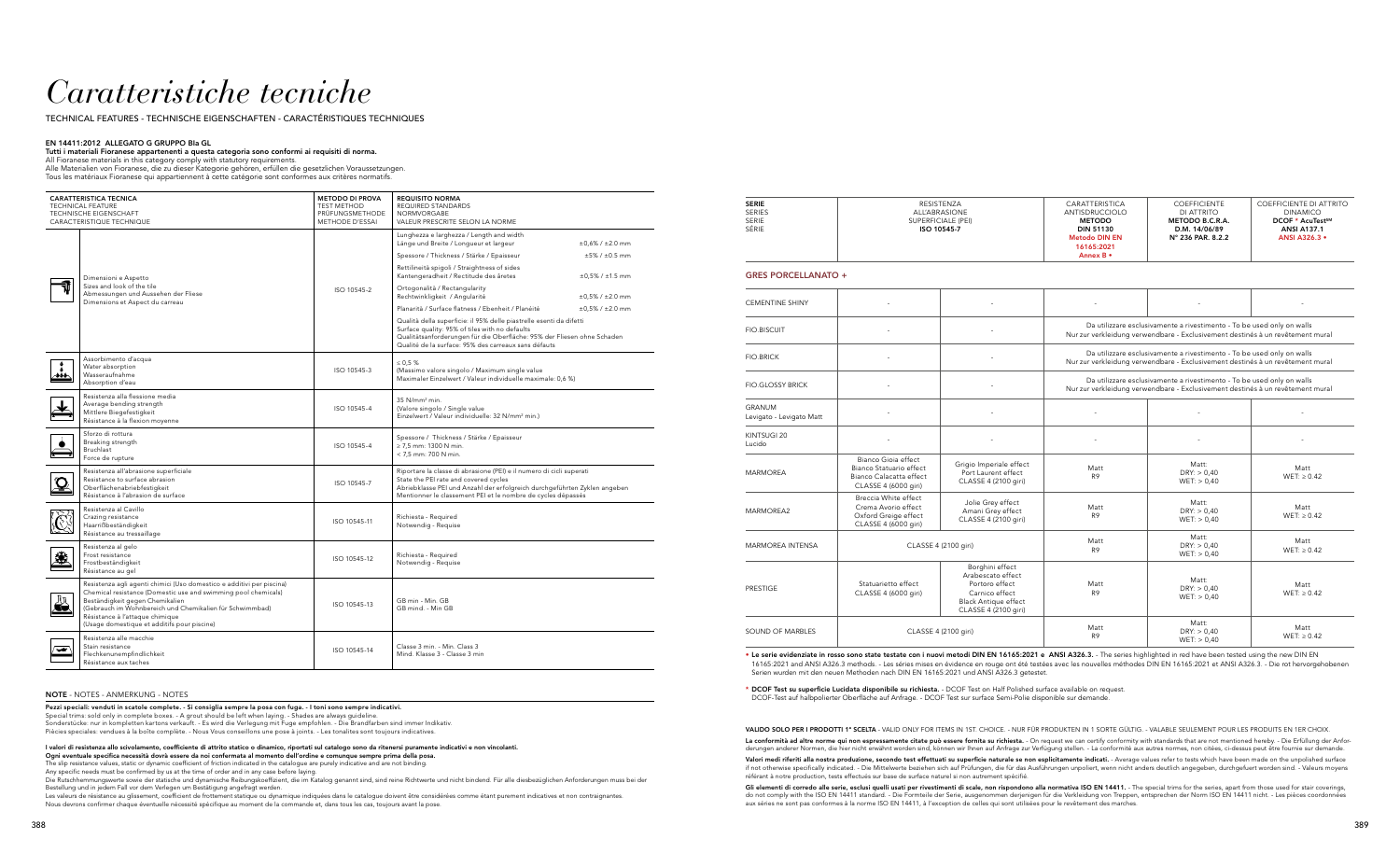## *Caratteristiche tecniche*

TECHNICAL FEATURES - TECHNISCHE EIGENSCHAFTEN - CARACTÉRISTIQUES TECHNIQUES

#### SERIE FIORANESE CHE RISPONDONO ALLA NORMATIVA EN 14411:2012 ALLEGATO G GRUPPO BIa GL E LORO CARATTERISTICHE QUALIFICANTI FIORANESE SERIES THAT COMPLY WITH THE EN 14411:2012 ANNEX G GROUP BIa GL STANDARD AND THEIR QUALIFYING CHARACTERISTICS FIORANESE-SERIEN, DIE DER NORM EN 14411:2012 ANLAGE G GRUPPE BIa GL ENTSPRECHEN UND IHRE QUALIFIZIERENDEN EIGENSCHAFTEN SERIES FIORANESE CONFORMES A LA NORME EN 14411:2012 ANNEXE G GROUPE BIa GL ET LEURS CARACTERISTIQUES DETERMINANTES

| <b>SERIE</b><br><b>SERIES</b> | RESISTENZA<br><b>ALL'ABRASIONE</b> | CARATTERISTICA<br>ANTISDRUCCIOLO | CARATTERISTICA<br>ANTISDRUCCIOLO   | <b>COEFFICIENTE</b><br>DI ATTRITO | PENDULUM<br><b>TESTERS</b> | COEFFICIENTE DI<br>ATTRITO DINAMICO |
|-------------------------------|------------------------------------|----------------------------------|------------------------------------|-----------------------------------|----------------------------|-------------------------------------|
| SERIE                         | SUPERFICIALE (PEI)                 | <b>METODO</b>                    | SU BAGNATO                         | METODO B.C.R.A.                   | <b>STANDARDS</b>           | <b>DCOF •• AcuTestSM</b>            |
| SÉRIE                         | ISO 10545-7                        | <b>DIN 51130</b>                 | <b>METODO</b>                      | D.M. 14/06/89                     | BS 7976-2:2002             | <b>ANSI A137.1</b>                  |
|                               |                                    | <b>Metodo DIN EN</b>             | <b>DIN 51097</b>                   | N° 236 PAR. 8.2.2                 |                            | <b>ANSI A326.3 •</b>                |
|                               |                                    | 16165:2021<br>Annex B •          | <b>Metodo DIN EN</b><br>16165:2021 |                                   |                            |                                     |
|                               |                                    |                                  | Annex A •                          |                                   |                            |                                     |

## GRES PORCELLANATO BODY-COLOR **COO**gres

| <b>CEMENTINE 20</b>            |                                                         | CLASSE 4 (2100 giri)                             | R <sub>9</sub>                                                                                                                                           |                             | DRY: > 0,40<br>WET: > 0,40                                                                                                                               |                                              | WET: $\geq 0.42$             |
|--------------------------------|---------------------------------------------------------|--------------------------------------------------|----------------------------------------------------------------------------------------------------------------------------------------------------------|-----------------------------|----------------------------------------------------------------------------------------------------------------------------------------------------------|----------------------------------------------|------------------------------|
| <b>CEMENTINE B&amp;W</b>       |                                                         | CLASSE 4 (2100 giri)                             | R <sub>9</sub>                                                                                                                                           |                             | DRY: > 0,40<br>WET: > 0,40                                                                                                                               | ÷                                            | $WET: \geq 0.42$             |
| <b>CEMENTINE BOHO</b>          |                                                         | CLASSE 4 (2100 giri)                             | R <sub>9</sub>                                                                                                                                           |                             | DRY: > 0,40<br>WET: > 0,40                                                                                                                               | <b>DRY: 61</b><br><b>WET: 39</b>             | $WET: \geq 0.42$             |
| <b>CEMENTINE COCCI</b>         |                                                         | CLASSE 4 (2100 giri)                             | R <sub>10</sub>                                                                                                                                          |                             | DRY: > 0,40<br>WET: > 0,40                                                                                                                               | <b>DRY: 59</b><br><b>WET: 42</b>             | $WET: \geq 0.42$             |
| <b>CEMENTINE EVO</b>           |                                                         | CLASSE 4 (2100 giri)                             | R <sub>9</sub>                                                                                                                                           |                             | DRY: > 0,40<br>WET: > 0,40                                                                                                                               | ä,                                           | $WET: \geq 0.42$             |
| <b>CEMENTINE OPENAIR</b>       | CLASSE 4 (2100 giri)                                    |                                                  | R <sub>11</sub>                                                                                                                                          | $A+B+C$                     | DRY: > 0,40<br>WET: > 0,40                                                                                                                               |                                              | WET: $\geq 0.55$             |
| CEMENTINE RETRÒ                | Bianco / Azzurro<br>CLASSE 4 (6000 giri)                | Nero / Retrò<br>CLASSE 4 (2100 giri)             | R <sub>9</sub>                                                                                                                                           |                             | DRY: > 0,40<br>WET: > 0,40                                                                                                                               | DRY: 64<br><b>WET: 45</b>                    | WET: $\geq 0.42$             |
| <b>CONCRETE</b>                |                                                         | CLASSE 4 (6000 giri)                             | Naturale R10<br>Esterno R11                                                                                                                              | Esterno<br>$A+B+C$          | DRY: > 0,40<br>WET: > 0,40                                                                                                                               | Naturale<br><b>DRY: 55</b><br><b>WET: 37</b> | Naturale<br>$WET: \geq 0.42$ |
| <b>DOT</b>                     | Greige / Grigio Chiaro<br>CLASSE 4 (6000 giri)          | Grigio Scuro<br>CLASSE 4 (2100 giri)             | R <sub>10</sub>                                                                                                                                          |                             | DRY: > 0,40<br>WET: > 0,40                                                                                                                               | DRY: 59<br><b>WET: 38</b>                    | $WET: \geq 0.42$             |
| <b>ESSENTIAL</b>               |                                                         | CLASSE 4 (2100 giri)                             | Naturale R10<br>Esterno R11                                                                                                                              | Esterno<br>$A + B$          | DRY: > 0,40<br>WET: > 0,40                                                                                                                               | $\sim$                                       |                              |
| <b>FIO.BLOCK</b>               |                                                         |                                                  | Da utilizzare esclusivamente a rivestimento - To be used only on walls<br>Nur zur verkleidung verwendbare - Exclusivement destinés à un revêtement mural |                             |                                                                                                                                                          |                                              |                              |
| <b>FIO.CLOROFILLA</b><br>20×20 |                                                         | CLASSE 4 (2100 giri)                             | R <sub>9</sub>                                                                                                                                           |                             | DRY: > 0,40<br>WET: > 0,40                                                                                                                               |                                              | $WET: \geq 0.42$             |
| FIO.LIQUIDA<br>20×20           |                                                         | CLASSE 4 (2100 giri)                             | R <sub>10</sub>                                                                                                                                          |                             | DRY: > 0,40<br>WET: > 0,40                                                                                                                               | DRY: 63<br><b>WET: 47</b>                    | $WET: \geq 0.42$             |
| FIO.PASSEPARTOUT               |                                                         |                                                  | Da utilizzare esclusivamente a rivestimento - To be used only on walls<br>Nur zur verkleidung verwendbare - Exclusivement destinés à un revêtement mural |                             |                                                                                                                                                          |                                              |                              |
| <b>FORMELLE 20</b>             |                                                         |                                                  |                                                                                                                                                          |                             | Da utilizzare esclusivamente a rivestimento - To be used only on walls<br>Nur zur verkleidung verwendbare - Exclusivement destinés à un revêtement mural |                                              |                              |
| FRAKÉ                          |                                                         | CLASSE 4 (2100 giri)                             | R <sub>10</sub>                                                                                                                                          | ÷.                          | DRY: > 0,40<br>WET: > 0,40                                                                                                                               | DRY: 61<br><b>WET: 37</b>                    | $WET: \geq 0.42$             |
| <b>FRAMMENTA</b>               | Bianco / Beige<br>Grigio Chiaro<br>CLASSE 4 (6000 giri) | Grigio Scuro / Antracite<br>CLASSE 4 (2100 giri) | Naturale R10<br>Esterno R11                                                                                                                              | Naturale/Esterno<br>$A + B$ | Naturale/Esterno<br>DRY: > 0,40<br>WET: > 0,40                                                                                                           |                                              | Naturale<br>$WET: \geq 0.42$ |
| <b>HERITAGE</b>                | Ivory / Beige / Grey<br>CLASSE 4 (6000 giri)            | Walnut<br>CLASSE 4 (2100 giri)                   | Naturale R10<br>Esterno R11                                                                                                                              | Esterno<br>$A+B+C$          | DRY: > 0.40<br>WET: > 0,40                                                                                                                               |                                              | Naturale<br>$WET: \geq 0.42$ |

La conformità ad altre norme qui non espressamente citate può essere fornita su richiesta. - On request we can certify conformity with standards that are not mentioned hereby. - Die Erfüllung der Anforderungen anderer Normen, die hier nicht erwähnt worden sind, können wir Ihnen auf Anfrage zur Verfügung stellen. - La conformité aux autres normes, non citées, ci-dessus peut être fournie sur demande.

Valori medi riferiti alla nostra produzione, secondo test effettuati su superficie naturale se non esplicitamente indicati. - Average values refer to tests which have been made on the unpolished surface if not otherwise specifically indicated. - Die Mittelwerte beziehen sich auf Prüfungen, die für das Ausführungen unpoliert, wenn nicht anders deutlich angegeben, durchgefuert worden sind. - Valeurs moyens référant à notre production, tests effectués sur base de surface naturel si non autrement spécifié.

Gli elementi di corredo alle serie, esclusi quelli usati per rivestimenti di scale, non rispondono alla normativa ISO EN 14411. - The special trims for the series, apart from those used for stair coverings, do not comply with the ISO EN 14411 standard. - Die Formteile der Serie, ausgenommen derjenigen für die Verkleidung von Treppen, entsprechen der Norm ISO EN 14411 nicht. - Les pièces coordonnées<br>aux séries ne sont pas conf

| <b>SERIE</b>  | RESISTENZA           | CARATTERISTICA       | CARATTERISTICA       | <b>COEFFICIENTE</b>        | PENDULUM         | <b>COEFFICIENTE DI</b>   |
|---------------|----------------------|----------------------|----------------------|----------------------------|------------------|--------------------------|
| <b>SERIES</b> | <b>ALL'ABRASIONE</b> | ANTISDRUCCIOLO       | ANTISDRUCCIOLO       | DI ATTRITO                 | <b>TESTERS</b>   | ATTRITO DINAMICO         |
| SERIE         | SUPERFICIALE (PEI)   | <b>METODO</b>        | SU BAGNATO           | METODO B.C.R.A.            | <b>STANDARDS</b> | <b>DCOF •• AcuTestSM</b> |
| SÉRIE         | ISO 10545-7          | <b>DIN 51130</b>     | <b>METODO</b>        | D.M. 14/06/89              | BS 7976-2:2002   | <b>ANSI A137.1</b>       |
|               |                      | <b>Metodo DIN EN</b> | <b>DIN 51097</b>     | $N^{\circ}$ 236 PAR. 8.2.2 |                  | <b>ANSI A326.3 •</b>     |
|               |                      | 16165:2021           | <b>Metodo DIN EN</b> |                            |                  |                          |
|               |                      | Annex B •            | 16165:2021           |                            |                  |                          |
|               |                      |                      | Annex A •            |                            |                  |                          |
|               |                      |                      |                      |                            |                  |                          |

## GRES PORCELLANATO BODY-COLOR everyons

• Le serie evidenziate in rosso sono state testate con i nuovi metodi DIN EN 16165:2021 e ANSI A326.3. - The series highlighted in red have been tested using the new DIN EN 16165:2021 and ANSI A326.3 methods. - Les séries mises en évidence en rouge ont été testées avec les nouvelles méthodes DIN EN 16165:2021 et ANSI A326.3. - Die rot hervorgehobenen Serien wurden mit den neuen Methoden nach DIN EN 16165:2021 und ANSI A326.3 getestet.

••• Valido solo per i fondi non decorati - Valid for plain base tiles only Nur für nicht dekorierte Grundfliesen gültig - Valable seulement pour les fonds non décorés

| <b>I COCCI</b>                       | Calce<br>CLASSE 4 (6000 giri)                   | Cenere / Cemento<br>Grafite<br>CLASSE 4 (2100 giri)                         | Naturale R10                    |                                | DRY: > 0.40<br>WET: > 0,40                     | Naturale<br><b>DRY: 57</b><br><b>WET: 42</b> | Naturale<br>$WET: \geq 0.42$                     |
|--------------------------------------|-------------------------------------------------|-----------------------------------------------------------------------------|---------------------------------|--------------------------------|------------------------------------------------|----------------------------------------------|--------------------------------------------------|
| <b>I VARIEGATI</b>                   |                                                 | CLASSE 4 (2100 giri)                                                        | R <sub>10</sub>                 |                                | DRY: > 0,40<br>WET: > 0,40                     |                                              | $WET: \geq 0.42$                                 |
| <b>KINTSUGI</b>                      | CLASSE 4 (2100 giri)                            |                                                                             | Naturale R9                     | $\sim$                         | Naturale<br>DRY: > 0,40<br>WET: > 0,40         |                                              | ••• Naturale<br>$WET: \geq 0.42$                 |
| <b>LEGNOVIVO</b>                     |                                                 | CLASSE 4 (2100 giri)                                                        | R <sub>10</sub>                 |                                | DRY: > 0.40<br>WET: > 0,40                     |                                              | $WET: \geq 0.42$                                 |
| <b>MANOIR</b>                        | Beige Ango / Gris Brion<br>CLASSE 4 (6000 giri) | Noir Hainaut<br>CLASSE 4 (2100 giri)                                        | Naturale R10<br>Esterno R11     | Esterno<br>$A+B+C$             | Naturale/Esterno<br>DRY: > 0,40<br>WET: > 0,40 |                                              | Naturale<br>$WET: \geq 0.42$                     |
| <b>MARMOREA</b><br><b>INTENSA 20</b> |                                                 | CLASSE 4 (2100 giri)                                                        | R <sub>9</sub>                  |                                | DRY: > 0,40<br>WET: > 0,40                     |                                              | WET: $\geq 0.42$                                 |
| <b>MASHUP DOLOMIA</b>                | CLASSE 4 (2100 giri)                            |                                                                             | Naturale R10<br>Esterno R11     | Esterno<br>$A + B$             | DRY: > 0.40<br>WET: > 0,40                     | Naturale<br><b>DRY: 54</b><br><b>WET: 37</b> | Naturale WET: ≥0.42<br>Esterno WET $\geq 0.55$   |
| <b>MASHUP NEW BLEND</b>              |                                                 | CLASSE 4 (2100 giri)                                                        | R <sub>9</sub>                  |                                | DRY: > 0,40<br>WET: > 0,40                     | ÷.                                           | DRY: $\geq 0.42$                                 |
| <b>MONTPELLIER</b>                   | Talco<br>CLASSE 4 (6000 giri)                   | Sabbia / Cenere / Moka<br>CLASSE 4 (2100 giri)                              | Naturale R10<br>Esterno R11     | Naturale<br>Esterno<br>$A + B$ | DRY: > 0,40<br>WET: > 0,40                     | Naturale<br><b>DRY: 57</b><br><b>WET: 40</b> | Naturale WET: $\geq 0.42$<br>Esterno WET: ≥ 0.55 |
| PIETRAVIVA                           |                                                 | CLASSE 4 (2100 giri)                                                        | Silk/Naturale R9<br>Esterno R11 | Esterno<br>$A + B$             | DRY: > 0,40<br>WET: > 0,40                     |                                              |                                                  |
| SFRIDO                               | Cemento1 Bianco<br>CLASSE 4 (6000 giri)         | Cemento2 Greige<br>Cemento3 Grigio<br>Cemento4 Nero<br>CLASSE 4 (2100 giri) | R <sub>10</sub>                 |                                | DRY: > 0,40<br>WET: > 0,40                     | DRY: 63<br><b>WET: 38</b>                    | $WET: \geq 0.42$                                 |

VALIDO SOLO PER I PRODOTTI 1ª SCELTA - VALID ONLY FOR ITEMS IN 1ST. CHOICE. - NUR FÜR PRODUKTEN IN 1 SORTE GÜLTIG. - VALABLE SEULEMENT POUR LES PRODUITS EN 1ER CHOIX.

•• DCOF Test su superficie Lucidata disponibile su richiesta. - DCOF Test on Half Polished surface available on request. DCOF-Test auf halbpolierter Oberfläche auf Anfrage. - DCOF Test sur surface Semi-Polie disponible sur demande.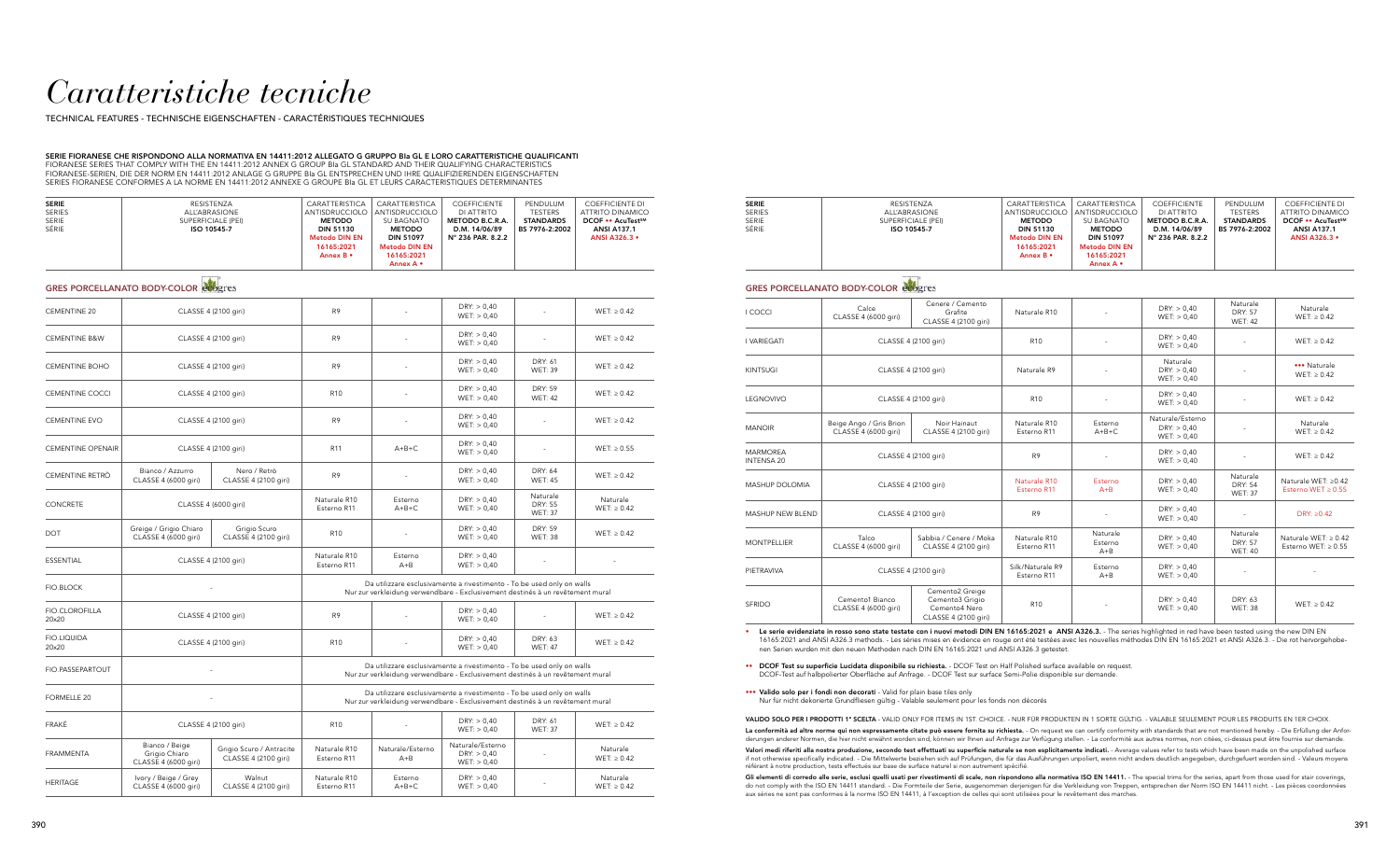## *Caratteristiche tecniche*

TECHNICAL FEATURES - TECHNISCHE EIGENSCHAFTEN - CARACTÉRISTIQUES TECHNIQUES

#### EN 14411:2012 ALLEGATO G GRUPPO BIa UGL

### Tutti i materiali Fioranese appartenenti a questa categoria sono conformi ai requisiti di norma.

All Fioranese materials in this category comply with statutory requirements. Alle Materialien von Fioranese, die zu dieser Kategorie gehören, erfüllen die gesetzlichen Voraussetzungen.

Tous les matériaux Fioranese qui appartiennent à cette catégorie sont conformes aux critères normatifs.

| <b>CARATTERISTICA TECNICA</b><br><b>TECHNICAL FEATURE</b><br>TECHNISCHE EIGENSCHAFT<br>CARACTERISTIQUE TECHNIQUE |                                                                                                                                                                                                                                                                                                                          | <b>METODO DI PROVA</b><br><b>TEST METHOD</b><br>PRÜFUNGSMETHODE<br><b>METHODE D'ESSAI</b> | <b>REQUISITO NORMA</b><br><b>REQUIRED STANDARDS</b><br>NORMVORGABE<br>VALEUR PRESCRITE SELON LA NORME                                                                                                                                                    |                            |
|------------------------------------------------------------------------------------------------------------------|--------------------------------------------------------------------------------------------------------------------------------------------------------------------------------------------------------------------------------------------------------------------------------------------------------------------------|-------------------------------------------------------------------------------------------|----------------------------------------------------------------------------------------------------------------------------------------------------------------------------------------------------------------------------------------------------------|----------------------------|
|                                                                                                                  |                                                                                                                                                                                                                                                                                                                          |                                                                                           | Lunghezza e larghezza / Length and width<br>Länge und Breite / Longueur et largeur                                                                                                                                                                       | $±0,6% / ±2.0$ mm          |
|                                                                                                                  | Dimensioni e Aspetto                                                                                                                                                                                                                                                                                                     |                                                                                           | Spessore / Thickness / Stärke / Epaisseur                                                                                                                                                                                                                | $±5\% / ±0.5$ mm           |
|                                                                                                                  |                                                                                                                                                                                                                                                                                                                          |                                                                                           | Rettilineità spigoli / Straightness of sides<br>Kantengeradheit / Rectitude des âretes                                                                                                                                                                   | $±0,5\% / ±1.5$ mm         |
|                                                                                                                  | Sizes and look of the tile<br>Abmessungen und Aussehen der Fliese<br>Dimensions et Aspect du carreau                                                                                                                                                                                                                     | ISO 10545-2                                                                               | Ortogonalità / Rectangularity<br>Rechtwinkligkeit / Angularité                                                                                                                                                                                           | $\pm 0.5\%$ / $\pm 2.0$ mm |
|                                                                                                                  |                                                                                                                                                                                                                                                                                                                          |                                                                                           | Planarità / Surface flatness / Ebenheit / Planéité                                                                                                                                                                                                       | $\pm 0.5\%$ / $\pm 2.0$ mm |
|                                                                                                                  |                                                                                                                                                                                                                                                                                                                          |                                                                                           | Qualità della superficie: il 95% delle piastrelle esenti da difetti<br>Surface quality: 95% of tiles with no defaults<br>Qualitätsanforderungen für die Oberfläche: 95% der Fliesen ohne Schaden<br>Qualité de la surface: 95% des carreaux sans défauts |                            |
| $\rightarrow$                                                                                                    | Assorbimento d'acqua<br>Water absorption<br>Wasseraufnahme<br>Absorption d'eau                                                                                                                                                                                                                                           | ISO 10545-3                                                                               | $\leq 0.5$ %<br>(Massimo valore singolo / Maximum single value<br>Maximaler Einzelwert / Valeur individuelle maximale: 0.6 %)                                                                                                                            |                            |
|                                                                                                                  | Resistenza alla flessione media<br>Average bending strength<br>Mittlere Biegefestigkeit<br>Résistance à la flexion moyenne                                                                                                                                                                                               | ISO 10545-4                                                                               | $35$ N/mm <sup>2</sup> min.<br>(Valore singolo / Single value<br>Einzelwert / Valeur individuelle: 32 N/mm <sup>2</sup> min.)                                                                                                                            |                            |
|                                                                                                                  | Sforzo di rottura<br>Breaking strength<br>Bruchlast<br>Force de rupture                                                                                                                                                                                                                                                  | ISO 10545-4                                                                               | Spessore / Thickness / Stärke / Epaisseur<br>$\geq$ 7.5 mm: 1300 N min.<br>< 7,5 mm: 700 N min.                                                                                                                                                          |                            |
|                                                                                                                  | Resistenza all'abrasione profonda<br>Resistance to deep abrasion<br>Tiefenabriebfestigkeit<br>Résistance à l'abrasion profonde                                                                                                                                                                                           | ISO 10545-7                                                                               | $175$ mm <sup>3</sup> max.                                                                                                                                                                                                                               |                            |
| 鈭                                                                                                                | Resistenza al gelo<br>Frost resistance<br>Frostbeständigkeit<br>Résistance au gel                                                                                                                                                                                                                                        | ISO 10545-12                                                                              | Richiesta - Required<br>Notwendig - Requise                                                                                                                                                                                                              |                            |
| Лл<br>T)                                                                                                         | Resistenza agli agenti chimici (Uso domestico e additivi per piscina)<br>Chemical resistance (Domestic use and swimming pool chemicals)<br>Beständigkeit gegen Chemikalien<br>(Gebrauch im Wohnbereich und Chemikalien für Schwimmbad)<br>Résistance à l'attaque chimique<br>(Usage domestique et additifs pour piscine) | ISO 10545-13                                                                              | UB min - Min. UB<br>UB mind. - Min UB                                                                                                                                                                                                                    |                            |

NOTE - NOTES - ANMERKUNG - NOTES

Pezzi speciali: venduti in scatole complete. - Si consiglia sempre la posa con fuga. - I toni sono sempre indicativi. Special trims: sold only in complete boxes. - A grout should be left when laying. - Shades are always guideline. Sonderstücke: nur in kompletten kartons verkauft. - Es wird die Verlegung mit Fuge empfohlen. - Die Brandfarben sind immer Indikativ. Piècies speciales: vendues à la boîte complète. - Nous Vous conseillons une pose à joints. - Les tonalites sont toujours indicatives.

La conformità ad altre norme qui non espressamente citate può essere fornita su richiesta. - On request we can certify conformity with standards that are not mentioned hereby. - Die Erfüllung der Anforderungen anderer Normen, die hier nicht erwähnt worden sind, können wir Ihnen auf Anfrage zur Verfügung stellen. - La conformité aux autres normes, non citées, ci-dessus peut être fournie sur demande.

Valori medi riferiti alla nostra produzione, secondo test effettuati su superficie naturale se non esplicitamente indicati. - Average values refer to tests which have been made on the unpolished surface if not otherwise specifically indicated. - Die Mittelwerte beziehen sich auf Prüfungen, die für das Ausführungen unpoliert, wenn nicht anders deutlich angegeben, durchgefuert worden sind. - Valeurs moyens référant à notre production, tests effectués sur base de surface naturel si non autrement spécifié.

I valori di resistenza allo scivolamento, coefficiente di attrito statico o dinamico, riportati sul catalogo sono da ritenersi puramente indicativi e non vincolanti.

Ogni eventuale specifica necessità dovrà essere da noi confermata al momento dell'ordine e comunque sempre prima della posa.

**Gli elementi di corredo alle serie, esclusi quelli usati per rivestimenti di scale, non rispondono alla normativa ISO EN 14411. - The special trims for the series, apart from those used for stair coverings,<br>do not comply** aux séries ne sont pas conformes à la norme ISO EN 14411, à l'exception de celles qui sont utilisées pour le revêtement des marches.

The slip resistance values, static or dynamic coefficient of friction indicated in the catalogue are purely indicative and are not binding.

Any specific needs must be confirmed by us at the time of order and in any case before laying.

• Le serie evidenziate in rosso sono state testate con i nuovi metodi DIN EN 16165:2021 e ANSI A326.3. - The series highlighted in red have been tested using the new DIN EN 16165:2021 and ANSI A326.3 methods. - Les séries mises en évidence en rouge ont été testées avec les nouvelles méthodes DIN EN 16165:2021 et ANSI A326.3. - Die rot hervorgehobe-

Die Rutschhemmungswerte sowie der statische und dynamische Reibungskoeffizient, die im Katalog genannt sind, sind reine Richtwerte und nicht bindend. Für alle diesbezüglichen Anforderungen muss bei der Bestellung und in jedem Fall vor dem Verlegen um Bestätigung angefragt werden.

Les valeurs de résistance au glissement, coefficient de frottement statique ou dynamique indiquées dans le catalogue doivent être considérées comme étant purement indicatives et non contraignantes. Nous devrons confirmer chaque éventuelle nécessité spécifique au moment de la commande et, dans tous les cas, toujours avant la pose.

#### SERIE FIORANESE CHE RISPONDONO ALLA NORMATIVA EN 14411:2012 ALLEGATO G GRUPPO BIa UGL E LORO CARATTERISTICHE QUALIFICANTI FIORANESE SERIES THAT COMPLY WITH THE EN 14411:2012 ANNEX G GROUP BIa UGL STANDARD AND THEIR QUALIFYING CHARACTERISTICS FIORANESE-SERIEN, DIE DER NORM EN 14411:2012 ANLAGE G GRUPPE BIa UGL ENTSPRECHEN UND IHRE QUALIFIZIERENDEN EIGENSCHAFTEN SERIES FIORANESE CONFORMES A LA NORME EN 14411:2012 ANNEXE G GROUPE BIa UGL ET LEURS CARACTERISTIQUES DETERMINANTES

| <b>SERIE</b>  | CARATTERISTICA       |  |
|---------------|----------------------|--|
| <b>SERIES</b> | ANTISDRUCCIOLO       |  |
| SERIE         | <b>METODO</b>        |  |
| SÉRIF         | <b>DIN 51130</b>     |  |
|               | <b>Metodo DIN EN</b> |  |
|               | 16165:2021           |  |
|               | Annex B •            |  |
|               |                      |  |

| COEFFICIENTE DI ATTRITO<br>CARATTERISTICA<br><b>COEFFICIENTE</b><br>PENDULUM<br>DI ATTRITO<br><b>TESTERS</b><br><b>DINAMICO</b><br>DCOF • AcuTestSM<br>SU BAGNATO<br>METODO B.C.R.A.<br><b>STANDARDS</b><br><b>METODO</b><br>D.M. 14/06/89<br><b>ANSI A137.1</b><br>BS 7976-2:2002<br>N° 236 PAR. 8.2.2<br><b>DIN 51097</b><br><b>ANSI A326.3 •</b><br><b>Metodo DIN EN</b><br>16165:2021 |                |  |  |
|-------------------------------------------------------------------------------------------------------------------------------------------------------------------------------------------------------------------------------------------------------------------------------------------------------------------------------------------------------------------------------------------|----------------|--|--|
| Annex A •                                                                                                                                                                                                                                                                                                                                                                                 | ANTISDRUCCIOLO |  |  |

#### GRES ++

| <b>BLEND</b>                 | R <sub>9</sub>              | $\overline{\phantom{a}}$ | DRY: > 0,40<br>WET: > 0,40             | $\overline{\phantom{a}}$                     | $\overline{\phantom{a}}$     |
|------------------------------|-----------------------------|--------------------------|----------------------------------------|----------------------------------------------|------------------------------|
| FIO.GHIAIA                   | Naturale R10                | $\overline{\phantom{a}}$ | Naturale<br>DRY: > 0,40<br>WET: > 0,40 | ۰                                            | Naturale<br>$WET: \geq 0.42$ |
| GRANUM<br>Naturale - Esterno | Naturale R10<br>Esterno R11 | Esterno<br>$A + B$       | DRY: > 0,40<br>WET: > 0,40             | Naturale<br><b>DRY: 57</b><br><b>WET: 47</b> | Naturale<br>$WET: \geq 0.42$ |
| SCHEGGE                      | R <sub>9</sub>              | $\overline{\phantom{a}}$ | DRY: > 0,40<br>WET: > 0,40             |                                              | $WET: \geq 0.42$             |

VALIDO SOLO PER I PRODOTTI 1ª SCELTA - VALID ONLY FOR ITEMS IN 1ST. CHOICE. - NUR FÜR PRODUKTEN IN 1 SORTE GÜLTIG. - VALABLE SEULEMENT POUR LES PRODUITS EN 1ER CHOIX.

- nen Serien wurden mit den neuen Methoden nach DIN EN 16165:2021 und ANSI A326.3 getestet.
- •• DCOF Test su superficie Lucidata disponibile su richiesta. DCOF Test on Half Polished surface available on request. DCOF-Test auf halbpolierter Oberfläche auf Anfrage. - DCOF Test sur surface Semi-Polie disponible sur demande.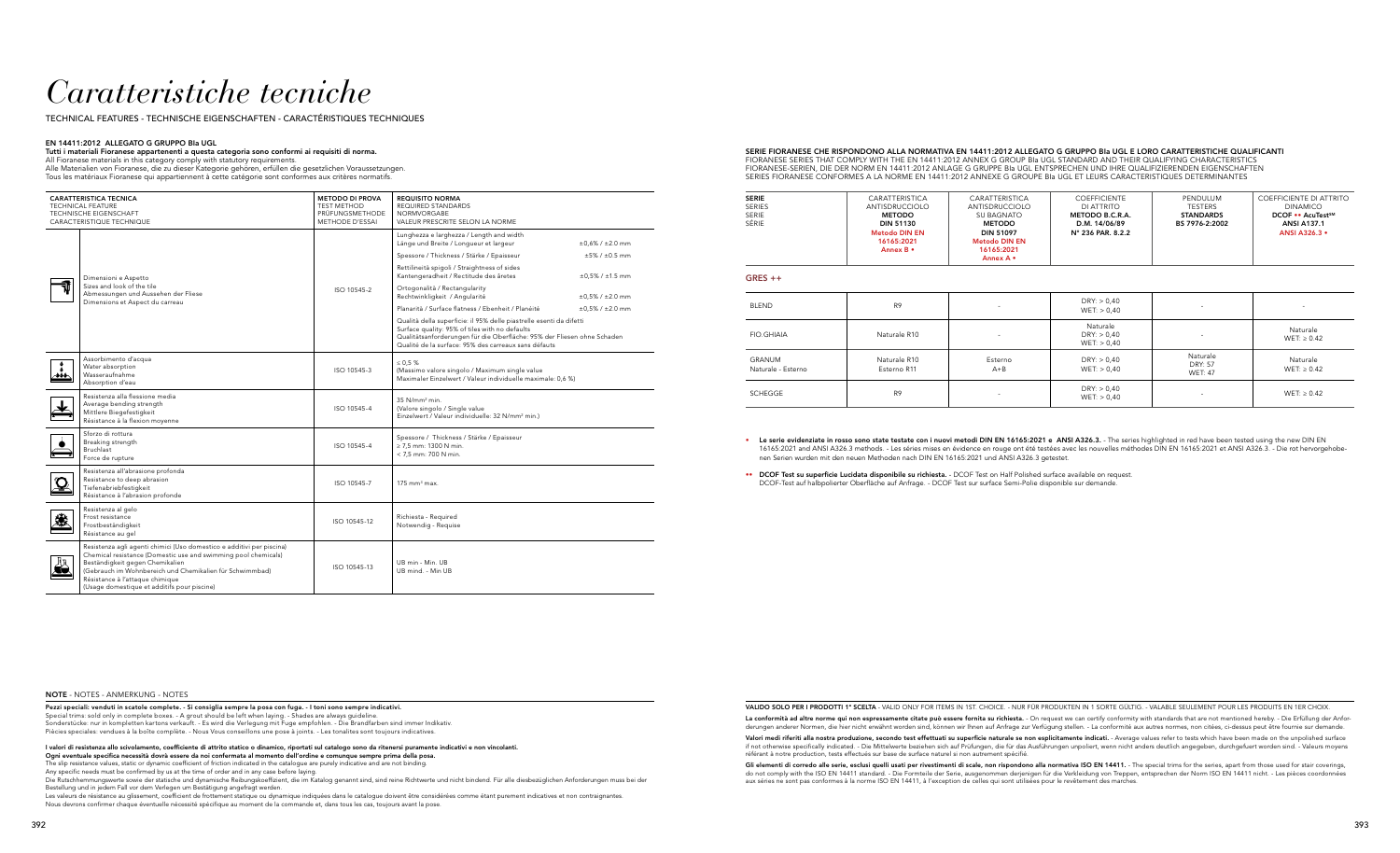## *Caratteristiche tecniche 2cm*

TECHNICAL FEATURES - TECHNISCHE EIGENSCHAFTEN - CARACTÉRISTIQUES TECHNIQUES

#### EN 14411:2012 ALLEGATO G GRUPPO BIa UGL

#### Tutti i materiali Fioranese appartenenti a questa categoria sono conformi ai requisiti di norma. All Fioranese materials in this category comply with statutory requirements.

Alle Materialien von Fioranese, die zu dieser Kategorie gehören, erfüllen die gesetzlichen Voraussetzungen. Tous les matériaux Fioranese qui appartiennent à cette catégorie sont conformes aux critères normatifs.

|    | <b>CARATTERISTICA TECNICA</b><br><b>TECHNICAL FEATURE</b><br><b>TECHNISCHE EIGENSCHAFT</b><br>CARACTERISTIQUE TECHNIQUE                                                                                                                                                                                                           | <b>METODO DI PROVA</b><br><b>TEST METHOD</b><br>PRÜFUNGSMETHODE<br><b>METHODE D'ESSAI</b> | <b>REQUISITO NORMA</b><br><b>REQUIRED STANDARDS</b><br><b>NORMVORGABE</b><br>VALEUR PRESCRITE SELON LA NORME                                                                                                                                                                                                                                                                                                                                                                                                                                                                                                                                                                                                                                      | $\neq$ 20 mm                                                            |
|----|-----------------------------------------------------------------------------------------------------------------------------------------------------------------------------------------------------------------------------------------------------------------------------------------------------------------------------------|-------------------------------------------------------------------------------------------|---------------------------------------------------------------------------------------------------------------------------------------------------------------------------------------------------------------------------------------------------------------------------------------------------------------------------------------------------------------------------------------------------------------------------------------------------------------------------------------------------------------------------------------------------------------------------------------------------------------------------------------------------------------------------------------------------------------------------------------------------|-------------------------------------------------------------------------|
|    | Dimensioni e Aspetto<br>Sizes and look of the tile<br>Abmessungen und Aussehen der Fliese<br>Dimensions et Aspect du carreau                                                                                                                                                                                                      | ISO 10545-2                                                                               | Lunghezza e larghezza / Length and width<br>Länge und Breite / Longueur et largeur<br>$\pm 0.6\%$ / $\pm 2.0$ mm<br>Spessore / Thickness / Stärke / Epaisseur<br>$±5\% / ±0.5$ mm<br>Rettilineità spigoli / Straightness of sides<br>Kantengeradheit / Rectitude des âretes<br>$\pm 0.5\%$ / $\pm 1.5$ mm<br>Ortogonalità / Rectangularity<br>Rechtwinkligkeit / Angularité<br>$±0,5\% / ±2.0$ mm<br>Planarità / Surface flatness / Ebenheit / Planéité<br>$\pm 0.5\%$ / $\pm 2.0$ mm<br>Qualità della superficie: il 95% delle piastrelle esenti da difetti<br>Surface quality: 95% of tiles with no defaults<br>Qualitätsanforderungen für die Oberfläche: 95% der Fliesen ohne Schaden<br>Qualité de la surface: 95% des carreaux sans défauts | Conforme<br>Compliant<br>Konform<br>Conforme                            |
|    | Assorbimento d'acqua<br>Water absorption<br>Wasseraufnahme<br>Absorption d'eau                                                                                                                                                                                                                                                    | ISO 10545-3                                                                               | $\leq 0.5 \%$<br>(Massimo valore singolo / Maximum single value<br>Maximaler Einzelwert / Valeur individuelle maximale: 0,6 %)                                                                                                                                                                                                                                                                                                                                                                                                                                                                                                                                                                                                                    | < 0.2%                                                                  |
|    | Resistenza alla flessione media<br>Average bending strength<br>Mittlere Biegefestigkeit<br>Résistance à la flexion moyenne                                                                                                                                                                                                        | ISO 10545-4                                                                               | 35 N/mm <sup>2</sup> min.<br>(Valore singolo / Single value<br>Einzelwert / Valeur individuelle: 32 N/mm <sup>2</sup> min.)                                                                                                                                                                                                                                                                                                                                                                                                                                                                                                                                                                                                                       | Conforme<br>Compliant<br>Konform<br>Conforme                            |
|    |                                                                                                                                                                                                                                                                                                                                   | EN1339                                                                                    |                                                                                                                                                                                                                                                                                                                                                                                                                                                                                                                                                                                                                                                                                                                                                   | $T11*$                                                                  |
|    | Sforzo di rottura<br>Breaking strength<br>Bruchlast<br>Force de rupture                                                                                                                                                                                                                                                           | ISO 10545-4                                                                               | Spessore / Thickness / Stärke / Epaisseur<br>$\geq$ 7,5 mm: 1300 N min.<br>$<$ 7.5 mm: 700 N min.                                                                                                                                                                                                                                                                                                                                                                                                                                                                                                                                                                                                                                                 | 10.000 N                                                                |
|    | Resistenza all'abrasione profonda<br>Resistance to deep abrasion<br>Tiefenabriebfestigkeit<br>Résistance à l'abrasion profonde                                                                                                                                                                                                    | ISO 10545-7                                                                               | $175 \text{ mm}^3 \text{ max}$ .                                                                                                                                                                                                                                                                                                                                                                                                                                                                                                                                                                                                                                                                                                                  | $145$ mm <sup>3</sup>                                                   |
|    | Resistenza al gelo<br>Frost resistance<br>Frostbeständigkeit<br>Résistance au gel                                                                                                                                                                                                                                                 | ISO 10545-12                                                                              | Richiesta - Required<br>Notwendig - Requise                                                                                                                                                                                                                                                                                                                                                                                                                                                                                                                                                                                                                                                                                                       | Resistente<br>Resistant<br>Wiederstandsfaehig<br>Resistent              |
| Лπ | Resistenza agli agenti chimici<br>(Uso domestico e additivi per piscina)<br>Chemical resistance<br>(Domestic use and swimming pool chemicals)<br>Beständigkeit gegen Chemikalien<br>(Gebrauch im Wohnbereich und Chemikalien für<br>Schwimmbad)<br>Résistance à l'attaque chimique<br>(Usage domestique et additifs pour piscine) | ISO 10545-13                                                                              | UB min - Min. UB<br>UB mind. - Min UB                                                                                                                                                                                                                                                                                                                                                                                                                                                                                                                                                                                                                                                                                                             | <b>UA</b><br>Resistente<br>Resistant<br>Wiederstandsfaehig<br>Resistent |

#### NOTE - NOTES - ANMERKUNG - NOTES

Pezzi speciali: venduti in scatole complete. - Si consiglia sempre la posa con fuga. - I toni sono sempre indicativi. Special trims: sold only in complete boxes. - A grout should be left when laying. - Shades are always guideline. Sonderstücke: nur in kompletten kartons verkauft. - Es wird die Verlegung mit Fuge empfohlen. - Die Brandfarben sind immer Indikativ. Piècies speciales: vendues à la boîte complète. - Nous Vous conseillons une pose à joints. - Les tonalites sont toujours indicatives.

La conformità ad altre norme qui non espressamente citate può essere fornita su richiesta. - On request we can certify conformity with standards that are not mentioned hereby. - Die Erfüllung der Anforderungen anderer Normen, die hier nicht erwähnt worden sind, können wir Ihnen auf Anfrage zur Verfügung stellen. - La conformité aux autres normes, non citées, ci-dessus peut être fournie sur demande.

I valori di resistenza allo scivolamento, coefficiente di attrito statico o dinamico, riportati sul catalogo sono da ritenersi puramente indicativi e non vincolanti.

Ogni eventuale specifica necessità dovrà essere da noi confermata al momento dell'ordine e comunque sempre prima della posa.

Valori medi riferiti alla nostra produzione, secondo test effettuati su superficie naturale se non esplicitamente indicati. - Average values refer to tests which have been made on the unpolished surface if not otherwise specifically indicated. - Die Mittelwerte beziehen sich auf Prüfungen, die für das Ausführungen unpoliert, wenn nicht anders deutlich angegeben, durchgefuert worden sind. - Valeurs moyens référant à notre production, tests effectués sur base de surface naturel si non autrement spécifié.

The slip resistance values, static or dynamic coefficient of friction indicated in the catalogue are purely indicative and are not binding.

Any specific needs must be confirmed by us at the time of order and in any case before laying.

**Gli elementi di corredo alle serie, esclusi quelli usati per rivestimenti di scale, non rispondono alla normativa ISO EN 14411. - The special trims for the series, apart from those used for stair coverings,<br>do not comply** aux séries ne sont pas conformes à la norme ISO EN 14411, à l'exception de celles qui sont utilisées pour le revêtement des marches.

Die Rutschhemmungswerte sowie der statische und dynamische Reibungskoeffizient, die im Katalog genannt sind, sind reine Richtwerte und nicht bindend. Für alle diesbezüglichen Anforderungen muss bei der Bestellung und in jedem Fall vor dem Verlegen um Bestätigung angefragt werden.

Les valeurs de résistance au glissement, coefficient de frottement statique ou dynamique indiquées dans le catalogue doivent être considérées comme étant purement indicatives et non contraignantes. Nous devrons confirmer chaque éventuelle nécessité spécifique au moment de la commande et, dans tous les cas, toujours avant la pose.

#### SERIE FIORANESE CHE RISPONDONO ALLA NORMATIVA EN 14411:2012 ALLEGATO G GRUPPO BIa UGL E LORO CARATTERISTICHE QUALIFICANTI FIORANESE SERIES THAT COMPLY WITH THE EN 14411:2012 ANNEX G GROUP BIa UGL STANDARD AND THEIR QUALIFYING CHARACTERISTICS FIORANESE-SERIEN, DIE DER NORM EN 14411:2012 ANLAGE G GRUPPE BIa UGL ENTSPRECHEN UND IHRE QUALIFIZIERENDEN EIGENSCHAFTEN SERIES FIORANESE CONFORMES A LA NORME EN 14411:2012 ANNEXE G GROUPE BIa UGL ET LEURS CARACTERISTIQUES DETERMINANTES

| <b>SERIE</b>  | REAZIONE AL FUOCO | CARATTERISTICA       | CARATTERISTICA   | <b>COEFFICIENTE</b>        |
|---------------|-------------------|----------------------|------------------|----------------------------|
| <b>SERIES</b> | EN 13823          | ANTISDRUCCIOLO       | ANTISDRUCCIOLO   | DI ATTRITO                 |
| <b>SERIE</b>  |                   | <b>METODO</b>        | SU BAGNATO       | METODO B.C.R.A.            |
| SÉRIE         |                   | <b>DIN 51130</b>     | <b>METODO</b>    | D.M. 14/06/89              |
|               |                   | <b>Metodo DIN EN</b> | <b>DIN 51097</b> | $N^{\circ}$ 236 PAR, 8.2.2 |
|               |                   | 16165:2021           | Metodo DIN EN    |                            |
|               |                   | Annex B •            | 16165:2021       |                            |
|               |                   |                      | Annex A •        |                            |
|               |                   |                      |                  |                            |

#### GRES ++ 2cm

| FRAMMENTA $\neq$ 20 MM      | $A1fl - A1$<br>(Nessuna reazione - No reaction<br>Keine reaktion - Aucune réaction) | Esterno<br>R <sub>11</sub> | Esterno<br>$A + B$ | Esterno<br>DRY: > 0,40<br>WET: > 0,40 |
|-----------------------------|-------------------------------------------------------------------------------------|----------------------------|--------------------|---------------------------------------|
| GRANUM $\neq$ 20 MM         | $A1fl - A1$<br>(Nessuna reazione - No reaction<br>Keine reaktion - Aucune réaction) | Esterno<br>R <sub>11</sub> | Esterno<br>$A + B$ | Esterno<br>DRY: > 0,40<br>WET: > 0,40 |
| I COCCI ≠ 20 MM             | $A1fl - A1$<br>(Nessuna reazione - No reaction<br>Keine reaktion - Aucune réaction) | Esterno<br>R <sub>11</sub> | Esterno<br>$A + B$ | Esterno<br>DRY: > 0,40<br>WET: > 0,40 |
| MASHUP DOLOMIA $\neq$ 20 MM | $A1fl - A1$<br>(Nessuna reazione - No reaction<br>Keine reaktion - Aucune réaction) | Esterno<br>R <sub>11</sub> | Esterno<br>$A + B$ | Esterno<br>DRY: > 0,40<br>WET: > 0,40 |
| MONTPELLIER $\neq$ 20 MM    | $A1fl - A1$<br>(Nessuna reazione - No reaction<br>Keine reaktion - Aucune réaction) | Esterno<br>R <sub>11</sub> | Esterno<br>$A + B$ | Esterno<br>DRY: > 0,40<br>WET: > 0,40 |
| PIETRAVIVA ≠ 20 MM          | $A1fl - A1$<br>(Nessuna reazione - No reaction<br>Keine reaktion - Aucune réaction) | Esterno<br>R <sub>11</sub> | Esterno<br>$A + B$ | Esterno<br>DRY: > 0,40<br>WET: > 0,40 |

\* Valido solo per i formati quadrati - Valid only for square formats - Gilt nur für die quadratischen Formate - Valable uniquement pour les formats carrés

VALIDO SOLO PER I PRODOTTI 1ª SCELTA - VALID ONLY FOR ITEMS IN 1ST. CHOICE. - NUR FÜR PRODUKTEN IN 1 SORTE GÜLTIG. - VALABLE SEULEMENT POUR LES PRODUITS EN 1ER CHOIX.

• Le serie evidenziate in rosso sono state testate con i nuovi metodi DIN EN 16165:2021 e ANSI A326.3. - The series highlighted in red have been tested using the new DIN EN 16165:2021 and ANSI A326.3 methods. - Les séries mises en évidence en rouge ont été testées avec les nouvelles méthodes DIN EN 16165:2021 et ANSI A326.3. - Die rot hervorgehobenen

## Serien wurden mit den neuen Methoden nach DIN EN 16165:2021 und ANSI A326.3 getestet.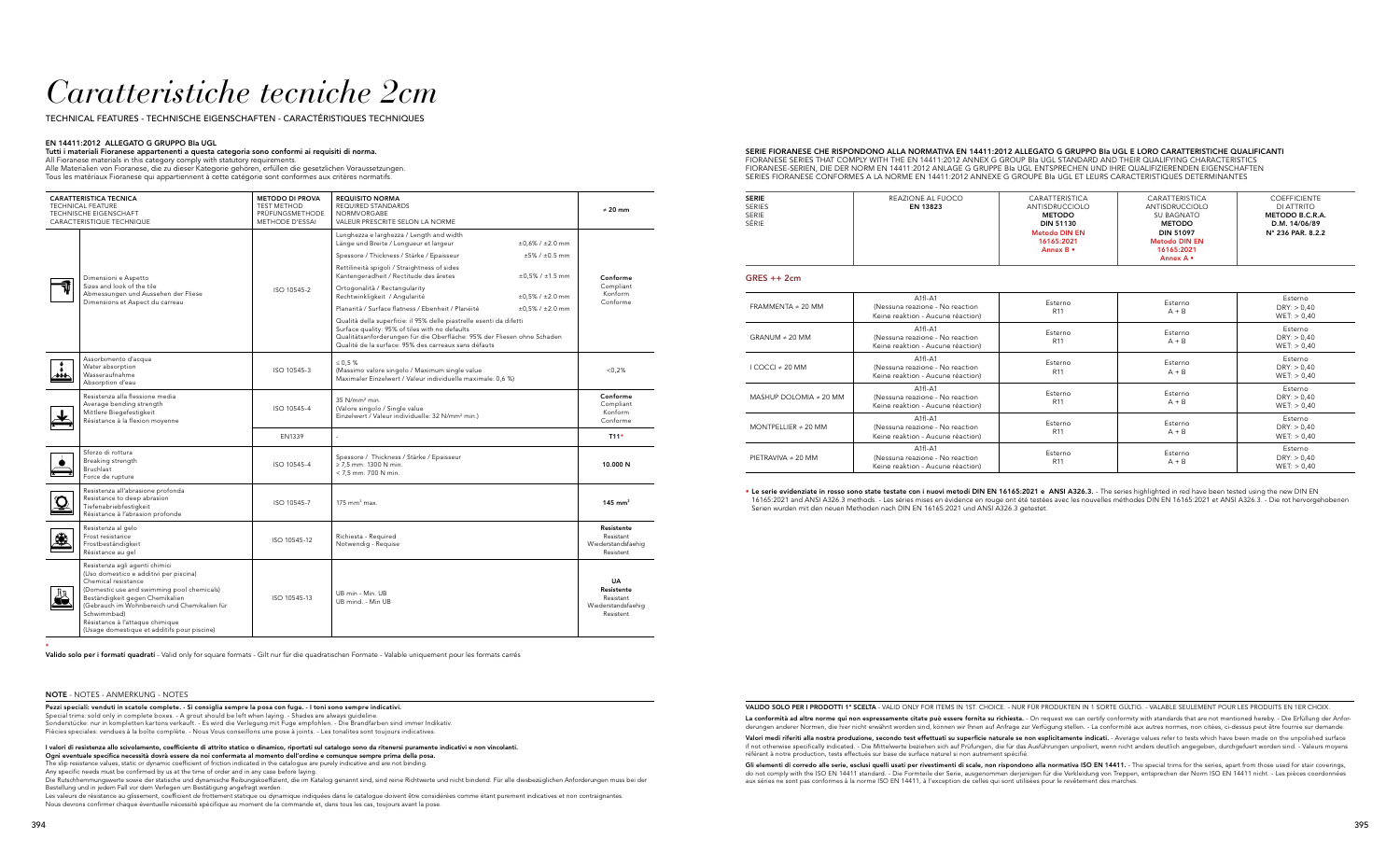#### SUPERFICIE LUCIDATA/LEVIGATA/LUX/SILK

# *Modalità di posa / Manutenzione*

TILING METHODS / MAINTENANCE - VERLEGEHINWEISE / WARTUNG - MODALITÉS DE POSE / ENTRETIEN

#### SUPERFICIE NATURALE/MATT/ESTERNO

| PULIZIA FINE                              | tipo di deteraente | prodotto                                         | produttore                                       |
|-------------------------------------------|--------------------|--------------------------------------------------|--------------------------------------------------|
| <b>CANTIERE FUGA</b><br><b>CEMENTIZIA</b> | Detergente acido   | <b>CEMENT REMOVER</b><br>KFRANFT<br>DETERDEK PRO | <b>FABER CHIP</b><br><b>MAPFI</b><br><b>FILA</b> |

| produttore           |  |  |
|----------------------|--|--|
| <b>FABER CHIMICA</b> |  |  |
| MAPFI                |  |  |
| FII A                |  |  |

#### PROCEDURA

Per stucchi cementizi additivati con resine o lattici occorre effettuare la rimozione subito con spugna e abbondante acqua. Utilizzare a indurimento stucco, mai oltre 7 giorni, un detergente acido post posa diluito in acqua seguendo le modalità indicate dal fabbricante mediante<br>monospazzola o spazzola in saggina e frizionare. Risciacquare abbondantemente con acqua<br>pulita asportando completamente il liquido tra Ripetere il lavaggio e il risciacquo per due volte e quindi lasciare asciugare accuratamente.

| PULIZIA FINE  | tipo di detergente  | prodotto    | produttore        |
|---------------|---------------------|-------------|-------------------|
| CANTIERE FUGA | Detergente alcalino | WAX REMOVER | <b>FABER CHIP</b> |
| EPOSSIDICA    |                     | CR 10       | <b>FILA</b>       |

| produttore    |
|---------------|
| FABER CHIMICA |
| FIL A         |

#### PROCEDURA

Per stucchi epossidici la rimozione deve essere fatta immeditamente con spugna e abbondante acqua. Il giorno successivo alla stuccatura lavare la pavimentazione con soluzione a base di detergente alcalino, diluito in acqua secondo le indicazioni riportate dal fabbricante, mediante monospazzola o spazzola in saggina e frizionare energicamente. Risciacquare abbondantemente con acqua pulita asportando completamente il liquido tramite spatola gommata e stracci o aspiraliquidi. Ripetere il lavaggio e il risciacquo per due volte e quindi lasciare asciugare accuratamente.

| PULIZIA                                           | tipo di detergente                          | prodotto                                                   | produttore                                            |
|---------------------------------------------------|---------------------------------------------|------------------------------------------------------------|-------------------------------------------------------|
| CONSIGLIATA<br>PRIMA<br>DELL'ARREDO DEI<br>LOCALI | Detergente<br>leggermente acido o<br>neutro | TILE CLEANER<br><b>CLEANER PRO</b><br><b>FLOOR CLEANER</b> | <b>FABER CHIP</b><br><b>FILA</b><br><b>FABER CHIP</b> |

#### **PROCEDURA**

| produttore                                            |
|-------------------------------------------------------|
| <b>FABER CHIMICA</b><br>FII A<br><b>FABER CHIMICA</b> |
|                                                       |

Lavare la pavimentazione con soluzione di detergente leggermente acida o neutra, diluita in acqua secondo le indicazioni riportate dal fabbricante, mediante monospazzola o spazzola in saggina, frizionare energicamente. Risciacquare abbondantemente con acqua pulita asportando completamente il liquido tramite spatola gommata e stracci o aspiraliquid Ripetere il lavaggio e il risciacquo per due volte e quindi lasciare asciugare accuratamente.

| MANUTENZIONE | tipo di detergente | prodotto                              | produttore                       |
|--------------|--------------------|---------------------------------------|----------------------------------|
| ORDINARIA    | Detergente neutro  | <b>CLEANER PRO</b><br>' FLOOR CLEANER | <b>FILA</b><br><b>FABER CHIP</b> |

| produttore           |
|----------------------|
| FII A                |
| <b>FABER CHIMICA</b> |

#### PROCEDURA

Lavare la pavimentazione con detergenti neutri diluiti in acqua seguendo le istruzioni riportate dal fabbricante. Non utilizzare prodotti con cere o additivi lucidanti. Risciacquare abbondantemente con acqua pulita e quindi lasciare asciugare accuratamente.

| <b>RIMOZIONE</b>                                                 | tipo di detergente           | prodotto                                            | produttore                       |
|------------------------------------------------------------------|------------------------------|-----------------------------------------------------|----------------------------------|
| <b>MACCHIE</b><br>COLORATE<br>(vino, frutta, caffè,<br>nicotina) | Detergente<br>polifunzionale | <b>COLORED STAIN</b><br><b>REMOVER</b><br>PS 87 PRO | <b>FABER CHIP</b><br><b>FILA</b> |

#### **PROCEDURA**

FABER CHIMICA

Utilizzare secondo le concentrazioni indicate dal fabbricante, direttamente sulla macchia, lasciare agire secondo i tempi indicati dal fabbricante, e risciacquare la superficie. Se la macchia dovesse persistere ripetere l'operazione.

|                                 | tipo di detergente           | prodotto                                    | produttore                       |
|---------------------------------|------------------------------|---------------------------------------------|----------------------------------|
| RIMOZIONE DI<br>SOSTANZE GRASSE | Detergente<br>polifunzionale | OIL & GREASE<br><b>REMOVER</b><br>PS 87 PRO | <b>FABER CHIP</b><br><b>FILA</b> |

#### **PROCEDURA**

| produttore           |
|----------------------|
| <b>FABER CHIMICA</b> |
| FII A                |

Utilizzare secondo le concentrazioni indicate dal fabbricante direttamente sulla macchia, lasciare agire secondo i tempi suggeriti e asportare il residuo con spugna umida. Se la macchia dovesse persistere ripetere l'operazione.

Effettuare sempre prova preventiva dei prodotti su materiale non posato.

|             | PULIZIA FINE                              | tipo di detergente                          | prodotto                                                         | produttore                                                  |
|-------------|-------------------------------------------|---------------------------------------------|------------------------------------------------------------------|-------------------------------------------------------------|
| <b>MICA</b> | <b>CANTIERE FUGA</b><br><b>CEMENTIZIA</b> | Detergente<br>leggermente acido o<br>neutro | TILE CLEANER<br><sup>i</sup> CLEANER PRO<br><b>FLOOR CLEANER</b> | <b>FABER CHIMICA</b><br><b>FILA</b><br><b>FABER CHIMICA</b> |

PROCEDURA

Per stucchi cementizi additivati con resine o lattici occorre effettuare la rimozione subito con spugna e abbondante acqua. Lavare con una soluzione di detergente leggermente acido o neutro, diluito in acqua secondo le modalità indicate dal fabbricante, mediante monospazzola o spazzola in saggina, frizionare energicamente. Risciacquare abbondantemente con acqua pulita asportando completamente il liquido tramite spatola gommata e stracci o aspiraliquidi. Ripetere il lavaggio e il risciacquo per due volte e quindi lasciare asciugare accuratamente.

| PULIZIA FINE         | tipo di detergente  | prodotto           | produttore           |
|----------------------|---------------------|--------------------|----------------------|
| <b>CANTIERE FUGA</b> | Detergente alcalino | <b>WAX REMOVER</b> | <b>FABER CHIMICA</b> |
| <b>EPOSSIDICA</b>    |                     | CR 10              | <b>FILA</b>          |

#### PROCEDURA

Per stucchi epossidici la rimozione deve essere fatta immeditamente con spugna e abbondante acqua. Il giorno successivo alla stuccatura lavare la pavimentazione con soluzione a base di detergente alcalino, diluito in acqua secondo le indicazioni riportate dal fabbricante, mediante pronospazzola in saggina e frizionare energicamente. Risciacquare abbondantemente con acqua pulita asportando completamente il liquido tramite spatola gommata e stracci o aspiraliquidi. Ripetere il lavaggio e il risciacquo per due volte e quindi lasciare asciugare accuratamente. Se dovessero rimanere residui traslucidi di stucco utilizzare un solvente idoneo come può essere un diluente al nitro.

| <b>PULIZIA</b>                                    | tipo di detergente                          | prodotto                                                   | produttore                                                  |
|---------------------------------------------------|---------------------------------------------|------------------------------------------------------------|-------------------------------------------------------------|
| CONSIGLIATA<br>PRIMA<br>DELL'ARREDO DEI<br>LOCALI | Detergente<br>leggermente acido o<br>neutro | TILE CLEANER<br><b>CLEANER PRO</b><br><b>FLOOR CLEANER</b> | <b>FABER CHIMICA</b><br><b>FILA</b><br><b>FABER CHIMICA</b> |

#### **PROCEDURA**

Lavare la pavimentazione con soluzione di detergente leggermente acido o detergente neutro, diluito in acqua secondo le indicazioni riportate dal fabbricante, mediante monospazzola o spazzola in saggina, frizionare energicamente. Risciacquare abbondantemente con acqua pulita asportando completamente il liquido tramite spatola gommata e stracci o aspiraliquidi. Ripetere il lavaggio e il risciacquo per due volte e quindi lasciare asciugare accuratamente.

|                     | tipo di detergente | prodotto             | produttore           |
|---------------------|--------------------|----------------------|----------------------|
| <b>MANUTENZIONE</b> | Detergente neutro  | CLEANER PRO          | <b>FILA</b>          |
| ORDINARIA           |                    | <b>FLOOR CLEANER</b> | <b>FABER CHIMICA</b> |

#### **PROCEDURA**

Lavare la pavimentazione con detergenti neutri diluiti in acqua seguendo le istruzioni riportate dal fabbricante. Non utilizzare prodotti con cere o additivi lucidanti. Risciacquare abbonda con acqua pulita e quindi lasciare asciugare accuratamente.

| <b>RIMOZIONE</b>                                                        | tipo di detergente           | prodotto                                            | produttore                          |
|-------------------------------------------------------------------------|------------------------------|-----------------------------------------------------|-------------------------------------|
| <b>MACCHIE</b><br><b>COLORATE</b><br>(vino, frutta, caffè,<br>nicotina) | Detergente<br>polifunzionale | <b>COLORED STAIN</b><br><b>REMOVER</b><br>PS 87 PRO | <b>FABER CHIMICA</b><br><b>FILA</b> |

#### PROCEDURA

Utilizzare, secondo le concentrazioni indicate dal fabbricante, direttamente sulla macchia, lasciare agire il tempo necessario e risciacquare. Se la macchia dovesse persistere ripetere l'operazione.

|                                              | tipo di detergente | prodotto                                    | produttore                          |
|----------------------------------------------|--------------------|---------------------------------------------|-------------------------------------|
| RIMOZIONE DI<br>SOSTANZE GRASSE   Detergente | polifunzionale     | OIL & GREASE<br><b>REMOVER</b><br>PS 87 PRO | <b>FABER CHIMICA</b><br><b>FILA</b> |

#### PROCEDURA

Utilizzare secondo le concentrazioni indicate dal fabbricante, direttamente sulla macchia, lasciare agire il tempo necessario e asportare il residuo con spugna umida. Se la macchia dovesse persistere ripetere l'operazione.

Effettuare sempre prova preventiva dei prodotti su materiale non posato.

#### PROGETTAZIONE

- Il sottofondo deve essere adeguato alla destinazione d'uso del pavimento soprattutto nel caso in cui sia previsto il transito di carichi pesanti.
- Occorre prevedere l'inserimento dei giunti di dilatazione, soprattutto in caso di grandi superfici, rispettando i giunti strutturali dell'edificio.
- Prevedere davanti alle porte d'ingresso l'inserimento di zerbini ad incasso di adeguata superficie e tipologia. La loro funzione di trattenere lo sporco permette di ridurre i costi di manutenzione e conservare i pavimenti più a lungo.

#### PRIMA DELLA POSA

- Stendere a terra circa 3-4 mq di materiale prendendo le piastrelle da scatole diverse e
- verificare che sia conforme a quanto richiesto e concordato all'atto di ordinazione. • Controllare sulle scatole che tonalità, calibro e scelta siano i medesimi.
- Si ricorda che non si accettano contestazioni sul materiale già posato.

#### POSA IN OPERA

- Si consiglia di posare sempre con opportuna fuga (minimo 2-3 mm), facendo uso delle crocette distanziatrici; nei grandi ambienti, prevedere l'inserimento dei giunti di dilatazione.
- I criteri di posa devono essere conformi alla destinazione d'uso del pavimento.
- La posa può essere fatta sia con collanti che con malta cementizia.
- Nel caso di posa a collanti, la superficie deve essere perfettamente planare, e predisposta per il buon ancoraggio delle piastrelle.
- Per la scelta dell'adesivo e per la sua applicazione attenersi scrupolosamente alle indicazioni della casa produttrice.
- Posare le piastrelle prendendole da più scatole in modo da miscelarle.
- Per segnare eventuali tagli delle piastrelle non utilizzare pennarelli, soprattutto se di tipo indelebile.

#### SIGILLATURE FUGHE

- Qualora si intenda usare sigillanti colorati, limitarsi ad utilizzare quelli preconfezionati; si raccomanda di attenersi scrupolosamente alle modalità d'uso indicate dal produttore.
- In ogni caso occorre sempre particolare attenzione, soprattutto quando si fa uso di sigillanti il cui colore è in contrasto con la piastrella (piastrelle di colore chiaro e sigillanti di colore scuro come nero, blu, rosso). In questi casi è consigliabile eseguire prima una prova su alcune piastrelle non posate.
- Decliniamo ogni responsabilità per piastrelle macchiate da sigillanti colorati, in quanto tale inconveniente si verifica solo se il sigillante non è applicato correttamente.

#### PULIZIA DOPO LA POSA

• Dopo la posa e la sigillatura delle fughe è necessario lavare accuratamente il pavimento per rimuovere i residui calcareo-cementizi della stuccatura. Occorre lavare pochi mq per volta, utilizzando un detergente disincrostante a base di acido fosforico-cloridrico tamponato, opportunamente diluito in acqua; quindi risciacquare più volte con acqua pulita asportando con un aspiratore l'acqua residua.

#### PROTEZIONE DEL PAVIMENTO DURANTE I LAVORI DI FINITURA DEL CANTIERE

• Si consiglia di proteggere il pavimento, perfettamente pulito e asciutto, mediante teli in PVC e PLURIBALL per evitare di danneggiare il pavimento durante i lavori di finitura del cantiere.

#### MANUTENZIONE ORDINARIA

- Il materiale è di facile manutenzione e non richiede particolari accorgimenti.
- Le modalità e la frequenza di manutenzione devono essere adeguate alla destinazione d'uso del pavimento e all'entità della superficie.
- Per un'efficace manutenzione si consiglia:
- di non lasciare lo sporco troppo a lungo sul pavimento;
- di utilizzare sempre detersivi; la scelta del tipo di detergente dipende dalla destinazione d'uso e dal tipo di sporco prevalente. In condizioni normali di esercizio è sufficiente un detergente neutro o alcalino;
- di risciacquare con acqua pulita.

#### MANUTENZIONE STRAORDINARIA

- La manutenzione straordinaria si rende necessaria: nel caso in cui quella ordinaria non sia eseguita correttamente; nel caso in cui eventi accidentali causino macchie e/o sporco dovuto a particolari sostanze.
- In questi casi occorre intervenire con detergenti professionali, specifici per il tipo di sporco o di macchie da rimuovere; spesso i migliori risultati si ottengono se associati all'uso di macchine lavapavimenti.

#### LUCIDATO/LEVIGATO/LUX/SILK: TRATTAMENTO PROTETTIVO

- Sui materiali levigati, soprattutto se di colore molto chiaro e uniforme, qualora si presume possano essere destinati ad ambienti sporchevoli, è consigliabile eseguire un trattamento protettivo, per rendere la già semplice manutenzione ancor più facile.
- Il trattamento è di facile esecuzione e deve essere eseguito, sul pavimento perfettamente pulito e asciutto, con prodotti specifici per gres porcellanato, secondo le indicazioni del produttore.
- Tali prodotti, distribuiti da numerose aziende specializzate, sono di facile reperibilità; sulle confezioni deve essere espressamente indicato l'uso per "Gres Porcellanato". Si consiglia di non utilizzare prodotti generici e universali, tipo per granito, marmi, pietre, cotto, ecc.

#### AVVERTENZE

- Durante l'eventuale applicazione di prodotti chimici concentrati occorre usare adeguata prudenza, attenendosi scrupolosamente alle istruzioni indicate dai produttori; decliniamo ogni responsabilità per danni a cose e/o persone dovuti all'uso improprio di detergenti e prodotti chimici.
- I consigli sopraindicati sono rivolti esclusivamente ai professionisti del settore. Pur derivando dalla nostra esperienza, sono da ritenersi puramente indicativi e in ogni caso esulano dalle nostre specifiche competenze e responsabilità.

Per le indicazioni di posa e manutenzione vedi pag. 384

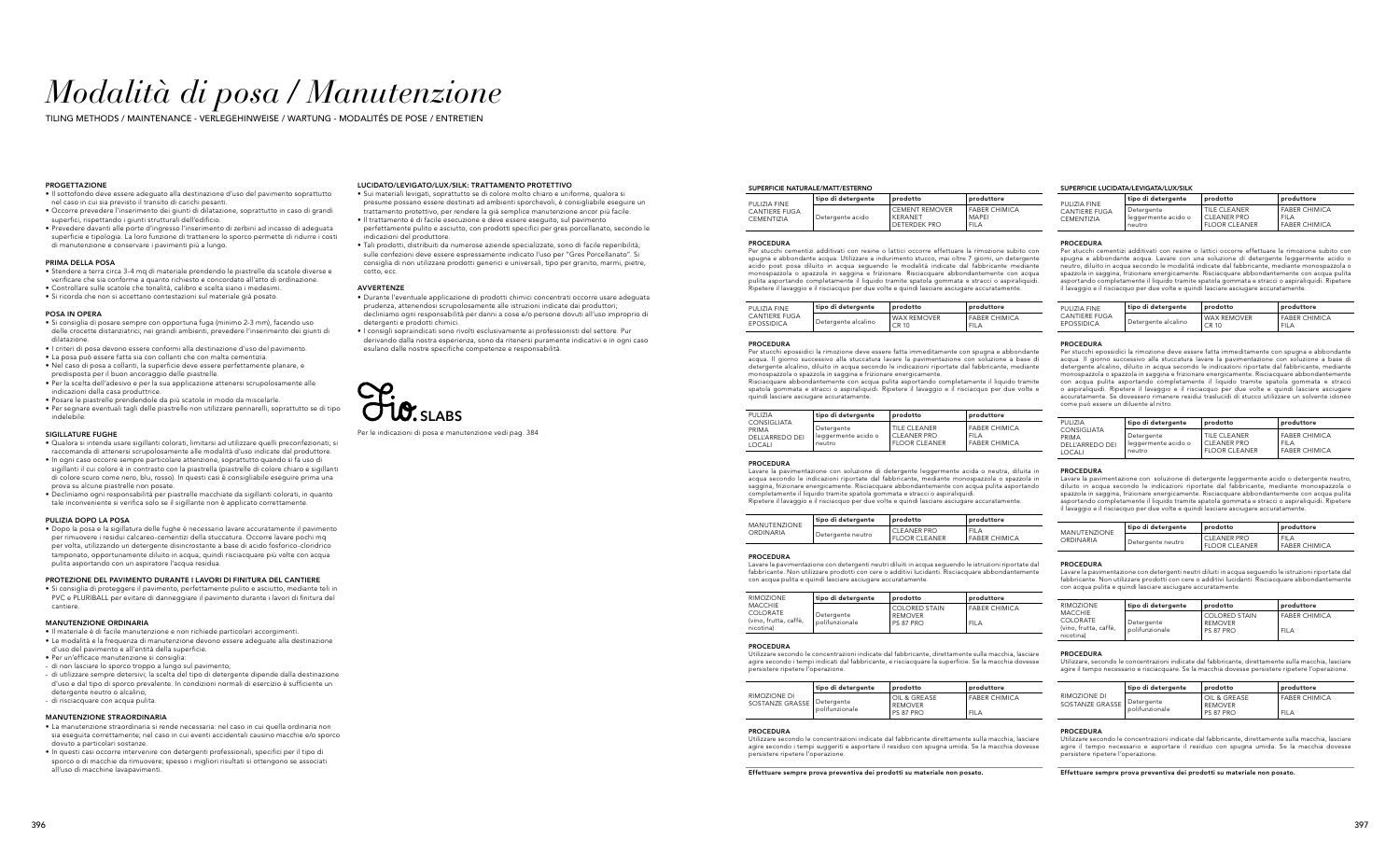## *Modalità di posa / Manutenzione*

TILING METHODS / MAINTENANCE - VERLEGEHINWEISE / WARTUNG - MODALITÉS DE POSE / ENTRETIEN

#### **DESIGN**

#### MATTE/OUTDOOR SURFACE

#### $n$ anufacturer FABER CHIMICA MAPEI FILA

#### $n_{\text{matter}}$

| CEMENT-BASED                                                  | type of detergent | product                                                        |
|---------------------------------------------------------------|-------------------|----------------------------------------------------------------|
| <b>JOINT</b><br><b>CLEANING AFTER</b><br><b>BUILDING-SITE</b> | Acid detergent    | <b>CEMENT REMOVER</b><br><b>KERANET</b><br><b>DETERDEK PRO</b> |

#### PROCEDURE

For cement-based grouts with resins or latex additives, removal must be carried out immediately with a sponge and water in abundance. Once grout has hardened, not more than 7 days after grouting, use a post-laying acid detergent diluted in water following the method indicated by the manufacturer using a single-brush machine or sorghum broom and rub vigorously. Rinse abundantly with clean water, completely removing the liquid with a rubber spreader and cloths or wet vacuum cleaner. Repeat washing and rinsing twice and then let dry thoroughly.

#### $n_{\text{anufacturer}}$ FABER CHIMICA FILA

| EPOXY-MATERIAL                                         | type of detergent  | product                     |
|--------------------------------------------------------|--------------------|-----------------------------|
| <b>TUIOL</b><br>CLEANING AFTER<br><b>BUILDING-SITE</b> | Alkaline detergent | <b>WAX REMOVER</b><br>CR 10 |

#### **PROCEDURE**

FABER CHIMICA FILA

#### manufacturer FILA

For epoxy grouts removal must be done immediately with a sponge and water in abundance. The day after grouting, wash flooring with an alkaline-base solution, diluted in water following the manufacturer's indications, using a single-brush machine or sorghum broom and rub vigorously. Rinse abundantly with clean water, completely removing the liquid with a rubber spreader and cloths or a wet vacuum cleaner. Repeat washing and rinsing twice and then let dry thoroughly.

| CLEANING.                                   | type of detergent                  | product                                                                   |
|---------------------------------------------|------------------------------------|---------------------------------------------------------------------------|
| ADVISED<br>BEFORE<br>FURNISHING<br>PREMISES | Slightly acid or mild<br>detergent | <b>I TILE CLEANER</b><br><b>CLEANER PRO</b><br><sup>I</sup> FLOOR CLEANER |

FABER CHIMICA

#### PROCEDURE

Wash flooring with slightly acid or mild detergent solution, diluted in water following the manufacturer's indications, using a single-brush machine or a sorghum broom, and rub vigorously. Rinse abundantly with clean water, completely removing the liquid with a rubber spreader and cloths or wet vacuum cleaner. Repeat washing and rinsing twice and then let dry thoroughly.

For epoxy grouts, removal must be done immediately with a sponge and plenty of water. The day after grouting, wash the flooring with alkaline-base solution, diluted in water following the manufacturer's indications, using a single-brush machine or sorghum broom and rub vigorously. Rinse abundantly with clean water, completely removing the liquid with a rubber spreader and cloths or wet vacuum cleaner. Repeat washing and rinsing twice and then let dry thoroughly. Should translucent grout residues remain, use a suitable solvent such as a nitro diluent

| ORDINARY    | type of detergent | product                             |
|-------------|-------------------|-------------------------------------|
| MAINTENANCE | Mild detergent    | <b>CLEANER PRO</b><br>FLOOR CLEANER |

#### **PROCEDURE**

FABER CHIMICA

Wash flooring with mild detergents diluted in water following the manufacturer's instructions. Do not use products with wax or polishing additives. Rinse abundantly with clean water and then let dry thoroughly.

| <b>REMOVING</b>                                 | type of detergent | l product                         | manufacturer       |
|-------------------------------------------------|-------------------|-----------------------------------|--------------------|
| <b>COLOURED STAINS</b><br>(wine, fruit, coffee, | Multi-functional  | I COLORED STAIN<br><b>REMOVER</b> | <b>FABER CHIMI</b> |
| nicotine)                                       | detergent         | PS 87 PRO                         | <b>FILA</b>        |

#### **PROCEDURE**

| manufacturer         |  |  |
|----------------------|--|--|
| <b>FABER CHIMICA</b> |  |  |
| FIL A                |  |  |

Use following the concentrations indicated by the manufacturer, apply directly onto the stain, let it work following the times indicated by the manufacturer, and rinse the surface. If the stains remains repeat the procedure.

| <b>REMOVING</b>      | type of detergent             | product                                     | manufacturer                       |
|----------------------|-------------------------------|---------------------------------------------|------------------------------------|
| GREASY<br>SUBSTANCES | Multi-functional<br>detergent | OIL & GREASE<br><b>REMOVER</b><br>PS 87 PRO | <b>FABER CHIMIO</b><br><b>FILA</b> |

Use following the concentrations indicated by the manufacturer, apply directly onto the stain, let work the time necessary and rinse. If the stains remain, repeat the procedure

| manufacturer         |  |
|----------------------|--|
| <b>FABER CHIMICA</b> |  |

#### PROCEDURE

Use following the concentrations indicated by the manufacturer, apply directly onto the stain, let it work following the times suggested and remove the residue with a damp sponge. If the stains remains repeat the procedure.

Always carry out a precautionary product test on non-laid materials.

### HALF-POLISHED/POLISHED/LUX/SILK SURFACE

| CEMENT-BASED                                           | type of detergent                    | product                                                   | manufacturer                                                |  |
|--------------------------------------------------------|--------------------------------------|-----------------------------------------------------------|-------------------------------------------------------------|--|
| <b>TUIOL</b><br>CLEANING AFTER<br><b>BUILDING-SITE</b> | I Slightly acid or mild<br>detergent | TILE CLEANER<br>CLEANER PRO<br><sup>'</sup> FLOOR CLEANER | <b>FABER CHIMICA</b><br><b>FILA</b><br><b>FABER CHIMICA</b> |  |

#### PROCEDURE

For cement-based grouts with resins or latex additives, it is necessary to carry out the removal immediately with a sponge and water in abundance. Wash with a solution of slightly acid or mild detergent, diluted in water following the methods indicated by the manufacturer, using a singlebrush machine or sorghum broom, rub vigorously. Rinse with plenty of clean water, completely removing the liquid with a rubber spreader and cloths or a wet vacuum cleaner. Repeat washing and rinsing twice and then let dry thoroughly.

| <b>EPOXY JOINT</b> | type of detergent  | product            | manufacturer         |
|--------------------|--------------------|--------------------|----------------------|
| CLEANING AFTER     | Alkaline detergent | <b>WAX REMOVER</b> | <b>FABER CHIMICA</b> |
| BUILDING-SITE      |                    | CR 10              | <b>FILA</b>          |

#### PROCEDURE

| CLEANING                                               | type of detergent                    | product                                                           | manufacturer                                                |
|--------------------------------------------------------|--------------------------------------|-------------------------------------------------------------------|-------------------------------------------------------------|
| ADVISED BEFORE<br><b>FURNISHING</b><br><b>PREMISES</b> | ' Slightly acid or mild<br>detergent | <b>TILE CLEANER</b><br><b>CLEANER PRO</b><br><b>FLOOR CLEANER</b> | <b>FABER CHIMICA</b><br><b>FILA</b><br><b>FABER CHIMICA</b> |

#### **PROCEDURE**

Wash flooring with slightly acid or mild detergent solution, diluted in water following the manufacturer's indications, using a single-brush machine or sorghum broom, and rub vigorously. Rinse abundantly with clean water, completely removing the liquid with a rubber spreader and cloths or a wet vacuum cleaner. Repeat washing and rinsing twice and then let dry thoroughly.

dirty areas, especially if they are a very pale and uniform colour, as this will make it even easier to maintain then

| <b>ORDINARY</b><br>MAINTENANCE | type of detergent | product                      | manufacturer                        |
|--------------------------------|-------------------|------------------------------|-------------------------------------|
|                                | Mild detergent    | CLEANER PRO<br>FLOOR CLEANER | <b>FILA</b><br><b>FABER CHIMICA</b> |

#### PROCEDURE

Wash flooring with mild detergents diluted in water following the manufacturer's instructions. Do not use products with wax or polishing additives. Rinse abundantly with clean water and then let dry thoroughly.

| <b>REMOVING</b>                                              | type of detergent             | product                                      | manufacturer                        |
|--------------------------------------------------------------|-------------------------------|----------------------------------------------|-------------------------------------|
| <b>COLOURED STAINS</b><br>(wine, fruit, coffee,<br>nicotine) | Multi-functional<br>detergent | COLORED STAIN<br><b>REMOVER</b><br>PS 87 PRO | <b>FABER CHIMICA</b><br><b>FILA</b> |

#### PROCEDURE

| <b>REMOVING</b>             | type of detergent             | product                                            | manufacturer                        |
|-----------------------------|-------------------------------|----------------------------------------------------|-------------------------------------|
| GREASY<br><b>SUBSTANCES</b> | Multi-functional<br>detergent | OIL & GREASE<br><b>REMOVER</b><br><b>PS 87 PRO</b> | <b>FABER CHIMICA</b><br><b>FILA</b> |

#### PROCEDURE

Use following the concentrations indicated by manufacturer, apply directly onto the stain, let it work for the necessary amount of time and remove residue with a damp sponge. If the stain remains, repeat the procedure.

Always carry out a precautionary product test on non-laid materials.

- The substrate must be suitable for the intended use of the flooring, especially if heavy loads are to transit on it.
- It is essential to provide for the use of expansion joints, especially for large areas, which should respect the structural joints in the building.
- Arrange for recessed doormats of a suitable size and type to be located in front of entrance doorways. Their dirt-grabbing action makes it possible to reduce maintenance costs and preserve the original appearance of the flooring for longer.

#### BEFORE TILING

- Lay approximately 3-4 m2 of material on the ground, taking the tiles from different boxes, and check that they comply with the order.
- Check that the colour, gauge and quality are the same.
- Please remember we cannot accept complaints after tiles have been laid.

#### TILING

- We recommend that an adequate joint is always left between the tiles (minimum 2 3 mm), using spacers; provide for expansion joints for large surfaces.
- The tiling criteria must comply with the intended use of the flooring.
- The tiles can be laid with either adhesives or cement-based mortar.
- If adhesives are to be used, the surface must be perfectly level and prepared to ensure the tiles will be correctly anchored.
- Follow the manufacturer's recommendations scrupulously regarding the choice and the application of the adhesive.
- When tiling, remember to take tiles from several boxes in order to mix them.
- Do not use marker pens to mark where tiles are to be cut, especially if they are permanent markers.

#### GROUTING JOINTS

- Should you intend to apply a coloured grout, only use pre-packed products; it is important to follow the manufacturer's instructions for use carefully. • We always recommend paying particular attention when grout in a contrast colour is to
- be used (pale tiles and dark coloured grouts such as black, dark blue or red). In this case, it is advisable to test it on some loose tiles first before using it.
- We are not liable for tiles that have been stained by coloured grouts, as this problem only occurs if the grout has not been applied correctly.

#### CLEANING AFTER TILING

• After the tiles have been laid and grouted, the floor must be carefully cleaned to remove the calcium-cement residue from grouting. Only clean a small area of m2 at a time, using a phosphoric-hydrochloric acid buffer, scale-remover, which should be correctly diluted in water; then rinse with clean water several times and remove the residual water with a vacuum.

#### PROTECTING THE FLOOR DURING COMPLETION OF WORK ON-SITE

• We recommend protecting the floor, which should be perfectly clean and dry, using sheets of PVC and PLURIBALL to prevent damage to the floor during the completion of any work on-site.

#### ROUTINE MAINTENANCE

- The material is easy to maintain and does not require any particular treatment.
- The methods used and the frequency of maintenance depend on the intended use of the flooring and its overall surface area.
- For correct maintenance, we recommend the following:
- do not leave the floor in a dirty condition for long periods of time;
- always use detergents; the choice of the type of detergent depends on the floor's intended use and the type of dirt that it is most subject to. In normal conditions, a neutral or alkaline-based detergent is sufficient;

- use clean water for rinsing.

#### EXTRA MAINTENANCE

- Extra maintenance is required when: routine maintenance has not been carried out
- correctly; stains and/or dirt due to particular substances have been caused by accident. • Professional detergents specifically designed for the particular type of dirt or the stain to be removed, should be used in this case; best results are usually achieved if they are
- used together with a floor cleaning machine.

#### HALF-POLISHED/POLISHED/LUX/SILK PRODUCTS: PROTECTIVE COATING

• A protective coating is recommended for polished materials that are intended for use in

- The coating is easy to do and must only be performed when the flooring is perfectly clean and dry, using a product that is designed especially for porcelain stoneware,
- according to the manufacturer's instructions. • These products are distributed by several specialist companies and are readily available; check that the product label specifies it is for use with "Porcelain Stoneware". The use of general and universal products, such as those intended for granite, marble, stone and cotto, etc is not recommended.

#### **WARNING**

- Care and attention must be paid when applying concentrated chemicals and the manufacturer's instructions must be followed scrupulously; we are not liable for damage and/or injury due to improper use of detergents and chemicals.
- The above suggestions are for professional use only. Although they are dictated by our experience, they should be taken purely as information and lie outside our specific sphere of competence and liability.

For tiling methods and maintenance instructions see page 384

SLABS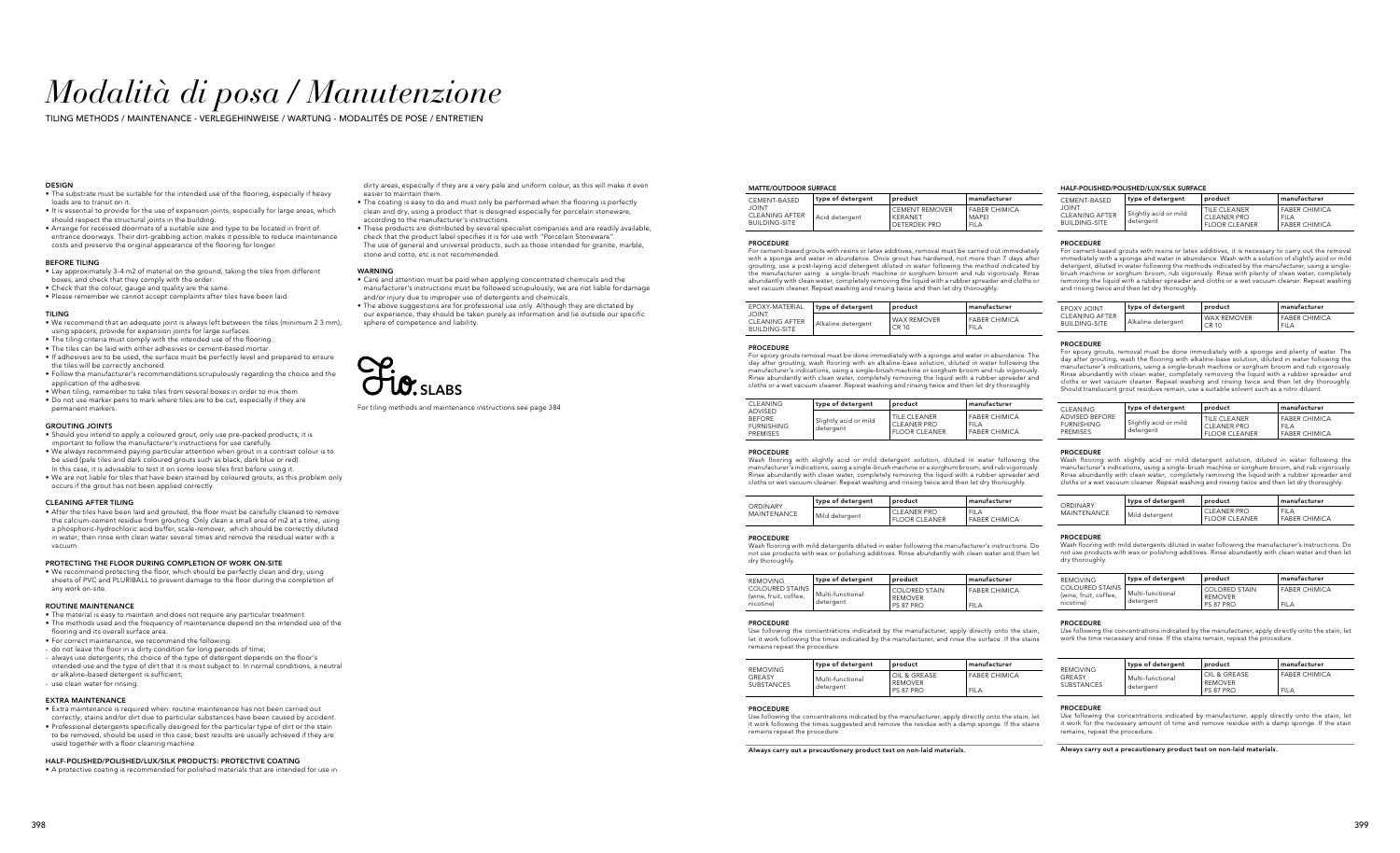# *Modalità di posa / Manutenzione*

TILING METHODS / MAINTENANCE - VERLEGEHINWEISE / WARTUNG - MODALITÉS DE POSE / ENTRETIEN

#### MATTE/AUSSENBEREICH OBERFLÄCHE

| <b>GRUNDREINIGUNG</b><br>FÜR FUGEN AUF<br><b>ZEMENTBASIS</b> | art des<br>reinigungsmittels         | produkt                                                 | hersteller                                          |
|--------------------------------------------------------------|--------------------------------------|---------------------------------------------------------|-----------------------------------------------------|
|                                                              | Reinigungsmittel auf<br>saurer Basis | <b>CEMENT REMOVER</b><br>KFRANFT<br><b>DETERDEK PRO</b> | <b>FABER CHIMICA</b><br><b>MAPFI</b><br><b>FILA</b> |

VERFAHREN - Für Fugenmassen auf Zementbasis mit Harz- oder Latexzusatz hat sofort eine Entfernung mit dem Schwamm und ausreichend Wasser zu erfolgen. Die Reinigung ist nach dem Aushärten der Fuge, aber spätestens nach 7 Tagen, mit einem säurehaltigen Reinigungsmittel, nigung nach der Verlegung bestimmt ist und mit Wasser verdünnt wurde, vorzunehmen, dabei den Anweisungen des Herstellers folgen. Ein Einscheibengerät oder eine Bürste aus Mohrenhirse verwenden und abreiben. Mit reichlich klarem Wasser nachspülen, dabei vollständig die Flüssigkeit mit einem gummierten Spachtel und Lappen oder einem<br>Flüssigkeitssaugerentfernen. Die Reinigung und das Nachspülen zweimal wiederholen und dann sorgfältig trocknen.

| <b>GRUNDREINIGUNG</b><br>FÜR FUGEN AUF | art des<br>reinigungsmittels | produkt       | hersteller      |
|----------------------------------------|------------------------------|---------------|-----------------|
| <b>EPOXYDBASIS</b>                     | Reinigungsmittel auf         | I WAX REMOVER | <b>FABER CH</b> |
|                                        | alkalischer Basis            | " CR 10       | <b>FILA</b>     |

FABER CHIMICA FILA

VERFAHREN - Für Fugenmassen auf Epoxydbasis hat sofort eine Entfernung mit dem Schwamm und ausreichend Wasser zu erfolgen. Am Tag nach der Verfugung ist der Bodenbelag mit einer Lösung aus einem Reinigungsmittel auf alkalischer Basis, das mit Wasser verdünnt wurde, vorzunehmen, dabei den Anweisungen des Herstellers folgen. Ein Einscheibengerät oder eine Bürste aus Mohrenhirse verwenden und kräftig abreiben. Mit reichlich klarem Wasser nachspülen, dabei vollständig die Flüssigkeit mit einem gummierten Spachtel und Lappen oder einem<br>Flüssigkeitssaugerentfernen. Die Reinigung und das Nachspülen zweimal wiederholen und dann sorgfältig trocknen.

| <b>EMPEOHLENE</b><br><b>REINIGUNG VOR</b><br><b>DER</b><br><b>EINRICHTUNG DER</b><br>RÄUME | art des<br>reinigungsmittels                               | produkt                                                    | hersteller                                                  |
|--------------------------------------------------------------------------------------------|------------------------------------------------------------|------------------------------------------------------------|-------------------------------------------------------------|
|                                                                                            | Leicht säurehaltiges<br>oder neutrales<br>Reinigungsmittel | TILE CLEANER<br><b>CLEANER PRO</b><br><b>FLOOR CLEANER</b> | <b>FABER CHIMICA</b><br><b>FILA</b><br><b>FABER CHIMICA</b> |

VERFAHREN - Für Fugenmassen auf Zementbasis mit Harz- oder Latexzusatz hat sofort eine Entfernung mit dem Schwamm und ausreichend Wasser zu erfolgen. Mit einem Reinigungsmittel auf leicht säurehaltiger oder neutraler Basis, das mit Wasser verdünnt wurde, reinigen, dabei den Anweisungen des Herstellers folgen. Ein Einscheibengerät oder eine Bürste aus Mohrenhirse verwenden und kräftig abreiben. Mit reichlich klarem Wasser nachspülen, dabei vollständig die Flüssigkeit mit einem gummierten Spachtel und Lappen oder einem Flüssigkeitssauger entfernen. Die Reinigung und das Nachspülen zweimal wiederholen und dann sorgfältig trockner.

VERFAHREN - Den Bodenbelag mit einem in Wasser verdünntem leicht säurehaltigen oder neutralen Reinigungsmittel reinigen. Dabei die Anweisungen des Herstellers beachten. Ein Einscheibengerät oder eine Bürste aus Mohrenhirse verwenden und kräftig abreiben. Mit reichlich klarem Wasser nachspülen, dabei vollständig die Flüssigkeit mit einem gummierten Spachtel und Lappen oder einem Flüssigkeitssauger entfernen. Die Reinigung und das Nachspülen zweimal wiederholen und dann sorgfältig trocknen.

VERFAHREN - Für Fugenmassen auf Epoxydbasis hat sofort eine Entfernung mit dem Schwamm und ausreichend Wasser zu erfolgen. Am Tag nach der Verfugung ist der Bodenbelag mit einem Reinigungsmittel auf alkalischer Basis, das mit Wasser verdünnt wurde, vorzunehmen, dabei den Anweisungen des Herstellers folgen. Ein Einscheibengerät oder eine Bürste aus Mohrenhirse verwenden und kräftig abreiben. Mit reichlich klarem Wasser nachspülen, dabei die Flüssigkeit vollständig mit einem gummierten Spachtel und Lappen oder einem Flüssigkeitssauger entfernen. Die Reinigung und das Nachspülen zweimal wiederholen und dann sorgfältig trocknen Falls durchscheinende Fugenmassenreste zurückbleiben sollten, ein geeignetes Lösungsmittel verwenden. Hier kann zum Beispiel Nitroverdünner verwendet werd

| NORMALE PFLEGE | art des<br>reinigungsmittels         | produkt                                    | hersteller                     |
|----------------|--------------------------------------|--------------------------------------------|--------------------------------|
|                | <b>Neutrales</b><br>Reinigungsmittel | <b>CLEANER PRO</b><br><b>FLOOR CLEANER</b> | <b>FILA</b><br><b>FABER CH</b> |

| hersteller                    |  |  |
|-------------------------------|--|--|
| FII A<br><b>FABER CHIMICA</b> |  |  |
|                               |  |  |

VERFAHREN - Den Bodenbelag mit in Wasser verdünntem Neutralreiniger reinigen. Dabei den Anweisungen des Herstellers folgen. Keine Mittel mit Zusatz von Wachs oder Poliermitteln verwenden. Mit reichlich klarem Wasser nachspülen und dann sorgfältig trocknen lassen.

| <b>ENTFERNUNG</b><br><b>FARBIGER</b><br><b>FLECKEN</b><br>(Wein, Obst, Kaffee,   Mehrzweckreiniger<br>Nikotin) | art des<br>reinigungsmittels | produkt                                             | hersteller                     |
|----------------------------------------------------------------------------------------------------------------|------------------------------|-----------------------------------------------------|--------------------------------|
|                                                                                                                |                              | <b>COLORED STAIN</b><br><b>REMOVER</b><br>PS 87 PRO | <b>FABER CH</b><br><b>FILA</b> |

FABER CHIMICA FILA

| hersteller |  |
|------------|--|
|            |  |

VERFAHREN - Das Reinigungsmittel in der vom Hersteller angegebenen Konzentration direkt auf den Fleck geben, die vom Hersteller angegebene Zeit einwirken lassen und dann mit Wasser nachspülen. Sollte der Fleck nicht entfernt worden sein, den Vorgang wiederholen.

VERFAHREN - Den Bodenbelag mit in Wasser verdünntem Neutralreiniger reinigen. Dabei den Anweisungen des Herstellers folgen. Keine Mittel mit Zusatz von Wachs oder Poliermitteln<br>verwenden. Mit reichlich klarem Wasser nachspülen und dann sorgfältig trocknen lassen.

| <b>ENTFERNUNG VON</b>             | art des<br>reinigungsmittels | produkt                                     | hersteller                     |
|-----------------------------------|------------------------------|---------------------------------------------|--------------------------------|
| <b>FETTHALTIGEN</b><br>SUBSTANZEN | Mehrzweckreiniger            | OIL & GREASE<br><b>REMOVER</b><br>PS 87 PRO | <b>FABER CH</b><br><b>FILA</b> |

FABER CHIMICA

FILA

VERFAHREN - Das Reinigungsmittel in der vom Hersteller angegebenen Konzentration direkt auf den Fleck geben, die vom Hersteller angegebene Zeit einwirken lassen und dann die Reste mit einem feuchten Schwamm abnehmen. Sollte der Fleck nicht entfernt worden sein, den Vorgang wiederholen.

#### Immer vorher einen Test auf nicht verlegten Fliesen durchführen.

#### HALBPOLIERTE/POLIERTE/LUX/SILK OBERFLÄCHE

|                       | art des<br>reinigungsmittels                               | produkt                                                    | hersteller                                                  |
|-----------------------|------------------------------------------------------------|------------------------------------------------------------|-------------------------------------------------------------|
| <b>GRUNDREINIGUNG</b> | Leicht säurehaltiges<br>oder neutrales<br>Reinigungsmittel | TILE CLEANER<br><b>CLEANER PRO</b><br><b>FLOOR CLEANER</b> | <b>FABER CHIMICA</b><br><b>FILA</b><br><b>FABER CHIMICA</b> |

| GRUNDREINIGUNG<br><b>FUGEN AUF</b><br><b>EPOXYDBASIS</b> | art des<br>reinigungsmittels              | produkt              | hersteller                          |
|----------------------------------------------------------|-------------------------------------------|----------------------|-------------------------------------|
|                                                          | Reinigungsmittel auf<br>alkalischer Basis | WAX REMOVER<br>CR 10 | <b>FABER CHIMICA</b><br><b>FILA</b> |

- Das Material ist leicht pflegbar und erfordert keine besondere Umsicht.
- Die Anweisungen und die Häufigkeit der Wartung müssen der Verwendungsart des
- Bodenbelages und der Größe der Fläche angepasst werden.
- Für eine wirksame Wartung wird empfohlen:
- den Schmutz nicht zulange auf dem Bodenbelag zu lassen; - immer Reinigungsmittel zu verwenden; die Wahl des Reinigungsmittels hängt von
- der Verwendungsart und dem vorwiegend vorhandenen Schmutz ab. Unter normalen
- Betriebsbedingungen genügt es, ein neutrales oder alkalisches Reinigungsmittel zu verwenden; - mit sauberem Wasser nachzuspüler

| <b>EMPFOHLENE</b><br><b>REINIGUNG VOR</b><br><b>DER EINRICHTUNG</b><br>DER RÄUME | art des<br>reinigungsmittels                               | produkt                                                    | hersteller <b>be</b>                                        |
|----------------------------------------------------------------------------------|------------------------------------------------------------|------------------------------------------------------------|-------------------------------------------------------------|
|                                                                                  | Leicht säurehaltiges<br>oder neutrales<br>Reinigungsmittel | <b>TILE CLEANER</b><br>CLEANER PRO<br><b>FLOOR CLEANER</b> | <b>FABER CHIMICA</b><br><b>FILA</b><br><b>FABER CHIMICA</b> |

VERFAHREN - Den Bodenbelag mit einer Lösung aus einem Reinigungsmittel auf leicht säurehaltiger oder neutraler Basis, das mit Wasser verdünnt wurde, reinigen, dabei den Anweisungen des Herstellers folgen. Ein Einscheibengerät oder eine Bürste aus Mohrenhirse verwenden und kräftig abreiben. Mit reichlich klarem Wasser nachspülen, dabei vollständig die Flüssigkeit mit einem gummierten Spachtel und Lappen oder einem Flüssigkeitssauger entfernen. Die Reinigung und das Nachspülen zweimal wiederholen und dann sorgfältig trocknen.

| <b>NORMALE PFLEGE</b> | art des<br>reinigungsmittels | produkt              | hersteller           |
|-----------------------|------------------------------|----------------------|----------------------|
|                       | Neutrales                    | <b>CLEANER PRO</b>   | <b>FILA</b>          |
|                       | Reinigungsmittel             | <b>FLOOR CLEANER</b> | <b>FABER CHIMICA</b> |

| <b>ENTFERNUNG</b><br><b>FARBIGER</b><br><b>FLECKEN</b><br>(Wein, Obst, Kaffee,   Mehrzweckreiniger<br>Nikotin) | art des<br>reinigungsmittels | produkt                                             | hersteller                          |
|----------------------------------------------------------------------------------------------------------------|------------------------------|-----------------------------------------------------|-------------------------------------|
|                                                                                                                |                              | <b>COLORED STAIN</b><br><b>REMOVER</b><br>PS 87 PRO | <b>FABER CHIMICA</b><br><b>FILA</b> |

VERFAHREN - Das Reinigungsmittel in der vom Hersteller angegebenen Konzentration direkt auf den Fleck geben, die vom Hersteller angegebene Zeit einwirken lassen und nachspülen. Sollte der Fleck nicht entfernt worden sein, den Vorgang wiederholen.

| <b>ENTFERNUNG VON</b><br><b>FETTHALTIGEN</b><br><b>SUBSTANZEN</b> | art des<br>reinigungsmittels | produkt                                | hersteller                          |
|-------------------------------------------------------------------|------------------------------|----------------------------------------|-------------------------------------|
|                                                                   | Mehrzweckreiniger            | OIL & GREASE<br>l REMOVER<br>PS 87 PRO | <b>FABER CHIMICA</b><br><b>FILA</b> |

VERFAHREN - Das Reinigungsmittel in der vom Hersteller angegebenen Konzentration direkt auf den Fleck geben, die vom Hersteller angegebene Zeit einwirken lassen und dann die Reste mit einem feuchten Schwamm abnehmen. Sollte der Fleck nicht entfernt worden sein, den Vorgang wiederholen.

Immer vorher einen Test auf nicht verlegten Fliesen durchführen.

#### PLANUNG

- Der Untergrund muss der Verwendungsart des Bodenbelages angepasst sein, vor allem wenn der Durchgang von schweren Lasten vorgesehen ist.
- Es ist notwendig, die Einfügung von Dehnungsfugen vorzusehen, vor allem bei großen Oberflächen, wobei die strukturellen Fugen beachtet werden müssen.
- Vor den Eingangstüren die Einfügung von eingebauten Fußmatten mit einer angemessenen Oberfläche und Typologie vorsehen. Ihre Funktion, den Schmutz festzuhalten, ermöglicht die Reduzierung der Wartungskosten und bewahrt die Bodenbeläge für längere Zeit.

#### VOR DER VERLEGUNG

- Auf dem Boden etwa 3-4 m2 Material ausbreiten, dabei die Fliesen aus verschiedenen Behältern entnehmen und überprüfen, dass sie den Daten und Vereinbarungen der Bestellung entsprechen.
- Kontrollieren, dass die Behälter in Bezug auf Tonalität, Größenklasse und Auswahl die gleichen sind.
- Es wird daran erinnert, dass für das bereits verlegte Material keine Beanstandungen akzeptiert werden.

#### VERLEGUNG

- Es wird empfohlen, immer mit angemessener Fuge (mindestens 2-3 mm) zu verlegen, wobei die Distanzstücke verwendet werden müssen; in großen Umgebungen die Einfügung von Dehnungsfugen vorsehen.
- Die Verlegungskriterien müssen der Verwendungsart des Bodenbelages entsprechen.
- Die Verlegung kann mit Klebstoffen oder Zementmörtel erfolgen.
- Bei der Verlegung mit Klebstoffen muss die Oberfläche vollkommen eben und für eine gute Fliesenverankerung vorbereitet sein.
- Für die Auswahl und Anwendung des Klebstoffes halten Sie sich genau an die Angaben der Herstellerfirma.
- Verlegen Sie die Fliesen, indem Sie sie aus mehreren Behältern entnehmen, um sie zu vermischen.
- Verwenden Sie keine Filzstifte, vor allem vom unauslöschlichen Typ, um eventuelle Einschnitte der Fliesen anzuzeigen.

#### FUGENVERDICHTUNG

- Sollten bunte Dichtungsmittel verwendet werden, beschränken Sie sich darauf, Fertigprodukte zu verwenden; es wird empfohlen, genauestens die Verwendungsanweisungen zu beachten, die der Hersteller angegeben hat.
- Auf jeden Fall muss immer besonders aufgepasst werden, vor allem wenn Dichtungsmittel verwendet werden, deren Farbe im Kontrast zur Fliese steht (Fliesen von heller Farbe und Dichtungsmittel von dunkler Farbe wie schwarz, blau, rot). In diesen Fällen ist es ratsam, zuerst einen Versuch auf einigen noch nicht verlegten Fliesen auszuführen.
- Wir lehnen jegliche Verantwortung für Fliesen ab, die durch farbige Dichtungsmittel befleckt worden sind, da dieser Fall nur eintritt, wenn das Dichtungsmittel nicht korrekt aufgetragen worden ist.

#### REINIGUNG NACH DER VERLEGUNG

• Nach der Verlegung und Verdichtung der Fugen ist es notwendig, den Bodenbelag gut zu reinigen, um die Kalk-und Zementreste der Spachtelung zu entfernen. Es sind wenige m2 zur Zeit zu wischen, und es muss ein Entkalkungsmittel, das gepuffte, in Wasser verdünnte Phosphor-und Salzsäure enthält, verwendet werden. Dann mehrmals mit sauberem Wasser wieder spülen und das verbleibende Wasser mit einem Absauger entfernen.

#### SCHUTZ DES BODENBELAGES WÄHREND DER ENDARBEITEN

#### (FÜR DIE FERTIGSTELLUNG) DER BAUSTELLE

• Es wird empfohlen, den perfekt sauberen und trockenen Bodenbelag durch Planen aus PVC und PLURIBALL zu schützen, um zu vermeiden, den Bodenbelag während der Endarbeiten (für die Fertigstellung) der Baustelle zu beschädigen.

#### TÄGLICHE WARTUNG

#### BESONDERE WARTUNG

- Die besondere Wartung wird notwendig: wenn die tägliche Wartung nicht korrekt ausgeführt worden ist; wenn zufällige Ereignisse Flecken und/oder Schmutz aufgrund besondere Substanzen verursachen.
- In diesen Fällen ist es notwendig, mit professionellen Reinigungsmitteln einzugreifen, die für die Art von Schmutz oder Flecken spezifisch sind, die entfernt werden müssen; die besten Ergebnisse werden oft erreicht, wenn sie mit der Verwendung von Maschinen für die Reinigung von Bodenbelägen vereint werden.

#### HALBPOLIERTE/POLIERT/LUX/SILK BODENBELÄGE: SCHUTZBEHANDLUNG

- Auf polierten Materialien, vor allem wenn sie sehr hell und gleichförmig sind, und diese für schmutzreiche Umgebungen bestimmt sind, ist es ratsam, eine Schutzbehandlung durchzuführen, um die bereits einfache Wartung weiterhin zu vereinfachen.
- Die Behandlung ist leicht durchzuführen und muss auf dem perfekt sauberen und trockenen Bodenbelag mit spezifischen Produkten für Feinsteinzeug nach den Angaben des Herstellers ausgeführt werder
- Diese Produkte, die von zahlreichen spezialisierten Betrieben verteilt werden, sind leicht aufzufinden; auf den Verpackungen muss ausdrücklich die Verwendung für "Feinsteinzeug" angegeben sein.
- Es wird empfohlen, keine allgemeinen oder universalen Produkte zu verwenden, z. B. für Granit, Marmor, Steine, Cotto usw.

#### HINWEISE

- Während einer eventuellen Auftragung von konzentrierten Chemikalien ist eine angemessene Vorsicht erforderlich: halten Sie sich genauestens an die von den Herstellern angegebenen Anweisungen; wir lehnen jegliche Verantwortung für Schäden an Gegenständen
- und/oder Personen ab, die auf die unangemessene Verwendung von Reinigungsmitteln und Chemikalien zurückzuführen sind.
- Die oben genannten Ratschläge sind ausschließlich an die Fachleute dieses Gebietes gerichtet. Obwohl sie auf unsere Erfahrung zurückzuführen sind, sind sie als reine Angaben anzusehen, und auf jeden Fall gehen sie über unsere spezifischen Kompetenzen und Verantwortung hinaus.
- 

Für die Verlege- und Wartungsanweisungen siehe S. 384

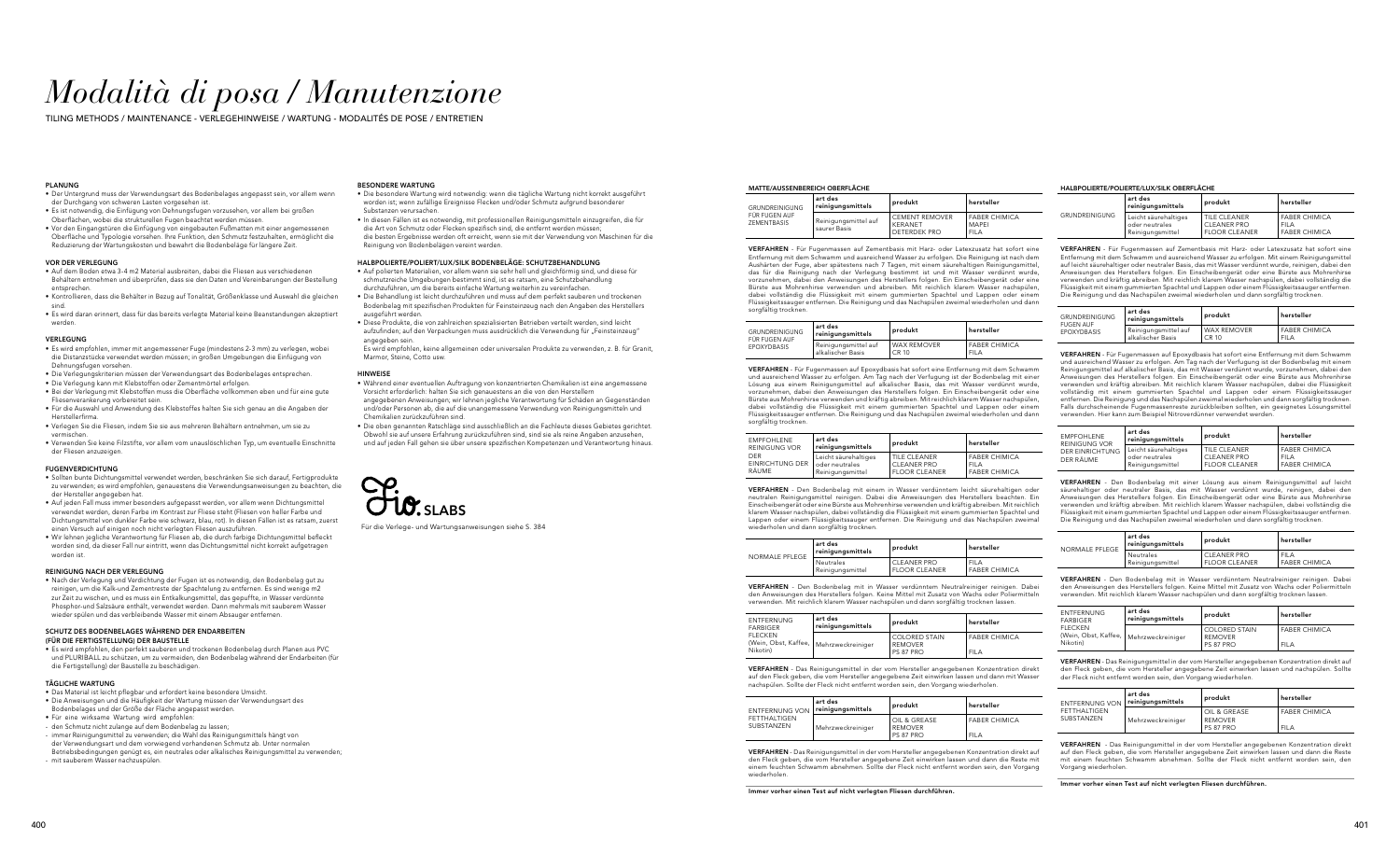## *Modalità di posa / Manutenzione*

TILING METHODS / MAINTENANCE - VERLEGEHINWEISE / WARTUNG - MODALITÉS DE POSE / ENTRETIEN

#### **CONCEPTION**

#### SURFACE MATTE/EXTERIEUR

#### PROCÉDURE

En cas de ciments-joints additionnés de résines ou de latex, il faut effectuer le nettoyage immédiatement à l'aide d'une éponge et d'eau en quantité abondante. Une fois le cimentjoint durci, jamais au-delà de 7 jours, utiliser un nettoyant acide après pose dilué avec de l'eau, conformément aux instructions fournies par le fabricant. Nettoyer à l'aide d'une monobrosse ou d'une brosse sorgho et frotter. Rincer abondamment à l'eau claire et essuyer complètement le liquide à l'aide d'une raclette en caoutchouc et de serpillières ou d'un aspirateur à eau. Refaire deux fois les opérations de nettoyage et de rinçage et laisser ensuite sécher le sol complètement.

| NETTOYAGE FIN<br>DE CHANTIER<br>JOINT ÉPOXY | type de nettoyant | ∣ produit                         |  |
|---------------------------------------------|-------------------|-----------------------------------|--|
|                                             | Nettoyant alcalin | WAX REMOVER<br><sup>1</sup> CR 10 |  |

FABER CHIMICA FILA

| NETTOYAGE FIN<br>DE CHANTIER<br>JOINT ÉPOXY | type de nettoyant | produit                     | fabricant                           |
|---------------------------------------------|-------------------|-----------------------------|-------------------------------------|
|                                             | Nettoyant alcalin | <b>WAX REMOVER</b><br>CR 10 | <b>FABER CHIMICA</b><br><b>FILA</b> |

#### PROCÉDURE

En cas de mortiers époxy, il faut effectuer le nettoyage immédiatement à l'aide d'une éponge et d'eau en quantité abondante. Un jour après la réalisation des joints, laver le sol avec une solution à base de nettoyant alcalin dilué avec de l'eau, conformément aux instructions fournies par le fabricant. Nettoyer à l'aide d'une monobrosse ou d'une brosse sorgho et frotter énergiquement. Rincer abondamment à l'eau claire et essuyer complètement le liquide à l'aide d'une raclette en caoutchouc et de serpillières ou d'un aspirateur à eau. Refaire deux fois les opérations de nettoyage et de rinçage et laisser ensuite sécher le sol complètement.

Respecter les concentrations indiquées par le fabricant et utiliser directement sur la tâche. Laisser agir pendant le temps de pose conseillé et retirer l'excédent avec une éponge humide. Si la tache persiste, refaire l'opération

| NETTOYAGE                                      | type de nettoyant                       | produit                                                             |
|------------------------------------------------|-----------------------------------------|---------------------------------------------------------------------|
| CONSEILLÉ AVANT<br>L'AMEUBLEMENT<br>DES PIÈCES | Nettoyant légèrement<br>acide ou neutre | <b>I TILE CLEANER</b><br><b>CLEANER PRO</b><br><b>FLOOR CLEANER</b> |

FABER CHIMICA FILA FABER CHIMICA

#### PROCÉDURE

| NETTOYAGE FIN | type de nettovant              | produit         | fabricant                                               | NETTOYAGE FIN                                      | ∣tvpe de nettovant                    | produit                                              | fabricant                                                  |                                                      |
|---------------|--------------------------------|-----------------|---------------------------------------------------------|----------------------------------------------------|---------------------------------------|------------------------------------------------------|------------------------------------------------------------|------------------------------------------------------|
|               | DE CHANTIER<br>JOINT EN CIMENT | Nettoyant acide | <b>CEMENT REMOVER</b><br>KERANET<br><b>DETERDEK PRO</b> | <b>FABER CHIMICA</b><br><b>MAPE</b><br><b>FILA</b> | DE CHANTIER<br><b>JOINT EN CIMENT</b> | <sup>I</sup> Nettoyant légèrement<br>acide ou neutre | TILE CLEANER<br><b>CLEANER PRO</b><br><b>FLOOR CLEANER</b> | <b>FABER CHIMICA</b><br>FILA<br><b>FABER CHIMICA</b> |

Laver le sol avec une solution nettoyante légèrement acide ou neutre diluée avec de l'eau, conformément aux instructions fournies par le fabricant. Nettoyer à l'aide d'une monobrosse ou d'une brosse sorgho et frotter énergiquement. Rincer abondamment à l'eau claire et essuyer complètement le liquide à l'aide d'une raclette en caoutchouc et de serpillières ou d'un aspirateur à eau. Refaire deux fois les opérations de nettoyage et de rinçage et laisser ensuite sécher le sol complètement.

| <b>FNTRETIEN</b> | type de nettoyant | l produit                                  |  |
|------------------|-------------------|--------------------------------------------|--|
| ORDINAIRE        | Nettoyant neutre  | <b>CLEANER PRO</b><br><b>FLOOR CLEANER</b> |  |

FILA FABER CHIMICA

#### PROCÉDURE

Laver le sol avec des nettoyants neutres dilués avec de l'eau, conformément aux instructions du fabricant. Ne pas utiliser de produits contenant des cires ou des additifs de lustrage. Rincer abondamment à l'eau claire et laisser ensuite sécher complètement.

| <b>ÉLIMINATION DES</b>                                     | type de nettoyant   | produit                                      |  |
|------------------------------------------------------------|---------------------|----------------------------------------------|--|
| <b>TACHES COLORÉES</b><br>(vin, fruits, café,<br>nicotine) | Nettoyant universel | COLORED STAIN<br><b>REMOVER</b><br>PS 87 PRO |  |

FABER CHIMICA

#### PROCÉDURE

Respecter les concentrations indiquées par le fabricant et utiliser directement sur la tâche. Laisser agir pendant le temps de pose mentionné par le fabricant et rincer la surface. Si la tache persiste, refaire l'opération.

| ÉLIMINATION                      | type de nettoyant   | produit                                            |
|----------------------------------|---------------------|----------------------------------------------------|
| <b>DES SUBSTANCES</b><br>GRASSES | Nettovant universel | OIL & GREASE<br><b>REMOVER</b><br><b>PS 87 PRO</b> |

FABER CHIMICA

FILA

FILA

#### PROCÉDURE

#### Tester toujours au préalable les produits sur le matériau non posé.

#### SURFACE SEMI-POLIE/POLIE/LUX/SILK

PROCÉDURE

En cas de ciments-joints additionnés de résines ou de latex, il faut effectuer le nettoyage immédiatement à l'aide d'une éponge et d'eau en quantité abondante. Laver le sol avec une solution nettoyante légèrement acide ou neutre diluée avec de l'eau, conformément aux instructions fournies par le fabricant. Nettoyer à l'aide d'une monobrosse ou d'une brosse sorgho et frotter énergiquement. Rincer abondamment à l'eau claire et essuyer complètement le liquide à l'aide d'une raclette en caoutchouc et de serpillières ou d'un aspirateur à eau. Refaire deux fois les opérations de nettoyage et de rinçage et laisser ensuite sécher le sol complètement.

| NETTOYAGE FIN<br>DE CHANTIER<br>JOINT ÉPOXY | ∣type de nettoyant | produit                     | fabricant                     |
|---------------------------------------------|--------------------|-----------------------------|-------------------------------|
|                                             | Nettoyant alcalin  | <b>WAX REMOVER</b><br>CR 10 | <b>FABER CHIMICA</b><br>FIL A |

#### PROCÉDURE

En cas de mortiers époxy, il faut effectuer le nettoyage immédiatement à l'aide d'une éponge et d'eau en quantité abondante. Un jour après la réalisation des joints, laver le sol avec une solution à base de nettoyant alcalin dilué avec de l'eau, conformément aux instructions fournies par le fabricant. Nettoyer à l'aide d'une monobrosse ou d'une brosse sorgho et frotter énergiquement. Rincer abondamment à l'eau claire et essuyer complètement le liquide à l'aide d'une raclette en caoutchouc et de serpillières ou d'un aspirateur à eau. Refaire deux fois les opérations de nettoyage et de rinçage et laisser ensuite sécher le sol complètement. S'il reste encore des traces translucides de mortier, utiliser un solvant approprié, comme par exemple un diluant nitro-

cellulosique.

| eutres dilués avec de l'eau, conformément aux instructions<br>duits contenant des cires ou des additifs de lustrage. Rincer<br>er ensuite sécher complètement. |  |
|----------------------------------------------------------------------------------------------------------------------------------------------------------------|--|

| NETTOYAGE<br>CONSEILLÉ AVANT<br>L'AMFUBLEMENT<br>DES PIÈCES | type de nettoyant                       | produit                                                    | fabricant                                                   |
|-------------------------------------------------------------|-----------------------------------------|------------------------------------------------------------|-------------------------------------------------------------|
|                                                             | Nettoyant légèrement<br>acide ou neutre | TILE CLEANER<br><b>CLEANER PRO</b><br><b>FLOOR CLEANER</b> | <b>FABER CHIMICA</b><br><b>FILA</b><br><b>FABER CHIMICA</b> |

#### PROCÉDURE

Laver le sol avec une solution nettoyante légèrement acide ou neutre diluée avec de l'eau, conformément aux instructions fournies par le fabricant. Nettoyer à l'aide d'une monobrosse ou d'une brosse sorgho et frotter énergiquement. Rincer abondamment à l'eau claire et essuyer complètement le liquide à l'aide d'une raclette en caoutchouc et de serpillières ou d'un aspirateur à eau. Refaire deux fois les opérations de nettoyage et de rinçage et laisser ensuite sécher le sol complètement.

- Lors d'éventuelle application de produits chimiques concentrés, faire très attention, et observer scrupuleusement les instructions données par les fabricants; nous déclinons toute responsabilité en cas de dommages aux choses et/ou personnes dus à l'utilisation impropre de nettoyants et de produits chimiques.
- Les conseils mentionnés ci-dessus ne s'adressent qu'aux professionnels du secteur. Bien qu'ils soient le fruit de notre expérience, ils ne doivent être considérés qu'à titre purement indicatif. Ils ne font en aucun cas partie de nos compétences ni ne sont sous .<br>notre responsabilité

| FNTRETIEN<br>ORDINAIRE | type de nettoyant | produit                                    | fabricant                           |
|------------------------|-------------------|--------------------------------------------|-------------------------------------|
|                        | Nettoyant neutre  | <b>CLEANER PRO</b><br><b>FLOOR CLEANER</b> | <b>FILA</b><br><b>FABER CHIMICA</b> |

#### PROCÉDURE

Laver le sol avec des nettoyants n du fabricant. Ne pas utiliser de pro abondamment à l'eau claire et laiss

| ÉLIMINATION DES                                            | type de nettoyant   | produit                                             | fabricant                           |
|------------------------------------------------------------|---------------------|-----------------------------------------------------|-------------------------------------|
| <b>TACHES COLORÉES</b><br>(vin, fruits, café,<br>nicotine) | Nettoyant universel | <b>COLORED STAIN</b><br><b>REMOVER</b><br>PS 87 PRO | <b>FABER CHIMICA</b><br><b>FILA</b> |

#### PROCÉDURE

Respecter les concentrations indiquées par le fabricant et utiliser directement sur la tâche. Laisser agir le temps nécessaire et rincer. Si la tache persiste, refaire l'opération.

| ÉLIMINATION<br><b>DES SUBSTANCES</b><br>GRASSES | type de nettoyant   | produit                                | fabricant                           |
|-------------------------------------------------|---------------------|----------------------------------------|-------------------------------------|
|                                                 | Nettoyant universel | OIL & GREASE<br>I REMOVER<br>PS 87 PRO | <b>FABER CHIMICA</b><br><b>FILA</b> |

#### PROCÉDURE

Respecter les concentrations indiquées par le fabricant et utiliser directement sur la tâche. Laisser agir le temps nécessaire et retirer l'excédent avec une éponge humide. Si la tache persiste, refaire l'opération.

Tester toujours au préalable les produits sur le matériau non posé.

fabricant

 $\sqrt{\frac{1}{1}}$ fabricant

fabricant

fabricant

 $t$ abricant

- La sous-couche doit être adaptée à l'usage auquel le sol est destiné, surtout si celui-ci doit supporter le poids de lourdes charges
- Il faut prévoir l'insertion des joints de dilatation, surtout pour les grandes surfaces, en respectant les joints de structures de l'édifice.
- Prévoir, devant les portes d'entrée, des paillassons à encastrement d'une grandeur et d'un type adéquats. Leur fonction de retenir la saleté permet de réduire les coûts d'entretien et de garder les sols plus longtemps.

#### AVANT LA POSE

- Etaler au sol environ 3-4 m2 de matériau en prenant les carreaux de plusieurs boîtes et vérifier s'ils sont conformes á la commande.
- Contrôler sur les boîtes si la tonalité, le calibre et le choix sont bien les mêmes.
- Aucune contestation ne sera acceptée si le matériau est déjà posé.

#### POSE

- Nous conseillons de poser le matériau en effectuant un joint approprié (minimum 2-3 mm), en utilisant des croisillons d'écartement; pour les grandes surfaces, prévoir des joints de dilatation.
- Les critères de pose doivent être conformes à l'usage auquel le sol est destiné.
- La pose peut être faite aussi bien avec des adhésifs qu'avec du mortier à base de ciment.
- En cas de pose avec l'adhésifs, la surface doit être parfaitement plate et préparée pour un bon ancrage des carreaux.
- Pour le choix de l'adhésif et pour son application, suivre scrupuleusement les indications du fabricant.
- Poser les carreaux en les prenant de plusieurs boîtes de manière à les mélanger.
- Pour marquer d'éventuelles découpes sur les carreaux, ne pas utiliser de feutres, surtout s'ils sont indélébiles.

#### SCELLEMENT DES JOINTS

- Si l'on décide d'utiliser des mastics colorés, se limiter à utiliser ceux confectionnés d'avance; nous conseillons de suivre scrupuleusement le mode d'emploi indiqué par le fabricant.
- Il convient toujours de faire attention, surtout en cas d'utilisation des mastics dont la couleur est en contraste avec le carreau (carreaux de couleur claire et mastics de couleur foncée comme le noir, le bleu et le rouge). Dans ces cas, il est conseillé d'exécuter aupréalable un essai sur quelques carreaux non posés.
- Nous déclinons toute responsabilité si des carreaux sont tachés par des mastics colorés, car ce genre d'inconvénient ne se produit que si le mastic n'a pas été appliqué correctement.

#### NETTOYAGE APRES LA POSE

• Après la pose et le scellement des joints, il faut laver soigneusement le sol pour éliminer les résidus de calcaire et de ciment du jointoiement. Laver quelques m2 à la fois, en utilisant un détergent désincrustant à base d'acide phosphorico-chlorhydrique tamponné, opportunément dilué dans de l'eau; puis rincer plusieurs fois à l'eau propre en éliminant l'eau stagnante au moyen d'un aspirateur prévu à cet effet.

#### PROTECTION DU SOL PENDANT LES TRAVAUX DE FINITION DU CHANTIER

• Il est conseillé de protéger le sol, parfaitement propre et sec, en appliquant des bâches en PVC et PLURIBALL afin d'éviter d'endommager le sol pendant les travaux de finition du chantier.

#### ENTRETIEN ORDINAIRE

- Le matériau est facile à entretenir et n'exige aucune opération particulière.
- Les modalités d'entretien et leur fréquence doivent être adaptées à l'usage auquel le sol est destiné, et à l'ampleur de la surface.
- Pour un entretien efficace, nous conseillons:
- de ne pas laisser la saleté trop longtemps sur le sol;
- de toujours utiliser des produits nettoyants; le choix du type de nettoyant dépend de l'usage à laquelle le sol est destiné, et du type de saleté dominant. Dans des conditions normales d'emploi, il suffit d'utiliser un nettoyant neutre ou alcalin; - de rincer à l'eau propre.

#### ENTRETIEN EXTRAORDINAIRE

- L'entretien extraordinaire est nécessaire: si l'entretien ordinaire n'a pas été effectué correctement; si des événements accidentels ont provoqué des taches et/ou de la saleté due à des substances particulières.
- Dans ces cas-là, utiliser des nettoyants professionnels, spéciaux pour le type de saleté ou

de taches à éliminer; les résultats sont souvent meilleurs si le nettoyage est effectué avec des machines à laver les sols.

#### SEMI-POLI/POLIE/LUX/SILK: TRAITEMENT DE PROTECTION

- Sur les matériaux polis, surtout s'ils sont de couleur unie très claire et destinés à des endroits qui se salissent facilement, il est conseillé d'exécuter un traitement de protection pour faciliter plus encore l'entretien.
- Le traitement est facile à exécuter et doit se faire sur un sol parfaitement propre et sec, avec des produits spéciaux pour le grès cérame, selon les indications du producteur.
- Ces produits, distribués par de nombreuses sociétés spécialisées, sont faciles à trouver. Sur les emballages, il doit être expressément indiqué pour Grès Cérame. Nous déconseillons d'utiliser des produits communs et universels, comme ceux pour le granit, le marbres, le pierres, le cotto, etc.

#### MISES EN GARDE

Pour les modalités de pose et l'entretien, voir page 384

SLABS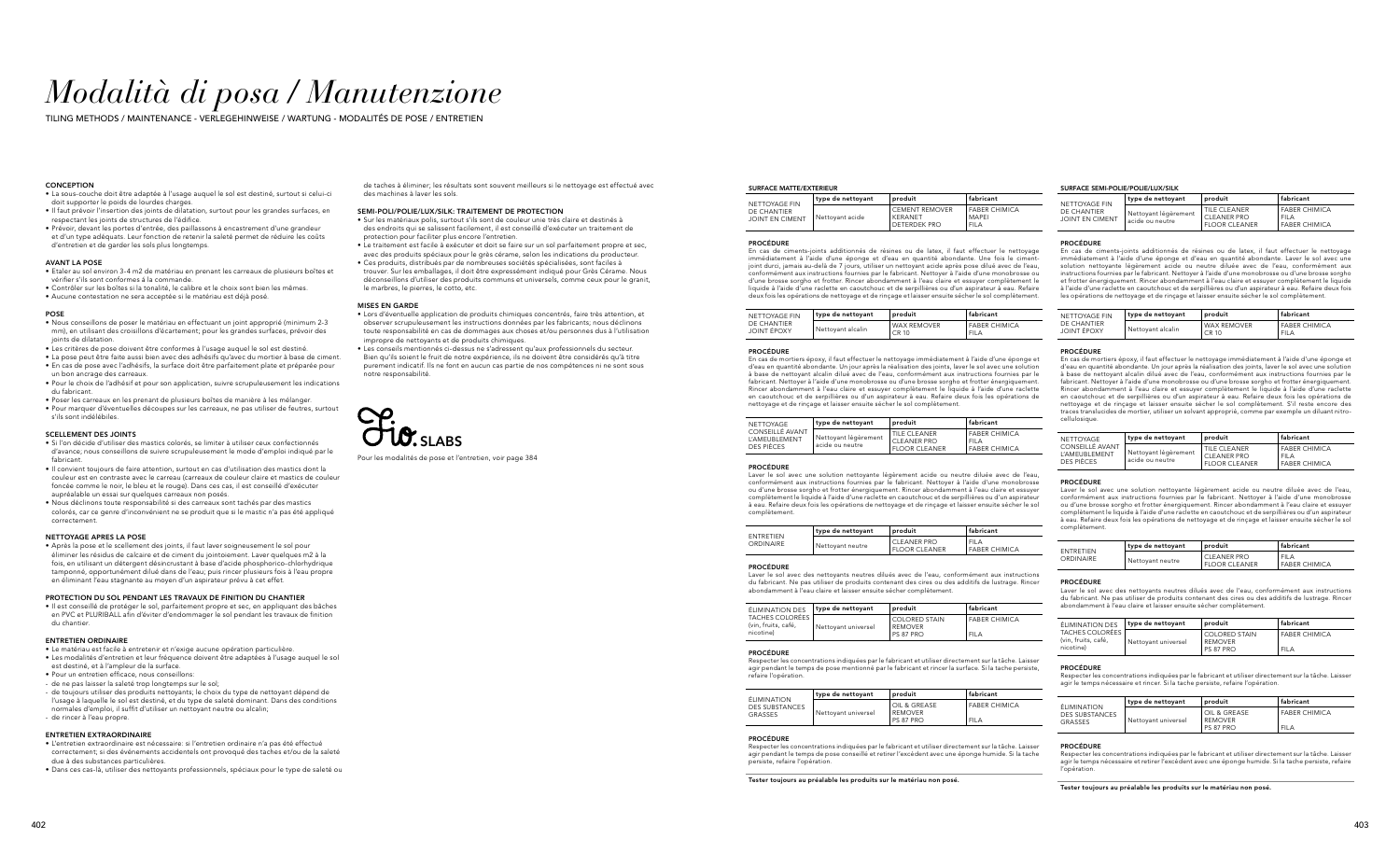## *Condizioni generali di vendita italia*

#### 1. NORMATIVA CONTRATTUALE

1.1. Le presenti condizioni generali (qui di seguito "le Condizioni") costituiscono parte integrante di tutti i contratti di vendita a cui sia parte Coem S.p.A. (qui di seguito anche il "Venditore e/o Fornitore"). Salvo singoli casi in cui esse siano state derogate con espresse pattuizioni scritte a firma del Venditore, esse costituiranno la disciplina esclusiva di tali vendite, anche se non specificatamente richiamate. Se una o più parti delle presenti Condizioni o dei singoli contratti che le includano risultassero invalide, le Condizioni generali o particolari resteranno valide nel loro complesso; le parti invalide saranno sostituite con pattuizioni che si avvicinino quanto possibile alla originaria volontà delle parti.

Le condizioni generali, qualsiasi esse siano, riportate sulla corrispondenza e/o conferma dell'Acquirente, non possono in nessuno caso essere opposte a quelle del Venditore né prevalere ad esse. Per Acquirente e/o Ordinante si intende la società/persona fisica che acquisterà da Coem S.p.A. un bene o un servizio.

#### 2. OGGETTO DELLA FORNITURA

2.1. La fornitura comprende le piastrelle in ceramica, gli altri materiali, le prestazioni (qui di seguito i "Prodotti" ) nei quantitativi specificati nella nostra conferma d'ordine.

#### 3. CONCLUSIONE DEL CONTRATTO DI VENDITA

3.1. Il contratto si intende concluso al momento in cui il proponente o l'ordinante vengano a conoscenza del consenso scritto della controparte.

3.2. L'ordine non confermato per iscritto in nessun caso potrà intendersi accettato salvo esecuzione del medesimo da parte del Venditore mediante spedizione o consegna dei Prodotti. La consegna parziale di Prodotti ordinati non comporta l'accettazione dell'intero ordine, ma solo di quella parte di Prodotti effettivamente consegnata.

3.3. Il testo della conferma d'ordine di Coem S.p.A. prevarrà in ogni caso sul testo difforme della eventuale offerta o della ordinazione.

.<br>4.4. Se fra la data di ordinazione (anche dopo la conferma d'ordine) e quella di consegna si verificassero aumenti nei costi delle materie prime, della manodopera, dei combustibili, nelle spese di produzione, di trasporto, ecc., Coem S.p.A. potrà aumentare il prezzo convenuto dandone comunicazione scritta all'Acquirente anche a mezzo fax o posta elettronica.

4.6. Gli imballaggi come casse, gabbie, ecc. vengono fatturati al prezzo di costo e si intendono "a perdere". Palette normali incluse nei prezzi, Euro palette al costo.

3.4. Qualora nella conferma d'ordine di Coem S.p.A. esistano differenze nei singoli elementi che la compongono rispetto alle intese od alle ordinazioni, l'Acquirente che non abbia contestato per iscritto entro 7 giorni dalla ricezione della conferma s'intende che l'abbia accettata così come è stata redatta. 3.5. Tutte le richieste di riprogrammare o cancellare in tutto o in parte qualsivoglia ordine saranno invalide a meno che non siano state accettate per iscritto da parte del Venditore. Nella eventualità in cui, fermo restando qualsiasi altro diritto del Venditore, tale consenso venga conferito, il Venditore avrà diritto di imporre un corrispettivo per la riprogrammazione o per l'approvazione alla cancellazione di detto ordine.

#### 4. PREZZI

4.1. I prezzi di vendita dei Prodotti sono quelli indicati nel listino del Venditore in vigore al momento della conferma dell'ordine. Tali prezzi non sono impegnativi e di conseguenza il Venditore si riserva il diritto di modificarli prima dell'accettazione dell'ordine. In casi di contratti di vendita a consegne ripartite il prezzo, se non convenuto fermo per iscritto, sarà quello del listino prezzi in vigore al momento delle singole consegne.

4.2. Per tutti i Prodotti destinati all'estero i prezzi potranno essere calcolati, a scelta del Venditore, nella valuta estera del paese di destinazione o in Euro.

4.3. I prezzi pattuiti per ogni singola vendita si intendono al netto di imposte sul valore aggiunto, imposte similari e spese accessorie, per consegna franco Fabbrica del Venditore (Ex Works), salvo diversa pattuizione scritta.

Tuttavia qualora detto prezzo superi del 20% quello convenuto al momento dell'ordinazione, l'Acquirente potrà recedere dal contratto notificando al Venditore per raccomandata tale sua volontà entro il termine perentorio di 10 gg dal ricevimento dell'avviso dell'aumento di prezzo. In difetto, il nuovo prezzo s'intenderà accettato.

4.5. In caso di specifiche richieste di materiale "spallettizzato" sarà applicata un'ulteriore maggiorazione del 10% sui listini in vigore.

9.5. In caso di ritardo, anche parziale, nei pagamenti, il Venditore avrà diritto a percepire, senza alcuna necessità di messa in mora, oltre agli eventuali danni, gli interessi moratori così come determinati dal D.lgs. n. 231/2002.

#### 5. CONSEGNE

5.1. Salvo diverso accordo scritto, la consegna dei Prodotti e la resa degli stessi in Italia e all'estero avverrà secondo la resa Franco Fabbrica del Venditore o "Ex Works". Tale formula, come anche nelle formule di resa che fossero convenute per iscritto in alternativa ad essa, faranno riferimento agli "Incoterms" della Camera di Commercio Internazionale di Parigi, nella edizione vigente al momento della vendita. 5.2. Lo spedizioniere che dovrà effettuare il trasporto verrà indicato dall'Acquirente.

In ipotesi in cui l'Acquirente sia sottoposto a procedura concorsuale (concordato, amministrazione controllata, fallimento, liquidazione coatta, amministrazione straordinaria), il Fornitore, potrà nel rispetto della specifica normativa in tema di recupero dei crediti, sospendere le ulteriori forniture o ritenere risolto contratto stesso.

5.3. In ogni caso, dal momento in cui i Prodotti sono consegnati dal Venditore al Vettore e/o Spedizioniere, viaggiano a rischio e pericolo dell'Acquirente. Ogni responsabilità di Coem S.p.A. cessa con la consegna al Vettore, nei confronti del quale l'Ordinante effettuate le opportune verifiche, dovrà sporgere eventuali reclami.

5.4 L'Acquirente sarà il solo responsabile per un corretto deposito o stoccaggio del Prodotto, che dovranno essere realizzati in modo tale da consentire una corretta conservazione delle caratteristiche tecniche e funzionali del Prodotto fornito. Nessuna responsabilità potrà essere imputata al Venditore per un cattivo stoccaggio o deposito.

#### 6. TERMINI DI CONSEGNA

Per facilitare le indicazioni di utilizzo, ed adattare le classificazioni standard alle specificità della produzione di Coem S.p.A., a fronte di ogni prodotto, nei listini o sui cataloghi sono posti dei segni che indicano l'uso specifico consigliato dal Venditore.

6.1. Il termine stabilito per la consegna dei Prodotti deve intendersi a favore di entrambi i contraenti. Il termine di consegna ha carattere puramente indicativo e non essenziale: eventuali ritardi nelle consegne, interruzioni, sospensioni totali o parziali delle forniture non daranno diritto ad indennizzi e/o a rimborsi di eventuali danni (diretti o indiretti) se non diversamente concordato per iscritto. L'Acquirente rinuncia, espressamente, a formulare richiesta di risoluzione del contratto nell'ipotesi di mancato rispetto dei termini di consegna del Prodotto da parte del Fornitore.

6.2 L'Acquirente, con l'accettazione della consegna tardiva, rinuncia a qualsivoglia pretesa in relazione al ritardo.

6.3. Qualora le merci pronte per la spedizione rimangano per desiderio dell'Ordinante, a sua disposizione presso lo stabilimento del Venditore, la fattura verrà emessa come se la spedizione fosse avvenuta ed i Prodotti verranno tenuti in magazzino a rischio, pericolo e spese dell'Acquirente.

#### 7. FORZA MAGGIORE

7.1. Il Venditore non è responsabile nei confronti dell'Acquirente per ogni inadempimento, compresa la mancata o ritardata consegna, causata da eventi al di fuori del suo ragionevole controllo quali, a titolo meramente indicativo, mancata o ritardata consegna dei materiali di lavorazione da parte dei fornitori, guasti agli impianti, scioperi e altre azioni sindacali, interruzione dei flussi energetici, sospensione o difficoltà nei trasporti.

#### 8. CAMPIONI

8.1. I dati figuranti nei documenti illustrativi di Coem S.p.A., così come le caratteristiche dei campioni e modelli da quest'ultima inviati all'Acquirente, hanno carattere di indicazioni approssimative. Questi dati non hanno valore impegnativo se non nella misura in cui siano stati espressamente menzionati come tali nell'offerta o nell'accettazione scritta di Coem S.p.A..

#### 9. PAGAMENTI

9.1. Il pagamento del prezzo deve essere effettuato nei termini e nelle modalità indicati nella conferma d'ordine e/o nella fattura e, salvo diverso accordo sulla valuta, in Euro.

11.9. La garanzia del Venditore si limita alla sostituzione dei prodotti difettosi con altri dello stesso tipo esenti da vizi, trasporto incluso. E' escluso il rimborso di altri oneri e/o spese accessorie e, in particolare, i costi di demolizione e riposatura dei Prodotti, mancati guadagni per interruzione o sospensione di attività, disagi, danni indiretti ecc

Ogni e qualsiasi obbligazione di pagamento tra le parti contraenti deve essere adempiuta presso la sede di Coem S.p.A..

Eventuali pagamenti fatti ad agenti, rappresentanti o ausiliari di commercio di Coem S.p.A. non si intendono effettuati finché le relative somme non pervengano a Coem S.p.A..

9.2. Salvo diverso accordo, i pagamenti sono da effettuarsi dall'Acquirente, tramite bonifico bancario, entro 30 giorni data fattura.

Salvo diverso accordo, in presenza di fatture con rate di importo inferiore o uguale a Euro 250, verrà emessa un unica scadenza a 60 giorni, indipendentemente dalle normali condizioni concordate con l'Acquirente

Tutte le spese bancarie e di negoziazione sono a carico dell'Acquirente.

9.3. Eventuali sconti o specifici accordi sulle singole forniture sono da considerarsi validi solo se espressamente riportati per iscritto nelle fatture relative a dette forniture.

9.4. Non è ammessa compensazione con eventuali crediti, comunque insorti, nei confronti di Coem S.p.A..

L'Acquirente approva espressamente di pagare al Venditore tutte le spese (incluse ma non limitate ai costi legali) sostenute dal Venditore per la riscossione o l'intento di riscuotere qualsiasi importo non pagato e quindi scaduto.

Inoltre il mancato o ritardato pagamento anche parziale delle fatture, per qualsivoglia ragione, da diritto a Coem S.p.A., impregiudicata ogni altra iniziativa, di pretendere il pagamento anticipato delle restanti forniture anche se non ancora consegnate, o la presentazione di adeguate garanzie patrimoniali a copertura di tutti i relativi importi.

Il mancato o ritardato pagamento, anche parziale, del prezzo nei termini pattuiti è causa di risoluzione ex art. 1456 Codice Civile Italiano del contratto cui si riferisce e giustifica in ogni caso, ex art. 1460 Codice Civile Italiano, il rifiuto di adempiere eventuali ulteriori obbligazioni contrattuali e di annullare l'evasione di eventuali altri ordini in corso, senza che l'Acquirente possa avanzare pretese di compensi, indennizzi o altro.

#### 10. SOLVE ET REPETE

10.1. Nessuna eccezione, contestazione o controversia inerente alla qualità della merce, a vizi o difetti, o a qualsiasi altro aspetto del contratto, salvo quelle di nullità, annullabilità e rescissione del contratto, sarà efficace e potrà essere presa in considerazione, e così pure nessuna azione potrà essere iniziata se non dopo l'avvenuto integrale pagamento del prezzo.

#### 11. CARATTERISTICHE DEI PRODOTTI, GARANZIE E RECLAMI

11.1. Il Venditore si impegna a consegnare il prodotto esente da vizi e conforme alle specifiche della Conferma d'ordine.

Le piastrelle in ceramica ed altri Prodotti ceramici fabbricati e/o commercializzati da Coem S.p.A. sono conformi alle vigenti normative internazionali applicabili alla corrispondente classe di prodotto. Per i Prodotti venduti a rivenditori professionali questi sono responsabili della correttezza delle informazioni tecniche fornite agli utilizzatori finali e/o ai negozi al dettaglio. La classificazione del prodotto è indicata da Coem S.p.A. sul materiale pubblicitario, sulle fatture e/o sui listini prezzi, l'Acquirente deve di conseguenza utilizzare i Prodotti sulla base della classificazione fornita dal Venditore.

11.2. Le differenze di tonalità non sono un difetto dei Prodotti bensì una caratteristica dello specifico materiale cotto ad alte temperature. Il particolare requisito di ingelività si applica solo ai Prodotti che il Fabbricante garantisce espressamente con apposita indicazione sul materiale pubblicitario e/o listini. In mancanza di tale indicazione i materiali ceramici si considerano solo ed unicamente per uso in interni o comunque in locali protetti dalle intemperie. La garanzia di ingelività ha una durata di un anno.

11.3. I suggerimenti e i consigli circa l'adozione di qualità e di formati, le considerazioni di carattere tecnico in merito al montaggio dei prodotti ed all'esercizio di impianti ove vengono impiegati i materiali pur rappresentando il meglio delle ns. conoscenze, sono sempre dati senza alcuna responsabilità. Le analisi chimiche ed i dati fisici e chimico-fisici dei materiali forniti rappresentano medie approssimative, ma attendibili, soggette alle usali tolleranze.

11.4. Le rappresentazioni dei Prodotti sui depliant ed altri materiali pubblicitari del Venditore sono puramente illustrative e non rappresentano necessariamente il risultato estetico finale di posa dello specifico prodotto rappresentato.

11.5. Il Venditore garantisce la buona qualità e l'assenza di vizi nei Prodotti forniti. La garanzia è limitata ai materiali di 1^ scelta, con tolleranza del 5%. La garanzia non si applica per Prodotti classificati da Coem S.p.A. per qualità inferiori alla 1^ scelta o per partite di Prodotti di fine serie, vendute in blocco e/o segnalate come partite speciali/occasionali.

> In particolare, l'Acquirente riconosce che i dati personali propri e/o dei propri dipendenti e/o collaboratori, coinvolti nelle attività del Contratto sottoscritto, saranno trattati dal Fornitore in qualità di Titolare autonomo del trattamento per le finalità connesse all'attuazione di adempimenti obbligatori per legge (adempimenti in campo fiscale, contabile e di obblighi previsti dalle leggi vigenti) e per finalità connesse ad adempimenti contrattuali (storico ordini forniture, gestione dei fornitori, gestione della qualità, programmazione delle attività). Relativamente alle finalità sopraindicate laddove lei sia un dipendente-referente del fornitore-persona giuridica i suoi dati saranno trattati dalla necessità di interagire, tramite Lei, con il fornitore-persona giuridica. I dati personali potranno essere trattati a mezzo calcolatori elettronici ed archivi cartacei. Ogni trattamento avviene nel rispetto delle modalità di cui agli artt. 6, 32 del GDPR e mediante l'adozione delle adeguate misure di sicurezza previste. I dati saranno trattati da personale espressamente autorizzato dal Fornitore, saranno comunicati ai soggetti esterni necessari per una corretta gestione del rapporto e non saranno diffusi. I dati personali saranno conservati per i tempi previsti dagli obblighi di legge e contrattuali.

In nessun caso Coem S.p.A. risponderà per vizi che vengano denunciati dopo un anno dalla consegna dei Prodotti al primo acquirente del Venditore.

Il reclamo dovrà tassativamente contenere l'elenco dei difetti o vizi ed il numero dei colli e/o pezzi sui quali gli stessi sono stati riscontrati, le modalità attraverso le quali le verifiche sono state realizzate ed il numero dei lotti, oltre ad ogni altro elemento utile per consentire al fornitore l'esatta identificazione del Prodotto oggetto di contestazione.

La presenza di piastrelle difettose non inficia la qualità dell'intera fornitura né comporta l'obbligo della integrale sostituzione, ma resta limitata ai colli e/o pezzi riscontrati difettosi. La presente clausola sarà valida anche dopo la scadenza o la risoluzione del contratto. 11.10. In espressa deroga a quanto diversamente previsto dalle presenti condizioni generali ovvero diversamente disposto da leggi, usi e quant'altro, l'ammontare dei risarcimenti dovuti dal Venditore, a qualsiasi titolo, non potrà mai eccedere l'importo totale netto del fatturato relativo al singolo ordine

11.6. Il Venditore non è responsabile per vizi e/o anomalie rilevate sui Prodotti non dovuti alla qualità dei Prodotti stessi ma all'uso improprio da parte degli acquirenti e/o dei suoi aventi causa. In particolare, il Venditore non accetta reclami o contestazioni in relazione alle situazioni precedentemente descritte. 11.7. È fatto obbligo all'Acquirente di verificare la merce in termini di qualità e quantità entro breve termine dal ricevimento e comunque prima che la merce sia posta in opera. Il materiale considerato difettoso dovrà essere tenuto a disposizione di Coem S.p.A. per le verifiche che riterrà opportuno effettuare; ogni ulteriore azione (restituzione, riparazione o altro) dovrà essere 14.1. Il Fornitore avrà il diritto di risolvere, di pieno diritto, il rapporto contrattuale nascente dalla Conferma d'Ordine, in qualsiasi momento, a mezzo di comunicazione scritta indirizzata all'Acquirente, manifestando la propria volontà di avvalersi della presente clausola risolutiva espressa, in caso di inadempimento di una o più delle obbligazioni presenti in codeste Condizioni Generali di Vendita. Il Fornitore avrà, altresì, il diritto di risolvere i rapporti di fornitura in corso, qualora abbia contestato per iscritto all'Acquirente l'inadempimento di una qualsiasi obbligazione diversa da quelle precedentemente indicate e l'Acquirente non abbia posto rimedio a detto inadempimento entro il termine indicato nella diffida ad adempiere del Fornitore. 14.2. L'Acquirente è tenuto a comunicare al Fornitore ogni rilevante cambiamento della propria

reclami o contestazioni riguardanti una singola consegna di Prodotto non esonerano l'Acquirente dall'obbligo di ritirare e pagare la restante quantità di merce, come stabilito nella conferma d'ordine. 11.14. Qualora il reclamo dovesse risultare infondato l'Acquirente dovrà risarcire Coem S.p.A. di tutte le spese sostenute per l'accertamento (viaggi, perizie, ecc.).

preventivamente autorizzata per iscritto dal Venditore. I reclami devono essere comunicati dall'Acquirente a Coem S.p.A. per iscritto entro 8 (otto) giorni dalla consegna della merce. In assenza di reclami o riserve entro il periodo di tempo sopra indicato il Prodotto sotto il profilo della tipologia e dei quantitativi si considererà accettato. Per i vizi occulti il termine è di 8 giorni dalla scoperta del vizio e comunque entro un anno dalla consegna. compagine sociale o della propria organizzazione gestionale - amministrativa o la intervenuta sottoscrizione di cessione di azienda o ramo della stessa, quando tale evento riguardi le forniture del Prodotto. Il Fornitore, valutata tale informazione, o in mancanza della stessa, potrà eventualmente comunicare all'Acquirente la propria volontà di risolvere il rapporto. In tal caso tutti i crediti del Fornitore si intenderanno immediatamente esigibili.

#### 12. RESPONSABILITÀ

- materiali forniti dall'Acquirente o da terzi indicati da quest'ultimo; - errori di progettazione o disegno quando dette attività siano realizzate dall'Acquirente o da terzi indicati da quest'ultimo;

da parte di terzi; - normale usura del Prodotto o deterioramento dello stesso imputabile ad eventi attribuibili all'Acquirente

A tal fine, in espressa deroga a quanto previsto dall'art. 131 del Codice del Consumo, il rivenditore potrà esercitare l'azione di regresso contro il Venditore esclusivamente entro il termine di 1 (un) anno dalla consegna dei Prodotti. 15.3. Le variazioni delle condizioni generali di vendita, le offerte, gli accrediti o gli abbuoni accordati dagli agenti o altri intermediari, non sono validi se non accettate per iscritto dal Venditore.

o a terzi;

- non rispetto delle raccomandazioni, indicazioni o suggerimenti del Fornitore in ordine alla manutenzione, conservazione o utilizzo del Prodotto stesso.

11.8. In generale la garanzia si applica solo per vizi rilevati in prodotti non ancora posati. Per eventuali vizi occulti rilevabili solo successivamente alla posa, ai fini dell'applicazione della garanzia, è necessario che il Venditore accerti che la posa sia stata eseguita a regola d'arte (secondo i codici di posa nazionali o secondo le norme europee – ISO sulla posa). 16.1. L'Acquirente non può cedere la sua posizione nel contratto od in singoli rapporti obbligatori da questo derivanti senza l'accettazione scritta di Coem S.p.A.; anche in tal caso l'Acquirente rimane comunque solidalmente responsabile col cessionario per le obbligazioni cedute.

12.2. E' espressamente esclusa qualsiasi responsabilità per i danni indiretti, da perdita di immagine, lucro cessante, mancato guadagno, perdite d'esercizio, di profitti, fermi o comunque quale conseguenza indiretta del difetto del Prodotto.

Il Fornitore non sarà inoltre responsabile per i danni diretti o indiretti eventualmente subiti dall'Acquirente per l'utilizzo da parte di quest'ultimo dei documenti tecnici, informazioni, dati del prodotto, indicazioni di caratteristiche tecniche o funzionali, quando tale uso non sia stato preventivamente e specificatamente autorizzato per iscritto dal Fornitore. In nessun caso il Fornitore risponderà per mancanza di performance del Prodotto realizzato.

#### 13. RISERVATO DOMINIO

13.1. E' convenuto tra le Parti che la vendita dei Prodotti è effettuata con riserva di proprietà a favore del Venditore sino al totale pagamento del prezzo pattuito, ai sensi dell'art. 1523 e seguenti del Codice Civile Italiano. Tuttavia il rischio di perimento della merce passa all'Acquirente dal momento della consegna dei Prodotti al vettore.

(e/o del singolo richiamo d'ordine programmato) in cui è inserito il Prodotto che ha causato il danno, con un massimale assoluto di Euro 10.000,00 (diecimila). Qualora nel singolo ordine siano presenti più Prodotti, il limite di fatturato risarcibile è da considerarsi riferito al solo Prodotto che ha causato il danno e comunque non oltre Euro 10.000,00 (diecimila). 11.11. Il Venditore non risponde per reclami dovuti ad una classificazione del materiale ceramico da parte di organismi di controllo e/o certificazione diversi da quelli europei sulla base di specifiche tecniche che non corrispondano a quelle utilizzate dal Venditore. Eventuali expertise tecniche attivate dall'Acquirente dovranno necessariamente basarsi sulla conformità del materiale venduto alle specifiche tecniche indicate dal Venditore, in vigore in Italia. 17.2. L'Acquirente è tenuto a mantenere strettamente riservate ed a non rivelare o rendere pubbliche a terzi estranei al contratto tutte le notizie inerenti al know-how nonché tutte le altre informazioni, esperienze e conoscenze messe a punto nell'ambito aziendale del Fornitore, di cui verrà a conoscenza nel corso delle trattative, dell'esecuzione del contratto e delle visite aziendali, ivi comprese le notizie relative alla composizione dei prodotti, agli impianti, ai mezzi di produzione e agli altri beni aziendali nonché all'organizzazione della produzione e dell'azienda, ai servizi resi dalla società, alle iniziative commerciali e alla clientela, alla gestione e all'andamento della società, ai rapporti con i terzi e così via. Le notizie sopra definite devono intendersi riservate e non utilizzabili né direttamente né indirettamente dall'Acquirente se non nei limiti necessari per la corretta esecuzione del contratto. 17.3. L'Acquirente si impegna ad adottare ogni ragionevole precauzione per tenere tali informazioni

lo consente, tutti i titoli di credito verso terzi ad essa afferenti, con riserva di ogni ulteriore opportuno rimedio in via giudiziale per il pregiudizio subito.

13.3 L'Acquirente dovrà tenere informati i terzi della presente clausola.

#### 14. RISOLUZIONE

11.12. L'Acquirente non potrà promuovere perizie sulla merce ricevuta, se non notificherà subito al Venditore il decreto di nomina del perito e non darà tempo al Venditore di intervenire alle operazioni peritali. 11.13. Eventuali reclami o contestazioni sul materiale non danno diritto all'Acquirente di sospendere o ritardare in tutto o in parte il pagamento nei termini pattuiti, ai sensi del precedente articolo 10. Eventuali segrete, comunicandole solo ai propri dipendenti, collaboratori o eventuali consulenti, che dovranno necessariamente conoscerle per l'esecuzione del contratto, vincolandoli al rispetto dei termini e delle condizioni della presente clausola. Nel corso della durata del contratto e successivamente alla sua cessazione l'Acquirente non rivelerà, pubblicherà o divulgherà, copierà, imiterà o utilizzerà in qualsiasi modo una qualsiasi parte del know-how di proprietà del Fornitore.

12.1. Il Fornitore non potrà essere responsabile per i difetti del Prodotto quando questi siano imputabili a: 18.3. Nessuna rinuncia o omissione da parte del Venditore (né espressa né implicita) relativa all'esecuzione di qualsiasi suo diritto regolato dal presente contratto, pregiudicherà i suoi diritti futuri.

#### 15. AGENTI

15.1. Gli agenti del Venditore promuovono le vendite e non sono autorizzati ad agire in nome e per conto del Venditore salvo specifica autorizzazione scritta.

15.2. Gli ordini trasmessi dagli agenti non vincolano il Venditore e devono quindi essere espressamente accettati per iscritto dal Venditore stesso.

- utilizzo di attrezzature indicate o consegnati dall'Acquirente o da terzi indicati da quest'ultimo; - trattamenti o manipolazioni effettuati senza il consenso del Fornitore; - uso difforme, non consentito, anomalo, atipico o particolare del Prodotto da parte dell'Acquirente o 19.1. Ai fini dell'esecuzione di ciascun contratto le Parti si impegnano a conformarsi ad ogni obbligo previsto dal Regolamento Generale (UE) 2016/679 concernente la "tutela delle persone fisiche con riguardo al trattamento dei dati personali e la libera circolazione di tali dati" (di seguito "GDPR"), nonché, nei limiti della relativa applicabilità, al D. Lgs. 196/2003 ("Codice Privacy"), come da ultimo modificato dal D. Lgs. 101/2018 ed ai provvedimenti dell'Autorità Garante per la protezione dei dati personali.

#### 16. CESSIONE DEL CONTRATTO

#### 17. OBBLIGO DI RISERVATEZZA: TUTELA DEL KNOW-HOW

17.1. Il Fornitore è l'unico titolare dei diritti in materia per ogni dato, notizia, disegno, caratteristica, processo, composizione, caratteristica funzionale per ogni e qualunque elemento relativo al Prodotto. La titolarità di tali diritti permarrà anche dopo la consegna del Prodotto. L'esecuzione del contratto di fornitura non costituisce in nessun caso cessione di diritti di proprietà industriale o licenza di uso del Know-how relativo al Prodotto stesso. Il Fornitore, quale titolare dei diritti di cui sopra, si riserva la facoltà di utilizzare per proprio uso i risultati di verifiche sperimentazioni prove comunque effettuate sul Prodotto anche dopo la consegna.

Nelle vendite all'estero, nel caso in cui la merce sia venduta e consegnata a clienti terzi prima del passaggio di proprietà, nell'ambito di normali rapporti commerciali dell'Acquirente stesso, la riserva di proprietà a favore del Venditore permane anche nei confronti dei terzi, ove la legge lo consenta. 13.2. In caso di mora dell'Acquirente il Venditore potrà, senza necessità di alcuna formalità, compresa la messa in mora, ritirare tutta la merce oggetto di riservato dominio ed eventualmente, se la legge Per esigenze tecniche ed organizzative i dati potranno essere trasferiti in paesi appartenenti allo Spazio economico europeo. L'Acquirente ha diritto di richiedere l'informativa estesa ed esercitare i diritti previsti dagli art. 15 e ss del GDPR scrivendo a privacy.coem@coem.it , ferma restando la possibilità di effettuare reclamo presso l'Autorità di controllo - Garante per la Protezione dei Dati Personali, Piazza Venezia, 11, 00187, Roma (RM).

#### 18. DIRITTO APPLICABILE - FORO COMPETENTE

18.1. Il contratto è disciplinato dalla Legge italiana, compresi gli usi di settore cui Coem S.p.A. appartiene. 18.2. Per qualsiasi controversia comunque derivante dal contratto di fornitura, tanto da parte di Coem S.p.A. come da parte dell'Acquirente, è esclusivamente competente il Tribunale di Reggio Emilia. E' comunque in facoltà di Coem S.p.A. adire autorità giudiziarie diverse.

#### 19. INFORMATIVA SUL TRATTAMENTO DEI DATI PERSONALI ex artt. 13-14 Reg.to UE 2016/679

Con l'accettazione del Contratto, ciascuna Parte, per quanto di rispettiva competenza, riconosce che i dati personali propri e/o dei propri dipendenti e/o collaboratori, coinvolti nelle attività esecutive del Contratto, potranno essere comunicati alla controparte e da quest'ultima trattati in qualità di Titolare autonomo del trattamento per finalità strettamente funzionali alla instaurazione e all'esecuzione del Contratto.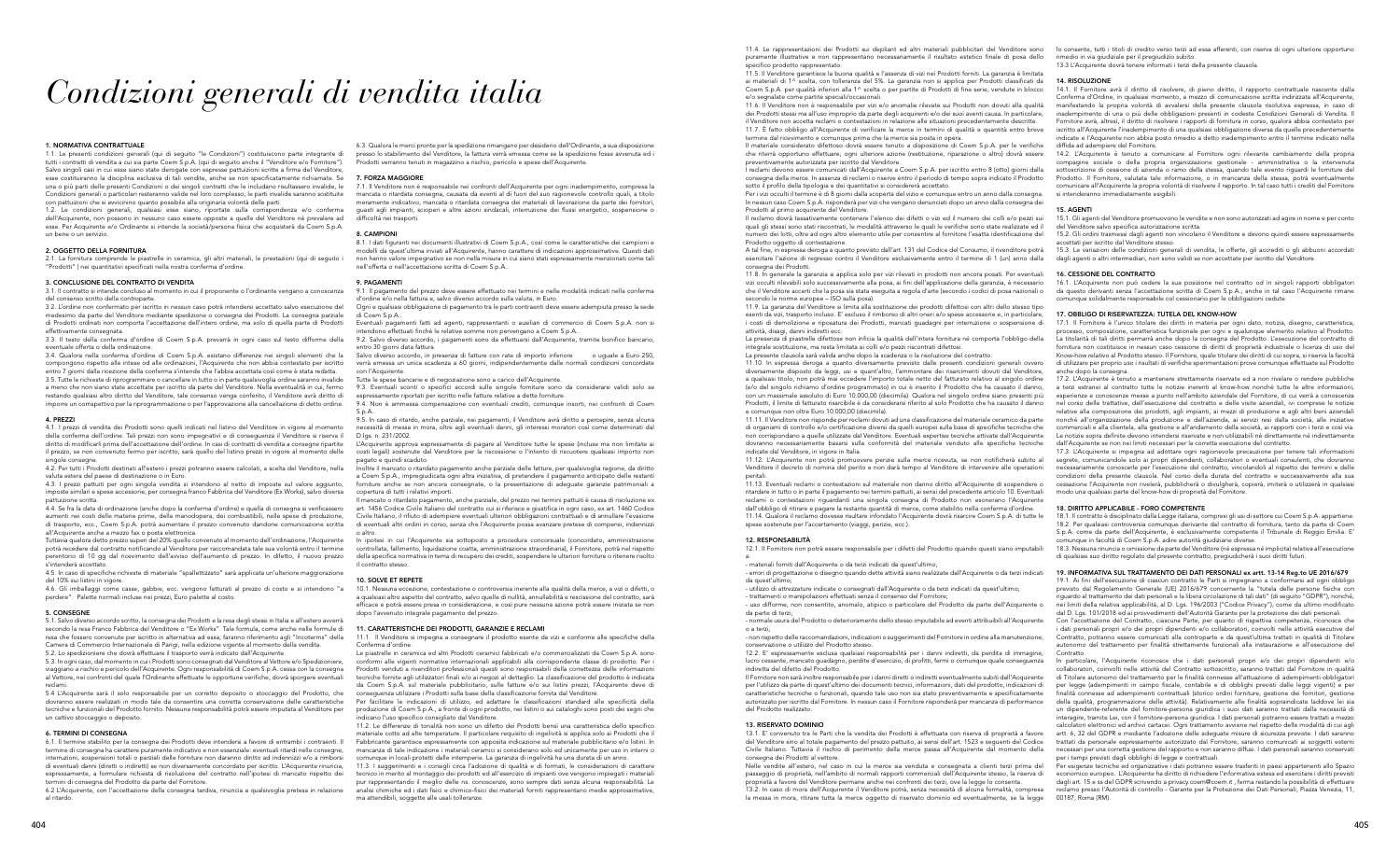# *General conditions of sale for the USA*

These General Conditions of Sale shall apply to every Contract of COEM S.p.A. ("Seller") for the sale of goods or articles ("Merchandise") to any person who has purchased or agreed to purchase Merchandise from Seller (the "Buyer"), unless Seller otherwise specifically agrees in writing. By placing any order for Merchandise, the Buyer agrees to these General Conditions of Sale. Any other terms or conditions which may at any time be indicated by the Buyer in the Buyer's order form or otherwise (whether oral, typed, written or printed) shall be null and void and of no effect, even if not expressly objected to by Seller.

#### 1. BUYER'S ACCEPTANCE OF SELLER'S GENERAL CONDITIONS OF SALE

#### 2. ACCEPTANCE AND CONFIRMATION OF ORDER

Any order of the Buyer may be accepted by Seller in whole or in part. A partial acceptance by Seller of any such order shall not constitute an acceptance of any other part of the order. No order of the Buyer will be binding upon Seller unless accepted by Seller on Seller's form of Order Confirmation, signed by an officer or employee of Seller duly authorized to sign on behalf of Seller, and then only as and to the extent set forth in such Order Confirmation. Any term, condition or provision set forth in Seller's Order Confirmation which is not objected to by the Buyer in writing within ten days after the date thereof will conclusively be deemed to have been accepted by the Buyer. Seller's Order Confirmation shall be controlling regarding the Merchandise and quantities sold or required to be sold by Seller to the Buyer. Every order of the Buyer will be binding on the Buyer unless and until it is rejected in writing by Seller, and may not be cancelled, withdrawn or modified by the Buyer; however, in the event of a partial acceptance by Seller, the Buyer will no longer be bound with respect to the parts of the order not accepted by Seller.

#### 3. PRICES

Unless otherwise specifically agreed by Seller in writing, the Buyer will pay the prices of Seller for the Merchandise in effect at the time of shipment and all prices quoted or invoiced by Seller are for delivery Ex-factory, excluding transportation and shipping charges, taxes, fees and custom duties. Packaging materials, such as boxes; crates, etc. are invoiced at the cost price and are not returnable. Seller's prices may, at Seller's option, be increased, after Seller's acceptance of the Buyer's order, to reflect any increases in Seller's materials, taxes, fees and customs duties, labor or other costs. When, on the Purchaser's request, goods available and ready for shipment remain at the suppliers factory, the invoice is issued as though the shipment had taken place and the materials are Kept in the warehouse at the purchaser's risk and expense.

#### 4. DISCOUNTS AND ALLOWANCES

Except as expressly provided in Seller's Order Confirmation, the Buyer will not be entitled to any discount, allowance, commission or rebate of any kind, directly or indirectly. Any discount granted by Seller for prepayment of any invoice will be allowed only if the full amount specified in the invoice is received by Seller on or before the due date of the invoice.

#### 5. TIME OF DELIVERY

Any delivery dates specified by Seller will be deemed to be estimates only, unless specific commitments are made in writing by Seller. In no event is the time of delivery of the Merchandise of the essence. Seller reserves the right to cancel, in whole or in part, or to suspend or delay, in whole or in part any orders due to (i) the unusually large size of an order (ii) exigencies of Seller's production or delivery schedule, (iii) shortages of, or failures of Seller's suppliers to deliver, or delays of Seller's suppliers in delivering materials, (iv) work stoppages or other labor troubles, (v) acts of God or (vi) any event in the nature of force majeure or beyond Seller's control. Delivery dates will be extended by the amount of any additional time required by Seller to make delivery as a result of any such condition or event or any change in the Contract. Seller also reserves the right to discontinue particular Merchandise or lines of Products, or to substitute other Merchandise or lines, in response to production and market requirements and demands. The Buyer waives any and all claims and rights which the Buyer might otherwise have arising out of or in connection with or relating to any delay in delivery of the Merchandise for any reason whatsoever or any failure of Seller to deliver by reason of the exercise by Seller of any of its rights pursuant to these General Conditions of Sale, including, without limitation, any and all claims for or rights to direct, indirect, incidental, consequential or other damages or compensation, and any and all rights to terminate or cancel the Contract, in whole or in part.

#### 6. TERMS OF SALE, RISK OF LOSS

Buyer Will take delivery of the Merchandise at the Seller's premises ("Ex factory").

Unless otherwise speci fically agreed by Seller in writing: (i) all risk of loss or damage to the Merchandise shall pass to the Buyer upon delivery of the Merchandise by Seller to a carrier;

(ii) Seller shall not be required to procure insurance to cover the Merchandise during transportation in shipment;

Under no circumstances does Seller make, or shall Seller be deemed to have made, any warranty or resentation, express or implied, with respect to the uniformity of the color, tone or shade of the Merchandise or the conformity of the Merchandise to the color, tone or shade of any sample. In particular, and without limitation, under no circumstances does Seller make, or shall Seller be deemed to have made, any such warranty or representation, or any other warranty or representation, express or implied, by reason of any statement, description or illustration in any brochure or other literature or by reason of having furnished a sample of any Merchandise. Moreover, any written warranty made by Seller to Buyer with respect to any Merchandise (i) applies only to Merchandise which is of first quality, and does not apply to second or lesser quality Merchandise, and (ii) is subject to a tolerance of approximately five percent. ln the event of any breach of warranty, Seller may, at its election, either (i) replace the Merchandise affected or (ii) cancel or terminate the Contract, in whole or in part, without any obligation to replace any Merchandise. The Buyer waives any and all other claims and rights which the Buyer might otherwise have arising out of or in connection with or relating to any such breach of warranty or arising out of or in connection with or relating to any defect, fault or irregularity in the Merchandise, including, without limitation, any and all claims for or rights to direct, indirect, incidental, consequential or other compensation or damages, and any and all rights to terminate or cancel the Contract, in whole or in part. (b) The Buyer takes full and complete responsibility for ascertaining whether the Merchandise meet the requirements of or is suitable for the Buyer's intended use, regardless of any suggestions or directions given by Seller with respect to the Merchandise or the use thereof.

(iii) any shipping arrangements made by Seller with carriers or forwarding agents at the Buyer's request shall be made solely on the Buyer'sbehalf and at the Buyer's sole cost and risk; (iv) any agent appointed for such shipment shall be solely the Buyer's agent for all purposes; (v) the Buyer shall be responsible for all the unloading and receipt of the Merchandise at its destination; and (vi) any claim for loss or damage shall be made by the Buyer solely against the carrier.

#### 7. TERMS OF PAYMENT

(a) The Buyer shall make all payments in accordance with the provisions of the Contract, notwithstanding any claim for any alleged defect, fault or irregularity in the Merchandise. Unless otherwise specifically agreed by Seller in writing, payment by the Buyer is due upon receipt of Seller's invoice. Payment for all Merchandise specified in the invoice shall be made; in the currency stated in the invoice, at Seller's Administrative Headquarters in Roteglia di Castellarano. The acceptance by Seller of any check, draft, promissory note or other instrument shall not constitute a change in or novation of the Contract or an agreement by Seller that payment may be made at the place where such check, draft, promissory note or other instrument is drawn, issued or payable.

In the event Seller retains a collection agency to collect any amount owed by the Buyer, or institutes proceedings to collect such amount or to enforce any right under the Contract, including enforcement of any security interest granted to Seller, the Buyer shall reimburse Seller for all collection agency fees and costs, or all costs incurred in such legal proceedings, including reasonable attorneys' fees.

Moreover, acceptance by Seller of any check, draft, promissory note or other instrument will not constitute payment until Seller has collected the full amount in cash at Seller's place of business. In the event of any delay in payment, Seller shall have the right to suspend deliveries and may, at its option (i) require immediate payment of all or any part of any and all sums owed by the Buyer, irrespective of any

credit terms previously agreed to, and (ii) terminate the Contract (as well as any and all other contracts with the Buyer) in whole or in part, and hold the Buyer liable for damages. ln the event Seller does not receive any payment by the due date, the Buyer shall pay to Seller interest on the unpaid amount, from the due date to the date payment is actually received by Seller, at the annual rate of interest of ten percent (10%). Seller's right to such interest shall be in addition to, and not in lieu of, all other rights and remedies arising by reason of such nonpayment. In the event of any delay in payment, Seller may, at its option, among other things, cancel or terminate the Contract, in whole or in part, and hold the Buyer liable for damages. Any payment received by Seller may be applied to any outstanding balance owed by the Buyer to Seller, as Seller, in its sole discretion, may determine, any instructions of the Buyer to the contrary notwithstanding.

> All litigation arising out of or in connection with the Contract or the Merchandise shall be conducted before the Courts of Reggio Emilia, Italy, except that Seller, at its option, may commence and prosecute such litigation in any jurisdiction in which the Buyer may be located or found or may do or transact any business. The Buyer consents to the jurisdiction of the courts of the Reggio Emilia, and agrees that any and all process may be served upon the Buyer outside Reggio Emilia with the same force and effect as if such service had been made in Reggio Emilia.

(b) Irrespective of any payment or credit terms speci fied or agreed to by Seller, Seller may, in its sole discretion, at any time and from time to time, require payment in cash before shipment of any or all of the Merchandise, or require payment in advance of any or all amounts due or to become due under the contract. If Seller believes in good faith that the Buyer's ability to make the payment required by the Contract is or may become impaired, Seller may, in its sole discretion, cancel or terminate the Contract, in whole or in part, the Buyer remaining liable to pay for any Merchandise already shipped.

> The Contract cannot be orally changed, modified, amended or discharged, in whole or in part. Any change, modification, amendment or discharge, to be effective, must be in writing, signed by an officer or employee of seller duly authorized to sign on behalf of Seller.

#### 8. WARRANTIES, COLOR, TONE AND SHADE VARIATIONS

(a) Except for such express written, warranties as may be made by seller to the buyer, seller makes no warranty or representation, express or implied, with respect to the merchandise; including, without limitation, any warranty of merchantability or fitness for any particular purpose.

(c) The Buyer acknowledges that variations in color, tone and shades of the Merchandise are inherent and avoidable, that Seller does not warrant uniformity in color, tone or shade of the Merchandise and that the Merchandise may not match the color, tone or shade of any sample.

(d) The Buyer shall not test or have any test performed on the Merchandise unless the Buyer has previously advised Seller of the proposed test in writing, specifying the time and place of the proposed test and the identity of the person proposed to perform such test, and afforded Seller a sufficient opportunity to participate in the proposed test to such extent as Seller deems advisable. Any test performed in the absence of such advice and participation shall be of no effect with respect to any claim or right of the Buyer.

#### 9. TITLE TO AND SECURITY INTEREST IN MERCHANDISE

Until Seller collects in full all amounts required to be paid by the Buyer for the Merchandise, as well as any and all other amounts owed by the Buyer to Seller, Seller retains title to the Merchandise; and Seller shall have a security interest in the Merchandise, under the Uniform Commercial Code as in effect in the United States, to secure the payment of all such amounts. By placing an order with Seller, the Buyer appoints Seller as its attorney-in-fact to sign and file any and all financing statements with respect to such security interest which Seller may deem necessary or desirable, or to file such financing statements without the signature of the Buyer to the extent permitted by law. The Buyer shall, at the request of Seller, execute any and all financing statements and other documents which the Seller may request to perfect or evidence such title and such security interest.

#### 10. COSTS OF COLLECTION

#### 11. CLAIMS

(a) Any claim by the Buyer of any and every kind must be made in a writing dispatched to Seller, by registered mail, return receipt requested, not later than thirty days from the date of shipment of the chandise with respect to which the claim is made. Failure to make any claim in such manner or within such thirty day period shall constitute an irrevocable acceptance of the Merchandise and an admission by the Buyer that the Merchandise fully comply with all the terms, conditions and specifications of the Contract.

(b) The Buyer may not accept only a part of the Merchandise delivered. Acceptance of any part of the Merchandise ordered shall constitute acceptance of all of the ordered Merchandise, whether or not the Merchandise is all tendered in one shipment.

(c) No Merchandise may be returned by the Buyer without the prior written authorization of the Seller. All returns shall be subject to verification on arrival at the location specified, in such written authorization, for the return of the Merchandise.

#### 12. PROPRIETARY RIGHTS

All rights in designs, trade names, trademarks and copyrights of Seller used on or in connection with the Merchandise are proprietary and shall remain the exclusive property of Seller, and the Buyer shall have no right or interest therein or with respect thereto. The Buyer shall not reproduce or simulate, or cause or allow anyone to reproduce or simulate, either directly or indirectly, any such design, trade name, trademark or copyright.

#### 13. TERMINATION OF THE CONTRACT

Seller shall have the right to cancel or terminate the Contract, in whole or in part (i) within one hundred twenty days from the date of Seller's Order Confirmation, in Seller's sole discretion; or (ii) at any time, in the event Seller experiences difficulties in obtaining regular or sufficient supplies of materials. The Buyer waives any and all claims and rights which the Buyer otherwise might have, including, without limitation, any and all claims for or rights to direct, indirect, incidental, consequential or other damages or compensation, arising out of or in connection with or relating to any cancellation or termination, in whole or in part, pursuant to this or any other paragraph of these General Conditions of Sale, of the Contract or any other contract between Seller and the Buyer.

#### 14. APPLICABLE LAW

The Contract shall be governed by and construed in accordance with the law of ltaly, without giving effect to conflict of laws principles, except that (a) if the Seller decides to sue the Buyer as indicated in paragraph 15, the law of the state where the action is prosecuted will govern, including the Uniform Commercial Code; and (b) the rights of Seller pursuant to its security interest in the Merchandise shall be governed by and construed in accordance with the Uniform Commercial Code as in effect in the United States.

#### 15. JURISDICTION

#### 16. MODIFICATIONS

#### 17. PRIVACY POLICY PURSUANT TO ART. 13-14 OF EU REGULATION 2016/679

For the purpose of the performance of each contract, the Parties undertake to comply with every obligation provided for by EU General Regulation 2016/679 regarding "the protection of individuals with relation to the processing of personal data and the free circulation of said data" (hereinafter "GDPR"), as well as, within the limits of applicability, Legislative Decree 196/2003 ("Privacy Code"), as last amended by Legislative Decree 101/2018 and the provisions of the Supervisory Authority for the protection of personal data (the Italian Data Protection Authority).

.<br>By accepting the Contract, each Party, insofar as concerns them, acknowledges that their own personal data and/or those of their employees and/or collaborators involved in the performance of this Contract, may be communicated to the other party and processed by the latter as autonomous Data Controller strictly for purposes strictly related to the establishment and performance of the Contract. Specifically, the Buyer acknowledges that their own personal data and/or those of their employees and/ or collaborators involved in the performance of the signed Contract shall be processed by the Supplier in their capacity as autonomous Data Controller for purposes associated with the fulfilment of the legal requirements (tax and accounting requirements and other obligations provided by the laws in force) and for purposes associated with contractual obligations (order history, management of suppliers, quality management, planning). With regard to the above purposes, if you are an employee/referee of the legal entity/supplier, your data shall be processed as a result of the need to interact, through you, with the legal entity/supplier. Personal data may be processed by means of electronic computers and paper archives. All processing is carried out in compliance with the procedures set out in articles 6 and 32 of the GDPR and by adopting the adequate security measures. The data shall be processed by staff personally authorized by the Supplier; they shall be communicated to external individuals and entities as necessary for the correct management of the relationship and shall not be disseminated. Personal data shall be stored for the time required by legal and contractual obligations. For technical and organizational requirements, the data may be transferred to countries belonging to the European Economic Area. The Buyer is entitled to request the full version of the privacy policy and to exercise the rights provided for by article 15 et seq. of the GDPR, by writing to privacy.coem@coem.it without prejudice to the possibility of lodging a complaint with the Control Authority - Guarantor for the Protection of Personal Data, Piazza Venezia, 11, 00187, Rome (RM).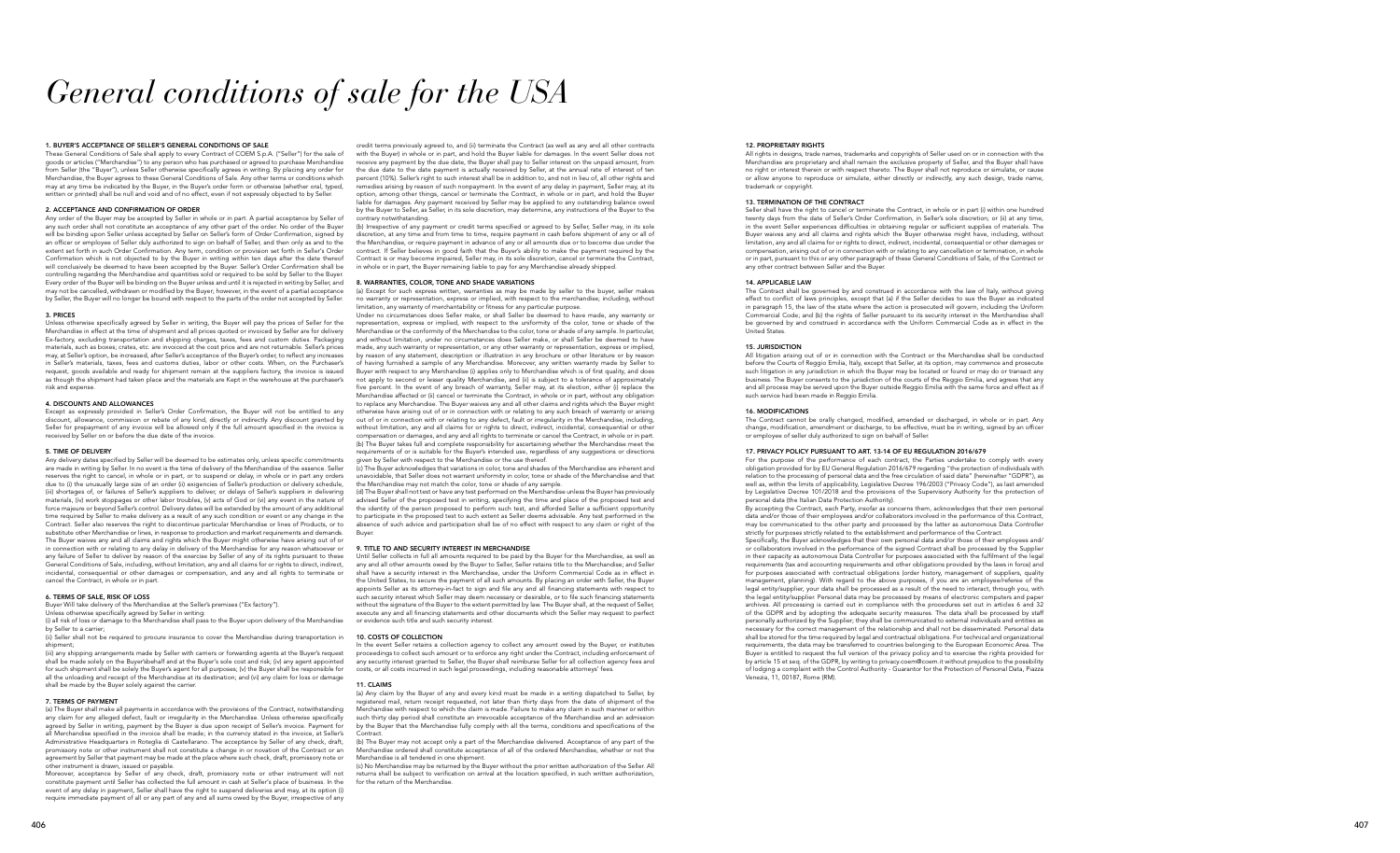## *General conditions of sales abroad*

#### 1. CONTRACTUAL REGULATIONS

1.1. These general conditions (hereinafter referred to as "the Conditions") form an integral part of all the sales contracts in which Coem S.p.A. (hereinafter referred to as "the Seller and/or the Supplier") is a party. Except for single cases in which these conditions have been departed from through express written agreements signed by the Seller, they shall constitute the exclusive regulations for such sales, also if not specifically referred to. If one or more parts of these Conditions or of the single contracts to which they refer turn out to be invalid, the general or particular Conditions shall remain valid as a whole; the invalid parts shall be replaced with agreements that correspond as closely as possible to the original intention of the parties.

1.2. The general conditions, whatever they are, shown on the Buyer's correspondence and/or confirmation, may not in any way be in contrast with those of the Seller, nor prevail over them. The Buyer and/or Placer of an Order shall be considered as the company/individual that acquires a product or service from Coem S.p.A.

#### 2. SUBJECT MATTER OF THE SUPPLY

2.1. The supply includes all ceramic tiles, other materials, services (hereinafter referred to as "the Products") in the quantities specified in our order confirmation.

#### 3. CONCLUSION OF THE SALES CONTRACT

3.1. The contract is considered as concluded when the proposer or placer of an order are aware of the written acceptance of the counterparty.

3.2. An order not confirmed in writing may not, in any event, be considered as accepted except in the event of execution of the order on the part of the Seller by shipment or delivery of the Products. Partial delivery of ordered Products does not imply acceptance of the entire order, but only that part of the products actually delivered.

3.3. In all events, the text of Coem S.p.A.'s order confirmation shall take precedence over a different text of any offer or order.

4.5. In the event of specific requests for "non-palletised" material, an increase of 10% shall be applied to the price lists in force.

3.4. In the event that Coem S.p.A.'s order confirmation contains differences in the single elements making up the order compared to agreements or orders, the Buyer that has not raised objections within 7 days from conformation shall be considered as having accepted the order confirmation as it is written. 3.5. All requests for reprogramming or cancelling any order in whole or in part shall be invalid unless they have been accepted in writing by the Seller. In the event that, without prejudice to any other right of the Seller, this consent is granted, the Seller shall have the right to charge a fee for the reprogramming or for approval of the cancellation of such order.

#### 4. PRICES

4.1. The sales prices of the products are those indicated in the Seller's price list in force upon the confirmation of the order. These prices are not binding and therefore the Seller reserves the right to modify them before accepting the order. In the event of sales contracts involving a number of deliveries, unless otherwise agreed in writing, the price shall be that of the price list in force at the time of the single deliveries.

4.2. For all Products intended for abroad, the prices may be calculated, at the Seller's discretion, in the foreign currency of the country of destination or in Euros.

4.3. The prices agreed for each single sale are considered as net of value added tax, similar duties and accessory costs, for deliveries ex-Works, except in the event of a different written agreement.

4.4. If there are price increases in the costs of raw materials, labour, fuel, production costs, transport costs, etc. between the order date (also after the order confirmation) and the delivery date, Coem S.p.A. may increase the agreed price giving due written communication to the Buyer also by fax or e-mail.

If, however, this price exceeds the price agreed at the time of the order by more than 20%, the Buyer may withdraw from the contract, informing the Seller by registered post of such wish within the mandatory term of 10 days from receipt of the notification of the price increase. Otherwise, the new price shall be considered as accepted.

9.4. No offsetting against any credits, however arising, with respect to Coem S.p.A., is permitted. 9.5. In the event of delay in payments, also partial, the Seller shall have the right, without any need for

4.6. Packaging such as crates, cages, etc., are invoiced at cost price and are considered as "nonreturnable". Normal pallets are included in the prices, Europallets at cost.

#### 5. DELIVERIES

5.1. Except where there is a different written agreement, the delivery of the Products and their shipment to Italy and abroad shall occur according to Ex-Works delivery. This formula, as also in the shipment formulae that may be alternatively be agreed in writing, shall make reference to the "Incoterms" of the International Chamber of Commerce of Paris, in the edition in force at the time of the sale. 5.2. The carrier assigned to transport the goods shall be indicated by the Buyer.

5.3. In all events, from the moment the Products are delivered by the Seller to the Carrier and/or Shipper, they travel at the Buyer's risk and danger. All responsibility of Coem S.p.A. ceases upon delivery to the Carrier, towards which the Placer of the Order, having carried out appropriate checks, shall make any claims.

5.4 The Buyer shall be the only party responsible for the deposit or storage of the Product, which must be carried out in such a way as to permit correct preservation of the technical and functional characteristics of the supplied Product. No liability may be attributed to the Seller for improper storage or deposit.

#### 6. DELIVERY TERMS

6.1. The term established for the delivery of the Products must be considered as in favour of both the contracting parties. The term of delivery is purely indicative and not essential: any delays in deliveries, interruptions, suspensions (total or partial) of the supplies shall not give rise to the right to compensation and/or reimbursement of any damages (direct or indirect) unless otherwise agreed to in writing. The Buyer expressly waives request for termination of the contract in the event of failed compliance with the terms for delivery of the Product on the part of the Supplier.

11.4. Images of the Products on the Seller's brochures and other advertising materials are purely illustrative and do not necessarily represent the final installed appearance of the specific product shown. 11.5. The Seller guarantees the good quality of, and the absence of flaws in, the Products supplied. The warranty is limited to 1st choice materials, with a tolerance of 5%. The warranty does not apply to Products classified by Coem S.p.A. as of a quality lower than 1st choice or for consignments of end-ofseries Products sold in bulk and/or marked as special/occasional consignments.

6.2 With the acceptance of the delayed delivery, the Buyer waives any claim with respect to the delay. 6.3. In the event that the goods ready for shipment remain (according to the wishes of the Placer of the Order) at their disposition at the Seller's factory, the invoice shall be issued as if the shipment of the Products had occurred and the Products shall be stored at the Buyer's risk, danger and costs.

#### 7. FORCE MAJEURE

7.1. The Seller is not liable towards the Buyer for any breach, including failed or delayed delivery, caused by events out of its reasonable control such as, by way of example and purely indicatively, the failed or delayed delivery of processing materials on the part of suppliers, plant breakdowns, strikes and other trade union actions, interruptions in energy supplies, and transport suspensions or difficulties.

#### 8. SAMPLES

The claim must, compulsorily, contain the list of defects or flaws and the number of the packages and/ or pieces on which they have been found, the procedures used for the checks and the number of lots, besides any other element useful for allowing the supplier to precisely identify the Product to which the complaint refers. 15. AGENTS 15.1. The Seller's agents promote sales and are not authorised to act in the name and on account of the Seller except in the event of specific written authorisation.

8.1. The figures shown in Coem S.p.A.'s illustrative documents, as well as the characteristics of sample and models sent by the latter to the Buyer, are approximate indications. Such data are not binding unless to the extent that they have been expressly referred to as such in the offer or in Coem S.p.A.'s written acceptance.

#### 9. PAYMENTS

9.1. Payment of the price must be made in the terms and in the ways indicated in the order confirmation and/or in the invoice and, except in the event of a different agreement regarding the currency, in Euros. Each and every payment obligation between the contracting parties must be fulfilled at Coem S.p.A.'s offices.

Any payments made to Coem S.p.A.'s agents, sales representatives or sales assistants are not considered as carried out until the relative sums are received by Coem S.p.A.

9.2. Except in the event of a different written agreement, payments shall be made by the Buyer, by bank transfer, within 30 days from the invoice date.

All bank charges and transaction costs are payable by the Buyer.

9.3. Any discounts or specific agreements regarding single supplies are to be considered as valid only if expressly stated in writing in the invoices relating to such supplies.

notice of default, to receive interest in arrears as established by Leg. Dec. 231/2002, besides possible damages.

The Buyer expressly approves to pay the Seller all the costs (including, but not limited to, legal costs) incurred by the Seller for collection or the intention to collect any amount not paid and therefore outstanding.

In addition, the failed or delayed payment (also partial) of invoices, for any reason, gives Coem S.p.A.

The failed or delayed payment, also partial, of the price according to the agreed terms are grounds

In the event that the Buyer is subject to insolvency proceedings (arrangement with creditors, receivership

the right, without prejudice to any other action, to demand the payment in advance of the remaining supplies even if not yet delivered, or the provision of suitable guarantees on assets that cover all the relative amounts.

as per art. 1456 of the Italian Civil Code, for termination of the contract to which such payment refers and justifies in all events, as per art. 1460 of the Italian Civil Code, refusal to fulfil further contractual obligations and to cancel the processing of any other orders in progress, without the Buyer being able to make any claim for compensation, allowances or otherwise.

bankruptcy, compulsory liquidation, extraordinary administration proceedings), the Supplier may, in compliance with the specific legislation regarding the recovery of receivables, suspend further supplies or consider the contract as terminated.

#### 10. SOLVE ET REPETE

For sales abroad, in the event that the goods are sold and delivered to third party customers as part of the Buyer's normal commercial relations before the transfer of title, the Seller's retention of title remains also with respect to such third parties, where the law permits.

10.1. No exception, contestation or dispute relating to the quality of the goods, to flaws or defects, or to any other any other aspect of the contract, save those relating to nullity, possibility of annulment, or rescission of the contract, shall be valid or may be taken into consideration, and no action may be brought unless after the due full payment of the price.

#### 11. CHARACTERISTICS OR THE PRODUCTS, WARRANTIES AND CLAIMS

11.1. The Seller undertakes to deliver the product free of flaws and conforming to the specifications as per the order Confirmation.

The ceramic tiles and other ceramic Products manufactured and/or marketed by Coem S.p.A. comply with the international laws applicable to the corresponding class of product. For Products sold to professional resellers, the latter are responsible for the correctness of the technical information provided to final users and/or to retail stores. The classification of the product is indicated by Coem S.p.A. on the advertising material, on the invoices and/or on the price lists. The Buyer must, therefore use the products on the basis of the classification provided by the Seller.

To simplify indications for use, and to adapt the standard classifications to the specific characteristics of Coem S.p.A.'s products, signs are placed against every product in the price lists or on the catalogues that indicate the specific use recommended by the Seller.

11.2. Differences in tone are not a defect of the Products, but rather, a characteristic of the specific material fired at high temperatures. The particular frost-resistant characteristic applies only to Products that the Manufacturer expressly guarantees to be such, with a specific indication on the advertising material and/or price lists. In the absence of such indication the ceramic materials are only and uniquely for use in interiors or, in any case, in locations protected from bad weather. The frost-resistant warranty has a duration of one year.

17.3. The Buyer undertakes to adopt every reasonable precaution to keep such information secret, communicating it only to its employees, co-workers or possible consultants, which must necessarily have the information for the execution of the contract, obliging them to comply with the terms and conditions of this clause. During the valid term of the contract and subsequent to its termination, the Buyer may not reveal, publish or disseminate, copy, imitate or use in any way any part of the know-how owned by the Supplier

11.3. Suggestions and recommendations regarding the adoption of qualities and sizes, considerations of a technical nature regarding the installation of the products and the operation of plant where the materials are used, while representing the best of our knowledge, are always given without any liability. Chemical analyses and physical and chemical-physical data regarding the materials supplied are approximate, but reliable, averages, subject to usual levels of tolerance.

11.6. The Seller is not responsible for flaws and/or anomalies found on the Products not due to the quality

Specifically, the Buyer acknowledges that their own personal data and/or those of their employees and/ or collaborators involved in the performance of the signed Contract shall be processed by the Supplier in their capacity as autonomous Data Controller for purposes associated with the fulfilment of the legal requirements (tax and accounting requirements and other obligations provided by the laws in force) and for purposes associated with contractual obligations (order history, management of suppliers, quality management, planning). With regard to the above purposes, if you are an employee/referee of the legal entity/supplier, your data shall be processed as a result of the need to interact, through you, with the legal entity/supplier. Personal data may be processed by means of electronic computers and paper archives. All processing is carried out in compliance with the procedures set out in articles 6 and 32 of the GDPR and by adopting the adequate security measures. The data shall be processed by staff personally authorized by the Supplier; they shall be communicated to external individuals and entities as necessary for the correct management of the relationship and shall not be disseminated. Personal data shall be stored for the time required by legal and contractual obligations. For technical and organizational equirements, the data may be transferred to countries belonging to the European Economic Area.

of the Products themselves but due to improper use on the part of the buyers and/or their assignees. In particular, the Seller does not accept claims or contestations in relation to the above-described situations.

the Seller, in force in Italy. 11.12. The Buyer may not seek expert reports on the material received, unless it immediately notifies

to the Seller the appointment of the expert and gives the Seller time to intervene during the expert's investigation.

11.7. The Buyer is obliged to check the goods in terms of quality and quantity within a short time from receipt and, in any case, before the goods are installed. Material considered as defective shall be kept at Coem S.p.A.'s disposition for checks that it shall consider as appropriate; every further action (return, repair or other) must be authorised beforehand in writing by the Seller. Claims must be communicated by the Purchaser to Coem S.p.A. in writing within 8 (eight) days from the 14.1. The Supplier shall have full legal right to terminate the contractual relationship deriving from the Order Confirmation, at any time, by means of written communication addressed to the Buyer, expressing its intention to make use of this express termination clause in the event of the breach of one or more of the obligations contained in these General Conditions of Sale. The Supplier shall, moreover, have the right to terminate the supply relationship in force in the event that it has given formal written notice to the Buyer of the breach of any obligation other than those previously indicated and the Buyer has not remedied such breach within the term indicated in the Supplier's warning to comply.

11.13. Any complaints or contestations regarding the material do not give rise to the Buyer's right to suspend or delay payment (in whole or in part) according in the agreed terms, according to article 10 above. Any complaints or contestations regarding a single delivery of a Product shall not release the Buyer from the obligation to withdraw and pay for the remaining quantity of goods, as established in the order confirmation.

delivery of the goods. In the absence of complaints or reservations within the above-indicated period, the product shall be considered as accepted with respect to type and quantities. For hidden flaws the term is 8 days from the discovery of the flaw and, in any case, within a year from delivery. In no event shall Coem S.p.A. be answerable for flaws that are reported after a year from delivery of the products to the Seller's first buyer. 14.2. The Buyer is obliged to inform the Supplier of any significant change in its shareholding structure or management-administrative organisation or the due undersigning of the transfer of the enterprise or part of it, when such an event affects the supplies of the Product. The Supplier, having examined this information, or in its absence, may decide to inform the Buyer of its intention to terminate the business relationship. In this case, all the Supplier's receivables shall be considered as immediately falling due.

11.14. In the event that the complaint turns out to be groundless, the Buyer shall reimburse Coem S.p.A. all the costs incurred for the verification (travel, expert investigations, etc.).

#### 12. LIABILITY

12.1. The Supplier may not be liable for Product defects when they are attributable to: - materials supplied by the Buyer or by third parties indicated by the latter; - design or drawing errors when they are carried out by the Buyer or by third parties indicated by the latter;

- use of equipment indicated or recommended by the Buyer or by third parties indicated by the latter; - treatments or tampering carried out without the Supplier's approval;

For this purpose, in express departure from the provisions of art. 131 of Consumer Code, the reseller may bring a claim against the Seller exclusively within the term of 1 (one) year from the delivery of the Products. 11.8. In general, the warranty applies only to flaws found in products not yet installed. For any hidden 15.2. Orders transmitted by agents do not bind the Seller and therefore must be expressly accepted in writing by the Seller 15.3. Changes in the general conditions of sale, offers, credits and allowances agreed by agents or other intermediaries, are not valid unless accepted in writing by the Seller.

flaws detectable only subsequent to installation, for the purpose of the application of the warranty, the Seller needs to ascertain that the installation has been carried out in a workmanlike manner (according to national installation codes or according to European regulations – standards regarding installation). 11.9. The Seller's warranty is limited to the replacement of the defective products with others of the same type free of flaws, including transport. The reimbursement of other expenses and/or accessory costs and, in particular, costs for the demolition and re-installation of the Products, lost earnings for interruption or the suspension of activities, disturbances, indirect damages, etc., is excluded. The presence of defective tiles does not affect the quality of the supply as a whole, nor implies the obligation for full replacement, but remains limited to the packages and/or pieces found to be defective. This clause shall be valid also after the expiry or termination of the contract. 11.10. In express departure from what is otherwise provided for by these general conditions, or otherwise differently provided for by laws, customary practice or whatever else, the amount of refunds due by the Seller, for whatever reason, may not exceed the net total of the invoiced amount relating to the single order (and/or of the single programmed order referred to) in which the Product that caused the damage is included, with a maximum of Euro 10,000.00 (ten thousand). In the event that a number of Products are present in the single order, the limit of refundable turnover is to be considered as referring to only the Product that caused the damage and, in any case, not more than Euro 10,000.00 (ten thousand). 11.11. The Seller is not answerable for complaints due to a classification of the ceramic material on the part of non-European control and/or certification bodies on the basis of specific techniques that do not correspond to those used by the Seller. Any technical expert opinions obtained by the Buyer must necessarily be based on the conformity of the material sold to the technical specifications indicated by 16. TRANSFER OF THE CONTRACT 16.1. The Buyer may not transfer its position in the contract or in single obligatory relations deriving from the contract without Coem S.p.A.'s written acceptance; also in this case the Buyer remains, in all events, jointly liable along with the transferee for the obligations transferred. 17. CONFIDENTIALITY OBLIGATION: PROTECTION OF KNOW-HOW 17.1. The Supplier is the only holder of relative rights for every datum, piece of information, drawing, characteristic, process composition, functional feature for every and any element relating to the Product. Ownership of such rights shall remain also after the delivery of the Product. The execution of the supply contract does not imply, in any event, the transfer of intellectual property rights or rights for license to use the Know-how relating to the Product. The Supplier, as owner of the above rights, reserves the right to use for its own use the results of experiments or tests carried out on the Product, also after delivery. 17.2. The Buyer is obliged to keep all information, experience and knowledge developed in relation to the Supplier's business activities, of which it becomes aware during the course of negotiations, in the execution of the contract and in company visits, including information relating to the composition of the Products, plant, means of production and other company assets, as well as the organisation of production and of the company, the services offered by the company, commercial initiatives and the clientele, company management and business performance, relations with third parties and so on, strictly confidential and not to reveal or make public such information to third parties extraneous to the contract. The above-defined information must be considered as confidential and not useable wither directly or ndirectly by the Buyer unless within the limits necessary for the execution of the contract.

- inappropriate, non-permitted, anomalous, atypical or particular use of the product on the part of the Buyer or by third parties;

- normal wear and tear of the product or its deterioration ascribable to events attributable to the Buyer or to third parties;

- lack of compliance with the Supplier's recommendations, indications or suggestions with regards to the maintenance, preservation or use of the Product.

The Supplier shall not, moreover, be liable for damage, whether direct or indirect, possibly suffered by the Buyer, due to the use, on the part of the latter, of technical documents, information, product data, indications regarding the technical or functional characteristics, when such use has not been previously and specifically authorized in writing by the Supplier. In no event shall the Supplier be answerable for lack of performance of the product manufactured.

#### 13. RETENTION OF TITLE

13.1. It is agreed between the Parties that the sale of the Products occurs with retention of title in favour of the Seller until the total payment of the agreed price, pursuant to art. 1523 and following of the Italian Civil Code. In all events, the risk of loss of the goods passes to the Buyer upon the delivery of the Products to the carrier.

13.3 The Buyer shall inform third parties of this clause.

#### 14. TERMINATION

12.2. Any liability for indirect damage, image loss, lost income, loss of earnings, loss in the financial period, loss of profits, shutdowns or, in any case, as an indirect consequence of the Product defect, is expressly excluded. By accepting the Contract, each Party, insofar as concerns them, acknowledges that their own personal data and/or those of their employees and/or collaborators involved in the performance of this Contract, may be communicated to the other party and processed by the latter as autonomous Data Controller strictly for purposes strictly related to the establishment and performance of the Contract.

13.2. In the event of the Buyer's default, the Seller may withdraw all the goods subject to retention of title and, possibly, if the law permits, all third party debt instruments relating to the Buyer, without the need for any formalities, including formal notification of default, and subject to any further appropriate legal remedy for the injury suffered. The Buyer is entitled to request the full version of the privacy policy and to exercise the rights provided for by article 15 et seq. of the GDPR, by writing to privacy.coem@coem.it without prejudice to the possibility of lodging a complaint with the Control Authority - Guarantor for the Protection of Personal Data, Piazza Venezia, 11, 00187, Rome (RM).

#### 18. APPLICABLE LAW – COURT OF JURISDICTION

18.1. The contract is regulated by Italian Law, including customary practices in the sector to which Coem S.p.A. belongs.

18.2. For any dispute in any way deriving from the supply contract, brought by Coem S.p.A. or by the Buyer, the Court of Reggio Emilia has exclusive jurisdiction. Coem S.p.A., nevertheless, has the right to bring the matter before different courts.

18.3. No waiver of omission on the part of the Seller (either express or implicit) relating to the execution of any of its rights regulated by this contract shall affect its future rights.

#### 19. PRIVACY POLICY PURSUANT TO ART. 13-14 OF EU REGULATION 2016/679

19.1. For the purpose of the performance of each contract, the Parties undertake to comply with every obligation provided for by EU General Regulation 2016/679 regarding "the protection of individuals with relation to the processing of personal data and the free circulation of said data" (hereinafter "GDPR"), as well as, within the limits of applicability, Legislative Decree 196/2003 ("Privacy Code"), as last amended by Legislative Decree 101/2018 and the provisions of the Supervisory Authority for the protection of personal data (the Italian Data Protection Authority).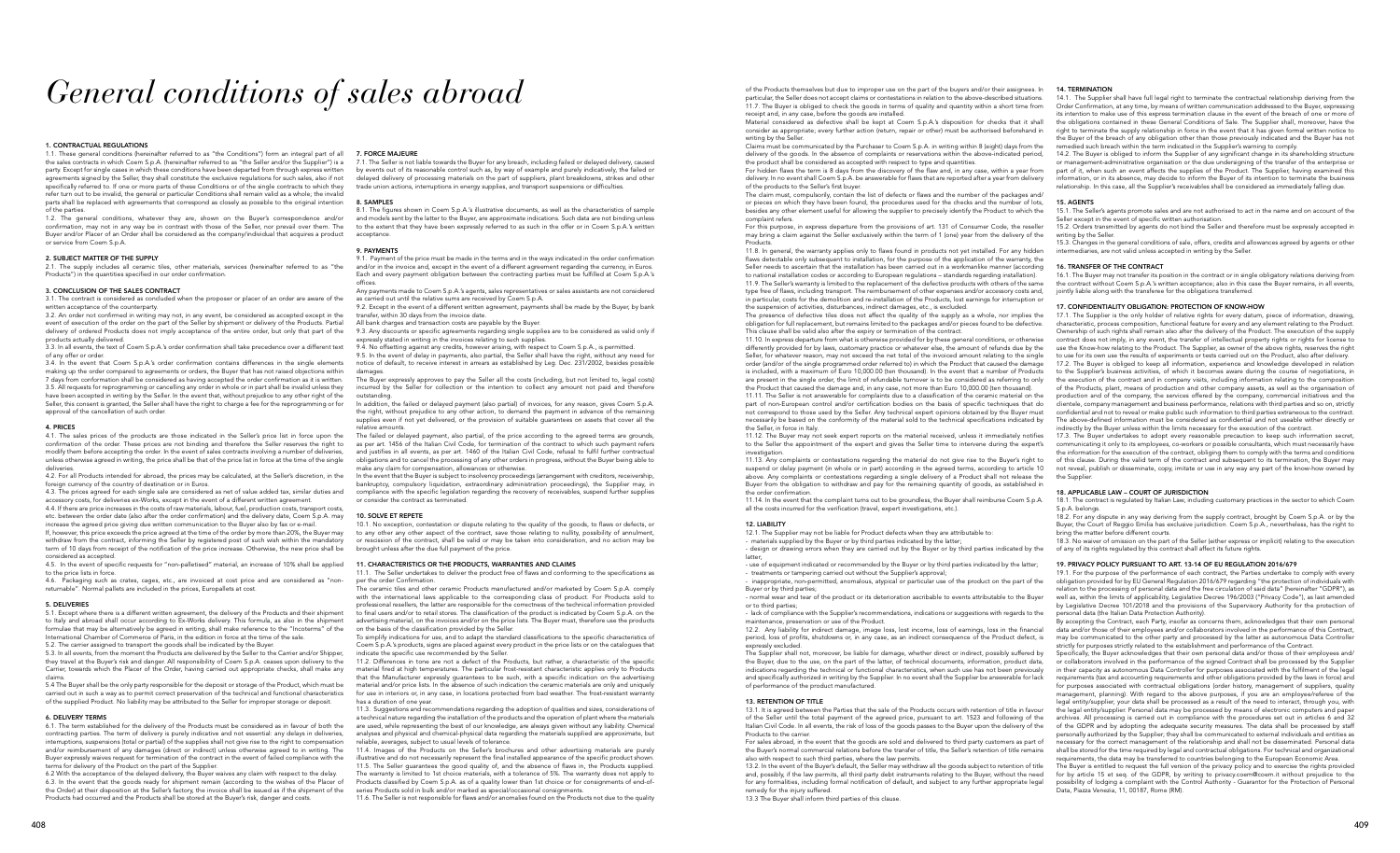## *Allegemeine internationale verkaufsbedinungen*

#### 1. VERTRAGSRECHT

1.1. Die folgenden allgemeinen Verkaufsbedingungen (nachfolgend "die Bedingungen") stellen Bestandteil der Verkaufsverträge der Coem GmbH (nachfolgend auch der "Verkäufer und/oder Lieferant") dar. Mit Ausnahme vereinzelter Fälle in denen diese unter ausdrücklicher, schriftlicher, vom Verkäufer unterzeichneten Vereinbarung ausgeschlossen werden, stellen diese Bedingungen die ausschließliche Regelung der Verkäufe dar, auch ohne zusätzlichen Hinweis darauf. Sollten sich einer oder mehrere Teile der vorliegenden Bedingungen oder der einzelnen Verträge die diese beinhalten als nicht geltend erweisen, bleiben die allgemeinen oder besonderen Bedingungen in ihrem Gesamtumfang gültig; die nicht geltenden Teile werden durch Vereinbarungen ersetzt die sich soweit wie möglich der ursprünglichen Absicht der Parteien nähern.

1.2. Die allgemeinen Bedingungen, wie auch immer diese sind und welche im Schriftverkehr und/oder Bestätigung an den Käufer weitergegeben werden, können in keinem Fall denjenigen des Verkäufers rechen noch diesen vorherrschen. Unter Käufer und/oder Besteller verstehen wir die Gesellschaft/ natürliche Person die bei Coem GmbH eine Ware oder eine Dienstleistung erwirbt.

3.5. Jeglicher Antrag den Auftrag vollständig oder teilweise zu stornieren oder neu zu programmieren ist nur gültig wenn dieser schriftlich durch den Verkäufer bestätigt wird. Im Falle dass, unbeschadet<br>jeglichen anderen Rechtes des Verkäufers, diese Genehmigung erteilt wird hat der Verkäufer das Recht<br>eine Vergütung für

#### 2. GEGENSTAND DER LIEFERUNG

2.1. Die Lieferung beinhaltet Keramikfliesen, andere Materialien, Dienstleistungen (hier nachfolgend die "Produkte") in der Auftragsbestätigung aufgeführten Menge.

#### 3. VERTRAGSABSCHLUSS

3.1. Der Vertrag kommt zustande sobald der Käufer oder Besteller die schriftliche Zustimmung der Gegenpartei erhält.

4.1. Die Verkaufspreise der Produkte sind die zum Zeitpunkt der Verkaufsbestätigung gültigen Listenpreise des Verkäufers. Diese Preise sind nicht verbindlich, demzufolge behält sich der Verkäufer das Recht einer Preisabänderung vor Annahme der Bestellung vor. Sollte der Verkaufsvertrag mehrtägige Lieferungen vorsehen ist der Preis, sofern nicht fest schriftlich vereinbart, derjenige der zum Zeitpunkt der einzelnen Lieferungen aus der aktuellen Preisliste hervorgeht.

4.2. Für alle ins Ausland gelieferte Produkte können die Preise nach Ermessen des Verkäufers in der Landeswährung des Lieferlandes oder in Euro berechnet werden.

3.2. Die nicht schriftlich bestätigte Bestellung gilt in keinem Fall als anerkannt außer sie wird vom Verkäufer durch Versand oder Lieferung ausgeführt. Die unvollständige Lieferung der bestellten Produkte stellt keine Annahme der Gesamtbestellung dar, sondern nur die der effektiv gelieferten Produkte. 3.3. Der Inhalt der Auftragsbestätigung der Coem GmbH herrscht in jedem Fall dem uneinheitlichen Inhalt des Angebotes oder der Bestellung vor.

3.4. Führt die Auftragsbestätigung der Coem GmbH Abweichungen bzgl. ihrer einzelnen Posten gegenüber der Vereinbarung oder Bestellung ab, und beanstandet der Käufer dieses nicht innerhalb von 7 Tagen nach Erhalt der Auftragsbestätigung in schriftlicher Form, so wird angenommen dass der Käufer diese Abweichungen akzeptiert.

#### 4. PREISE

Lager des Verkäufers bleiben so wird die diesbezügliche Rechnung auf Gefahr und Kosten des Käufers ausgestellt, so als ob der Warenversand vorgenommen wurde.

4.3. Die für alle einzelnen Verkäufe vereinbarten Preise gelten zuzüglich Mehrwertsteuer, ähnlichen Abgaben und zusätzlichen Ausgaben, ab Werk (Ex Works), sofern nichts Gegenteiliges schriftlich vereinbart wurde.

4.4. Sollten im Zeitraum zwischen Auftragsdatum (auch nach Auftragsbestätigung) und Lieferdatum Kostenerhöhungen der Rohmaterialien, Arbeitskosten, Kraftstoffe, Produktionskosten, Transportkosten usw. anfallen, ist Coem GmbH berechtigt, den vereinbarten Preis zu erhöhen und muss dem Käufer dieses schriftlich durch Fax oder E-Mail mitteilen.

Eventuelle Zahlungen an Handelsagenten, Vertreter oder Handelshelfer der Coem GmbH gelten nicht als eistet solange die entsprechenden Summen nicht bei Coem GmbH eingegangen sind.

Sollte der neue Preis jedoch den zum Zeitpunkt der Bestellung bestehenden Preis um 20% überschreiten hat der Käufer das Recht vom Verkaufsvertrag zurückzutreten und den Verkäufer davon mittels Einschreiben innerhalb der Ausschlussfrist von 10 Tagen nach Erhalt der Mitteilung dieser Preiserhöhung zu informieren. Mangels dessen gilt der neue Preis als angenommen. 4.5. Im Falle von besonderen Verpackungswünschen der Produkte, ohne Palette wird eine weitere

Preiserhöhung von 10% auf bestehenden Listenpreis berechnet.

Der Käufer gewährleistet dem Verkäufer ausdrücklich die Zahlung sämtlicher Kosten (einschließlich aber nicht beschränkt auf die Gerichtskosten) die dem Verkäufer für die Einforderung oder den<br>Einforderungsversuch jedes nicht bezahlten und somit fälligen Betrages anfallen.

4.6. Verpackungsmaterialien wie Kisten, Käfige, usw. werden zum Verkaufspreis fakturiert und verstehen sich als Einwegverpackung. Normale Paletten sind im Preis inbegriffen, Europaletten werden zum Marktpreis berechnet.

#### 5. LIEFERUNGEN

5.1. Soweit nichts Gegensätzliches schriftlich vereinbart wurde, gelten die Lieferbedingungen der Produkte in Italien und im Ausland ab Werk oder "Ex Works". Diese Formel, sowie auch schriftlich festgelegte, alternative Lieferbedingungen beziehen sich auf die "Incoterms" der Internationalen Handelskammer von Paris in der zum Zeitpunkt des Verkaufes geltenden Version. 5.2. Der für den Transport zuständige Spediteur wird vom Käufer benannt.

10.1. Keine Reklamation oder Kontroverse der Warenqualität, Mängel oder Fehler oder jeglicher andere Aspekt des Vertrages, mit Ausnahme der Nichtigkeit, Aufhebbarkeit oder Rückgängigmachung des Vertrages wird wirksam und in Betracht gezogen und keine weitere Aktion unternommen bis die vollständige Zahlung des Betrages nicht erfolgt ist.

5.3. In jedem Fall geht das Risiko eines Verlusts oder Verschlechterung der Ware mit der Warenübergabe an den Frachtführer und/oder Spediteur an den Käufer über. Jegliche Verantwortung von Coem GmbH endet mit der Warenübergabe an den Frachtführer, an den der Besteller nach angemessener

Überprüfung eventuelle Beanstandungen geltend macht. 5.4 Der Käufer ist der alleinige Verantwortliche für die sachgemäße Verwahrung und Lagerung der Ware welche so ausgeführt werden muss, dass eine korrekte Erhaltung der technischen und funktionellen Eigenschaften der Kaufsache gewährleistet ist. Der Verkäufer ist in keinem Fall für eine unsachgemäße Lagerung oder Verwahrung der Ware verantwortlich.

11.2. Unterschiede in der Einfärbung der Produkte stellen keine Produktmängel sondern eine Eigenschaft des besonderen, bei hohen Temperaturen gebrannten Materiales dar. Die besondere Eigenschaft der Frostbeständigkeit wird nur auf die vom Hersteller dementsprechend in Werbung und/oder Preislisten ausgezeichneten Produkte gewährt. In Ermangelung dieser Angaben sollten die Keramikmaterialien nur für den Gebrauch in Innenräumen oder in jedem Fall in vor Frost geschützten Räumen verwendet werden. Die Frostbeständigkeitsgarantie beträgt ein Jahr.

#### 6. LIEFERZEIT

11.3. Für Vorschläge und Beratungen zur Auswahl der Qualität und Formate der Produkte, Anmerkungen technischer Art zur Installation der Produkte und den Eigenschaften der Anlagen in denen die Materialien montiert werden, auch wenn diese gemäß unserer besten Erfahrungen gemacht werden, verstehen sich immer ohne jegliche Gewähr. Die chemischen Tests und physischen und chemisch-physischen Angaben über die gelieferten Materialien stellen annähernde aber glaubwürdige Werte dar, die den üblichen eranzwerten unterstehen.

6.1. Der festgelegte Liefertermin der Ware versteht sich für beide Parteien als vorteilhaft. Der Liefertermin wird annähernd und nicht verbindlich angegeben: eventuelle Lieferverspätungen, Unterbrechungen, vollständige oder teilweise Aufhebungen der Lieferungen geben kein Recht auf Entschädigungen und/ oder Vergütungen etwaiger Schäden (direkte oder indirekte) soweit schriftlich nichts Gegensätzliches vereinbart wurde. Der Käufer sieht ausdrücklich von einer eventuellen Vertragsauflösung im Falle einer Nichteinhaltung des Liefertermins der Ware ab.

6.2 Mit Annahme der verspäteten Lieferung verzichtet der Käufer auf jegliche Ansprüche die aus dieser Verspätung hervorgehen können.

6.3. Sollte die für den Versand bereitstehende Ware auf Wunsch des Käufers zu seiner Verfügung im

#### 7. HÖHERE GEWALT

7.1. Der Verkäufer trägt dem Käufer gegenüber im Falle einer durch nicht unter seinem Einfluss stehenden Ereignisse beeinflusste Nichterfüllung, einschließlich fehlender oder verspäteter Lieferung durch verspäteten Erhalt von Arbeitsmaterialien seitens seiner Lieferanten, Maschinenschäden, Streiks und andere gewerkschaftliche Aktionen, Stromausfall, Ausfall oder Schwierigkeiten im Transportwesen, keine Verantwortung.

#### 8. MUSTER

8.1. Die in Illustrationsblättern der Coem GmbH dargestellten Daten sowie Eigenschaften der Muster und Modelle die von derselben an den Käufer versandt wurden haben rein annähernden Darstellungscharakter. Diese Daten stellen keinen verbindlichen Wert sondern den Artikel nur so dar wie er im Angebot oder in der Auftragsbestätigung von Coem GmbH ausdrücklich beschrieben wurde.

#### 9. ZAHLUNG

9.1. Soweit nichts Gegensätzliches vereinbart wurde, ist der Kaufpreis innerhalb der in der Auftragsbestätigung und/oder Rechnung festgelegten Fristen und Bedingungen in Euro zu zahlen. Jede und jegliche Zahlungsverpflichtung zwischen den Vertragsparteien muss an den Firmensitz der Coem GmbH erfolgen.

9.2. Soweit nichts Gegensätzliches vereinbart wurde, erfolgen die Zahlungen des Käufers durch Banküberweisung innerhalb von 30 Tagen ab Rechnungsdatum.

Alle Bankgebühren und Überweisungskosten gehen zu Lasten des Käufers.

9.3. Etwaige Skontos oder besondere Vereinbarungen bzgl. der einzelnen Lieferungen sind nur gültig wenn diese ausdrücklich in schriftlicher Form auf den Rechnungen der dementsprechenden Lieferungen verzeichnet sind.

9.4. Ausgleich mit eventuellen, wie auch immer aufgetretenen Guthaben an Coem GmbH ist nicht gestattet. 9.5. Bei Zahlungsverzug, auch von Teilsummen, ist der Verkäufer auch ohne vorhergehendes

schriftliches Mahnschreiben berechtigt, die Verzugszinsen sowohl weitere eventuelle Schäden wie im gesetzesvertretendem Dekret Nr. 231/2002 festgelegt, einzufordern.

Außerdem verleiht die versäumte oder verspätete Zahlung oder Teilzahlung der Rechnung, aus welchem Grund auch immer Coem GmbH das Recht, ungeachtet jeder anderen Initiative, für die ausstehenden, noch nicht versandten Lieferungen Vorauszahlung oder die Vorlage von angemessenen Kapitalgarantien die den Lieferbeträgen entsprechen, zu fordern.

> - Nichteinhaltung von Empfehlungen, Anweisungen oder Vorschlägen des Lieferanten für die Nutzung, Pflege oder Aufbewahrung des Produktes. 12.2. Jegliche Verantwortung für indirekte Schäden, durch Imageverlust, entgangenen Gewinn, Jahresverluste, Gewinnverluste oder in jedem Fall indirekten Folgen des Produktmangels sind Der Lieferant haftet außerdem nicht für direkte oder indirekte Schäden die der Käufer eventuell durch den Gebrauch von technischen Dokumenten, Informationen, Produktdaten, Angaben technischer oder funktioneller Natur erlitten hat, wenn diese Nutzung nicht vorhergehend oder speziell schriftlich durch den Lieferanten genehmigt wurde. In keinem Fall haftet der Lieferant für Leistungsausfall des 13. EIGENTUMSVORBEHALT 13.1. Die Parteien vereinbaren dass der Verkauf der Ware unter Eigentumsvorbehalt zugunsten des Verkäufers bis zur vollständigen Zahlung des vereinbarten Preises, gemäß Artikel 1523 ff. des BGB stattfindet. In jedem Fall geht das Schadensrisiko bei der Warenübergabe an den Frachtführer auf den Käufer über. Beim Verkauf ins Ausland und wenn bei Verkauf und Lieferung der Ware vor dem Eigentumsübergang an Dritte, besteht der Eigentumsvorbehalt zu Gunsten des Verkäufers weiterhin auch gegenüber von Dritten. 13.2. Im Falle eines Zahlungsverzuges seitens des Käufers ist der Verkäufer ohne weitere Formalitäten, einschließlich Mahnschreiben, dazu befugt sämtliche dem Eigentumsvorbehalt unterliegende Ware einzuziehen und, soweit rechtlich zulässig, ebenso sämtliche daraus entstehende Geldforderungen an Dritte unter Vorbehalt weiterer gerichtlicher Maßnahmen zur Regelung des Vorfalls. 13.3 Der Käufer muss Dritte über diese Klausel in Kenntnis setze Mit der Zustimmung zum Vertrag erkennt jeder Vertragspartner bezüglich des eigenen Zuständigkeitsbereichs an, dass die eigenen personenbezogenen Daten und/oder die der eigenen Beschäftigten und/oder Mitarbeiter, die in die Tätigkeiten zur Ausführung des Vertrags einbezogen sind, dem anderen Vertragspartner mitgeteilt werden können und von diesem als autonomer Verantwortlicher für die Datenverarbeitung zu Zwecken, die unbedingt der Schließung und Ausführung des Vertrags zweckdienlich sind, verarbeitet werden können. Insbesondere erkennt der Käufer an, dass die eigenen personenbezogenen Daten und/oder die der eigenen Beschäftigten und/oder Mitarbeiter, die in die Tätigkeiten des unterzeichneten Vertrags einbezogen sind, vom Lieferanten als autonomer Verantwortlicher für die Datenverarbeitung zu Zwecken, die mit der obligatorischen Erfüllung der gesetzlichen Pflichten zusammenhängen (Pflichten im Steuer- und Buchführungsbereich und von den eltenden Gesetzen vorgesehene Pflichten), und zu mit der Erfüllung des Vertrags zusammenhängender Zwecken (Bestellungsarchiv der Lieferungen, Verwaltung der Lieferanten des Qualitätsmanagements, Programmierung der Aktivitäten) verarbeitet werden. Bezüglich der oben genannten Zwecke werden Ihre Daten im Fall, dass Sie ein Beschäftigter-Referent des Lieferanten/der juristischen Person sind, aufgrund des Bedarfs verarbeitet, über Sie mit dem Lieferanten/der juristischen Person zu interagieren. Die personenbezogenen Daten können mit Hilfe von elektronischen Rechnern und gedruckten Archiven verarbeitet werden. Jede Verarbeitung erfolgt unter Einhaltung der in den Art. 6 und 32 der DSGVO beschriebenen Modalitäten durch die Anwendung der angemessenen vorgesehenen Sicherheitsmaßnahmen. Die Daten werden von ausdrücklich vom Lieferanten hierzu befugtem Personal verarbeitet und externen Personen/Einrichtungen mitgeteilt, sofern dies für eine korrekte Verwaltung des Verhältnisses notwendig ist, und nicht verbreitet. Die personenbezogenen Daten werden für die entsprechend den gesetzlichen und vertraglichen Pflichten vorgesehene Zeit aufbewahrt. Aus technischen und organisatorischen Gründen können die Daten in Länder des Europäischen Wirtschaftsraums übertragen werden. Der Käufer hat das Recht, die ungekürzte Information anzufordern und die in den Art. 15 ff der DSGVO vorgesehenen Rechte geltend zu machen, indem er an privacy.coem@coem.it schreibt. Es besteht in jedem Fall die Möglichkeit, Beschwerde bei der Aufsichtsbehörde – Garante per<br>la Protezione dei Dati Personali, Piazza Venezia, 11, 00187, Rom (RM) – einzulegen.

Die versäumte oder verspätete Zahlung, auch Teilzahlung des Betrages innerhalb der festgesetzten Fristen führt gemäß Artikel 1460 des BGB zur Auflösung des entsprechenden Kaufvertrages und rechtfertigt in jedem Fall gemäß Artikel 1456 des BGB die Verweigerung eventuellen weiteren Vertragspflichten nachzukommen und weitere Bestellungen zu liefern, ohne dass der Käufer befugt ist Anforderungen auf<br>Vergütungen, Entschädigungen oder anderes zu stellen. Sollte der Käufer Insolvenzverfahren unterstehen (Konkordat, Geschäftsaufsicht, Konkurs, Zwangsliquidation, außergewöhnliches Verwaltungsverfahren) kann der Lieferant gemäß der Rechtsvorschriften für Krediteinforderungen, jede weitere Lieferung aufheben oder denselben Vertrag als aufgelöst betrachten.

#### 10. SOLVE ET REPETE

#### 11. WARENEIGENSCHAFTEN, GARANTIEN UND REKLAMIERUNGEN

14.2. Der Käufer ist dazu gehalten dem Verkäufer jegliche relevante Änderung des eigenen Firmennamens oder der eigenen Betriebsorganisation oder –führung mitzuteilen ebenso wie die Unterzeichnung einer<br>Abtritterklärung der Firma oder eines Teiles derselben insoweit dieses Ereignis die Warenlieferung

11.1. Der Verkäufer verpflichtet sich die Ware frei von etwaigen Mängeln und gemäß Angaben der Auftragsbestätigung zu liefern.

Keramikfliesen und andere Keramikprodukte die von Coem GmbH hergestellt und geliefert werden entsprechen den geltenden internationalen Bestimmungen dieser Produktklasse. Für die an den Einzelhändler weiterverkauften Produkte ist dieser für die Weitergabe der korrekten technischen Informationen an den Endverbraucher und/oder Einzelhändler verantwortlich. Coem GmbH stellt die Warenklassifizierung auf seinem Werbematerial, Rechnungen und/oder Preislisten an, der Käufer ist demnach dazu gehalten die Ware gemäß der durch den Lieferanten angegebenen Klassifizierung zu nutzen. Zur Erleichterung der Gebrauchsanweisung und um die Standardklassifizierung der Produkteigenschaften von Coem GmbH anzupassen, sind in den Preislisten oder Katalogen vor jedem Produkt Symbole anzufinden die den vom Verkäufer empfohlenen Gebrauch darlegen.

11.4. Die Darstellungen der Produkte in Broschüren und anderen Werbematerialien des Verkäufers dienen alles reines Beispiel und stellen nicht notwendigerweise das ästhetische Endergebnis der Verlegung dar. 11.5. Der Verkäufer garantiert gute Qualität und Mängelfreiheit der gelieferten Ware. Diese Garantie beschränkt sich mit einem Toleranzwert von 5% auf Produkte der ersten Wahl. Die Garantie gilt nicht für Produkte die durch Coem GmbH in einer der ersten Wahl minderen Qualität eingestuft wurden oder für Auslaufpartien die als Lagerbestand oder Spezial- oder Gelegenheitspartien verkauft wurden.

19.1. Zum Zweck der Ausführung aller Verträge verpflichten sich die Vertragspartner, sich an alle in<br>der Allgemeinen Verordnung (EU) 2016/679 zum "Schutz natürlicher Personen bei der Verarbeitung personenbezogener Daten und zum freien Datenverkehr" (im Folgenden "DSGVO") vorgeseh Verpflichtungen sowie im Rahmen der jeweiligen Gültigkeit an das italienische Legislativdekret 196/2003 ("Datenschutzgesetz") in der durch das Legislativdekret 101/2018 geänderten letzten Fassung und die Bestimmungen der Aufsichtsbehörde zum Schutz der personenbezogenen Daten zu halten.

11.6. Der Verkäufer ist nicht für Mängel und/oder Anomalien der Produkte verantwortlich die nicht durch die Qualität derselben sondern durch den ungemäßen Gebrauch dieser durch den Käufer und/oder seinen Rechtsnachfolgern hervorgerufen wurden. Im Besonderen nimmt der Verkäufer keine Reklamation

oder Beanstandungen betreffend wie vorhergehend beschrieben an. 11.7. Es ist Pflicht des Käufers die Qualität und Menge der Ware innerhalb von kürzester Zeit nach Empfang zu prüfen und dieses in jedem Fall vor Ingebrauchnahme der Ware. Das reklamierte Material wird Coem GmbH für die Ausführung der notwendigen Prüfungen zur Verfügung gestellt; jede weitere Aktion (Retour, Reparatur und andere) unterliegt der vorherigen Genehmigung seitens des Verkäufers.

Zu diesem Zweck, entgegen Artikel 131 des Codice del Consumo (Konsumgesetzgebung) kann der Wiederverkäufer Rücktrittsklage gegen den Verkäufer innerhalb von 1 (einem) Jahr ab Lieferdatum

ausüben. 11.8. Im Allgemeinen bezieht sich die Garantie nur auf Mängel die am noch nicht verlegten Produkt festgestellt wurden. Für eventuelle versteckte Mängel die nur nach Verlegung der Produkte festgestellt<br>wurden muss sich der Verkäufer zum Zweck der Garantieauslage vergewissern dass die Verlegung auf korrekte Weise vorgenommen wurde (gemäß der nationalen Verlegungsregeln oder gemäß der

europäischen Richtlinien – ISO für die Verlegung). 11.9. Die Garantie des Verkäufers beschränkt sich auf den Ersatz des schadhaften Produktes durch andere, mängelfreie derselben Art einschließlich der Transportkosten. Von der Garantie ausgeschlossen sind die Rückerstattung anderer Belastungen und/oder zusätzlicher Kosten und im besonderen Kosten für die Demolierung und die Widerverlegung der Produkte, Verdienstausbleibe durch Unterbrechung oder Aufhebung der Aktivität, Unannehmlichkeiten, indirekte Schäden, usw. Das Auffinden beschädigter Fliesen entwertet nicht die Qualität der Gesamtlieferung und bedeutet keine Verpflichtung zum vollständigen Ersatz der Lieferung, dieser gilt nur für die beschädigten Frachtstücke und/oder Einzelstücke.

Die vorliegende Klausel ist auch nach Ablauf oder Auflösung des Vertrages gültig. 11.10. Im Gegensatz zu den Bestimmungen dieser Bedingungen oder anderen Gesetzen oder Bräuchen, überschreitet der vom Verkäufer geschuldete Entschädigungsbetrag jeglicher Art niemals den Gesamtnettobetrag der Rechnung der einzelnen Bestellung (und/oder des einzelnen, geplanten Auftragsrückrufes) aus der das beschädigte Produkt stammt, mit einem Höchstbetrag von Euro 10.000,00 (zehntausend). Sollten sich in der einzelnen Bestellung mehrere Produkte befinden bezieht sich der Grenzwert des Schadensbetrages einzig und allein auf das Produkt welches den Schaden darstellt und

Die Reklamationen müssen Coem GmbH durch den Käufer in schriftlicher Form innerhalb von mindestens 8 (acht) Tagen ab Warenempfang mitgeteilt werden. Gehen keine Reklamationen oder Einsprüchen innerhalb der oben angegeben Frist an, gilt die Ware in ihrer Form und Menge angenommen. Für versteckte Mängel beträgt diese Frist 8 Tage nach Entdeckung der Mängel und in jedem Fall ein Jahr ab Lieferdatum. In keinem Fall kommt Coem GmbH für Mängel auf, die später als ein Jahr ab Lieferdatum an den ersten Käufer des Verkäufers angegeben werden. betrifft. Der Lieferant ist befugt, nach Erwägung oder bei Ausbleiben dieser Information, dem Käufer ebenso seine Absicht der Vertragsauflösung mitzuteilen. In diesem Fall verstehen sich alle Geldforderungen des Lieferanten als unverzüglich fällig.

#### 12. HAFTUNGSBESCHRÄNKUNG

Bei Reklamation muss die Angabe der Mängel oder Fehler und die Anzahl der Frachtstücke und/oder Produkte auf denen diese festgestellt wurden angegeben werden, das Prüfungssystem der Materialien und die Anzahl der Produktionsposten, ebenso wie jede weitere Angabe die dem Lieferanten die genaue Identifikation des reklamierten Produktes erlaubt. 15. VERTRETER 15.1. Die Vertreter des Verkäufers fördern den Verkauf der Produkte und sind nicht dazu autorisiert im Namen und auf Rechnung des Verkäufers zu agieren außer sie haben dazu eine schriftliche Befugnis

12.1. Der Verkäufer haftet nicht für Produktmängel wenn diese zurückzuführen sind auf: - Materialien die durch den Käufer oder von diesem dazu beauftragten Dritten geliefert wurden; - Fehler bei Planung und Entwurf insofern diese vom Käufer oder von durch vom letzteren beauftragte Dritte begangen wurden;

- Gebrauch von Geräten die vom Käufer oder durch von letzterem beauftragte Dritte empfohlen oder geliefert wurden;

- ausgeführte Behandlungen oder Bearbeitungen ohne Zustimmung des Lieferanten; - abweichende, nicht erlaubte, anormale, untypische oder besondere Nutzung des Produktes durch den Käufer oder durch Dritte;

- normale Abnutzung des Produktes oder Verschlechterung desselben zurückzuführen auf dem Käufer oder Dritten zuschreibbare Vorgehen;

ausdrücklich ausgeschlossen.

hergestellten Produktes.

#### 14. AUFLÖSUNG

beträgt in keinem Fall mehr als Euro 10.000,00 (zehntausend). 11.11. Der Verkäufer kommt nicht für Reklamationen durch Klassifizierung des Keramikmateriales durch Kontrollorgane und/oder anderen Zertifizierungen als den europäischen und durch technische Bestimmungen die nicht denen des Verkäufers entsprechen auf. Eventuelle technische Expertise die durch den Käufer veranlasst werden müssen sich auf der Übereinstimmung des verkauften Materials mit den vom Verkäufer angegebenen technischen Eigenschaften basieren, welche in Italien geltend sind. 11.12. Der Verkäufer ist nicht befugt Gutachten auf der erhaltenen Ware auszuführen ohne den Verkäufer sofort von der Ernennung des Sachverständigen zu informieren und ohne dem Verkäufer die notwendige Zeit zum Einschreiten bei den Ermittlungen des Sachverständigen zu gewähren. 11.13. Eventuelle Reklamationen oder Beanstandungen des Materials geben dem Käufer kein Recht auf Aufhebung oder Verzögerung der Zahlung innerhalb der festgelegten Zahlungsfrist, gemäß des vorherigen Artikels 10. Eventuelle Reklamationen oder Beanstandungen einer einzelnen Produktlieferung stellen den Käufer nicht von seiner Pflicht die ausstehende Warenmenge anzunehmen und zu bezahlen der Produktion – und Betriebsorganisation, der Dienstleistungen derselben, deren Verkaufsinitiativen, Kundschaft, der Firmenleitung, Verhältnisse mit Dritten und weiteres. Die oben aufgeführten Notizen sind als vertraulich zu betrachten und dürfen nicht weder direkt noch indirekt durch den Käufer genutzt werden, mit Ausnahme im notwendigen Rahmen der korrekten Vertragsausführung. 17.3. Der Käufer verpflichtet sich alle angemessenen Maßnahmen zur Geheimhaltung dieser Informationen vorzunehmen und diese nur an die eigenen Beschäftigten, Mitarbeiter oder eventuelle Berater zur Ausführung bestimmter Vertragsbedingungen weiterzugeben wobei diese an den Einhalt der Vertragsbedingungen gebunden sind. Während der Vertragsdauer und nach seiner Beendigung wird der Käufer auf keine Art und Weise Teile des Know-hows des Lieferanten offenbaren, veröffentlichen oder verbreiten, kopieren, imitieren oder benutzen. 18. ANZUWENDENDES RECHT - GERICHTSHOF 18.1. Dieser Vertrag unterliegt dem Italienischen Recht, einschließlich der Rechtsbeziehungen des

14.1. Der Lieferant hat das Recht im Falle der Nichterfüllung einer oder mehrerer Vertragsverpflichtungen, das aus der Auftragsbestätigung hervorgehende Vertragsverhältnis zu jeder Zeit mittels schriftlicher Mitteilung an den Käufer unter Beziehung auf diese Auflösungsklausel aufzulösen. Der Lieferant hat ebenso das Recht das laufende Lieferverhältnis aufzulösen nachdem er den Käufer in schriftlicher Form auf die Nichterfüllung der Vertragsverpflichtung hingewiesen hat und der Käufer diese nicht innerhalb der durch den Lieferanten angegeben Frist korrigiert hat.

frei, so wie in der Auftragsbestätigung festgelegt wurde. 11.14. Sollte sich die Reklamation als grundlos erweisen wird der Käufer Coem GmbH sämtliche Prüfungskosten (Reisen, Gutachten, usw.) zurückerstatten. Sektors dem Coem GmbH angehört. 18.2. Für alle Streitigkeiten aus diesem Vertrag, sowohl seitens der Coem GmbH als auch seitens des

erhalten. 15.2. Die durch die Vertreter übermittelten Aufträge sind für den Verkäufer nicht bindend und müssen daher ausdrücklich schriftlich durch den Verkäufer selbst genehmigt werden.

15.3. Abänderungen der allgemeinen Verkaufsbedingungen, Angebote, Gutschriften oder Nachlässe die von den Vertretern oder anderen Vermittlern vereinbart werden sind nur nach schriftlicher Genehmigung des Vertreters gültig.

#### 16. VERTRAGSABTRETUNG

16.1. Der Käufer ist nicht befugt seine Position im Vertrag oder in einzelnen daraus erfolgenden Pflichtverhältnissen ohne schriftliche Genehmigung der Coem GmbH abzutreten; auch in diesem Fall bleibt der Käufer dem Übernehmer gesamtschuldnerisch den abgetretenen Pflichten verantwortlich.

#### 17. VERTRAULICHKEITSPFLICHT: SCHUTZ DES KNOW-HOW

17.1. Der Lieferant ist der einzige Inhaber der diesbezüglichen Rechte über alle Daten, Notizen, Entwürfe, Eigenschaften, Vorläufe, Zusammenstellung, funktionelle Eigenschaften jedes das Produkt betreffenden Elementes. Die Eigenverantwortung dieser Rechte besteht auch nach Übergabe derselben. Die Abwicklung des Verkaufsvertrages stellt in keinem Fall die Abtretung von gewerblichen Schutzrechten oder Lizenz der Nutzung des Know-how bzgl. des Produktes dar. Der Lieferant als Inhaber der oben aufgezeichneten Rechte behält sich die Möglichkeit vor, die Ergebnisse experimenteller Prüfungen des Produktes für den eigenen Gebrauch auch nach Lieferung zu nutzen. 17.2. Der Käufer ist dazu angehalten sämtliche das Know-how betreffende Notizen geheim zu halten

und diese nicht an Dritte oder dem Vertrag fremde Personen zu veröffentlichen. Dieses betrifft auch alle weitere Informationen, Erfahrungen und Kenntnisse die der Käufer im Verlauf der Verhandlungen, der Vertragsausführung und Besuche des Firmengeländes erhält, einschließlich Notizen betreffend der Zusammenstellung der Produkte, der Maschinen, Produktionsstätten und andere Firmengüter sowie

Käufers ist ausschließlicher Gerichtsstand der Gerichtshof von Reggio Emilia. Es liegt im Ermessen der Coem GmbH andere gerichtliche Autoritäten einzubeziehen.

18.3. Kein Verzicht oder Unterlassen seitens des Verkäufers (weder ausdrücklich noch verdeckt) bezüglich der Ausführung seiner durch diesen Vertrag geregelten Rechte beeinträchtigt seine zukünftigen Rechte.

#### 19. INFORMATION ZUR VERARBEITUNG PERSONENBEZOGENER DATEN GEMÄSS ART. 13/14 DER VERORDNUNG (EU) 2016/679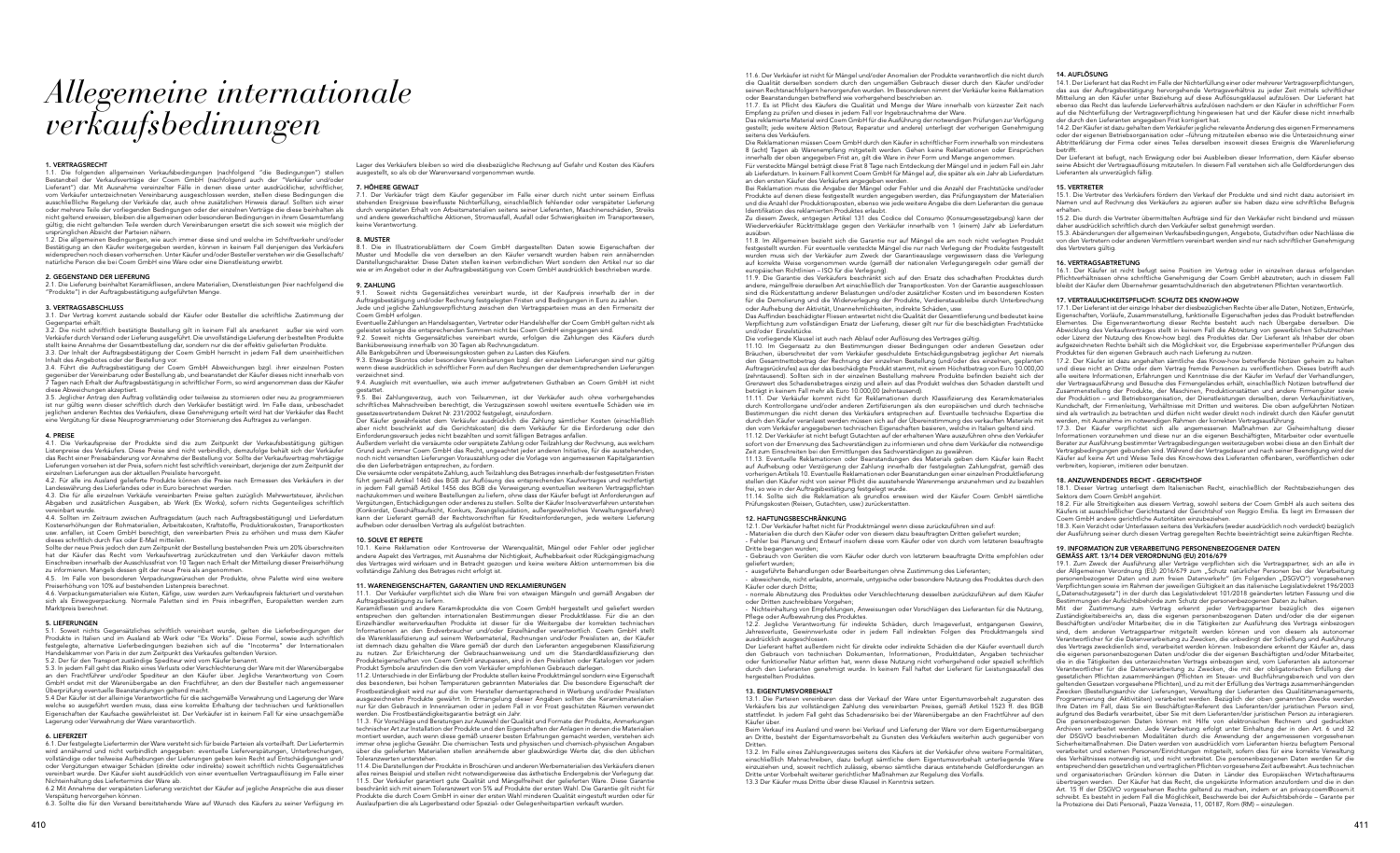# *Conditions générales de vente à l'étranger*

#### 1. NORME CONTRACTUELLE

1.1. Les présentes conditions générales (désignées ci-après par les termes "les Conditions") font partie intégrante de tous les contrats de vente inhérents à l'entreprise Coem S.p.A. (désignée ci-après par les termes le "Vendeur et/ou Fournisseur").

À l'exception de cas particuliers dans lesquels lesdites conditions auraient été dérogées par le biais de stipulations expresses écrites et signées par le Vendeur, celles-ci représenteront le règlement exclusif desdites ventes, et cela même sans être expressément évoquées. Si une ou plusieurs des présentes Conditions ou des différents contrats qui les incluent s'avèrent non valables, les Conditions générales ou particulières resteront valables dans leur ensemble tandis que les parties non valables seront remplacées par des stipulations qui se rapprocheront le plus possible de la volonté initiale des parties.

3.2. La commande non confirmée par écrit ne pourra en aucun cas être considérée acceptée sauf exécution de cette dernière de la part du Vendeur par le biais de l'expédition ou de la livraison des<br>Produits. La livraison partielle de Produits commandés ne comporte pas l'acceptation de la commande dans sa totalité, mais seulement de la partie de Produits effectivement livrée.

1.2. Les conditions générales, quelles qu'elles soient, mentionnées sur la correspondance et/ou la confirmation de l'Acquéreur, ne peuvent en aucun cas être opposées à celles du Vendeur, ni prévaloir sur celles-ci. Les appellations Acquéreur et/ou Demandeur se réfèrent à la société/la personne physique qui fera l'acquisition d'un bien ou d'un service auprès de Coem S.p.A.

#### 2. OBJET DE LA FOURNITURE

2.1. La fourniture comprend les carreaux en céramique, les autres matériaux, les prestations (désignés ci-après par les termes "Produits") dans les quantités spécifiées dans notre confirmation de commande.

4.1. Les prix de vente des Produits sont ceux indiqués dans le barème de prix du Vendeur en vigueur au moment de la confirmation de commande. Lesdits prix sont contractuels et, par conséquent, le Vendeur se réserve le droit de les modifier avant l'acceptation de la commande. Dans le cas de contrats de vente prévoyant différentes livraisons, le prix, si celui-ci n'a pas été fixé par écrit, correspondra à celui du rème des prix en vigueur au moment de chacune des livraisons.

#### 3. CONCLUSION DU CONTRAT DE VENTE

3.1. Le contrat est considéré conclu au moment où le proposant ou le demandeur prend connaissance de l'autorisation écrite de la contrepartie.

3.3. Le texte de la confirmation de commande de Coem S.p.A. prévaudra, dans tous les cas, sur le texte divergent de l'offre éventuelle ou de la commande.

.<br>4.5. En cas de spécifications requises de matériau "non empilé sur des palettes", une autre augmentation de 10% sur les barèmes de prix en vigueur sera appliquée.

3.4. Dans le cas où il existerait des différences au niveau des éléments composant la confirmation de commande de Coem S.p.A. par rapport aux accords ou aux commandes, et que l'Acquéreur ne contesterait pas cette dernière, par écrit et dans les 7 jours à compter de la réception de la confirmation, celle-ci sera considérée comme acceptée dans la manière dans laquelle elle a été rédigée.

3.5. Toutes les requêtes visant à reprogrammer ou à annuler totalement ou partiellement une quelconque commande seront refusées à moins d'avoir été acceptées par écrit par le Vendeur. Dans le cas où cette autorisation aurait été donnée, et sans préjudice de tous les autres droits du Vendeur, celui-ci aura le droit d'imposer un montant pour la reprogrammation ou l'approbation de l'annulation de ladite commande.

#### 4. PRIX

4.2. Pour tous les produits destinés à l'étranger, les prix pourront être calculés, au choix du Vendeur, dans la devise étrangère du pays de destination ou en Euros.

4.3. Les prix établis pour chaque vente sont considérés hors taxe sur la valeur ajoutée, hors taxes similaires et hors frais accessoires, pour une livraison franco usine du Vendeur (Ex Works), sauf en cas d'une stipulation écrite différente.

8.1. Les données mentionnées dans les documentations illustratives de Coem S.p.A., ainsi que les caractéristiques des échantillons et des modèles envoyées par l'entreprise à l'Acquéreur, ont un caractère approximatif. Ces données n'ont pas de valeur contractuelle, sauf si elles ont été expressément ntionnées en tant que telles dans l'offre ou dans l'acceptation écrite de Coem S.p.A.

4.4. Si, entre la date de commande (et après la confirmation de commande aussi) et la date de livraison, se produisent des augmentations au niveau des coûts des matières premières, de la main-d'œuvre, des combustibles ainsi qu'au niveau des frais de production, de transport, etc., Coem S.p.A. pourra augmenter le prix établi en le communiquant par écrit à l'Acquéreur, par fax ou par courrier électronique

également. Toutefois, si ledit prix dépasse de 20% le prix établi au moment de la commande, l'Acquéreur pourra résilier le contrat en communiquant au Vendeur sa volonté, par lettre recommandée, d'ici le délai péremptoire de 10 jours à compter de la réception de l'avis de l'augmentation du prix. Faute de quoi le prix sera considéré comme accepté.

L'Acquéreur accepte expressément de payer au Vendeur tous les frais (inclus mais pas limités aux coûts juridiques) soutenus par le Vendeur quant au recouvrement ou à l'intention de recouvrir toutes les mes non payées et, par conséquent, expirées.

4.6. Les emballages comme les caisses, les cages, etc., sont facturés au coût de revient et peuvent être jetés. Les palettes normales sont inclues dans les prix. Euro palettes facturées au prix de revient.

#### 5. LIVRAISONS

5.1. Sauf différent accord écrit, la livraison des Produits et la restitution de ces derniers en Italie et à l'étranger se produiront suivant la restitution franco usine du Vendeur ou "Ex Works". Cette formule, tout comme les formules de restitution établies par écrit en remplacement de cette dernière, feront référence aux "Incoterms" de la Chambre de Commerce Internationale de Paris, dans l'édition en vigueur au moment de la vente.

Le non-paiement ou le paiement retardé, même partiel, du prix dans les délais établis entraîne la résiliation du contrat (ex art. 1456 Code Civil Italien) auquel il se réfère et justifie, ex art. 1460 Code Civil Italien, d'une part, le refus de remplir les éventuelles autres obligations contractuelles et, d'autre part, l'annulation de l'exécution d'éventuelles autres commandes en cours, sans que l'Acquéreur puisse exiger des compensations, des indemnisations ou autres.

5.2. L'expéditeur qui devra effectuer le transport sera désigné par l'Acquéreur.

5.3. Dans tous les cas, à partir du moment où les Produits sont livrés par le Vendeur au Vecteur et/ou Expéditeur, ceux-ci voyagent au risque et péril de l'Acquéreur. Toutes les responsabilités de Coem S.p.A. cessent au moment de la livraison au Vecteur, vis-à-vis duquel le Demandeur, après avoir effectué les vérifications opportunes, devra porter réclamation, le cas échéant.

5.4. L'Acquéreur sera le seul responsable quant à un entreposage ou stockage correct du produit, qui devra être réalisé de manière à permettre une conservation correcte des caractéristiques techniques et fonctionnelles du produit fourni. Aucune responsabilité ne pourra être imputée au Vendeur en raison d'un stockage ou d'un entreposage incorrect.

#### 6. DÉLAIS DE LIVRAISON

11.2. Les différences de tonalité ne constituent pas un défaut, mais sont au contraire une caractéristique du matériau spécifique cuit à des températures élevées. La condition particulière d'ingélivité ne s'applique qu'aux Produits que le Fabricant garantit expressément au moyen d'une indication spécifique sur le matériel publicitaire et/ou les barèmes de prix. Faute de ladite indication, les matériaux céramiques doivent être considérés uniquement pour des usages internes ou dans des espaces protégés des npéries. La garantie d'ingélivité a une durée d'un an.

6.1. Le délai établi pour la livraison des Produits doit être fixé en faveur des deux parties contractuelles. Le délai de livraison a un caractère purement indicatif et non fondamental: les éventuels retards dans les livraisons, les interruptions, les suspensions totales ou partielles des fournitures ne donneront pas le droit à des indemnisations et/ou aux remboursements d'éventuels dommages (directs ou indirects), sauf si établi différemment par écrit. L'Acquéreur renonce, expressément, à formuler une requête de résiliation du contrat dans le cas d'un non-respect des délais de livraison du Produit de la part du Fournisseur. 6.2. L'Acquéreur, avec l'acceptation de la livraison tardive, renonce à toute revendication concernant le

11.5. Le Vendeur garantit la bonne qualité et l'absence de vices dans les Produits fournis. La garantie est limitée aux matériaux de 1^ choix, avec une tolérance de 5%. La garantie ne s'applique pas pour les

retard. 6.3. Dans le cas où les marchandises prêtes pour l'expédition resteraient, suivant la volonté du Demandeur,

à sa disposition dans l'établissement du Vendeur, la facture sera émise comme si l'expédition avait déjà eu lieu et les Produits seront entreposés en magasin au risque et péril de l'Acquéreur.

#### 7. FORCE MAJEURE

Produits classés par Coem S.p.A. pour des qualités inférieures au 1^ choix ou pour des lots de Produits de fin de série, vendus en bloc et/ou signalés comme des lots spéciaux/occasionnels. 11.6. Le Vendeur n'est pas responsable des vices et/ou des anomalies relevés sur les Produits qui ne sont pas dus à la qualité des Produits mêmes, mais à l'utilisation impropre de la part des acquéreurs et/ou de ses ayants-droit. Notamment, le Vendeur n'accepte pas de réclamations ou de contestations se référant aux situations précédemment décrites.

7.1. Le Vendeur n'est pas responsable, à l'égard de l'Acquéreur, de toute inexécution, y compris la non-livraison ou la livraison retardée, causée par des événements en dehors de son propre contrôle tels que, à titre purement indicatif, la non-livraison ou la livraison retardée des matériaux de fabrication de la part des fournisseurs, les pannes au niveau des installations, les grèves ou autres actions syndicales, l'interruption des flux énergétiques, la suspension ou la difficulté en matière de transports.

#### 8. ÉCHANTILLONS

#### 9. PAIEMENTS

9.1. Le paiement du prix doit être effectué dans les modalités et les délais indiqués dans la confirmation de commande et/ou dans la facture et, sauf si un accord différent a été pris sur la devise, en Euros. outes les obligations de paiement entre les parties contractuelles doivent être remplies auprès du siège de Coem S.p.A.

La présence de carreaux défectueux n'affecte pas la qualité de la totalité de la fourniture et ne comporte pas non plus l'obligation d'un remplacement intégral, mais reste limitée aux colis et/ou aux pièces constatées comme étant défectueuses. La présente clause sera valable aussi après l'expiration ou la résiliation du contrat. 11.10. Par une dérogation expresse de ce qui est différemment prévu par les présentes conditions générales, à savoir différemment prévu par les lois, les usages et autres, le montant des indemnités dues au vendeur, à n'importe quel titre, ne pourra jamais excéder le montant total net de la facturation relative à une seule et même commande (et/ou du rappel de commande programmé) dans laquelle est mentionné le Produit qui a causé le dommage, avec un maximum absolu de 10 000 Euros (dix mille). Dans le cas où dans la seule et même commande seraient présents plusieurs Produits, la limite de facturation indemnisable devra se référer uniquement au Produit qui a causé le dommage et dans tous les cas dans une mesure non supérieure à 10 000 Euros (dix mille). 11.11. Le Vendeur n'est pas responsable des réclamations dues à une classification du matériau céramique 17.1. Le Fournisseur est l'unique titulaire des droits en la matière pour chaque donnée, nouvelle, dessin, caractéristique, processus, composition, caractéristique fonctionnelle pour chacun des éléments relatifs au Produit. La propriété desdits droits perdurera aussi après la livraison du Produit. L'exécution du contrat de fourniture ne constitue en aucun cas une cession de droits de propriété industrielle ou de licence d'utilisation du savoir-faire relatif au Produit même. Le Fournisseur, en tant que titulaire des droits susmentionnés, se réserve la faculté d'utiliser, pour une utilisation personnelle, les résultats des vérifications, des expérimentations et des essais effectués sur le Produit, et cela même après la livraison. 17.2. L'Acquéreur se doit de tenir strictement réservées et de ne pas révéler ou rendre publiques à des tiers étrangers au contrat, toutes les nouvelles inhérentes au savoir-faire ainsi que toutes les autres informations, expériences et connaissances mises au point dans le cadre de l'entreprise du Fournisseur dont il prendra connaissance au cours des négociations, de l'exécution du contrat et des visites de l'entreprise, y compris les nouvelles relatives à la composition des produits, aux installations, aux moyens de production et aux autres biens de l'entreprise, ainsi qu'à l'organisation de la production et de l'entreprise, aux services rendus par la société, aux initiatives commerciales et à la clientèle, à la gestion et à l'évolution de la société, aux rapports avec les tiers et ainsi de suite. Les nouvelles susmentionnées doivent être réservées et ne doivent être utilisées ni directement ni indirectement par l'Acquéreur, sauf

Les éventuels paiements versés à des agents, des représentants ou des auxiliaires de commerce de Coem S.p.A. ne sont pas considérés comme effectués tant que les sommes correspondantes ne parviennent pas à Coem S.p.A.

9.2. Sauf accord différent, les paiements doivent être effectués par l'Acquéreur par virement bancaire, d'ici 30 jours à compter de la date de facturation. Tous les frais bancaires et de négociation sont à la charge de l'Acquéreur.

9.3. Les éventuelles réductions ou accords spécifiques sur les fournitures doivent être considérés valables seulement si ces derniers sont expressément mentionnés par écrit dans les factures relatives aux fournitures concernées.

> de la part d'organismes de contrôle et/ou de certification différents de ceux européens sur la base de spécifications techniques qui ne correspondent pas à celles utilisées par le Vendeur. Les éventuelles expertises techniques activées par l'Acquéreur devront se baser nécessairement sur la conformité du matériau vendu aux spécifications techniques indiquées par le Vendeur, en vigueur en Italie. 11.12. L'Acquéreur ne pourra pas promouvoir d'expertises sur la marchandise reçue s'il ne communiquera pas immédiatement au Vendeur le décret de désignation de l'expert et s'il ne donnera pas le temps au deur d'intervenir dans le cadre des opérations d'expertise. dans les limites nécessaires pour l'exécution correcte du contrat. 17.3. L'Acquéreur s'engage à adopter toutes les précautions raisonnables pour garder ces informations secrètes en ne les communiquant qu'à ses salariés, collaborateurs ou conseillers éventuels, qui devront nécessairement les connaître pour l'exécution du contrat, soumettant ainsi ces derniers au respect des délais et des conditions de la présente clause. Au cours de la durée du contrat et suite à sa cessation, l'Acquéreur ne révèlera, ne publiera, ne divulguera, ne copiera, n'imitera et n'utilisera pas, de quelque<br>manière que ce soit, toute notion du savoir-faire dont le Fournisseur est le propriétaire.

9.4. Aucune compensation par d'éventuels crédits, même existants, vis-à-vis de Coem S.p.A., n'est admise. 9.5. En cas de retard, même partiel, de paiements, le Vendeur aura le droit de percevoir, sans aucune

nécessité de mise en demeure, les intérêts moratoires comme cité dans le Décret législatif n°231/2002, en plus des éventuelles indemnités.

En outre, le non-paiement ou le paiement retardé, même partiel, des factures pour toutes les raisons possibles, donne le droit à Coem S.p.A., sans préjudice de toute autre initiative, d'imposer le paiement anticipé des fournitures restantes, même si celles-ci n'ont pas encore été livrées, ou la présentation de garanties patrimoniales adaptées à la couverture des montants correspondants.

Dans le cas où l'Acquéreur serait soumis à une procédure de faillite (concordat, redressement judiciaire, faillite, liquidation forcée et administration extraordinaire), le Fournisseur pourra, conformément à la norme spécifique en matière de récupération des crédits, suspendre les autres fournitures et considérer le contrat comme résilié.

#### 10. SOLVE ET REPETE

10.1. Aucune exception, contestation ou controverse inhérente à la qualité de la marchandise, à des vices ou des défauts, ou à tout autre aspect du contrat, hormis celles en matière de nullité, d'annulabilité et de résiliation du contrat, seront efficaces et pourront être prises en considération et, de la même façon, aucune action ne pourra être commencée si le paiement intégral du prix n'a pas été versé.

### 11. CARACTÉRISTIQUES DES PRODUITS, GARANTIE ET RÉCLAMATIONS

11.1. Le Vendeur s'engage à livrer le produit exempt de vices et conforme aux spécifications de la Confirmation de commande.

Les carreaux en céramique et les autres Produits céramiques fabriqués et/ou commercialisés par Coem S.p.A. sont conformes aux normes internationales en vigueur applicables à la classe de produit correspondante. Pour les Produits vendus à des revendeurs professionnels, ces derniers sont responsables de la justesse des informations techniques fournies aux utilisateurs finaux et/ou aux magasins de vente au détail. La classification du produit est indiquée par Coem S.p.A. sur le matériel publicitaire, sur les factures et/ou sur les barèmes de prix, et l'Acquéreur doit, par conséquent, utiliser les Produits selon la classification fournie par le Vendeur.

Pour faciliter les indications d'utilisation et adapter les classifications standard aux spécificités de la production de Coem S.p.A., des signes indiquant l'utilisation spécifique conseillée par le Vendeur sont placés à côté de chaque produit, dans les barèmes de prix ou sur les catalogues.

11.3. Les suggestions et les conseils au sujet de l'adoption de qualité et de formats, les considérations de caractère technique à propos du montage des produits et du fonctionnement d'installations dans esquelles sont utilisés les matériaux, sont fournis sans impliquer notre responsabilité, même si ceux-ci représentent le plus haut niveau de nos connaissances. Les analyses chimiques et les données physiques et chimico-physiques des matériaux fournis représentent des moyennes approximatives, mais dignes de foi, et sont soumises aux tolérances habituelles.

11.4. Les représentations des Produits sur les dépliants et les autres matériels publicitaires du Vendeur sont purement illustratifs et ne représentent pas nécessairement le résultat esthétique final de pose du produit spécifique représenté.

la livraison. Coem S.p.A. ne répondra en aucun cas des vices qui seront dénoncés un an après la livraison des Produits au premier acquéreur du Vendeur.

11.9. La garantie du vendeur se limite au remplacement des produits défectueux par d'autres du même type, exempts de vices, avec le transport inclus. Le remboursement d'autres charges et/ou frais accessoires est exclus, tout comme, notamment, les coûts de démolition et de nouvelle pose des Produits, les absences de gains en raison de l'interruption ou de la suspension d'activité, les contraintes et les dommages indirects, etc.

11.7. L'Acquéreur a pour obligation de vérifier la marchandise en termes de qualité et de quantité dans un court délai à partir de la réception et surtout avant que la marchandise ne soit posée. Le matériel jugé défectueux devra être mis à la disposition de Coem S.p.A. pour les vérifications que ladite entreprise retiendra nécessaires d'effectuer. Toute autre action (remplacement, réparation ou autre) devra être autorisée, au préalable, par écrit par le Vendeur. Les réclamations doivent être communiquées par l'Acquéreur à Coem S.p.A. par écrit d'ici les 8 (huit) jours à compter de la livraison de la marchandise. En absence de réclamations ou de réserves dans la période de temps susmentionnée, le produit, du point de vue de la typologie et des quantités, sera considéré comme accepté. Pour les vices cachés, le délai est de 8 jours à compter de la découverte du vice et d'ici un an à partir de indiquées et de ne pas avoir résolu ladite inexécution dans le délai indiqué dans la mise en demeure d'exécuter du Fournisseur. 14.2. L'Acquéreur se doit de communiquer au Fournisseur tout changement important relatif à son groupe d'associés ou à son organisation en matière de gestion et d'administration ou la souscription effectuée de cession d'entreprise ou branche de celle-ci, lorsque ledit évènement concerne les fournitures du Produit. Le Fournisseur, après avoir évalué ladite information, ou faute de celle-ci, pourra éventuellement communiquer à l'Acquéreur sa volonté d'interrompre le rapport. Dans ce cas présent, tous les crédits du Fournisseur devront immédiatement être exigibles.

#### 12. RESPONSABILITÉ

12.1. Le Fournisseur ne pourra pas être tenu pour responsable des défauts du Produit lorsque ces derniers sont imputables à : - des matériaux fournis par l'Acquéreur ou par des tiers désignés par ce dernier ;

La réclamation devra impérativement tenir compte de la liste des défauts ou des vices et le nombre de colis et/ou les pièces sur lesquelles ceux-ci ont été constatés, les modalités à travers lesquelles les vérifications ont été réalisées et le nombre de lots, en plus de tous les autres éléments utiles pour permettre au fournisseur l'identification exacte du Produit faisant l'objet de la contestation. Dans ce but, par le biais d'une dérogation expresse prévue par l'art. 131 du Code de la Consommation, le revendeur pourra exercer l'action récursoire contre le Vendeur exclusivement dans le délai d'1 (un) an à compter de la livraison des produits. 15.1. Les agents du Vendeur promeuvent les ventes et ne sont pas autorisés à agir au nom et pour le compte du Vendeur, sauf autorisation spécifique écrite. 15.2. Les commandes transmises aux agents n'engagent par le Vendeur et doivent, par conséquent, être ressément acceptées par écrit par le Vendeur mên 15.3. Les variations des conditions générales de vente, les offres, les crédits ou les réductions accordés par les agents ou autres intermédiaires, ne sont pas valables s'ils n'ont pas été acceptés par écrit pas le Vendeur.

l'Acquéreur ou de la part de tiers ;

11.8. En général, la garantie ne s'applique que pour les vices constatés sur des produits qui n'ont pas encore été posés. Pour les éventuels vices cachés constatables seulement après la pose, et aux fins de l'application de la garantie, il est nécessaire que le Vendeur vérifie que la pose a bien été effectuée dans les règles de l'art (suivant les codes de pose nationaux ou suivant les normes européennes ISO sur la pose). 16. CESSION DU CONTRAT 16.1. L'Acquéreur ne peut céder sa position dans le contrat ou dans les différents rapports obligatoires dérivant de ce dernier sans l'acceptation écrite de Coem S.p.A. Dans ce cas également, l'Acquéreur reste de toute façon solidairement responsable avec le cessionnaire pour les obligations cédées.

l'entretien, de la conservation ou de l'utilisation du Produit même. 12.2. Toute responsabilité est expressément exclue pour les dommages indirects dérivant d'une perte

d'image, d'un manque à gagner, d'une absence de gains, de pertes d'exercice, de perte de profits, d'interruptions ou comme conséquence indirecte du défaut du Produit. Le Fournisseur ne sera pas non plus responsable des dommages directs ou indirects éventuellement subis

par l'Acquéreur pour l'utilisation de la part de ce dernier des documents techniques, des informations, des données du produit, des indications de caractéristiques techniques ou fonctionnelles, lorsque ladite utilisation n'a pas été, préalablement et spécifiquement, autorisée par écrit par le Fournisseur. Le Fournisseur ne sera aucun cas responsable de la non performance du Produit réalisé.

#### 13. DOMAINE RÉSERVÉ

13.1. Il est établi entre les Parties que la vente des Produits est effectuée sous réserve de propriété en faveur du Vendeur jusqu'au paiement intégral du prix fixé, aux termes de l'art. 1523 et articles successifs du Code Civil Italien. Toutefois, le risque de périssabilité de la marchandise concerne l'Acquéreur à partir de la livraison des Produits au vecteur.

#### 14. RÉSILIATION

14.1. Le Fournisseur aura le droit de résilier, de plein droit, le rapport contractuel issu de la confirmation de commande, à tout moment, au moyen d'une communication écrite adressée à l'Acquéreur, en manifestant sa volonté d'avoir recours à la présente clause résolutoire expresse, en cas d'inexécution de l'une ou de plusieurs des obligations présentes dans lesdites Conditions Générales de Vente. Le Fournisseur aura également le droit de résilier les rapports de fourniture en cours après avoir contesté, par écrit, à l'Acquéreur l'inexécution de l'une des obligations différentes de celles précédemment

11.13. Les éventuelles réclamations ou contestations sur le matériau ne donnent pas droit à l'Acquéreur de suspendre ou de retarder totalement ou partiellement le paiement dans les délais établis, aux termes du précédent article 10. Les éventuelles réclamations ou contestations concernant une seule et même commande de Produit n'exonèrent pas l'Acquéreur de l'obligation de retirer et payer la quantité de marchandise restante, comme établi dans la confirmation de commande. 11.14. Dans le cas où la réclamation s'avérerait infondée, l'Acquéreur devra rembourser Coem S.p.A. de tous les frais soutenus pour la vérification (voyages, expertises, etc.). 18. DROIT APPLICABLE - TRIBUNAL COMPÉTENT 18.1. Le contrat est réglementé par la Loi italienne, y compris les utilisations de secteur dont Coem S.p.A. appartient. 18.2. Pour toute controverse dérivant du contrat de fourniture, seul le Tribunal de Reggio Emilia est compétent, aussi bien concernant Coem S.p.A. que l'Acquéreur. Coem S.p.A. a dans tous les cas la faculté de saisir des autorités judiciaires différentes.

#### 15. AGENTS

- des erreurs de conception ou de dessin lorsque lesdites activités ont été réalisées par l'Acquéreur ou par des tiers désignés par ce dernier ; - une utilisation d'équipements indiqués ou livrés par l'Acquéreur ou par des tiers indiqués par ce dernier ; - des manipulations ou des traitements effectués sans l'autorisation du Fournisseur ; - une utilisation difforme, non autorisée, anormale, atypique ou particulière du Produit de la part de 19.1. Aux fins de l'exécution de chacun des contrats, les Parties s'engagent à se conformer non seulement à toutes les obligations prévues par le Règlement Général (UE) 2016/679 concernant la «tutelle des personnes physiques concernant le traitement des données personnelles et la libre circulation desdites données» (ci-après «RGPD»), mais aussi, dans les limites de leur champ d'application, au Décret Législatif 196/2003 («Code Privacy»), tel qu'il a été modifié en dernier lieu par le Décret Législatif 101/2018, et aux mesures de l'Autorité Garante de protection des données personnelles.

- une usure normale du Produit ou une détérioration de ce dernier imputable à des évènements attribuables à l'Acquéreur ou à des tiers ; - au non respect des recommandations, des indications ou des suggestions du Fournisseur au sujet de À travers l'acceptation du Contrat, chacune des Parties, selon leurs compétences spécifiques respectives, reconnaît que ses données personnelles et/ou celles de ses salariés et/ou collaborateurs, impliqués dans les activités exécutives du Contrat, pourront être communiquées à la contrepartie et traitées par celle-ci en qualité de Titulaire autonome du traitement pour des finalités strictement inhérentes à l'instauration et à l'exécution du Contrat.

#### 17. OBLIGATION DE CONFIDENTIALITÉ : TUTELLE DU SAVOIR-FAIRE

Dans le cas des ventes à l'étranger où la marchandise aurait été vendue et livrée à des clients tiers avant le passage de propriété, dans le cadre de rapports commerciaux normaux de l'Acquéreur même, la réserve de propriété en faveur du Vendeur perdure aussi à l'égard des tiers, là où la loi le permet. 13.2. En cas de retard de l'Acquéreur, le Vendeur pourra, sans aucune formalité requise, la mise en demeure y comprise, retirer toute la marchandise faisant l'objet du domaine réservé et, éventuellement, si la loi le permet, tous les titres de crédit envers des tiers inhérents à celle-ci, sous réserve de toute autre solution opportune par voie judiciaire pour le dommage subi. 13.3 L'Acquéreur devra informer les tiers de la présente clause. contractuelles. Pour des exigences techniques et organisationnelles, les données pourront être transférées dans des pays qui appartiennent à l'espace économique européen. L'Acquéreur a le droit de demander la note d'information dans sa totalité et d'exercer les droits prévus aux articles 15 et suivants du GDPR, en écrivant à privacy.coem@coem.it, sans préjudice de la possibilité de faire une réclamation auprès de l'Autorité Garante de protection des données personnelles, Piazza Venezia, 11, 00187, Roma (RM).

18.3. Aucune renonciation ou omission de la part du Vendeur (ni expresse, ni implicite) relative à l'exécution de tous ses droits régis par le présent contrat, ne compromettra ses droits futurs.

#### 19. NOTE D'INFORMATION CONCERNANT LE TRAITEMENT DES DONNÉES PERSONNELLES EX ARTICLES 13-14 RÈGLEMENT UE 2016/679.

Notamment, l'Acquéreur reconnaît que ses données personnelles et/ou celles de ses salariés et/ou collaborateurs, impliqués dans l'activité du Contrat souscrit, seront traitées par le Fournisseur en qualité de Titulaire autonome du traitement pour les finalités inhérentes à la mise en œuvre des formalités juridiquement obligatoires (formalités dans le domaine fiscal et comptable et obligations prévues par les lois en vigueur) et pour les finalités inhérentes à des formalités contractuelles (historique des commandes de fournitures, gestion des fournisseurs, gestion de la qualité, programmation des activités).

Concernant les finalités susmentionnées, si vous êtes un salarié-référent du fournisseur-personne juridique, vos données seront traitées en raison de la nécessité d'interagir, par votre intermédiaire, avec le fournisseur-personne juridique.

Les données personnelles pourront être traitées par le biais de calculateurs électroniques et d'archives papier. Chaque traitement a lieu dans le respect des modalités citées par les articles 6 et 32 du RGPD et par le biais de l'adoption des mesures de sécurité adaptées prévues.

Les données traitées par le personnel autorisé expressément par le Fournisseur seront communiquées aux sujets externes nécessaires pour une gestion correcte du rapport et ne seront pas divulguées. Les données personnelles seront conservées dans les délais prévus par les obligations juridiques et